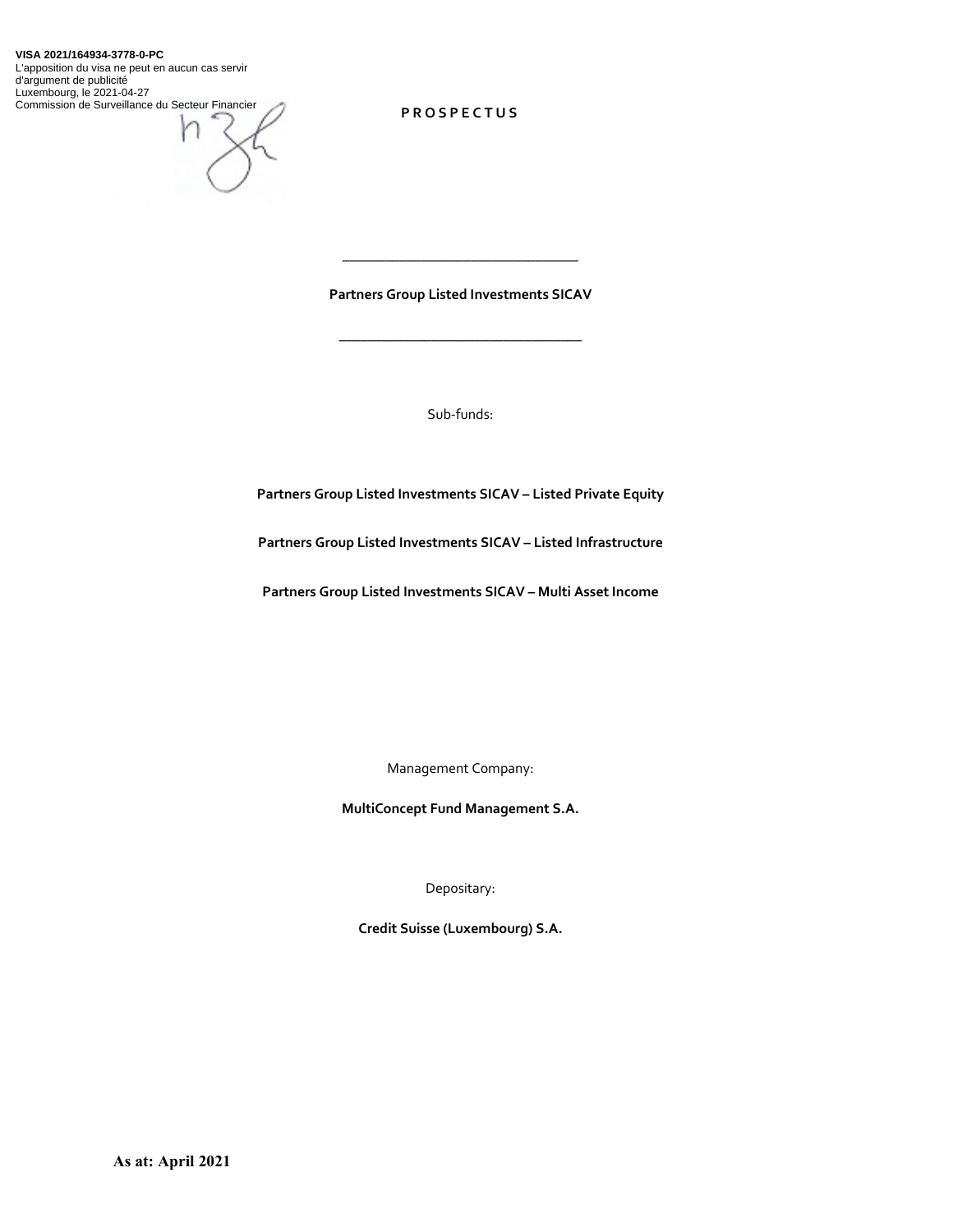### Contents

| <b>FATCA</b>                                                                     |  |
|----------------------------------------------------------------------------------|--|
|                                                                                  |  |
|                                                                                  |  |
|                                                                                  |  |
|                                                                                  |  |
| Certain U.S. Regulatory and Tax Matters - Foreign Account Tax Compliance Act  49 |  |
|                                                                                  |  |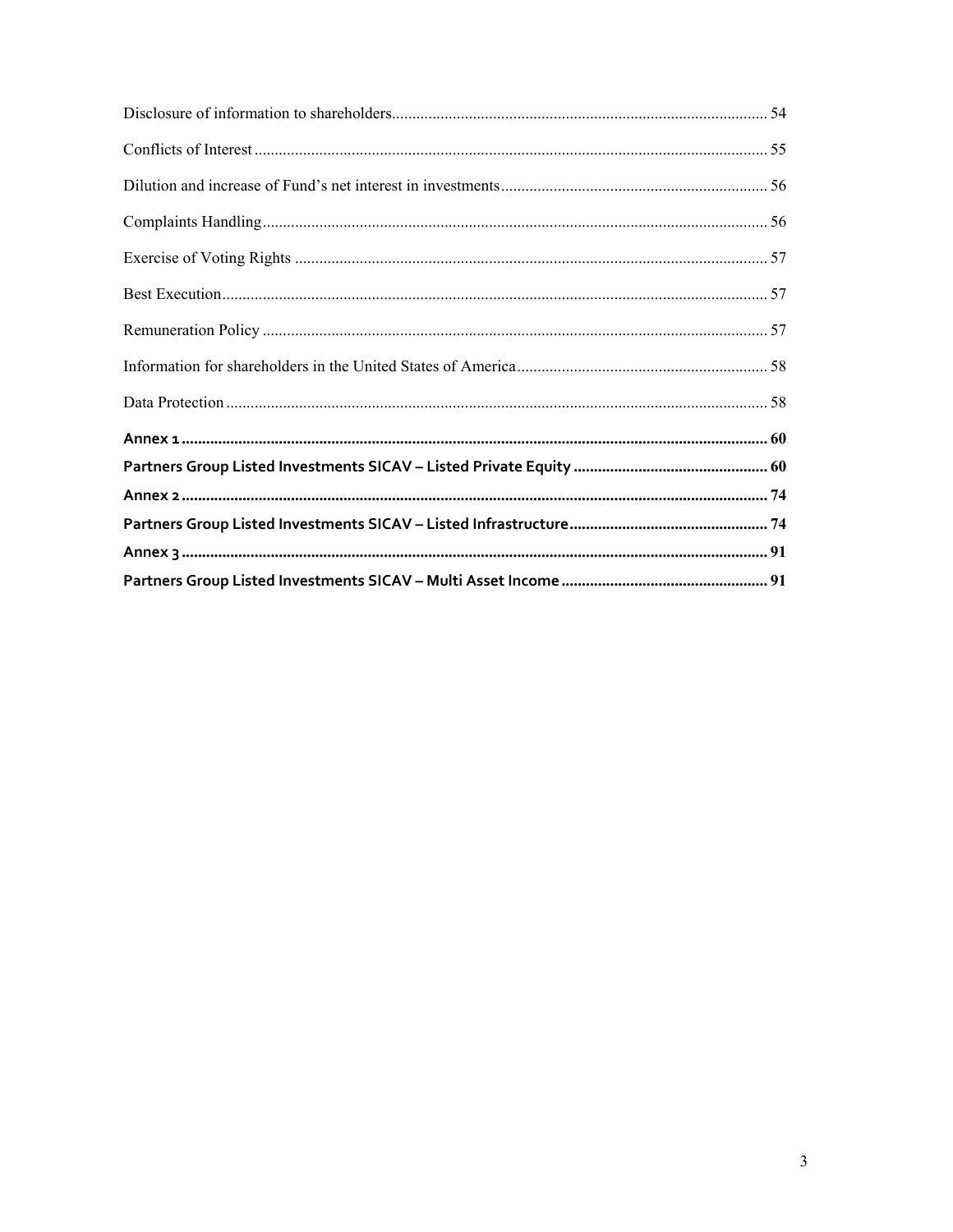**Management, distribution and advisory services** 

### **INVESTMENT COMPANY**

# **Partners Group Listed Investments SICAV**  5, rue Jean Monnet L-2180 Luxembourg

### **Board of Directors of the Investment Company**

### **Chairman of the Board of Directors**

Oliver Schütz Director, Credit Suisse Fund Services (Luxembourg) S.A.

### **Deputy Chairman of the Board of Directors**

Claude Noesen Independent Director

### **Members of the Board of Directors**

Roland Roffler Advisory Partner Partners Group AG

### **AUDITORS OF THE INVESTMENT COMPANY**

## **PricewaterhouseCoopers, Société coopérative**  2, rue Gerhard Mercator, B.P. 1443 L-1014 Luxembourg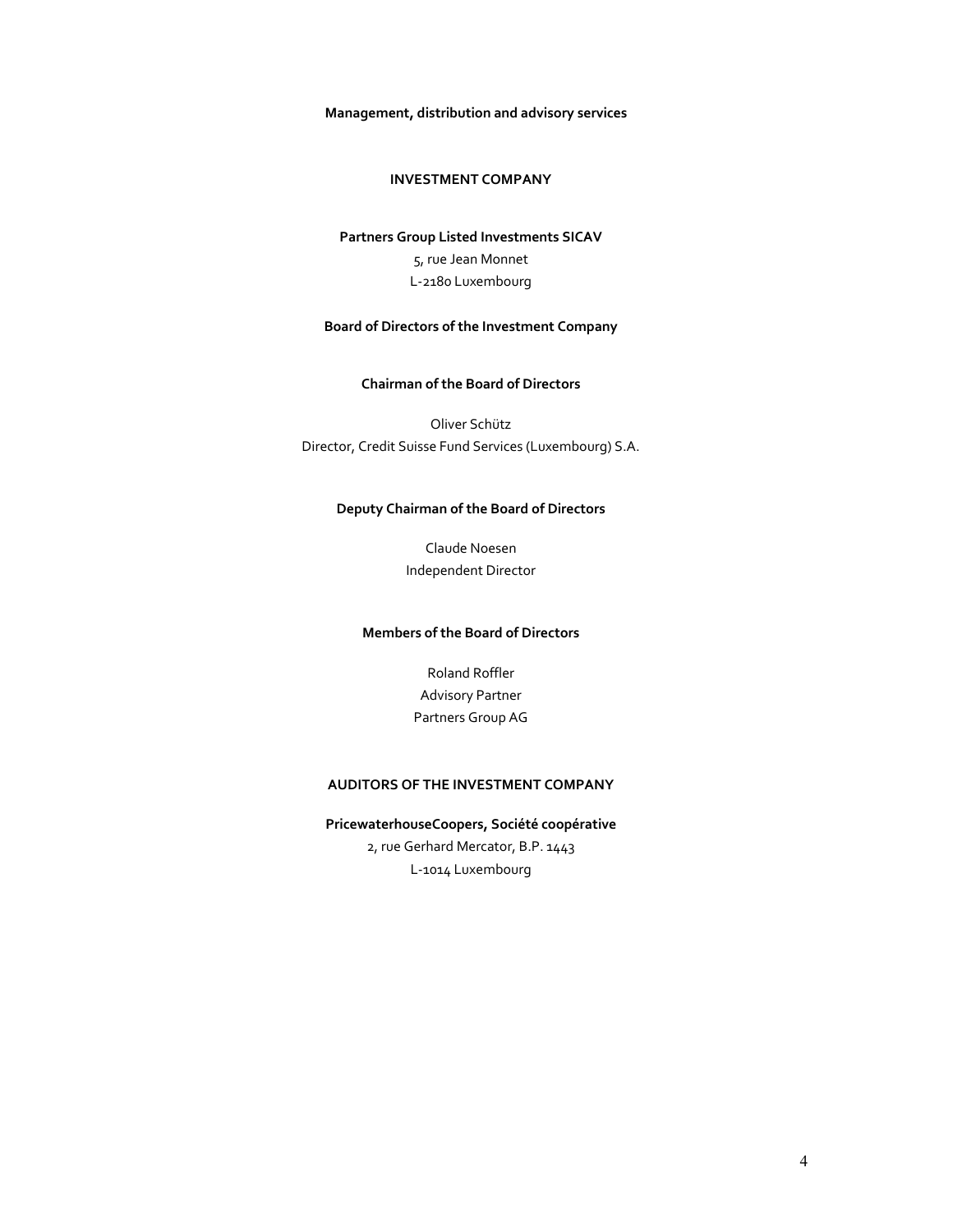### **Management Company**

## **MultiConcept Fund Management S.A.**  5, rue Jean Monnet L-2180 Luxembourg

## **Board of Directors of the Management Company**

Patrick Tschumper, Head of Fund Solutions, Credit Suisse Funds AG, Zurich

> Thomas Schmuckli Independent Director, Switzerland

Ilias Georgopoulos CEO MultiConcept Fund Management S.A., Luxembourg

Richard Browne Head of Private Equity and Real Estate Fund Services, Credit Suisse Fund Services (Luxembourg) S.A.

### **Auditor of the Management Company**

**PricewaterhouseCoopers Luxembourg, société coopérative,**  2 Rue Gerhard Mercator, L-2182 Luxembourg

### **DEPOSITARY**

**Credit Suisse (Luxembourg) S.A.**  5, rue Jean Monnet L-2180 Luxembourg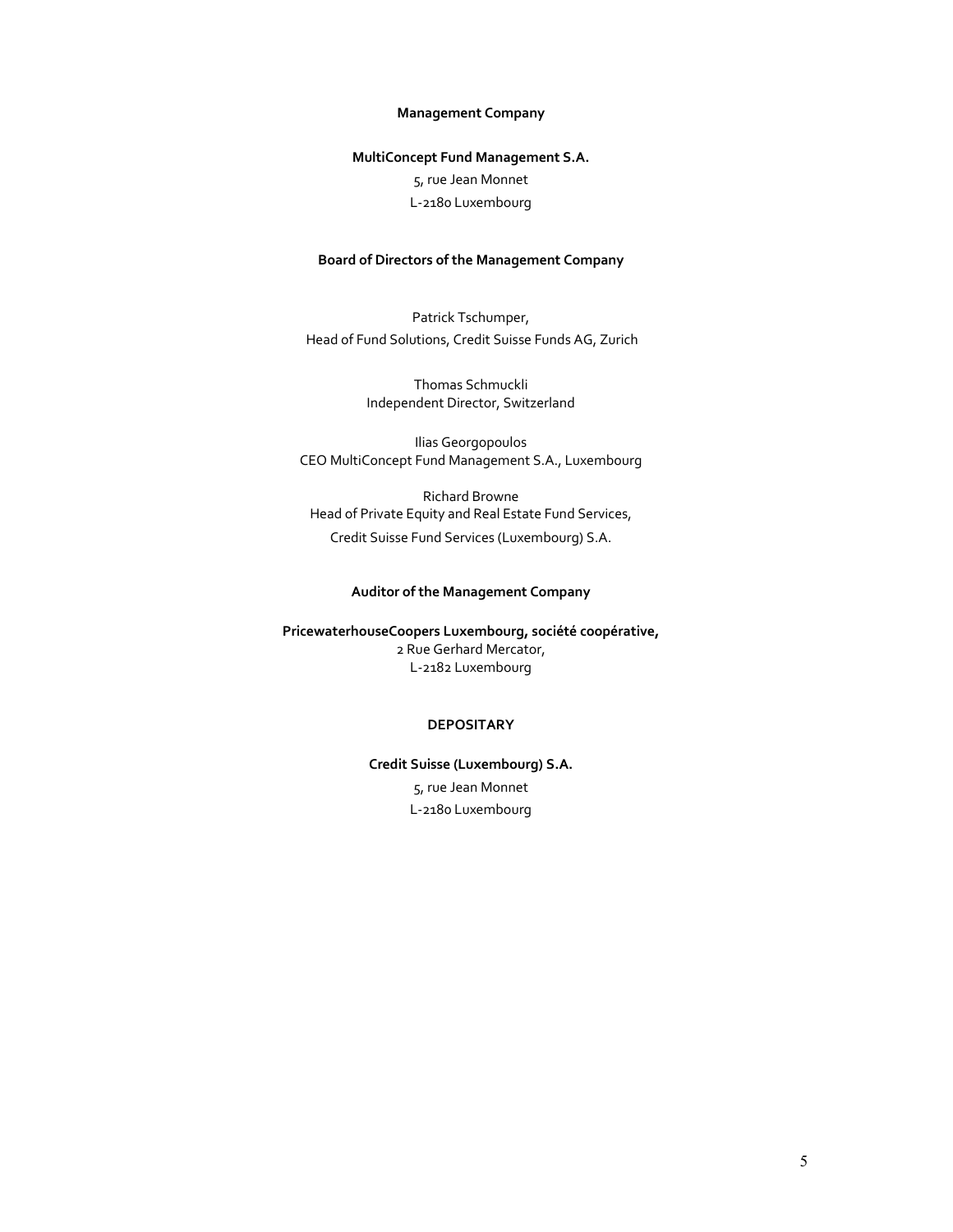### **CENTRAL ADMINISTRATION AGENT AND REGISTRAR AND TRANSFER AGENT**

### **Credit Suisse Fund Services (Luxembourg) S.A.**

5, rue Jean Monnet L-2180 Luxembourg

### **FUND MANAGER**

# **Partners Group AG**  Zugerstrasse 57 CH-6341 Baar-Zug

### **PAYING AGENT**

*Grand Duchy of Luxembourg* 

# **Credit Suisse (Luxembourg) S.A.**

5, rue Jean Monnet L-2180 Luxembourg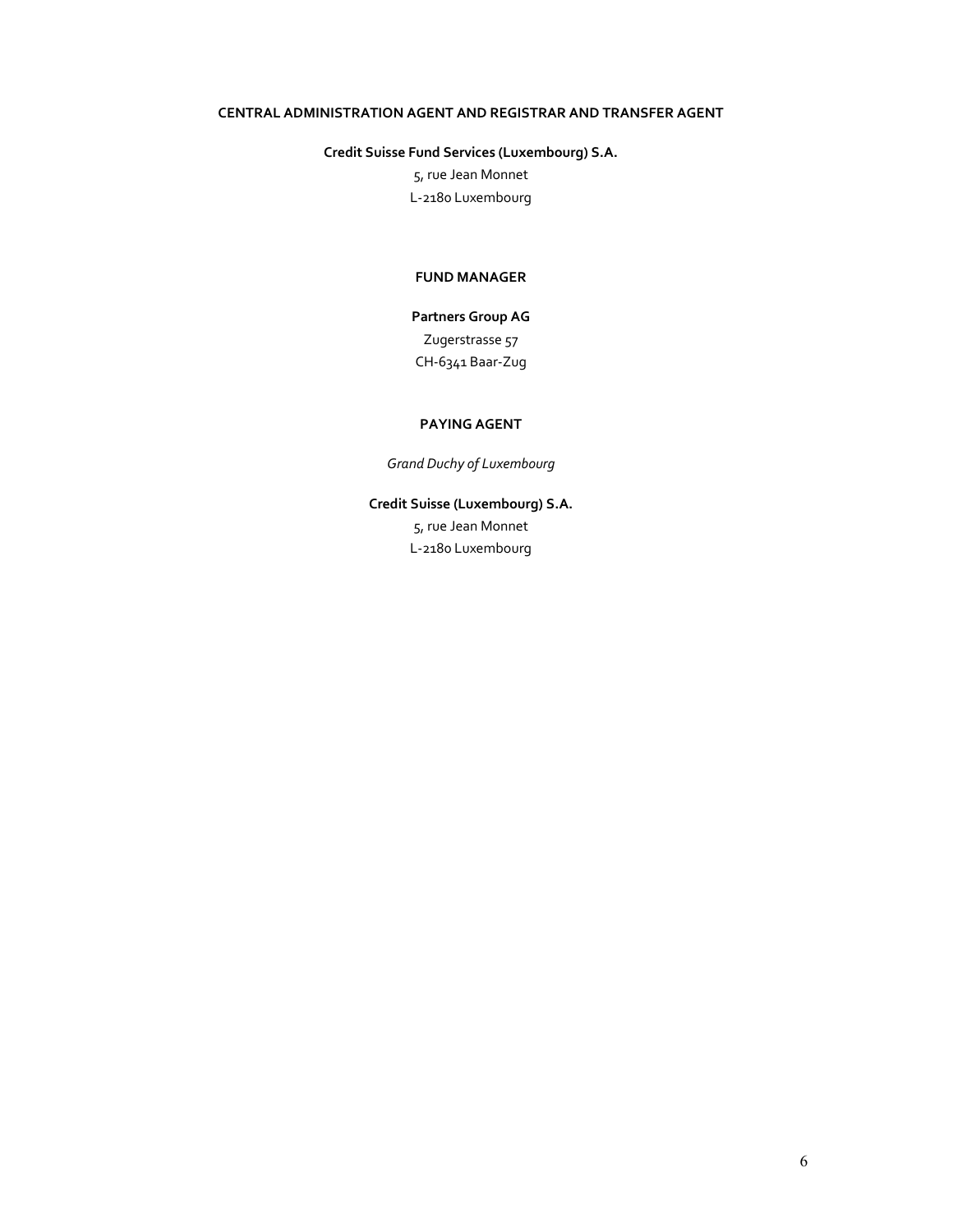The Investment Company described in this prospectus (the "Prospectus") is an undertaking for collective investment in transferable securities organised as a Luxembourg investment company with variable capital (*société d'investissement à capital variable*) qualifying as public limited company (*société anonyme*) that has been established for an unlimited period in the form of an umbrella fund (the "Investment Company") with one or more sub-funds ("sub-funds") in accordance with Part I of the Luxembourg Law of 17 December 2010 on undertakings for collective investment in transferable securities (the "Law of 17 December 2010") transposing Directive 2009/65/EC of the European Parliament and the Council of 13 July 2009 on the coordination of laws, regulations and administrative provisions relating to undertakings for collective investment in transferable securities (the "Directive 2009/65/EC").

The Prospectus is only valid in conjunction with the articles of incorporation of the Investment Company (the "Articles") and the most recently published annual report, if available, which may not be more than 16 months old. If more than eight months have elapsed since the date of the annual report, the purchaser will also be provided with the semi-annual report. This Prospectus does not constitute an offer or solicitation to subscribe shares in the Investment Company by anyone in any jurisdiction in which such offer or solicitation is not lawful or in which the person making such offer or solicitation is not qualified to do so or to anyone to whom it is unlawful to make such offer or solicitation.

The currently valid Prospectus forms the legal foundation for the purchase of shares. When purchasing shares, the shareholder acknowledges the Prospectus as well as all approved and published changes thereof.

Investors will be provided with the "Key Investor Information Document" at no charge on a timely basis prior to acquisition of shares of the Investment Company.

No information or explanations may be given which are at variance with the Prospectus or the "Key Investor Information Document". The Investment Company shall not be liable if any information or explanations are given which deviate from the terms of the current Prospectus.

The Prospectus and the "Key Investor Information Document" as well as the relevant annual and semi-annual reports of the Investment Company are available on a permanent data carrier free of charge from the registered office of the Investment Company, the Management Company, the Depositary and from the paying agents. Further information can be obtained from the Investment Company at any time during normal business hours.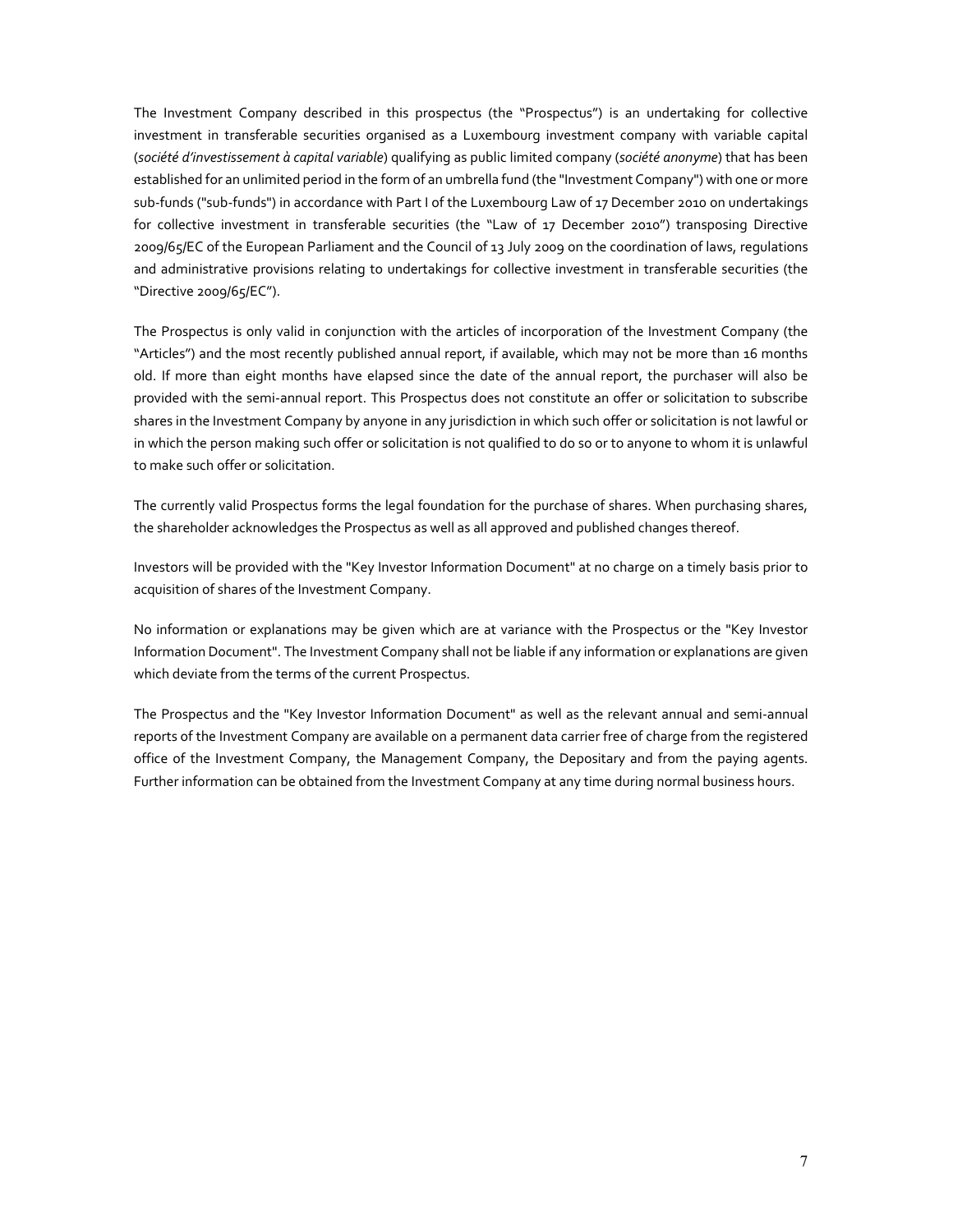#### **Prospectus**

### **The Investment Company**

The Investment Company is an undertaking for collective investment in transferable securities organised as an investment company with variable capital (*société d'investissement à capital variable*) qualifying as public limited company (*société anonyme*), under Luxembourg law with its registered office at 5, rue Jean Monnet, L-2180 Luxembourg. It was formed on 30 December 2008 by conversion of the Partners Group Listed Investments Fund, a *fonds commun de placement* under Luxembourg law, which was formed at the initiative of the Partners Group on 19 August 2004 for an indefinite period. Its Articles were published on 19 December 2008 in the *Mémorial, Recueil des Sociétés et Associations*, the official journal of the Grand Duchy of Luxembourg ("Mémorial"). The last complete revision of the Articles took place on 9 July 2015 and was published in the Mémorial on 7 August 2015. The Investment Company is entered in the register of commerce and companies in Luxembourg under registration number R.C.S. Luxembourg B 143187. The Investment Company's financial year ends on 31 December of each year.

The Investment Company's capital on formation amounted to EUR 31,000 made up of 310 shares of no par value and at all times will be equal to the net asset value of the Investment Company. In accordance with the Law of 17 December 2010, the capital of the Investment Company must reach an amount of at least EUR 1,250,000 within six months of its registration by the Luxembourg supervisory authorities.

The exclusive purpose of the Investment Company is the investment in securities and/or other permissible assets in accordance with the principle of risk diversification pursuant to Part I of the Law of 17 December 2010, with the aim of achieving a reasonable performance to the benefit of the shareholders by following a specific investment policy.

The board of directors of the Investment Company (the "Board of Directors") has been authorised to carry out all transactions that are necessary or beneficial for the fulfilment of the Investment Company's purpose. The Board of Directors is responsible for all the affairs of the Investment Company, unless specified in the Law of 10 August 1915 concerning commercial companies (including amendments) or the Articles as being reserved for the shareholders' meeting.

### **The Management Company**

With agreement dated 1 March 2017, the Investment Company has appointed MultiConcept Fund Management S.A. as its Management Company. In this capacity, the Management Company acts as asset manager, administrator and distributor of the Investment Company's shares.

The Management Company was incorporated in Luxembourg on 26 January 2004 as a joint-stock company for an indefinite period and is subject to the provisions of chapter 15 of the Law of 17 December 2010. It has its registered office in L-2180 Luxembourg at 5, rue Jean Monnet.

The articles of association of the Management Company were published in the Mémorial on 14 February 2014 and have since that time been amended several times, the last time on 24 January 2014, published in the Mémorial on 12 March 2014. The articles of association of the Management Company are filed in their consolidated, legally binding form for public reference in the Luxembourg Trade and Companies Register under no. B 98 834.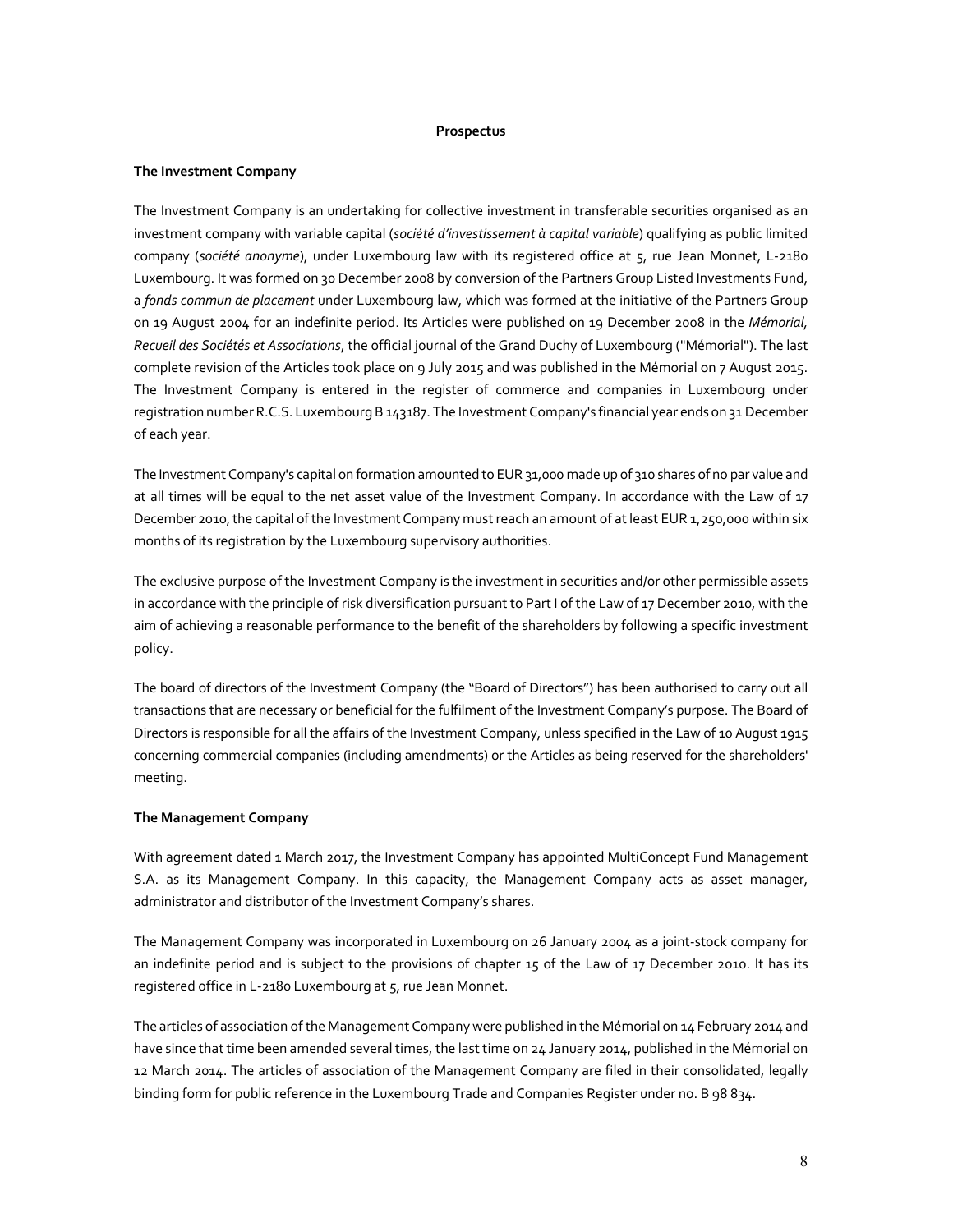The equity capital of the Management Company amounts to three million, three hundred and thirty six thousand and one hundred twenty five (3,336,125) Swiss francs.

The board of directors of the Management Company shall have plenary powers on behalf of the Management Company and shall cause and undertake all such actions and provisions which are necessary in pursuit of the Management Company's objective, particularly in relation to the management of the Investment Company's assets, administration and distribution of the Investment Company's shares.

The board of directors of the Management Company is currently composed of the members listed above.

The Management Company has appointed an independent auditor. At present, this function is performed by PricewaterhouseCoopers Luxembourg, société coopérative, 2 Rue Gerhard Mercator, 2182 Luxembourg.

In addition to the Investment Company, the Management Company also manages other undertakings for collective investment.

The Management Company is obliged to employ a risk-management procedure enabling it to monitor and assess the risk connected with investment holdings as well as their share in the total risk profile of the investment portfolios of the Investment Company at any time. It must also resort to a procedure permitting a precise and independent assessment of the value of OTC derivatives. It must provide regular information to the Luxembourg supervisory authorities, in accordance with the procedures that it has laid down, concerning the kinds of derivatives in the portfolio, the risks connected with the underlying instruments, the investment limits and the methods employed to assess the risks bound up with derivative transactions.

The Management Company is responsible for the management and administration of the Investment Company and its sub-funds. On behalf of the Investment Company and/or its sub-funds, it may take all management and administrative measures and exercise all rights directly or indirectly connected with the assets of the company or sub-funds.

The Management Company acts independently of the Depositary and solely in the interests of the shareholders when carrying out its tasks.

The Management Company carries out its obligations with the care of a paid authorised agent (*mandataire salarié*).

The Management Company is entitled, subject to the agreement of the Board of Directors, at its own responsibility and control, to delegate the activities transferred to it by the Investment Company to third parties. Such delegation must not impair the effectiveness of the supervision by the Management Company in any way. In particular, the delegation of duties must not obstruct the Management Company from acting in the interests of the shareholders and ensuring that the Investment Company is managed in the best interests of the shareholders. The Management Company has delegated the above-mentioned tasks as follows:

Tasks relating to investment management are performed by the Fund Manager named in section "Fund Manager" below. Administrative tasks are performed by Credit Suisse Fund Services (Luxembourg) S.A..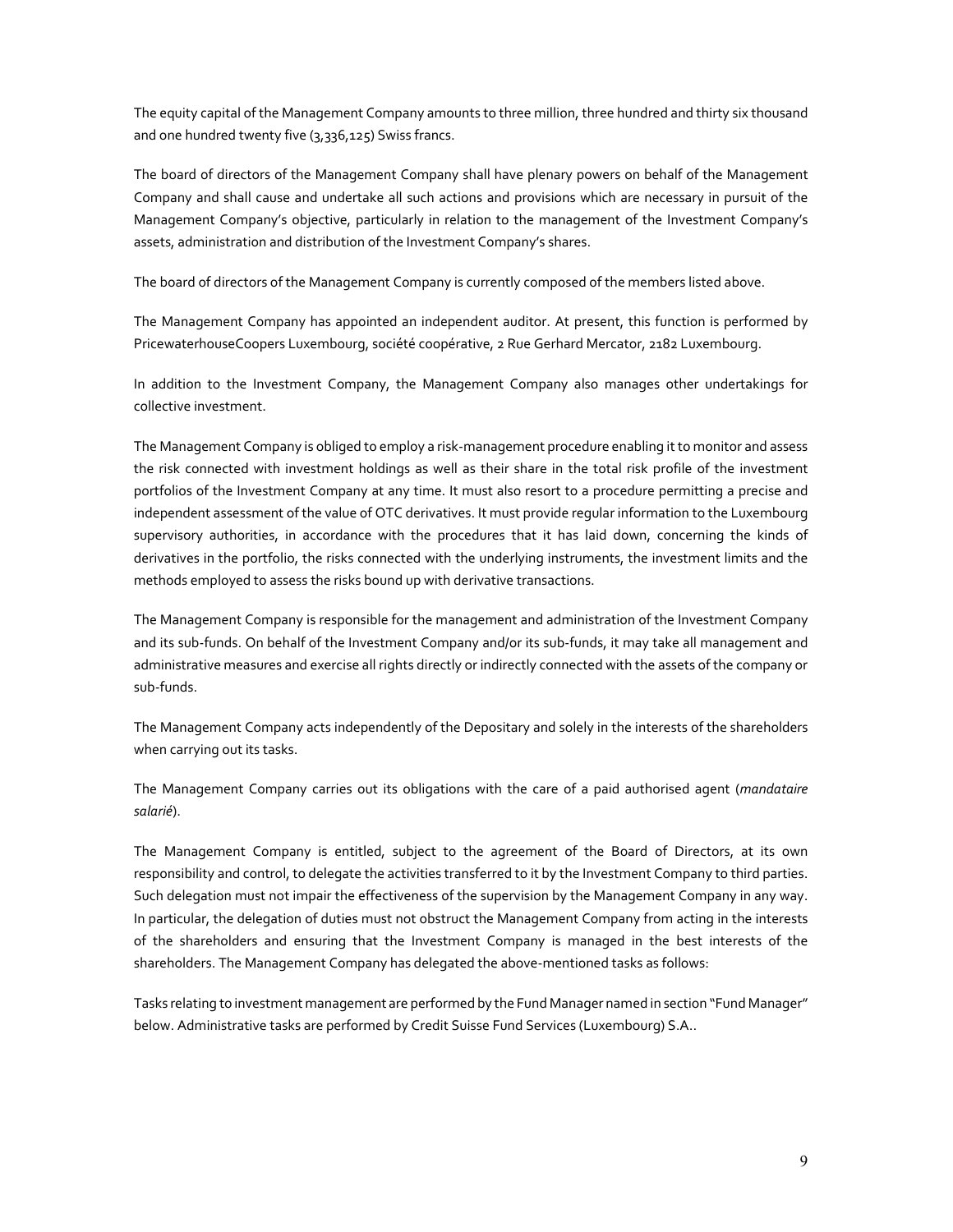### **Depositary and Paying Agent**

Pursuant to a depositary and paying agent services agreement (the "Depositary Agreement"), Credit Suisse (Luxembourg) S.A. has been appointed as depositary of the Investment Company (the "Depositary"). The Depositary will also provide paying agent services to the Investment Company.

Credit Suisse (Luxembourg) S.A. is a public limited company (*société anonyme*) under the laws of Luxembourg incorporated for an unlimited duration. Its registered and administrative offices are at 5, rue Jean Monnet, L-2180 Luxembourg, Grand Duchy of Luxembourg. It is licensed to engage in all banking operations under Luxembourg law.

The Depositary has been appointed for the safe-keeping of the assets of the Investment Company in the form of custody of financial instruments, the record keeping and verification of ownership of other assets of the Investment Company as well as for the effective and proper monitoring of the Investment Company's cash flows in accordance with the provisions of the Law of 17 December 2010 and the Depositary Agreement.

In addition, the Depositary shall also ensure that (i) the sale, issue, repurchase, redemption and cancellation of shares are carried out in accordance with Luxembourg law and the Articles of Incorporation; (ii) the value of the shares is calculated in accordance with Luxembourg law and the Articles of Incorporation; (iii) the instructions of the Management Company or the Investment Company are carried out, unless they conflict with applicable Luxembourg law and/or the Articles of Incorporation; (iv) in transactions involving the Investment Company's assets any consideration is remitted to the Investment Company within the usual time limits; and (v) the Investment Company's incomes are applied in accordance with Luxembourg law and the Articles of Incorporation.

In compliance with the provisions of the Depositary Agreement and the Law of 17 December 2010, the Depositary may, subject to certain conditions and in order to effectively conduct its duties, delegate part or all of its safekeeping duties in relation to financial instruments that can be held in custody and that are duly entrusted to the Depositary for custody purposes to one or more sub-custodian(s), and/or in relation to other assets of the Investment Company all or part of its duties regarding the record keeping and verification of ownership to other delegates, as they are appointed by the Depositary from time to time. The Depositary shall exercise all due skill, care and diligence as required by the Law of 17 December 2010 in the selection and the appointment of any subcustodian and/or other delegate to whom it intends to delegate parts of its tasks and has to continue to exercise all due skill, care and diligence in the periodic review and ongoing monitoring of any sub-custodian and/or other delegate to which it has delegated parts of its tasks as well as of the arrangements of the sub-custodian and/or other delegate in respect of the matters delegated to it. In particular, any delegation of custody tasks may only occur when the sub-custodian, at all times during the performance of the tasks delegated to it, segregates the assets of the Investment Company from the Depositary's own assets and from assets belonging to the subcustodian in accordance with the Law of 17 December 2010.

As a matter of principle the Depositary does not allow its sub-custodians to make use of delegates for the custody of financial instruments unless further delegation by the sub-custodian has been agreed by the Depositary. To the extent, sub-custodians are accordingly entitled to use further delegates for the purpose of holding financial instruments of the Investment Company or sub-funds that can be held in custody, the Depositary will require the sub-custodians to comply for the purpose of such sub-delegation with the requirements set forth by applicable laws and regulations, e.g. namely in respect of asset segregation.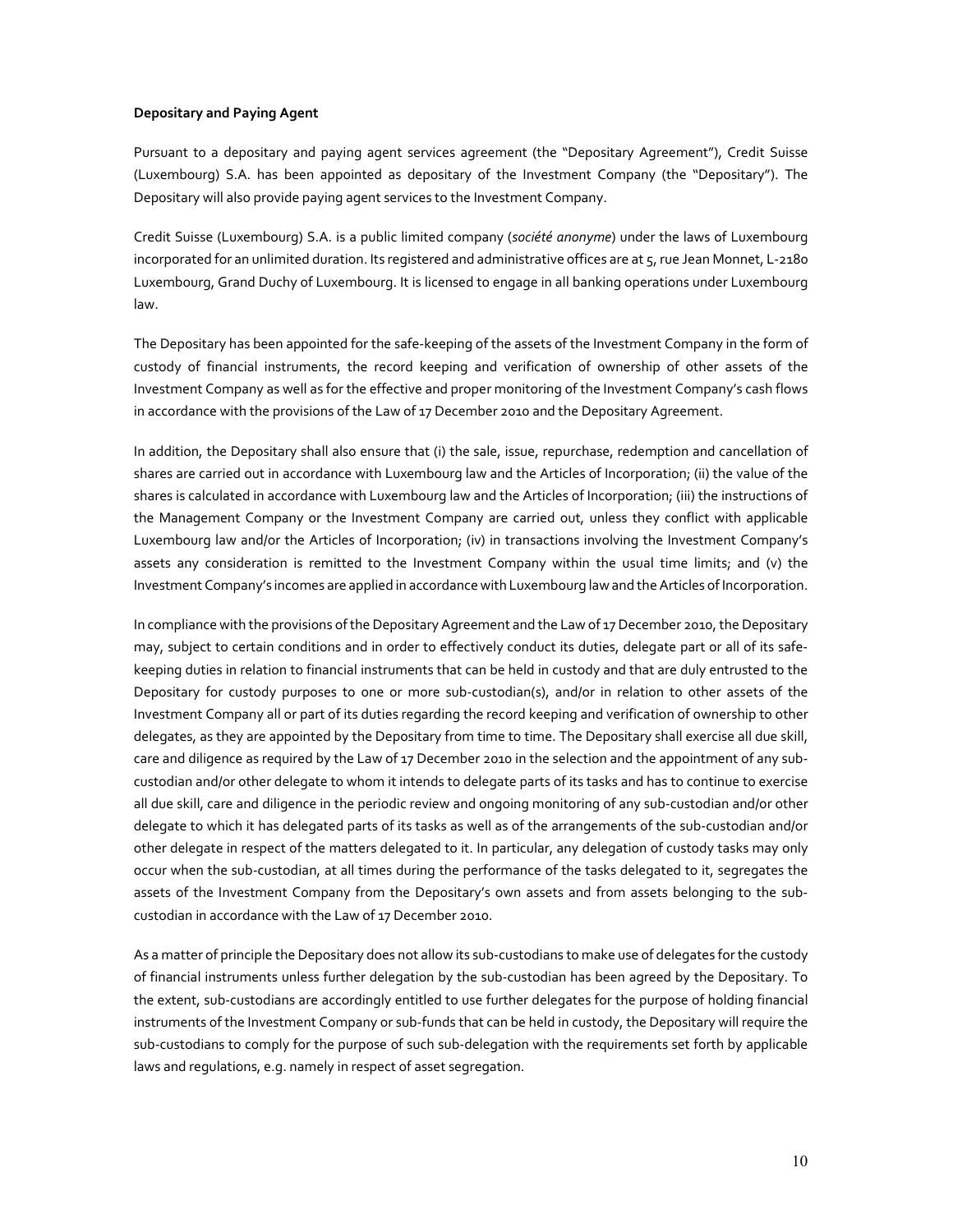Prior to the appointment and/ or the use of any sub-custodian for the purposes of holding financial instruments of the Investment Company or sub-funds, the Depositary analyses - based on applicable laws and regulations as well as its conflict of interests policy - potential conflicts of interests that may arise from such delegation of safekeeping functions. As part of the due diligence process applied prior to the appointment of a sub-custodian, this analysis includes the identification of corporate links between the Depositary, the sub-custodian, the Management Company and/or the Investment Manager. If a conflict of interest was identified between the subcustodians and any of the parties mentioned before, the Depositary would – depending on the potential risk resulting on such conflict of interest – either decide not to appoint or not to use such sub-custodian for the purpose of holding financial instruments of the Investment Company or require changes which mitigated potential risks in an appropriate manner and disclose the managed conflict of interest to the Investment Company's investors. Such analysis is subsequently performed on all relevant sub-custodians on a regular basis as part of its ongoing due diligence procedure. Furthermore, the Depositary reviews, via a specific committee, each new business case for which potential conflicts of interest may arise between the Depositary, the Investment Company, the Management Company and the Investment Manager(s) from the delegation of the safekeeping functions. As of the date of this Prospectus, the Depositary has not identified any potential conflict of interest that could arise from the exercise of its duties and from the delegation of its safekeeping functions to sub-custodians.

As per the date of this Prospectus, the Depositary does not use any sub-custodian which is part of the Credit Suisse Group and thereby avoids conflicts of interests which might potentially result thereof.

An up-to-date list of these sub-custodians along with their delegate(s) for the purpose of holding in custody financial instruments of the Investment Company or sub-funds can be found on the webpage https://www.creditsuisse.com/media/pb/docs/lu/privatebanking/services/list-of-credit-suisse-lux-sub-custodians.pdf and will be made available to shareholders and investors upon request

The Depositary's liability shall not be affected by any such delegation to a sub-custodian unless otherwise stipulated in the Law of 17 December 2010 and/or the Depositary Agreement.

The Depositary is liable to the Investment Company or its shareholders for the loss of a financial instrument held in custody by the Depositary and/or a sub-custodian. In case of loss of such financial instrument, the Depositary has to return a financial instrument of an identical type or the corresponding amount to the Investment Company without undue delay. In accordance with the provisions of the Law of 17 December 2010, the Depositary will not be liable for the loss of a financial instrument, if such loss has arisen as a result of an external event beyond its reasonable control, the consequences of which would have been unavoidable despite all reasonable efforts to the contrary.

The Depositary shall be liable to the Investment Company and to the shareholders for all other losses suffered by them as a result of the Depositary's negligent or intentional failure to properly fulfil its duties in accordance with applicable law, in particular the Law of 17 December 2010 and/or the Depositary Agreement.

The Investment Company and the Depositary may terminate the Depositary Agreement at any time by giving ninety (90) days' notice in writing. In case of a voluntary withdrawal of the Depositary or of its removal by the Investment Company, the Depositary must be replaced at the latest within two (2) months after the expiry of the aforementioned termination period by a successor depositary to whom the Investment Company's assets are to be delivered and who will take over the functions and responsibilities of the Depositary. If the Investment Company does not name such successor depositary in time the Depositary may notify the CSSF of the situation. The Company will take the necessary steps, if any, to initiate the liquidation of the Investment Company, if no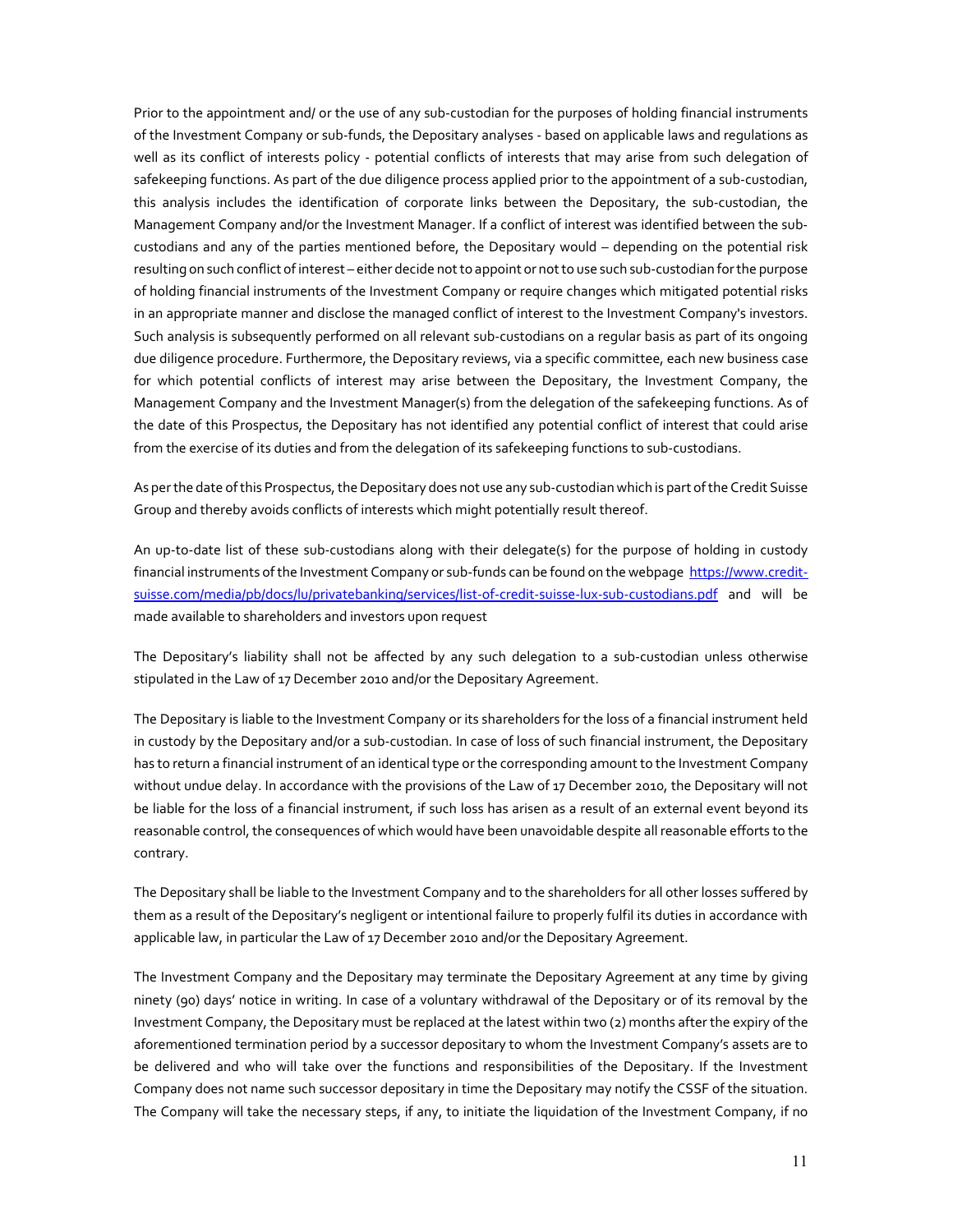successor depositary bank has been appointed within two (2) months after the expiry of the aforementioned termination notice of ninety (90) days.

### **Central Administration Agent**

The Management Company has delegated the tasks related to the central administration of the Investment Company to Credit Suisse Fund Services (Luxembourg) S.A., a service company registered in Luxembourg, which belongs to Credit Suisse Group AG, and has authorized the latter in turn to delegate tasks wholly or partly to one or more third parties under the supervision and responsibility of the Management Company.

As the Central Administration Agent, Credit Suisse Fund Services (Luxembourg) S.A., will assume all administrative duties that arise in connection with the administration of the Investment Company, including the issue and redemption of shares, valuation of assets, calculation of the net asset value, accounting and maintenance of the register of shareholders.

### **Fund Manager**

The Management Company has appointed **Partners Group AG**, a company under Swiss law with its registered office in CH-6341 Baar-Zug, Zugerstrasse 57, as Fund Manager of the sub-funds of the Investment Company. The Fund Manager was incorporated as public limited company for an indefinite period on 10 January 1996. The purpose of the Fund Manager includes, among other matters, the acceptance of asset management and investment advice assignments, trustee and advisory services as well as the execution of project management at national and international companies, particularly in the finance and property sectors.

The Fund Manager is licensed for the administration of assets of collective capital investments and subject to the Swiss Financial Market Supervisory Authority (FINMA).

The Fund Manager is responsible for the independent day-to-day implementation of the investment policy of the relevant sub-fund's assets and for managing the day-to-day business of asset management, as well as to provide other associated services under the supervision, responsibility and control of the Management Company. The Fund Manager must execute these tasks while obeying the principles of the investment policy and investment restrictions of the respective sub-fund, as described in this Prospectus.

The Fund Manager is authorized to select brokers and traders to carry out transactions using the Fund assets. The Fund Manager is also responsible for investment decisions and the placing of orders.

The Fund Manager has the right to obtain advice from third parties, particularly from various investment advisers, at its own cost and on its own responsibility.

The Fund Manager is authorized, with the prior consent of the Management Company, to transfer some or all of his duties and obligations to a third party, whose remuneration shall be paid by the Fund Manager. In this case the Prospectus shall be amended accordingly.

The Fund Manager bears all expenses incurred by it in connection with the services it performs. Commission for brokers, transaction fees and other transaction costs arising in connection with the purchase and sale of assets are borne by the relevant sub-fund.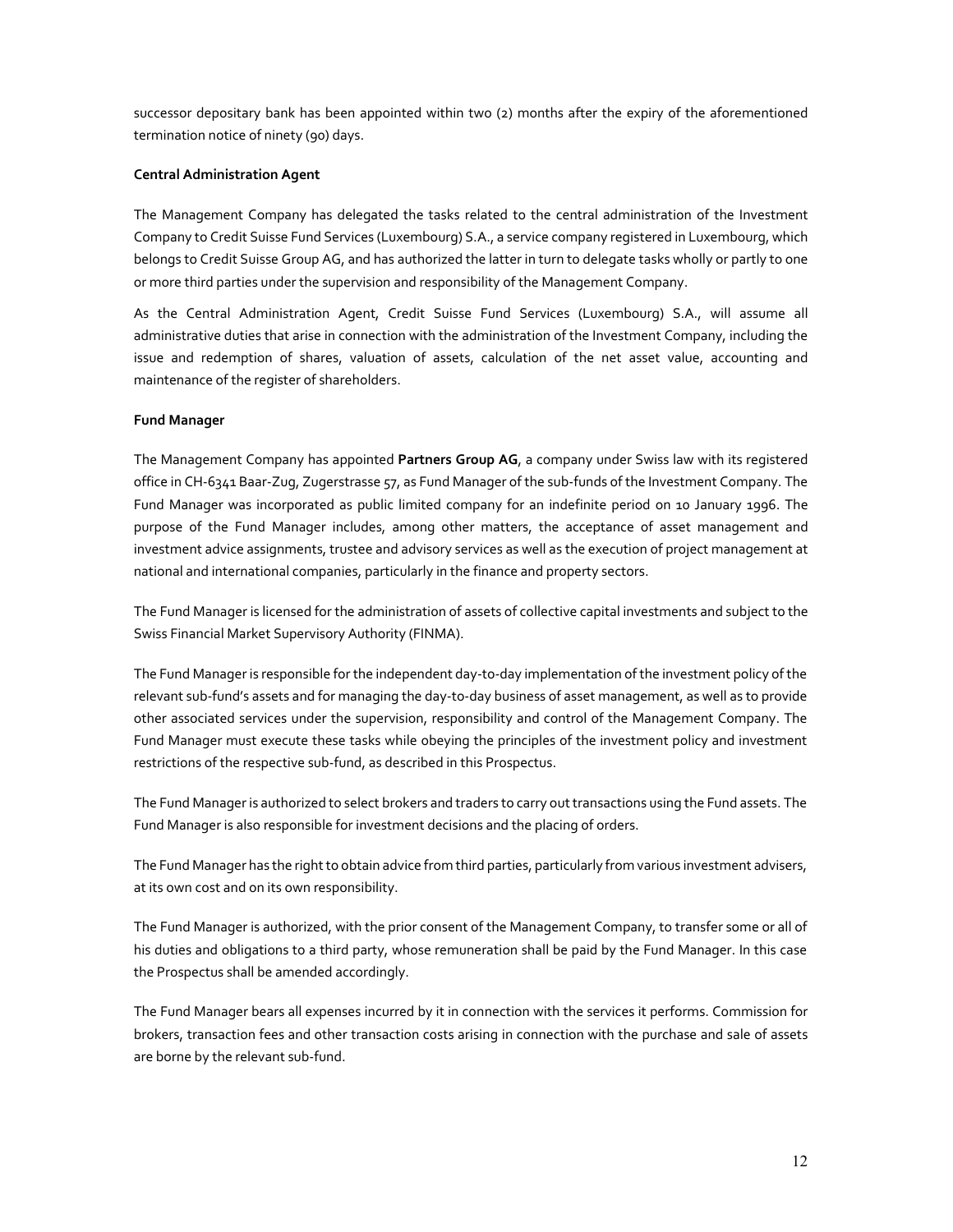### **Legal position of shareholders**

The Management Company invests the funds available to it in compliance with the principle of risk diversification in securities and/or other legally permissible assets in accordance with Article 41 of the Law of 17. December 2010. Each sub-fund represents a portfolio containing different assets and liabilities and is considered to be a separate entity in relation to the shareholders and third parties.

As joint owners, the shareholders own a share of the respective sub-fund pro rata to their shares. The shares of the respective sub-fund shall be issued in the denominations stated in the Annex to this Prospectus concerning the specific sub-fund. Registered shares are registered by the Registrar and Transfer Agent in the share register kept for the Investment Company. A Confirmation of entry of the shares in the share register will be sent to the shareholders to the address specified in the share register. The shareholders shall not be entitled to the physical delivery of share certificates.

All shares in a sub-fund in principle have the same rights, unless the Investment Company decides to issue different classes of share within the same sub-fund pursuant to Article 11(7) of the Articles.

If the shares of the respective sub-fund are admitted for official trading on a stock exchange, this will be announced in the relevant Annex to the Prospectus.

The possibility cannot be ruled out that the shares of the respective sub-fund will also be traded on other markets. (For example, inclusion in the unofficial transactions of a stock exchange).

The market price forming the basis for stock market dealings or trading on other markets is not determined exclusively by the value of the assets held in the respective sub-fund but also by supply and demand. The market price may therefore differ from the net asset value per share.

The Investment Company draws the investors' attention to the fact that any investor will only be able to fully exercise his investor rights directly against the Investment Company, notably the right to participate in general shareholders' meetings, if the investor is registered himself and in his own name in the shareholders' register. In cases where an investor invests in the Investment Company through an intermediary investing into the Investment Company in his own name but on behalf of the investor, it may not always be possible for the investor to exercise certain shareholder rights or unitholder rights. Investors are advised to take advice on their rights.

### **General Information on trading in the sub-fund's shares**

Investing in the sub-funds is regarded as a long-term commitment. The systematic purchase and sale of shares for the purpose of exploiting time differences and/or possible weaknesses or any incompleteness of the valuation system of the net asset value by a potential shareholder, so-called "market timing", may harm the interests of other shareholders. The Management Company rejects this arbitrage technique.

To prevent such practices, the Management Company thus reserves the right to reject, cancel or suspend an application from a shareholder to subscribe to or exchange shares if there is a suspicion that the investor or shareholder is engaging in "market timing". The Management Company shall in such cases undertake suitable measures to protect the other shareholders of the sub-fund in question.

The purchase or sale of shares after the close of trading at already established or different closing prices - so called "late trading" - is strictly avoided by the Management Company. The Management Company ensures that shares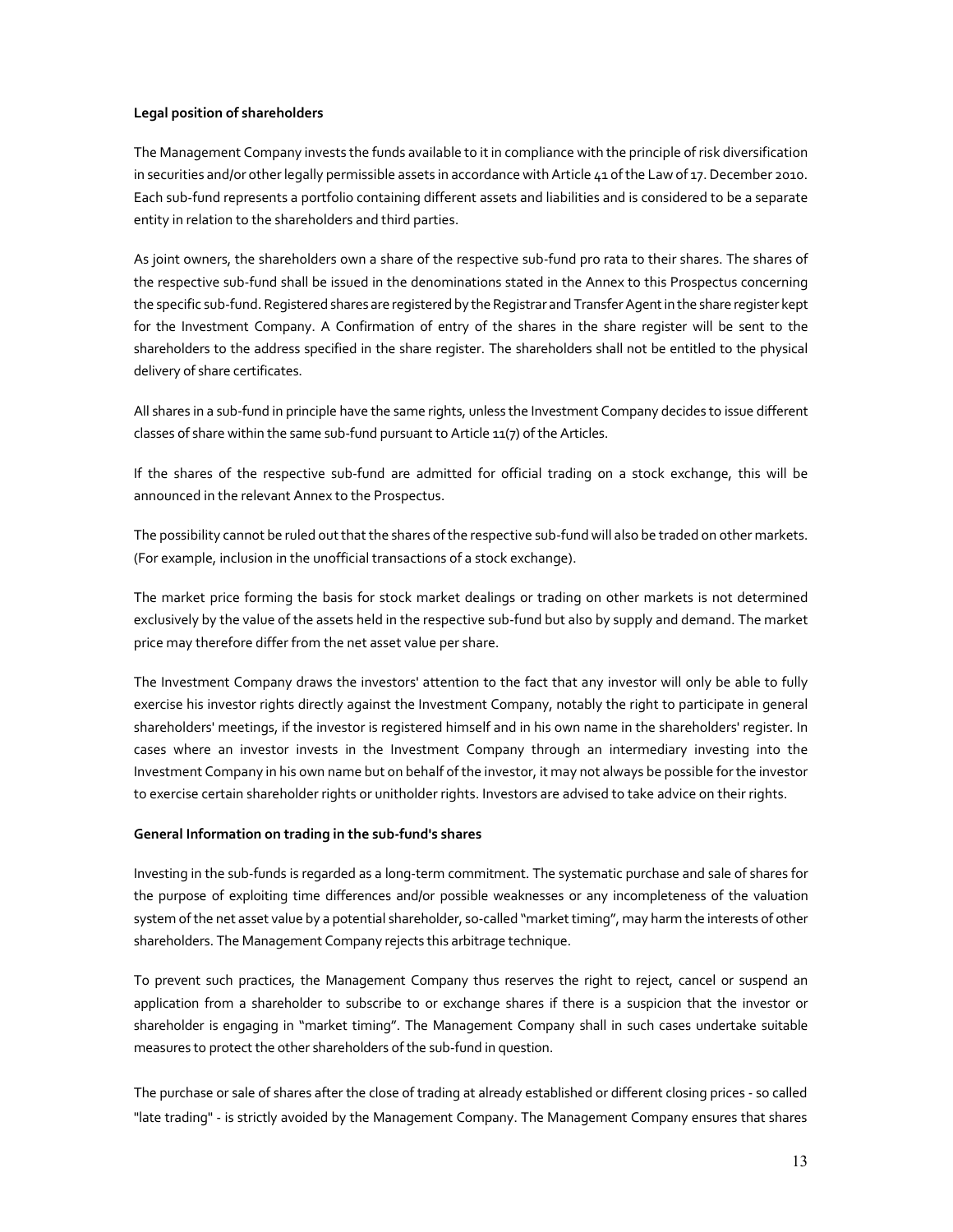will be issued on the basis of a share value previously unknown to the investor. If the suspicion nevertheless exists that an investor is engaging in late trading, the Management Company can reject the acceptance of the subscription application until the applicant has cleared up any doubts with regard to his subscription application.

### **Investment policy**

The objective of the investment policy of the Investment Company and/or its sub-funds is to achieve reasonable capital growth in the respective currency of the sub-fund. Details of the investment policy of each sub-fund are contained in the relevant Annexes to this Prospectus.

The general investment principles and restrictions specified below apply to all sub-funds, insofar as no deviations or supplements are contained in the relevant Annex to this Prospectus for a particular sub-fund.

### 1. Definitions:

### a) "regulated market"

A "regulated market" refers to a market for financial instruments in the sense of Article  $\mu(14)$  of Directive 2004/39/EC of the European Parliament and of the Council of 21 April 2004 on markets in financial instruments amending Council Directives 2009/65/EC and 93/6/EEC and Directive 2000/12/EC of the European Parliament and of the Council and repealing Council Directive 93/22/EEC.

### b) "securities"

The term "securities" includes:

- shares and other securities equivalent to shares (hereinafter "shares"),
- bonds, debentures and other securitized debt instruments (hereinafter "debt instruments"),
- all other marketable securities that entitle the purchase of securities via subscription or exchange.

Excluded are the techniques and instruments specified in Article 42 of the Law of 17. December 2010.

c) "money market instruments"

The term "money market instruments" refers to instruments that are normally traded on the money markets, that are liquid and the value of which can be determined at any time.

d) "Undertakings for collective investment in transferable securities" ("UCITS")"

For each UCITS that consists of multiple sub-funds, each sub-fund is considered to be its own UCITS for purposes of applying the investment limits.

2. Only the following categories of securities and money market instruments may be purchased:

a) those that have been admitted to a regulated market as defined in Directive 2004/39/EC or are traded on it;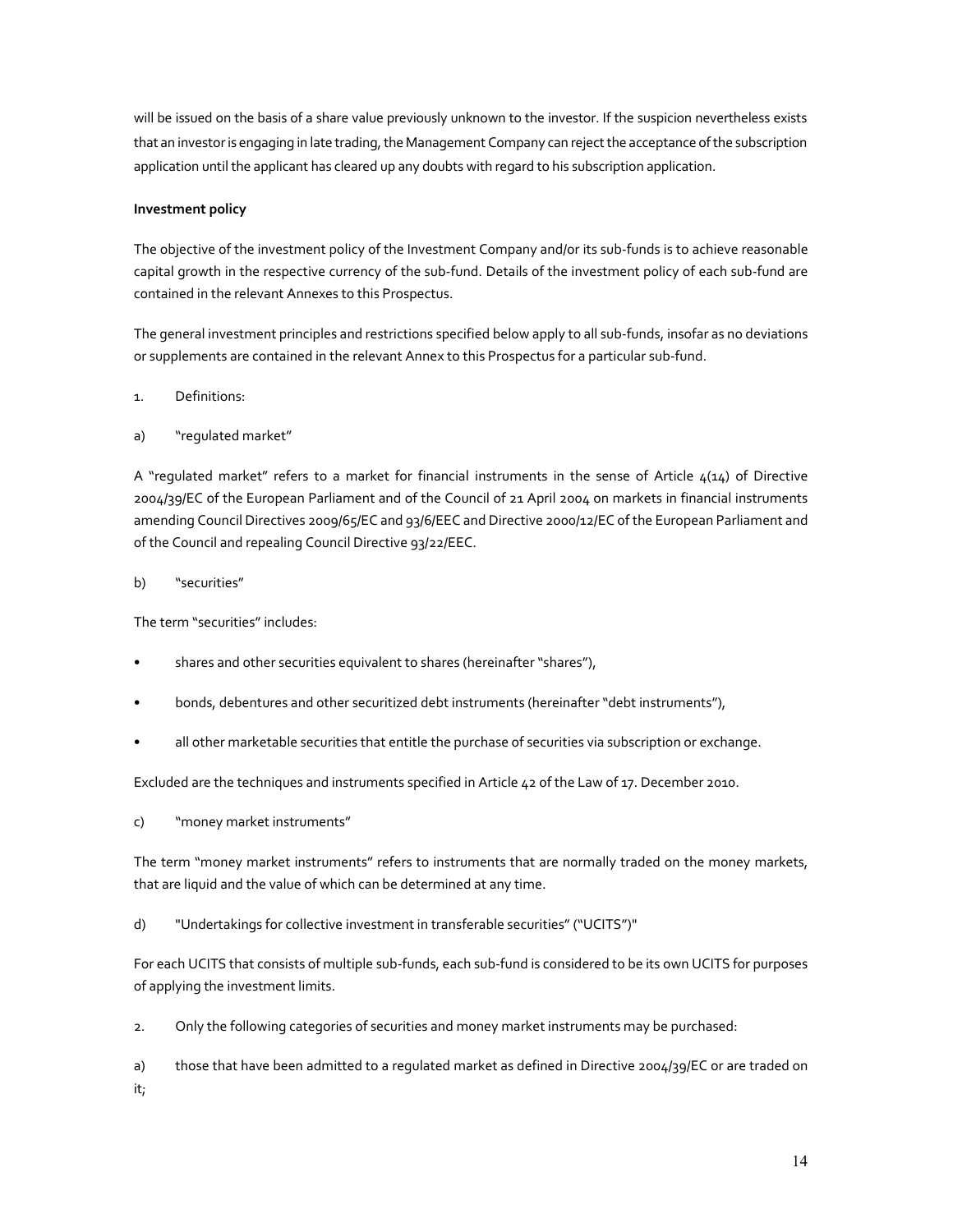b) securities and money market instruments that are traded on another regulated market in an EU Member State ("Member State") which is recognised, open to the public and whose manner of operation is in accordance with the regulations;

c) those that are officially quoted on a stock exchange in a non-Member State of the European Union or on another regulated market of a non-Member State of the European Union which is recognised, open to the public and whose manner of operation is in accordance with the regulations;

d) securities and money market instruments from new issues, insofar as the issue conditions contain the obligation that admission to official listing on a stock exchange or on another regulated market which is recognised, open to the public and whose manner of operation is in accordance with the regulations be applied for and that this will take place no later than one year from the date of issue.

The securities and money market instruments referred to in No. 2 c) and d) shall be officially quoted or traded in North America, South America, Australia (including Oceania), Africa, Asia and/or Europe;

e) units or shares, respectively in UCITS, which have been admitted in accordance with Directive 2009/65/EC, and/or other undertakings for collective investment ("UCI") in the sense of Article 1(2) a) and b) of Directive 2009/65/EC, irrespective of whether their registered office is in a Member State or a non-Member State, purchased insofar as

• these UCIs have been admitted in accordance with such legal provisions which subject them to supervision that, in the opinion of the Luxembourg supervisory authorities, is equivalent to supervision in keeping with EU law and that there are sufficient guarantees for cooperation between the authorities (at present the United States of America, Canada, Switzerland, Hong Kong, Japan, Norway and Liechtenstein),

• the degree of protection of the share- or unitholders of these UCI is equivalent to that of the share- or unitholders of a UCITS, and particularly the provisions concerning the separated custody of assets, borrowing, granting credit and short sales of securities and money market instruments are equivalent to the requirements of Directive 2009/65/EC,

• the business activities of the UCIs are the subject of semi-annual and annual reports which permit a judgement to be made concerning the assets and the liabilities, income and transactions in the reporting period,

• the UCITS or other UCIs whose shares are to be acquired can, in accordance with its terms of agreement or its articles of association, invest a maximum of 10% of its assets in shares or units, respectively, of other UCITS or UCIs;

f) sight deposits or other callable deposits with a maturity period of 12 months at the most, transacted at credit institutions, provided the institution concerned has its registered office in a Member State of the EU, the Organisation for Economic Co-operation and Development ("OECD") or the FATF or, if the registered office is in a third country, it is subject to supervisory provisions which are, in the opinion of the Luxembourg supervisory authorities, equivalent to those of EU law;

g) derivative financial instruments ("derivatives"), including equivalent instruments settled in cash, which are traded on one of the regulated markets stated in subparagraphs a), b) or c) above, and/or derived financial instruments that are not traded on a stock exchange ("OTC derivatives"), provided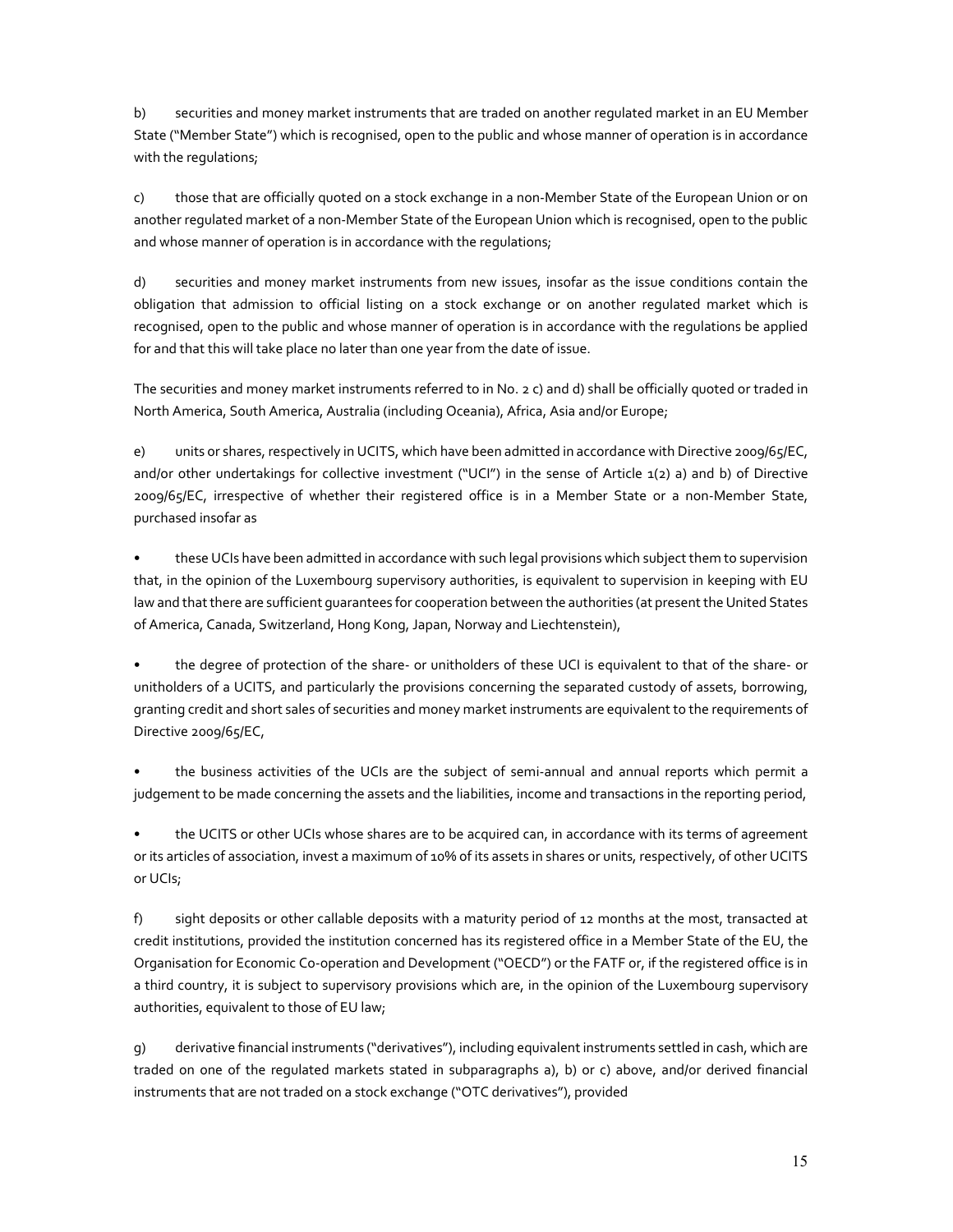• the underlying assets are instruments within the meaning of Article 41 (1) of the Law of 17 December 2010 or financial indexes, interest rates, exchange rates or currencies in which the Investment Company may invest in accordance with the Prospectus (including Annexes) and the Articles,

• the counterparty to transactions with OTC derivatives are institutions subject to a supervisory authority of the categories permitted by the Luxembourg supervisory authority and are specialised in this type of business,

• the OTC derivatives are subject to a reliable and verifiable assessment on a daily basis and can at any time, at the Investment Company's initiative, be sold, liquidated or closed-out by a transaction at a reasonable current value.

h) money market instruments which are not traded on a regulated market and which come under the definition of Article 1 of the Law of 17. December 2010, if the issue or the issuer of those instruments is already subject to provisions governing the protection of deposits and investors, and provided they are

• issued or guaranteed by a central, regional or local corporation or the central bank of a Member State, the European Central Bank, the EU or the European Investment Bank, a non-member state or, insofar as a Federal state, a constituent state of the Federation, or by an international sales agency under by public law, to which at least one Member State belongs, or

• negotiated by a company whose securities are traded on the regulated markets indicated in letters a), b) or c) of this Article, or

issued or guaranteed by an institute which is, in accordance with the criteria set out in EU law, subordinated to a supervisory authority, or an institute which, in the opinion of the Luxembourg supervisory authority, is subject to supervisory provisions which are at least as rigorous as those of EU law and which complies with them, or

issued by other issuers which belong to a category that has been approved by the Luxembourg supervisory authorities, insofar as, for investments in such instruments, regulations for investor protection are in force that are equivalent to those of the first, second or third bullet points, and insofar as this involves an issuer which is either a company with equity of at least EUR 10 million, which provides and publishes its annual financial statements in keeping with Directive 78/660/EEC, or a legal entity which is, within a group encompassing one or more companies quoted on the stock exchange, responsible for financing that group, or else a legal entity whose task is to collateralize liabilities through the provision of a credit line granted by a bank.

3. However, up to 10% of the particular net sub-fund assets can be invested in other securities and money market instruments than those mentioned in no. 2 above;

4. Risk diversification

a) A maximum of 10% of net sub-fund assets may be invested in securities or money market instruments of a single issuer. The sub-fund may not invest more than 20% of its assets in a single institution.

The default risk in transactions of the Investment Company or its sub-funds involving OTC derivatives must not exceed the following rates:

10% of the net sub-fund assets, if the counterparty is a credit institution in the sense of Article  $41(1)$  f) of the Law of 17 December 2010, and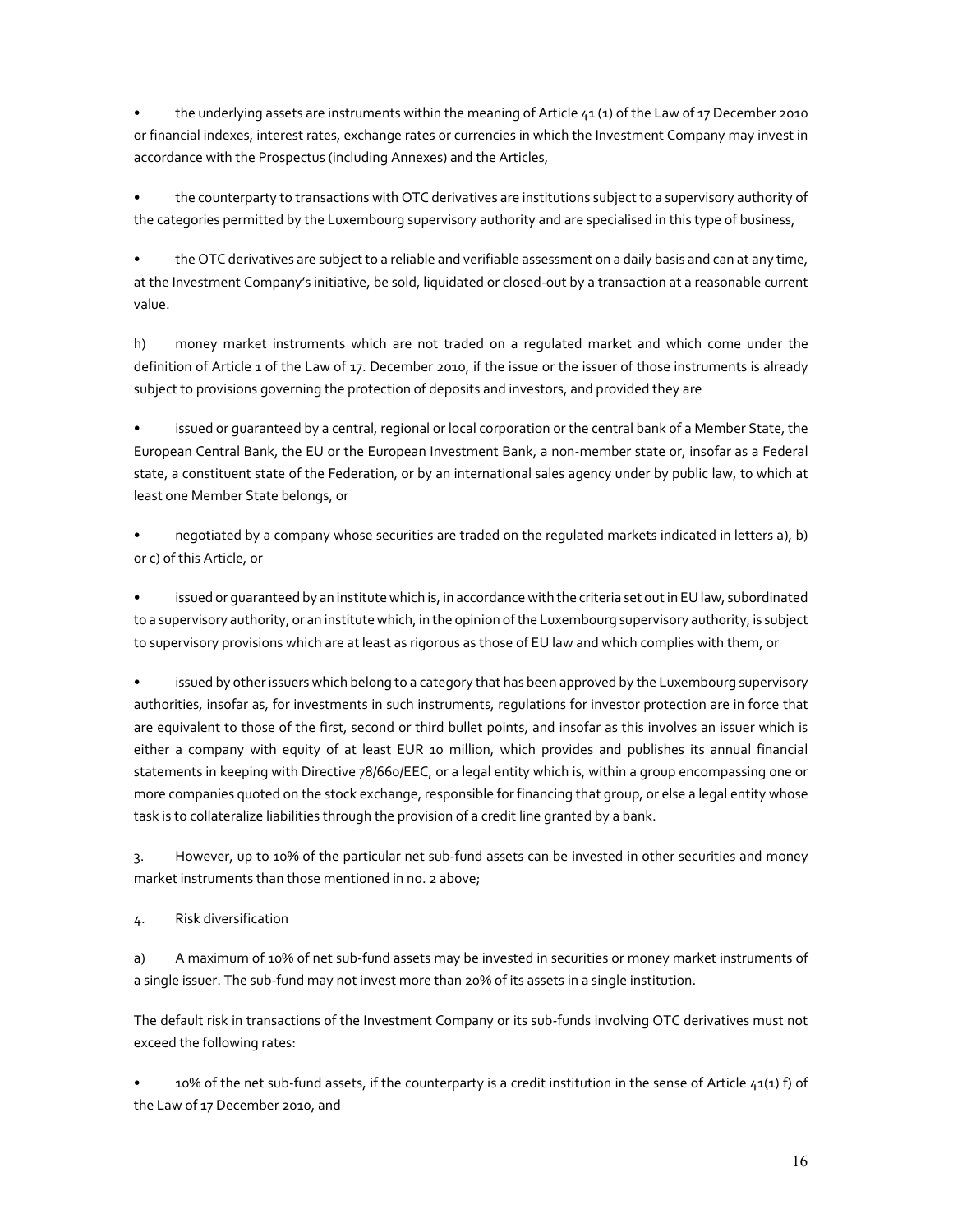• 5% of the net sub-fund assets in all other cases.

b) The total value of the securities and money market instruments of issuers in whose securities and money market instruments more than 5% of the net assets of a particular sub-fund are invested must not exceed 40% of the net sub-fund assets in question. This restriction does not apply to investments and transactions in OTC derivatives carried out with financial institutions that are subject to supervision.

Irrespective of the individual upper limits in a), a maximum of 20% of the sub-fund's assets may be invested in a single institution in a combination of

- Securities or money-market instruments issued by such establishment and/or
- deposits in that institution and/or
- OTC derivatives acquired from that institution

c) The investment limit of 10% of the net sub-fund assets referred to in point  $4$  a), sentence 1 above shall be increased to 35% of the net assets of the respective sub-fund in cases where the securities or money market instruments to be purchased are issued or guaranteed by a Member State, its local authorities, a non-member state or other international organisations under public law, to which one or more Member States belong.

d) The investment limit of 10% of the net sub-fund assets referred to in point  $4$  a), sentence 1 above shall be increased to 25% of the net assets of the respective sub-fund in cases where the bonds to be purchased are issued by a credit institution which has its registered office in an EU Member State and is by law subject to a specific public supervision, via which the bearers of such bonds are protected. In particular, the proceeds arising from the issue of such debt instruments must, by law, be invested in assets which, up to the maturity of the debt instruments, provide adequate cover for the resulting obligations and which, by means of preferential rights, are available as security for the reimbursement of the principal and the payment of accrued interest in the event of default by the issuer.

If more than 5% of the respective net sub-fund assets are invested in bonds issued by such issuers, the total value of the investments in those bonds must not exceed 80% of the respective net sub-fund assets.

e) The restriction of the total value to 40% of the respective net sub-fund assets set out in point 4 b), first sentence, above does not apply in the cases referred to in c), d) and e).

f) The investment limits of 10%, 35% or 25% of net sub-fund assets, as set out in no. 4 a) to d) above, must not be regarded cumulatively but rather in total a maximum of 35% of the net sub-fund assets may be invested in securities and money market instruments of the same issuer or in investments or derivatives at the same issuer.

Companies which, with respect to the preparation of consolidated financial statements, within the meaning of Directive 83/349/EEC of the European Council of 13 June 1983, on the basis of Article 54(3) g) of the Agreement on Consolidated Financial Statements (OJ L 193 of 18 July 1983, p.1) or recognised international accounting rules, belong to the same group of companies are to be regarded as a single issuer when calculating the investment limits stated in point  $4$  a) to f) above.

Each sub-fund is permitted to invest 20% of its net sub-fund assets in securities and money market instruments of one and the same company group.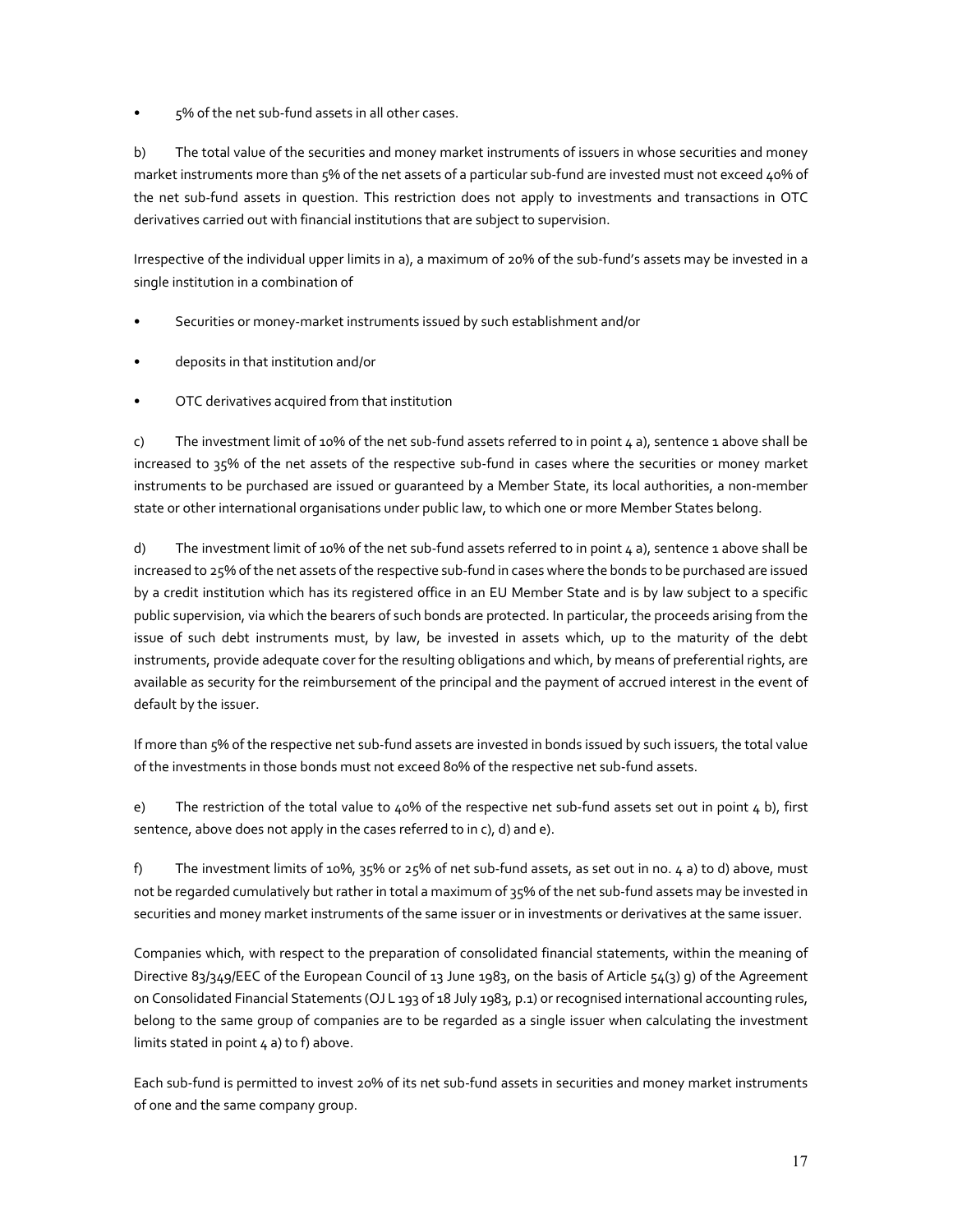g) Irrespective of the investment limits set out in Article 48 of the Law of 17 December 2010, up to 20% of a sub-fund's net assets may be invested in shares and debt instruments of a single issuer if the objective of the subfund's investment policy is to track a share or debt instrument index recognised by the Luxembourg supervisory authority. However, this is conditional upon the fact that:

- the composition of the index is sufficiently diversified,
- the index presents an adequate base level for the market to which it refers, and
- the index is published in a reasonable manner.

The above-mentioned investment limit is increased to 35% of the net assets of the respective sub-fund under exceptional market conditions, particularly on regulated markets on which certain securities or money market instruments strongly dominate. This investment limit applies only to the investment in a single issuer.

It will be stated in the corresponding Annex to the Prospectus whether use has been made of this possibility for each sub-fund.

**h) Notwithstanding the conditions set forth in Article 43 of the Law of 17 December 2010 and whilst simultaneously observing the principle of risk diversification, up to 100% of the net sub-fund assets may be invested in securities and money market instruments that are issued or guaranteed by an EU Member State, its local authorities, an OECD member state or international organisations to which one or more EU Member States belong. In all cases the securities in a particular sub-fund must originate from at least six different issues and the value of securities originating from one and the same issue must not exceed 30% of the net sub-fund assets.** 

i) A sub-fund may not invest more than 10% of its net assets in UCITS or UCI pursuant to sub-paragraph 2 e) of this section, unless otherwise stipulated in the specific Annex to the Prospectus for the respective sub-fund. Insofar as the investment policy of the respective sub-fund provides for an investment of more than 10% of the respective net sub-fund assets in UCITS or UCI pursuant to sub-paragraph 2 e) above, the following letters j) and k) shall apply.

j) A sub-fund may not invest more than 20% of its net sub-fund assets in units or shares, respectively, of a single UCITS or a single UCI, pursuant to Article 41(1) e) of the Law of 17 December 2010. However, within the meaning of Article 41(1) e) of the Law of 17 December 2010, any sub-fund belonging to a UCITS or UCI with several sub-funds with assets that exclusively guarantee the claims of the investors in that particular sub-fund and whose liabilities are a result of the founding, term or liquidation of the sub-fund, is to be seen as an independent UCITS or UCI.

k) The sub-fund may not invest more than 30% of the net sub-fund assets in other UCIs. In such cases, the investment limits set forth in Article 43 of the Law of 17. December 2010, with respect to the assets of the UCITS or UCI from which shares or units are being acquired, do not have to be followed.

l) If a UCITS acquires units or shares, respectively, of another UCITS and/or another UCI which are managed, directly or on the basis of a transfer, by the Management Company, or a company with which this management company is connected through common management or control or an essentially direct or indirect participation of more than 10% of the capital or votes, no fees may be charged for the subscription or redemption of the units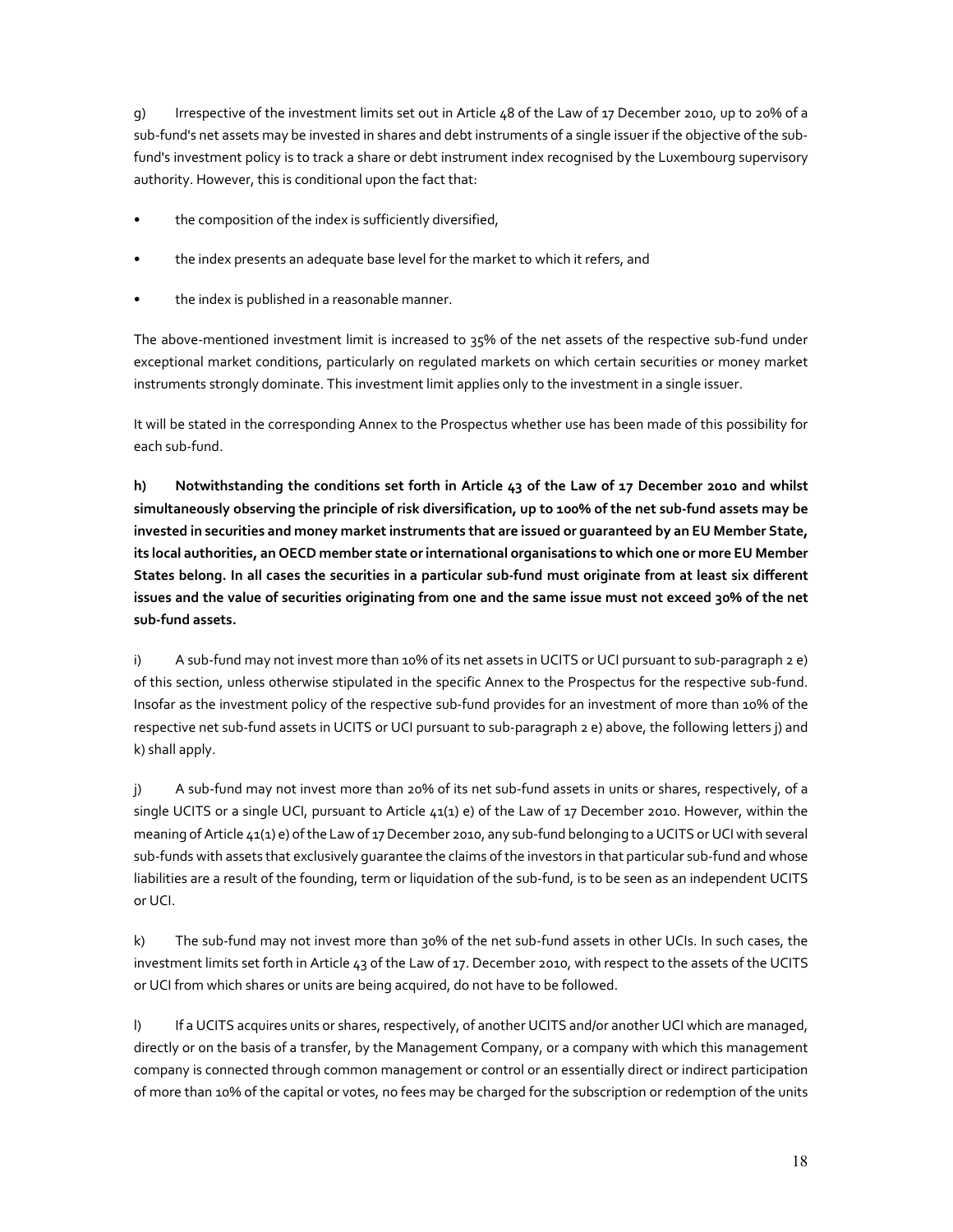or shares, respectively, of this other UCITS and/or UCI by the UCITS (including front-load fees and redemption fees).

In general, a management fee may be charged upon acquisition of units or shares, respectively, in target funds at the level of the target fund, and allowance must be made for any front-load fee or redemption fees, if applicable. The Investment Company and/or its sub-funds will not invest in target funds which are subject to a management fee of more than 3%. The Investment Company's annual report will contain information for each sub-fund on the maximum amount of the management fee incurred by the sub-fund and the target funds.

m) A sub-fund of the Investment Company may also invest in other sub-funds of the Investment Company. In addition to the conditions for investing in target funds mentioned above, the following conditions apply to investments in target funds that are also sub-funds of the Investment Company:

- Circular investments are not permitted. This means that the target sub-funds cannot themselves invest in the sub-funds which itself invests in the target sub-fund,

the sub-funds of the Investment Company that are to be acquired from other sub-funds of the Investment Company are not allowed to invest more than 10% of their net assets in shares of other sub-funds of the Investment Company,

- Voting rights attached to shares in other sub-funds of the Investment Company are suspended as long as these shares are held by a sub-fund of the Investment Company and without prejudice to the appropriate processing in the accounts and the periodic reports,

as long as a sub-fund holds shares in another sub-fund of the Investment Company, the shares of the target sub-fund are not taken into account in the calculation of net asset value, to the extent that the calculation serves to determine whether the legal minimum capital of the Investment Company has been obtained.

n) It is not permitted to buy shares for the Investment Company or its sub-funds with voting rights that would allow it to exert a considerable influence on the management of an issuer.

o) Additionally, the Investment Company or its sub-funds may purchase

- up to 10% of non-voting shares of one and the same issuer,
- up to 10% of the debentures issued by one and the same issuer,
- not more than 25% of shares issued of one and the same UCITS and/or UCI and
- not more than 10% of the money market instruments of a single issuer.
- p) The investment limits stated in point  $4$  n) and o) do not apply in the case of:

• securities and money market instruments which are negotiated or guaranteed by an EU Member State or its local authorities, or by a state which is not a member of the European Union;

• securities and money market instruments issued by an international authority under public law, to which one or more EU Member States belong.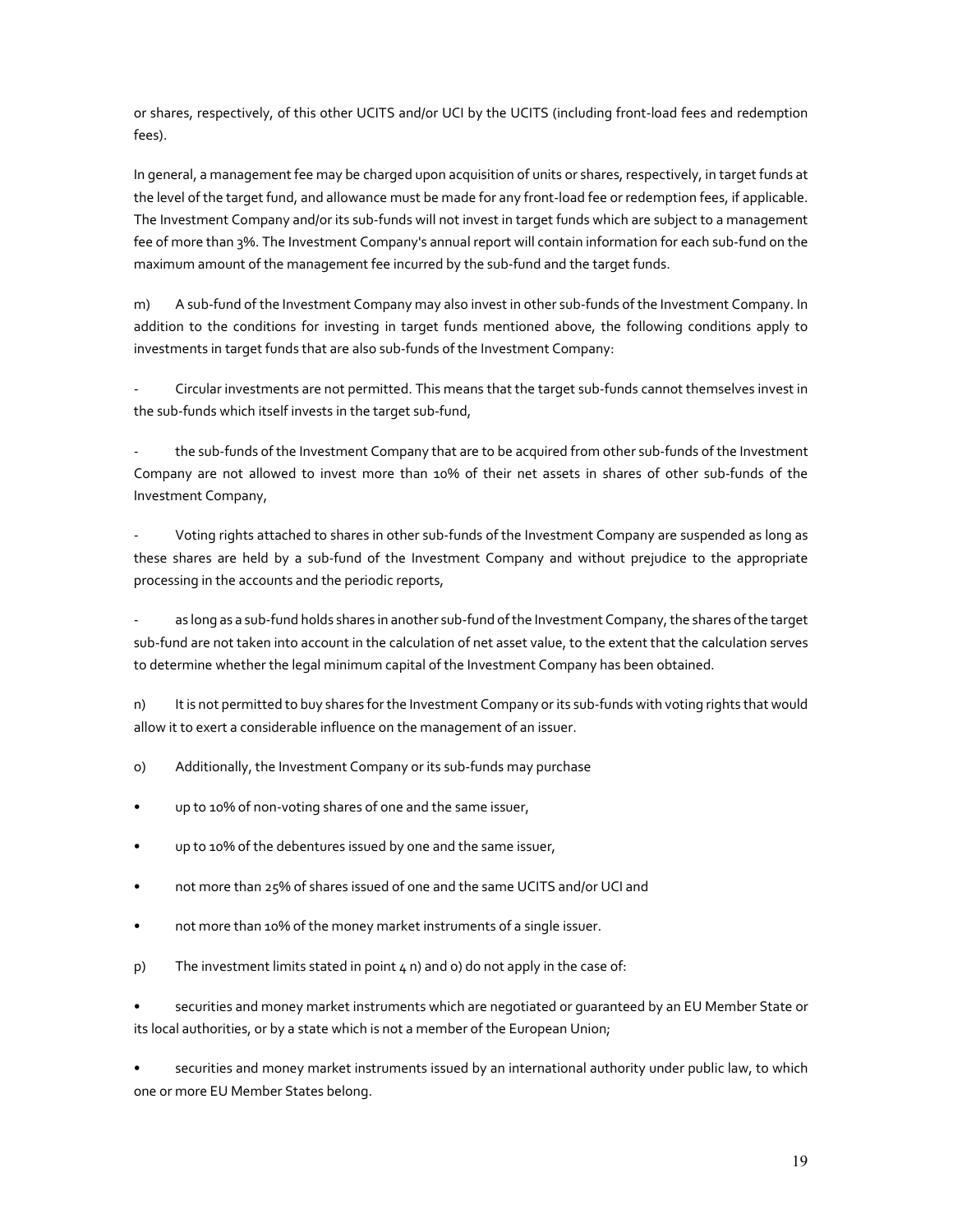• shares which a sub-fund owns in the capital of a company from a non-member state which fundamentally invests its assets in securities of issuers having their registered office in that country, if, due to the legal conditions of that country, such a shareholding is the only way for the sub-fund to invest in securities of issuers from that country. However, this exception shall only apply under the prerequisite that the company of the country outside the EU observes in its investment policy the limits laid out in Articles  $43, 46$  and  $48$  (1) and (2) of the Law of 17. December 2010. In the event that the limits set out in Articles 43 and 46 of the Law of 17 December 2010 are exceeded, Article 49 of the Law of 17 December 2010 shall apply accordingly.

q) The Investment Company must ensure that the overall risk from derivatives does not exceed the total net value of its portfolio.

The total risk of the Investment Company may double as a result of the usage of derivative financial instruments and is therefore limited to 200% of the net assets. The Management Company employs a risk management procedure that takes into account the supervisory requirements in Luxembourg and that enables it to monitor and assess the risk connected with investment holdings as well as their share in the total risk profile of the investment portfolio at any time. The procedure used for the corresponding sub-fund to measure risk as well as any more specific information is stated in the Annex for the respective sub-fund. As part of its investment policy and within the limits laid down by Article 43(5) of the Law of 17 December 2010, the net sub-fund assets may be invested in derivatives as long as the total risk of the underlying assets does not exceed the investment limits in Article 43 of the Law of 17 December 2010. If the respective sub-fund invests in index derivatives, such investments will not be taken into account for the investment limits referred to in Article 43 of the Law of 17. December 2010.

If a derivative is embedded in a security or money market instrument, it must be taken into account with regard to compliance with Article 42 of the Law of 17. December 2010.

5. Liquid funds

The sub-fund's net assets may also be held in liquid funds in the form of investment accounts (current accounts) and overnight money, but only on an ancillary basis.

6. Loans and encumbrance prohibition

a) A particular sub-fund must not be pledged or otherwise encumbered, made over or transferred as collateral, unless this involves borrowing in the sense of b) below or the provision of security within the framework of a settlement of transactions with financial instruments.

b) Loans encumbering a particular sub-fund may only be taken out for a short period of time and may not exceed 10% of the net sub-fund assets. An exception to this is the acquisition of foreign currencies through backto-back loans.

c) The respective net fund assets may neither grant loans nor act as guarantor on behalf of third parties. However, this does not preclude the acquisition of securities, money market instruments or other financial instruments that are not fully paid-up in accordance with Article 41 paragraphs 1) e), g) and h) of the Law of 17. December 2010.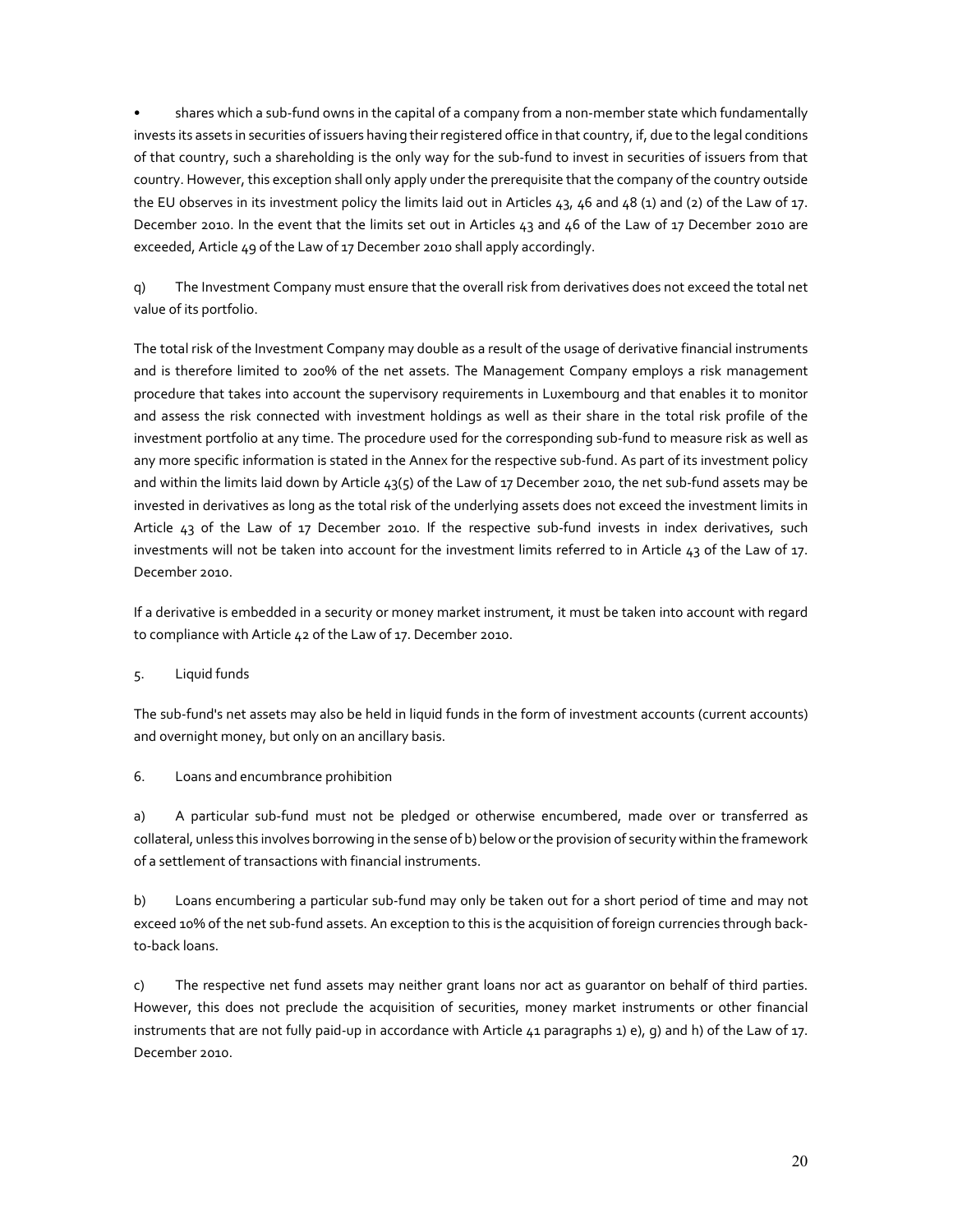d) The sub-fund may take out loans of up to 10% of its net assets, if this loan is intended for the purchase of property and is essential for the performance of its activities. In this case, the loans and the loan set out in letter b) may together not exceed 15% of the net sub-fund assets.

7. Further investment guidelines

a) The short selling of securities is not permitted.

b) sub-fund assets must not be invested in property, precious metals or certificates concerning precious metals, precious metal contracts, goods or goods contracts.

c) A sub-fund must not enter into any obligations which, together with the loans under point 6 b) above, exceed 10% of the respective net sub-fund assets.

8. The investment restrictions referred to above relate to the time when the securities are acquired. If the percentages are subsequently exceeded as a result of price changes or for reasons other than additional purchases, the Management Company shall immediately seek to return to the specified limits, taking into account the interests of the shareholders.

### **Information on specific financial derivative instruments**

1. Options

An option is a right to buy ("call option") or sell ("put option") a particular asset at a predetermined time ("exercise time") or during a predetermined period at a predetermined price ("strike price"). The price of a call or put option is the option premium.

For each respective sub-fund both call and put options may only be bought or sold insofar as the respective subfund is permitted to invest in the underlying assets pursuant to the investment policy specified in section "Investment Policy" above, the Articles and the Annex to this Prospectus.

## 2. Financial futures contracts

Financial futures contracts are unconditionally binding agreements for both contracting parties to buy or sell a determined amount of a determined base value at a determined time, the maturity date, at a price agreed in advance.

For each respective sub-fund financial futures contracts may only be completed insofar as the respective sub-fund is permitted to invest in the underlying assets pursuant to the investment policy specified in section "Investment Policy" above, the Articles and the Annex to this Prospectus.

## 3. Forward exchange contracts

The Management Company may conclude forward exchange contracts for the respective sub-fund.

Forward exchange contracts are unconditionally binding agreements for both contracting parties to buy or sell a determined amount of the underlying foreign exchange at a determined time, the maturity date, at a price agreed in advance.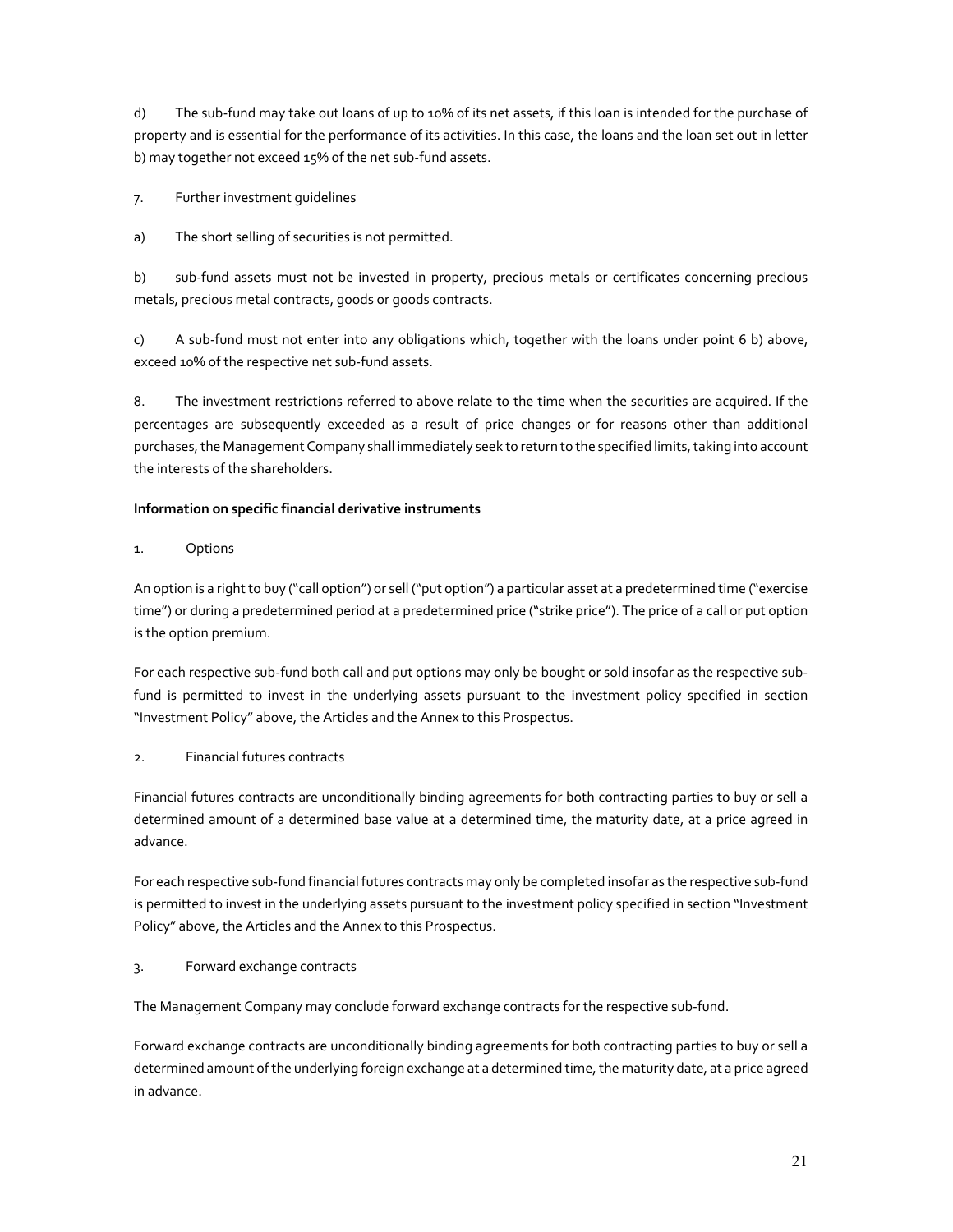### **Information concerning swaps**

The Management Company may conclude swap transactions on behalf of the respective sub-fund within the framework of the investment principles for the purpose of efficient portfolio management and/or for investment purposes and/or to reduce dividend withholding taxes and/or to avoid effectively connected income under US law.

A swap is an agreement between two parties whose subject is the exchange of cash flows, assets, income or risks. Swap transactions which can be concluded for the respective sub-fund include but are not limited to, for example, interest, currency, equity and credit default transactions.

An interest swap is a transaction in which two parties swap cash flows which are based on fixed or variable interest payments. The transaction can be compared with the adding of funds at a fixed rate of interest and the simultaneous allocation of funds at a variable interest rate, with the nominal sums of the assets not being swapped.

Currency swaps usually consist of the swapping of nominal sums of assets. They are treated as equivalent to raising funds in a currency and simultaneously raising funds in another currency.

A total return swap is an OTC derivative agreement to compensate the total return and/or all changes in market value of underlying financial instruments (base value or underlying asset) with the corresponding compensation payment between the contractual parties. Total return swaps may take on various forms, e.g. asset swaps or equity swaps:

- (i) Asset swaps, also known as "synthetic securities", are transactions that convert the earnings from a particular asset to another rate of interest (fixed or variable) or to another currency, by combining the asset (e.g. bond, floating rate note, bank deposit, mortgage) with an interest swap or currency swap.
- (ii) An equity swap is the exchange of payment flows, value adjustments and/or income from an asset in return for payment flows, value adjustments and/or income from another asset in which at least one of the exchanged payment flows or incomes from an asset represents a share or a share index.

Assets which are subject to total return swaps will be safe kept by respective counterparty.

The sub-funds may only enter into total return swaps in respect of eligible assets under the Prospectus, the Articles as well as the Law of 17 December 2010 and which fall within their investment policies as set out in this Prospectus.

The participating sub-fund will receive the entire net revenues generated by total return swaps after deduction of fees and costs of the counterparty as provider of the respective total return swap and any brokers, in particular transaction fees and commissions. For unfunded total return swaps, such transaction fees are typically paid in form of an agreed fixed or floating interest rate. For funded total return swaps, the sub-fund concerned will make an upfront payment of the notional amount of the total return swap, typically with no further periodic transaction costs. A partially funded total return swap combines the characteristics and cost profile of both funded and unfunded total return swaps, in the relevant proportion. The Fund Manager does not charge any particular fee to the respective sub-fund upon entering into total return swaps. Costs for collateral typically take the form of a periodic fixed payment, depending on the amounts and frequency of collateral being exchanged. Information on costs and fees incurred in this respect by a sub-fund using total return swaps, as well as the identity of the entities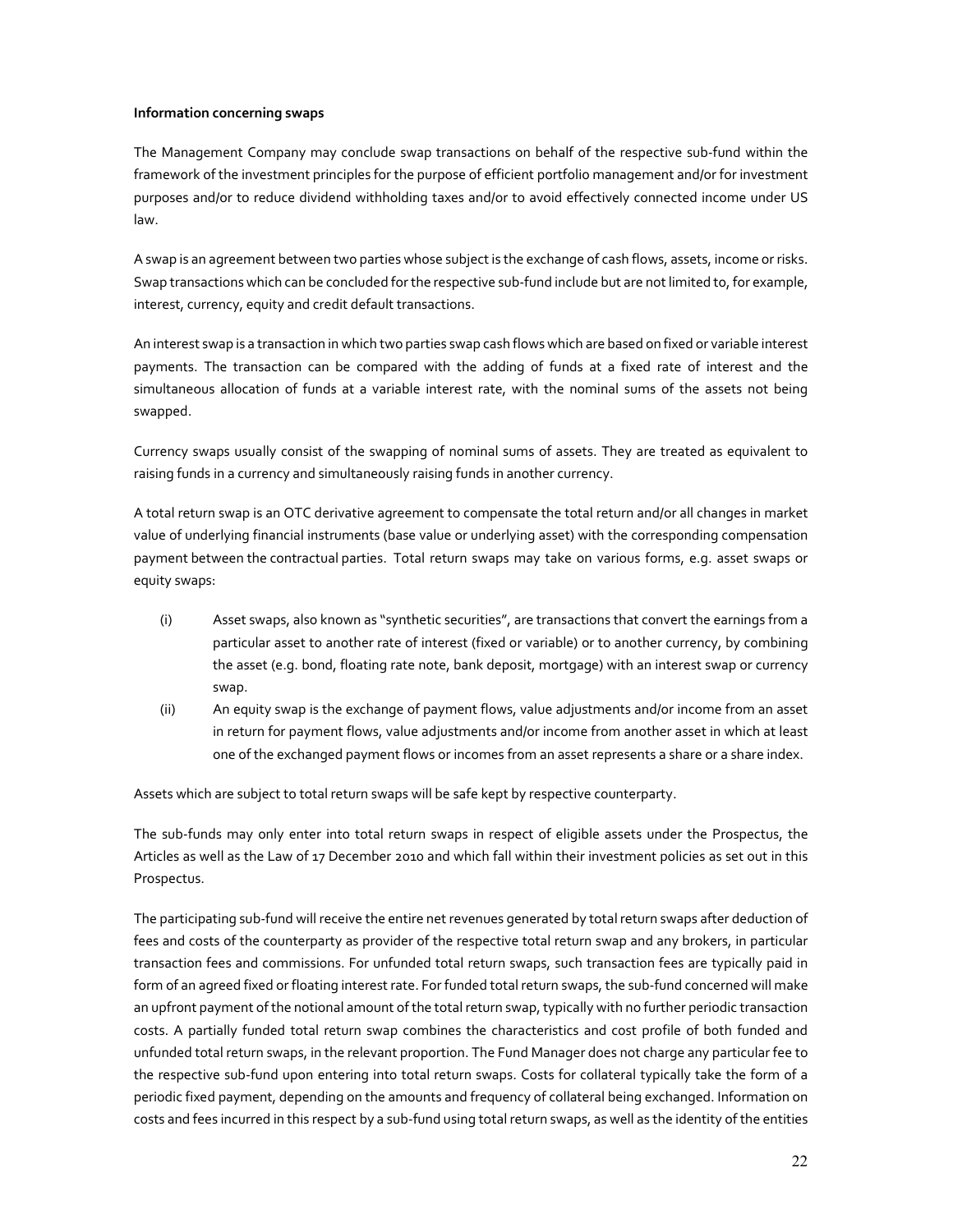to which such costs and fees are paid and any affiliation they may have with the Management Company, if applicable, will be available in the semi-annual and annual reports.

The counterparties are not related parties to the Fund Manager.

The participating sub-funds will receive cash and/or non-cash collateral for total return swaps entered into as further described in chapter "Management of Collateral and Collateral Policy" below.

The Management Company may enter into swap transactions provided the contracting party is a first-class financial institution of any legal form specialised in such transactions with a minimum credit rating of AA (S&P) which has its registered office in a member state of the OECD and is subject to prudential supervision rules considered by the CSSF as equivalent to those prescribed for by EU law.

The contracting parties may not exert any influence on the composition or management of the respective subfund's investment portfolio or the underlying assets of the derivatives.

In case a sub-fund enters into total return swaps or invests in other comparable financial derivative instruments, the following additional information will be disclosed in the Prospectus:

- (i) Information on the underlying strategy and composition of the investment portfolio or index;
- (ii) Information on the counterparty(ies) of the transactions;
- (iii) (if applicable) the extent to which the counterparty assumes any discretion over the composition or management of the sub-fund's portfolio or over the underlying of the financial derivative instruments, and whether the approval of the counterparty is required in relation to such sub-fund's investment portfolio transaction; and
- (iv) (if applicable) an identification of the counterparty as an investment manager.

### Swaptions

A swaption is the right, but not the obligation, to enter into a swap specified precisely with respect to conditions at a given time or within a given period. In other respects, the principles presented in connection with option dealing will be valid.

### **Securities Financing Transactions**

The Fund does not use securities financing transactions in the meaning of article  $3$  (11) of Regulation (EU) 2015/2365 of 25 November 2015 on transparency of securities financing transactions and of reuse and amending Regulation (EU) No 648/2012 (i.e. repurchase transactions, securities lending or borrowing transactions, buy-sell back transactions or sell-buy back transactions, margin-lending transactions). However, the sub-funds of the Fund may invest in total return swaps (if specifically mentioned in the respective Annex).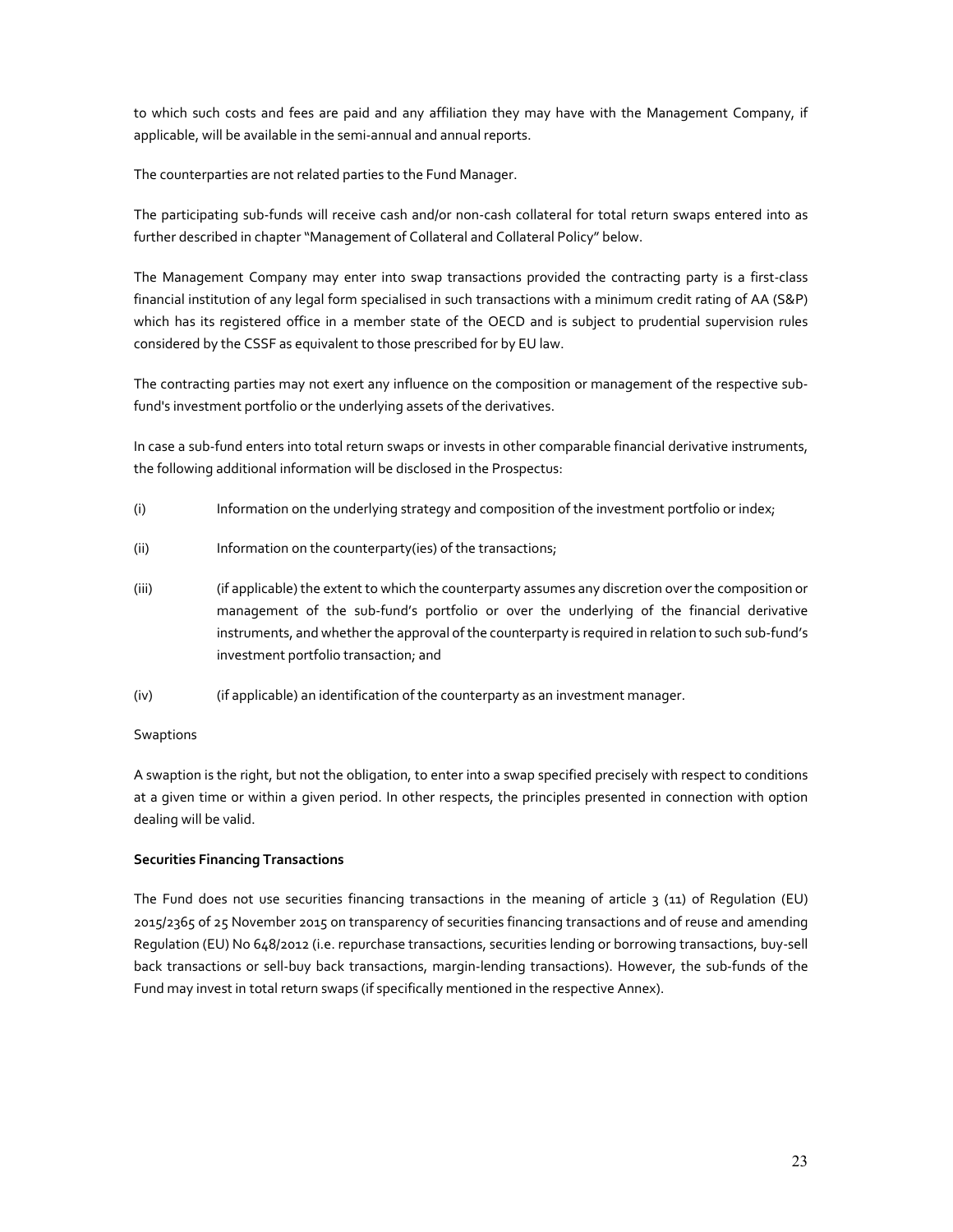### **Management of Collateral and Collateral Policy**

### General

In the context of OTC financial derivative transactions and total return swaps, the Investment Company may receive collateral with a view to reduce its counterparty risk. This section sets out the collateral policy applied by the Investment Company in such case. All assets received by the Investment Company in the context of total return swaps shall be considered as collateral for the purpose of this section.

### Eligible Collateral

Collateral received by the Investment Company may be used to reduce its counterparty risk exposure if it complies with the criteria set out in applicable laws, regulations and CSSF-Circulars issued from time to time notably in terms of liquidity, valuation, issuer credit quality, correlation, risks linked to the management of collateral and enforceability. In particular, collateral should comply with the following conditions:

(i) Any collateral received other than cash should be of high quality, highly liquid and traded on a regulated market or multilateral trading facility with transparent pricing in order that it can be sold quickly at a price that is close to pre-sale valuation;

(ii) It should be valued on at least a daily basis and assets that exhibit high price volatility should not be accepted as collateral unless suitably conservative haircuts are in place;

(iii) It should be issued by an entity that is independent from the counterparty and is expected not to display a high correlation with the performance of the counterparty;

(iv) It should be sufficiently diversified in terms of country, markets and issuers with a maximum exposure of 20% of the respective sub-fund's net asset value to any single issuer on an aggregate basis, taking into account all collateral received; deviating from the aforementioned diversification requirement, a sub-fund may be fully collateralised in different transferable securities and money market instruments issued or guaranteed by a Member State of the EU, one or more of its local authorities, by any other state which is a member of the OECD or a public international body to which one or more Member States of the EU belong. Such sub-fund should receive securities from at least six different issues, but securities from any single issue should not account for more than 30% of the sub-fund's net asset value. A sub-fund may accept as collateral for more than 20% of its net asset value securities which are issued or guaranteed by a Member State of the EU, one or more of its local authorities, by any other state which is a member of the OECD or a public international body to which one or more Member States of the EU belong.

(v) Risks linked to the management of collateral, such as operational and legal risks, should be identified, managed and mitigated in accordance with the risk management process.

(vi) Where there is a title transfer, the collateral received should be held by the Depositary. For other types of collateral arrangement, the collateral can be held by a third party custodian which is subject to prudential supervision, and which is unrelated to the provider of the collateral.

(vii) It should be capable of being fully enforced by the Investment Company at any time without reference to or approval from the counterparty.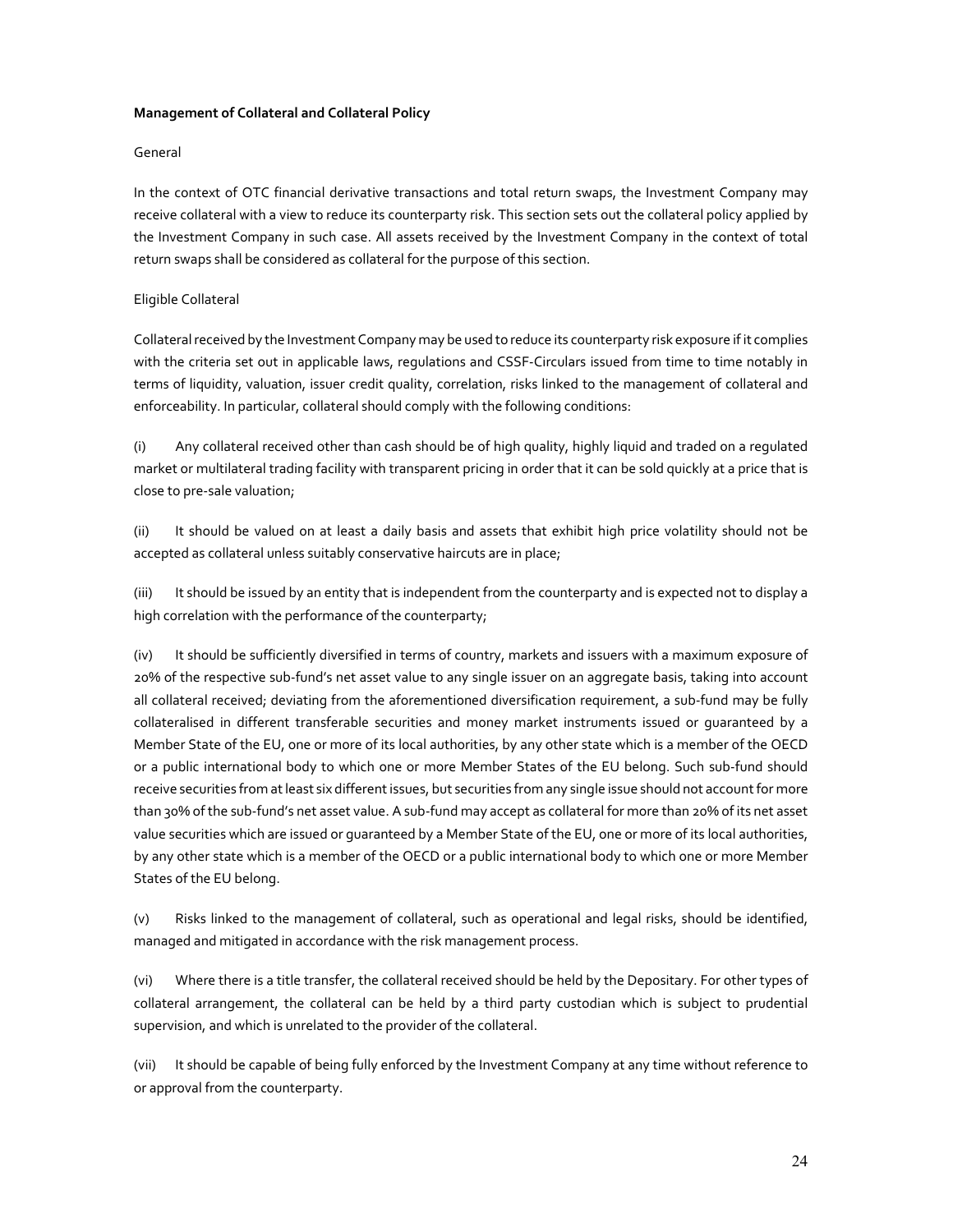(viii) There is no restriction or minimum requirement for bonds as regards their maturity to be accepted as collateral.

(ix) Non-cash collateral received by the Investment Company may not be sold, re-invested or pledged.

Subject to the abovementioned conditions, collateral received by the Investment Company may consist of:

(i) Cash (only in relation to OTC financial derivative transactions);

(ii) Bonds issued or guaranteed by a member state of the OECD or by their local public authorities or by supranational institutions and undertakings with EU, regional or worldwide scope with a minimum rating of AA (S&P);

(iii) Bonds with a minimum rating of AA- (S&P) or Aa3 (Moody's) issued or guaranteed by first class issuers offering adequate liquidity;

(iv) Shares admitted to or dealt in on a regulated market of a Member State of the EU or on a stock exchange of a member state of the OECD, on the condition that these shares are included in a main index.

### Reinvestment of Collateral

Cash collateral received by the Investment Company can only be:

(i) placed on deposit with credit institutions which have their registered office in an Member State of the EU or, if their registered office is located in a third-country, are subject to prudential rules considered by the CSSF as equivalent to those laid down in EU law;

(ii) invested in high-quality government bonds;

(iii) used for the purpose of reverse repurchase transactions provided the transactions are with credit institutions subject to prudential supervision and the Investment Company is able to recall at any time the full amount of cash on accrued basis; and/or

(iv) invested in short-term money market funds as defined in the ESMA-Guidelines 2010/049 on a Common Definition of European Money Market Funds (in accordance with the opinion issued by ESMA in relation thereto on 22 August 2014 (ESMA/2014/1103)).

Re-invested cash collateral should be diversified in accordance with the diversification requirements applicable to non-cash collateral as set out above.

The sub-fund concerned may incur a loss in reinvesting the cash collateral it receives. Such a loss may arise due to a decline in the value of the investment made with cash collateral received. A decline in the value of such investment of the cash collateral would reduce the amount of collateral available to be returned by the Investment Company on behalf of such sub-fund to the counterparty at the conclusion of the transaction. The sub-fund would be required to cover the difference in value between the collateral originally received and the amount available to be returned to the counterparty, thereby resulting in a loss to the sub-fund.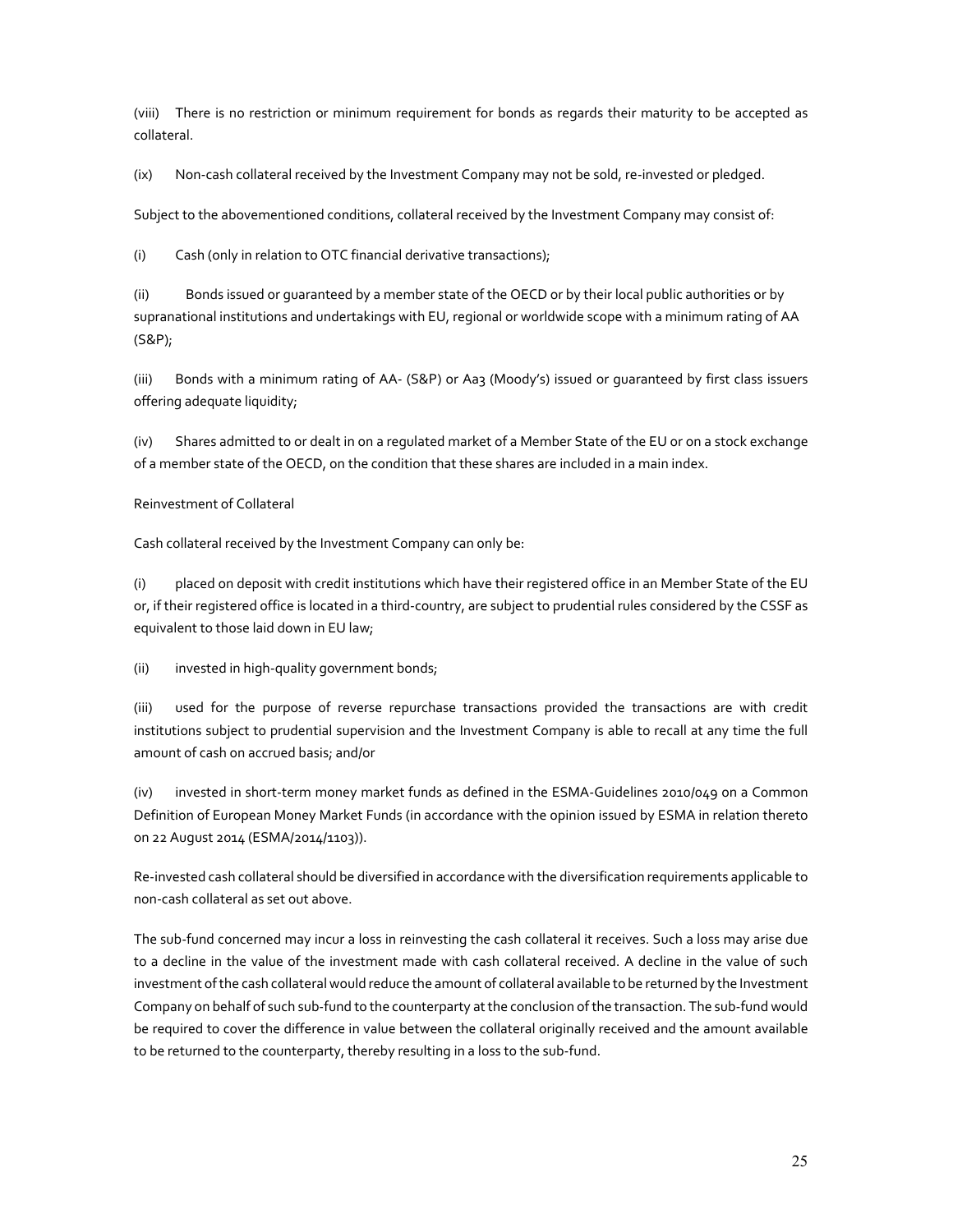### Level of Collateral

The Investment Company will determine the required level of collateral for OTC financial derivatives transactions and total return swaps by reference to the applicable counterparty risk limits set out in this Prospectus and taking into account the nature and characteristics of transactions, the creditworthiness and identity of counterparties and prevailing market conditions. At least the following level of collateral will be required by the Investment Company for the different types of transactions:

| Type of Transaction                   | concerned) |  |      |  | Level of collateral (in relation to volume of transaction |
|---------------------------------------|------------|--|------|--|-----------------------------------------------------------|
| OTC financial derivative transactions |            |  | 100% |  |                                                           |
| Total Return Swaps                    |            |  | 100% |  |                                                           |

### Valuation Policy

In accordance with common industry standard, collateral received will be valued mark-to-market on a daily basis, using available market prices and taking into account appropriate discounts which will be determined by the Investment Company for each asset class based on its haircut policy. Daily variation margins will be used if the value of the collateral falls below coverage requirements.

### Haircut Policy

The Investment Company's haircut policy takes into account a variety of factors, depending on the nature of the collateral received, such as the issuer's credit standing, the maturity, currency, price volatility of the assets and, where applicable, the outcome of liquidity stress tests carried out by the Investment Company under normal and exceptional liquidity conditions.

According to the Investment Company's haircut policy the following discounts will be made:

| Type of Collateral                                                                                                                                                                                                              | <b>Discount</b> |
|---------------------------------------------------------------------------------------------------------------------------------------------------------------------------------------------------------------------------------|-----------------|
| Cash (if the currency of the collateral is different from the<br>currency of the OTC derivative to which the collateral relates<br>to)                                                                                          | $o - 8%$        |
| Bonds issued or guaranteed by a member state of the OECD or<br>by their local public authorities or by supranational institutions<br>and undertakings with EU, regional or worldwide scope with a<br>minimum rating of AA (S&P) | $0.5 - 5\%$     |
| Bonds with a minimum rating of AA- (S&P) or Aa3 (Moody's)<br>issued or quaranteed by first class issuers offering adequate<br>liquidity                                                                                         | 1 - 8%          |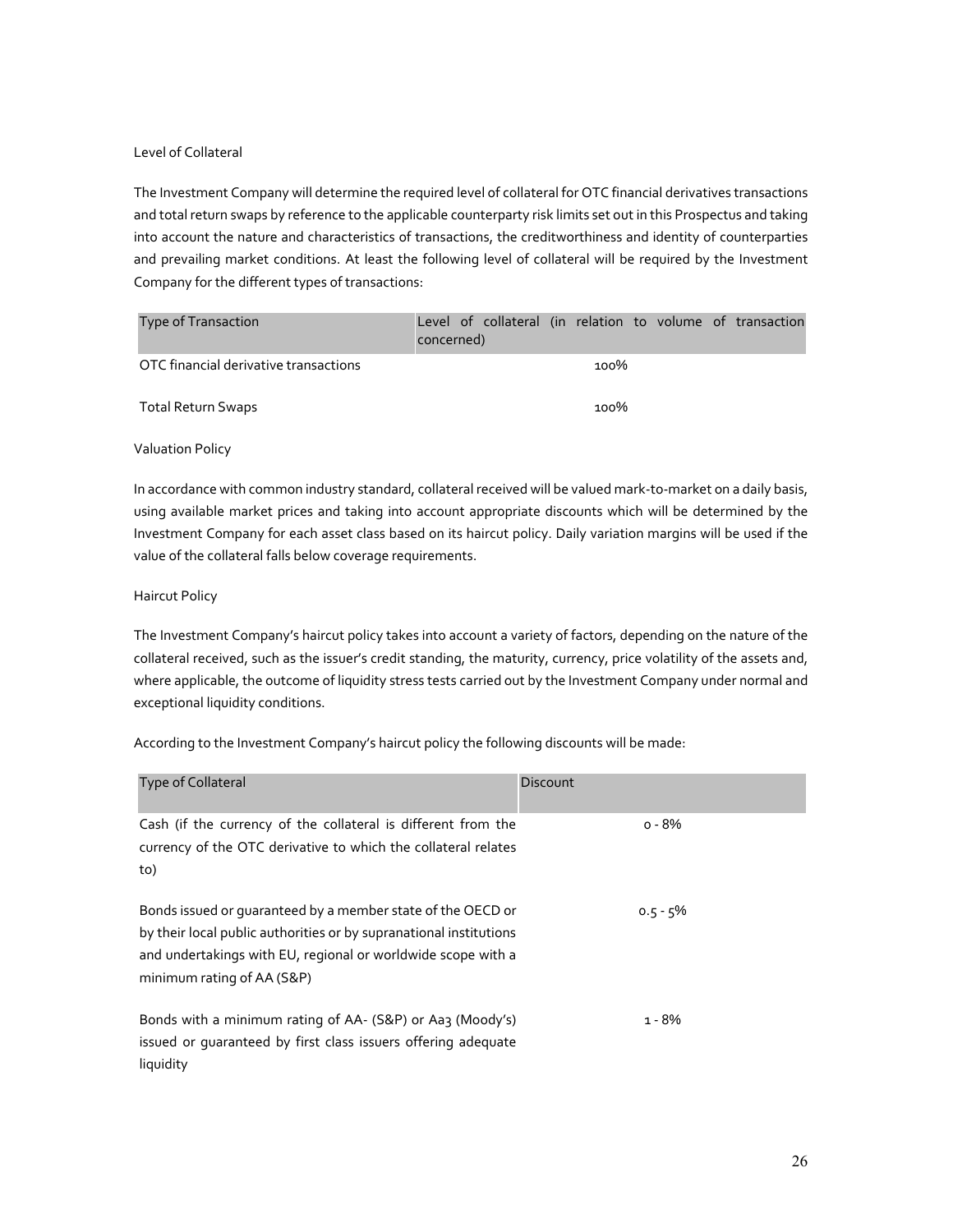Up to 16%

Shares admitted to or dealt in on a regulated market of a Member State of the EU or on a stock exchange of a member state of the OECD, on the condition that these shares are included in a main index

#### **Techniques for the management of credit risks**

The Management Company may also use credit linked notes, which are classed as securities as defined in section "Investment Policy" above, as well as credit default swaps for the efficient management of the respective subfund assets, insofar as they are issued by first-class financial institutions and can be harmonised with the investment policy of the respective sub-fund.

### Credit default swaps (CDS)

Within the market for credit derivatives, CDS represent the most widespread and the most significant instrument. CDS enable the credit risk to be separated from the underlying debtor-creditor relationship. This separate trading of default risks extends the range of possibilities for systematic risk and income management. With a CDS, a secured party (security buyer, protection buyer) can hedge against certain risks from a debtor-creditor relationship by paying a periodic premium for transferring the credit risk calculated on the basis of the nominal amount to a security provider (security seller, protection seller) for a defined period. This premium depends, among other things, on the quality of the underlying reference debtor(s) (= credit risk). The transferred risks are defined in advance as so-called credit events. As long as no credit events occur, the CDS seller does not have to render a performance. If a credit event occurs, the seller pays the predefined amount or the nominal value or an adjustment payment in an amount being the difference between the nominal sum of the reference assets and their market value after the credit event occurs ("cash settlement"). The buyer then has the right to tender an asset of the reference debtor which is qualified in the agreement, whilst the buyer's premium payments are stopped as of this point. The respective sub-fund may act as a security provider or a secured party.

CDS are traded off-exchange (OTC market) so that more specific, non-standard requirements can be addressed for both counterparties - by the price of lower liquidity.

The commitment of the obligations arising from the CDS must not only be in the exclusive interests of the relevant sub-fund but also be in line with its investment policy. Both the loans underlying the CDS and the particular issuer must be taken into account for the purpose of the investment limits in accordance with section "Investment Policy" above.

Credit default swaps are valued on a regular basis using reasonable and transparent methods. The Management Company and the auditor will monitor the reasonableness and transparency of the valuation methods. The Management Company will rectify any differences ascertained as a result of the monitoring procedure.

The sum total of the CDS and the other techniques and instruments must not exceed the net asset value of the particular sub-fund.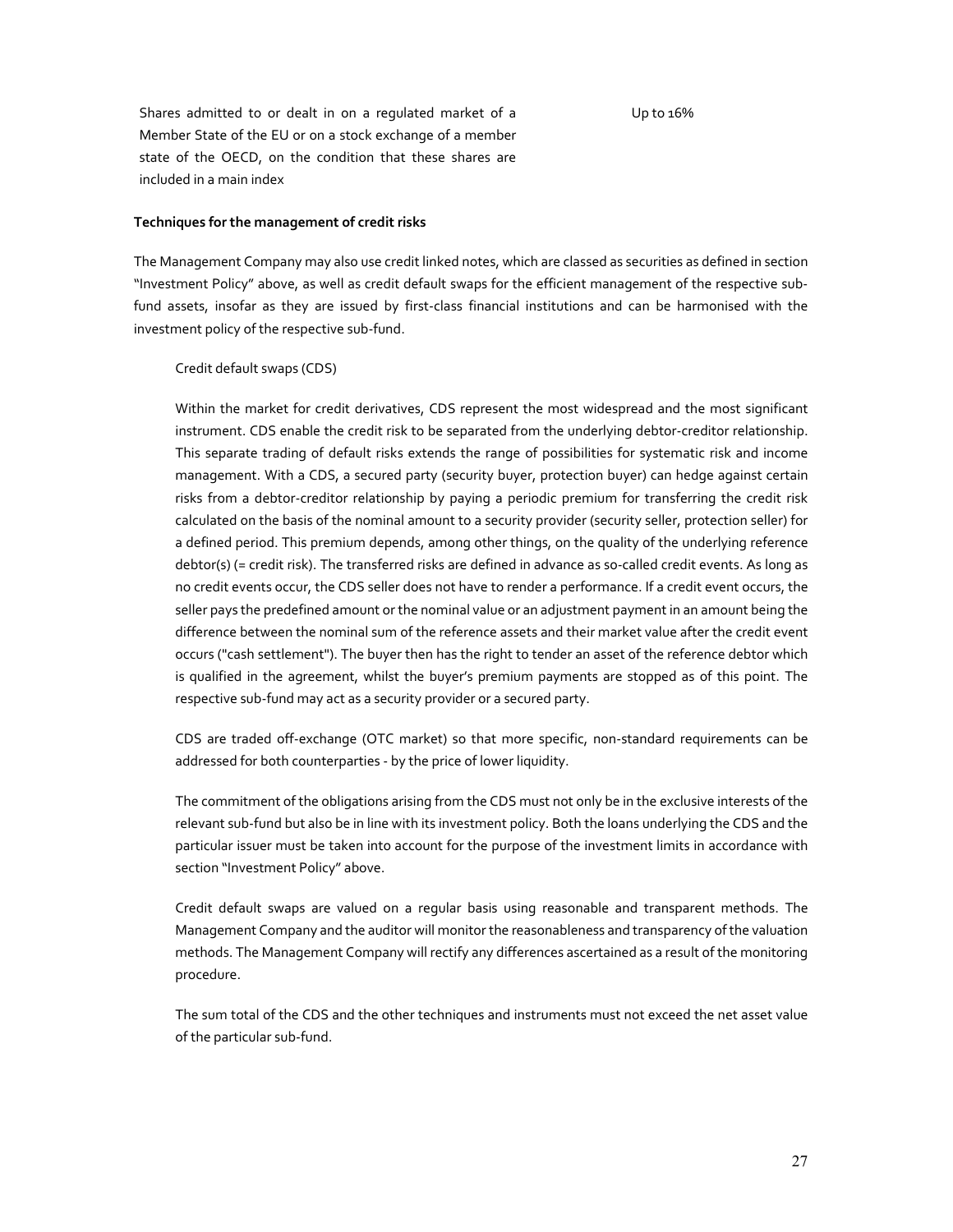### Credit linked notes (CLN)

A credit linked note (CLN) is a bond issued by the receiver of security which is only repaid at the end of the term for the nominal amount if a credit event specified in advance does not occur. Should the credit event occur, the CLN is paid back within a specified period of time after the deduction of an adjustment amount. CLNs provide, apart from the principal amount of the bond and the interest on it, for a risk premium which the issuer pays the investor for the right to reduce the amount to be repaid upon the occurrence of the credit event.

#### Remarks

The aforementioned techniques and instruments can, where appropriate, be expanded by the Management Company if new instruments corresponding to the investment objective are offered on the market, which the respective sub-fund may apply in accordance with regulatory and statutory provisions.

By using techniques and instruments for efficient portfolio management, various direct/indirect costs may be incurred which are charged to the Investment Company's assets. These costs may be incurred both by third parties and the Management Company or parties connected to the Depositary.

#### **Calculation of the net asset value per share**

The net assets of the Investment Company are shown in euro (EUR) ("reference currency").

The value of a share ("net asset value per share") is denominated in the currency laid down in the Annex to the Prospectus ("sub-fund currency"), insofar as no other currency is stipulated for other share classes in the respective Annex to the Prospectus ("share class currency"). The net asset value per share is calculated by the Management Company or a third party commissioned for this purpose, , on each day stated in the Annex to the relevant sub-fund ("valuation day"). In order to calculate the net asset value per share, the value of the assets of each sub-fund, less the liabilities of each sub-fund ("net sub-fund assets"), is determined on each valuation day and this is divided by the number of shares in circulation on the valuation day and rounded to two decimal places. Further details concerning the calculation of the net asset value per share are contained in Article 12 of the Articles.

### **Issue of shares**

Shares are always issued on the initial issue date of a sub-fund or within the initial issue period of a sub-fund at a set initial issue price, plus the front-load fee, in the manner described in the respective sub-fund Annex to this Prospectus. In conjunction with this initial issue amount or this initial issue period, shares will be issued on the valuation day at the issue price. The issue price is the net asset value per share pursuant to Article 12( $4$ ) of the Articles, plus a front-load fee, the maximum amount of which is stated for each sub-fund in the respective Annex to this Prospectus. The issue price can be increased by fees or other encumbrances in particular countries where the Fund is on sale. Shares are only issued in registered form.

Where explicitly mentioned in the sub-fund related section of the Annex, the Investment Company enters into certain currency related transactions in order to hedge the exchange rate risk between the reference currency of such sub-fund and the currency in which shares of such share class are designated. Any financial instruments used to implement such strategies with respect to one or more share class(es) shall be assets and liabilities of a sub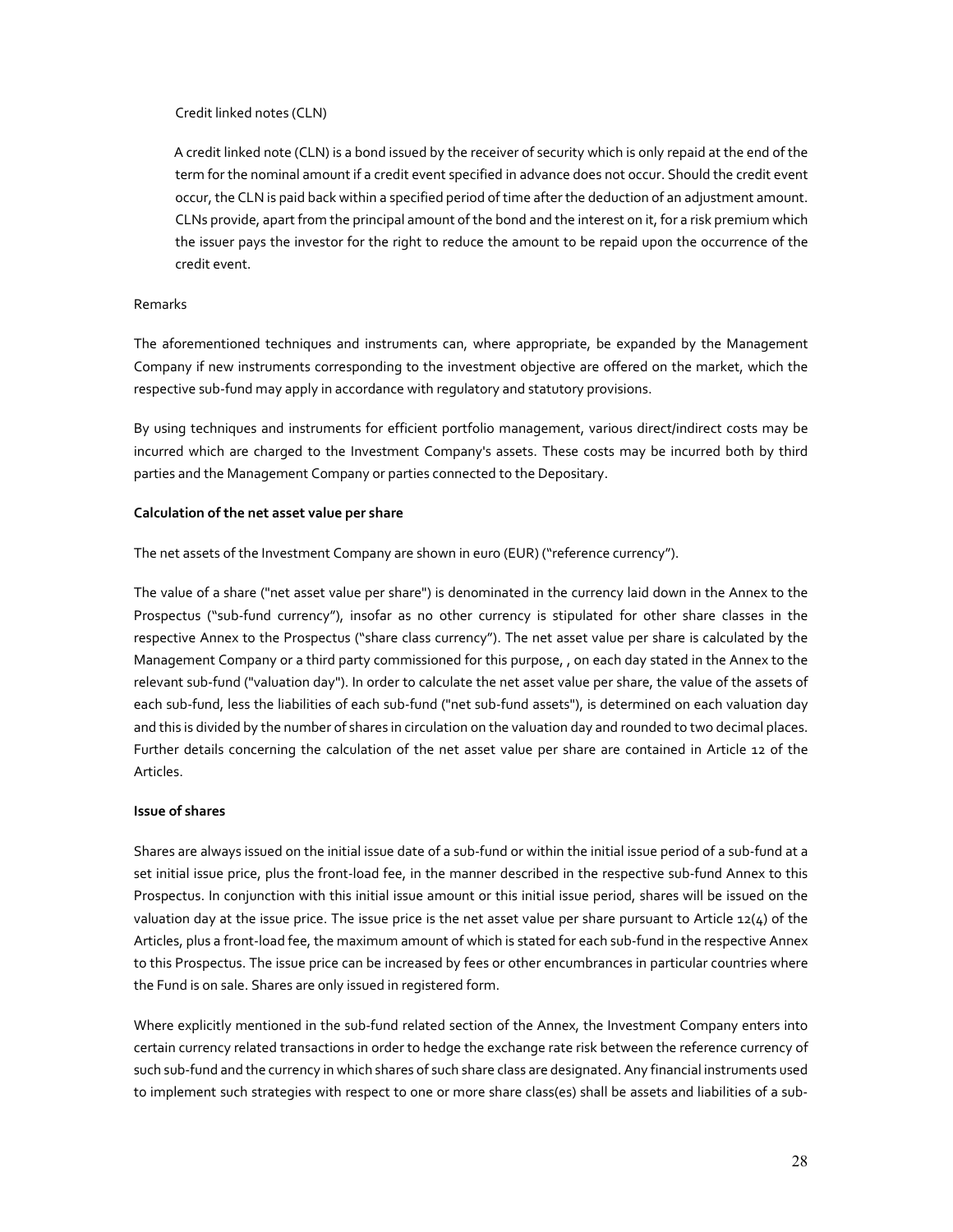fund as a whole but will be attributable to the relevant share class and the gains and losses on and the costs of the relevant financial instrument will accrue solely to the relevant share class.

Transactions will be clearly attributable to a specific share class, therefore any currency exposure of a share class may not be combined with, or offset against, that of any other share class of a sub-fund. The currency exposure of the assets attributable to a share class may not be allocated to other share classes.

Where there is more than one hedged share class in a sub-fund denominated in the same currency and it is intended to hedge the foreign currency exposure of such share classes into another currency, the sub-fund may aggregate the foreign exchange transactions entered into on behalf of such hedged share classes and apportion the gains/losses on and the costs of the relevant financial instruments pro rata to each such hedged share class in the relevant sub-fund.

Where the Investment Company seeks to hedge against currency fluctuations at share class level, while not intended, this could result in over-hedged or under-hedged positions due to external factors outside the control of the Investment Company. However, over-hedged positions will not exceed 105% of the net asset value of the share class and under-hedged positions shall not fall short of 95% of the portion of the net asset value of the share class which is to be hedged against currency risk. For hedged share classes, the Investment Company targets 95% of the net asset value of the share class to be considered exposure to the share class currency. Hedged positions will be reviewed daily to ensure that over-hedged or under-hedged positions do not exceed or fall short of the permitted levels outlined above and will be rebalanced on a regular basis.

To the extent that hedging is successful for a particular share class, the performance of the share class is likely to move directionally with the performance of the underlying assets with the result that investors in that share class will not gain if the share class currency falls against the currency in which the assets of the particular sub-fund are denominated.

The currency hedging strategy will not be monitored and adjusted in line with the valuation cycle at which investors are able to subscribe to and redeem from the relevant sub-fund. Investors' attention is drawn to the risk factor below entitled "Share Currency Designation Risk".

1. Subscription applications for the acquisition of registered shares can be submitted to the Management Company, Registrar and Transfer Agent and paying agents. The receiving agents are obliged to immediately forward all complete subscription applications to the Registrar and Transfer Agent. The date of receipt by the Registrar and Transfer Agent ("relevant agent") is decisive. Said agent accepts the subscription applications on behalf of the Investment Company.

Complete subscription applications for the purchase of shares received by the relevant agent at the latest by 3.00 pm on a valuation day are allocated the issue price of the following valuation day, provided the transaction value for the subscribed shares is available. The Investment Company will in all cases ensure that shares will be issued on the basis of a net asset value per share that is previously unknown to the investor or shareholder. If the suspicion nevertheless exists that an investor or shareholder is engaging in late trading, the Investment Company may reject the subscription application until the applicant has removed all doubts with regard to his subscription application. Subscription applications received by the relevant agent after 3.00 pm on a valuation day are allocated the issue price of the valuation day after the following valuation day, provided the transaction value for the subscribed shares is available.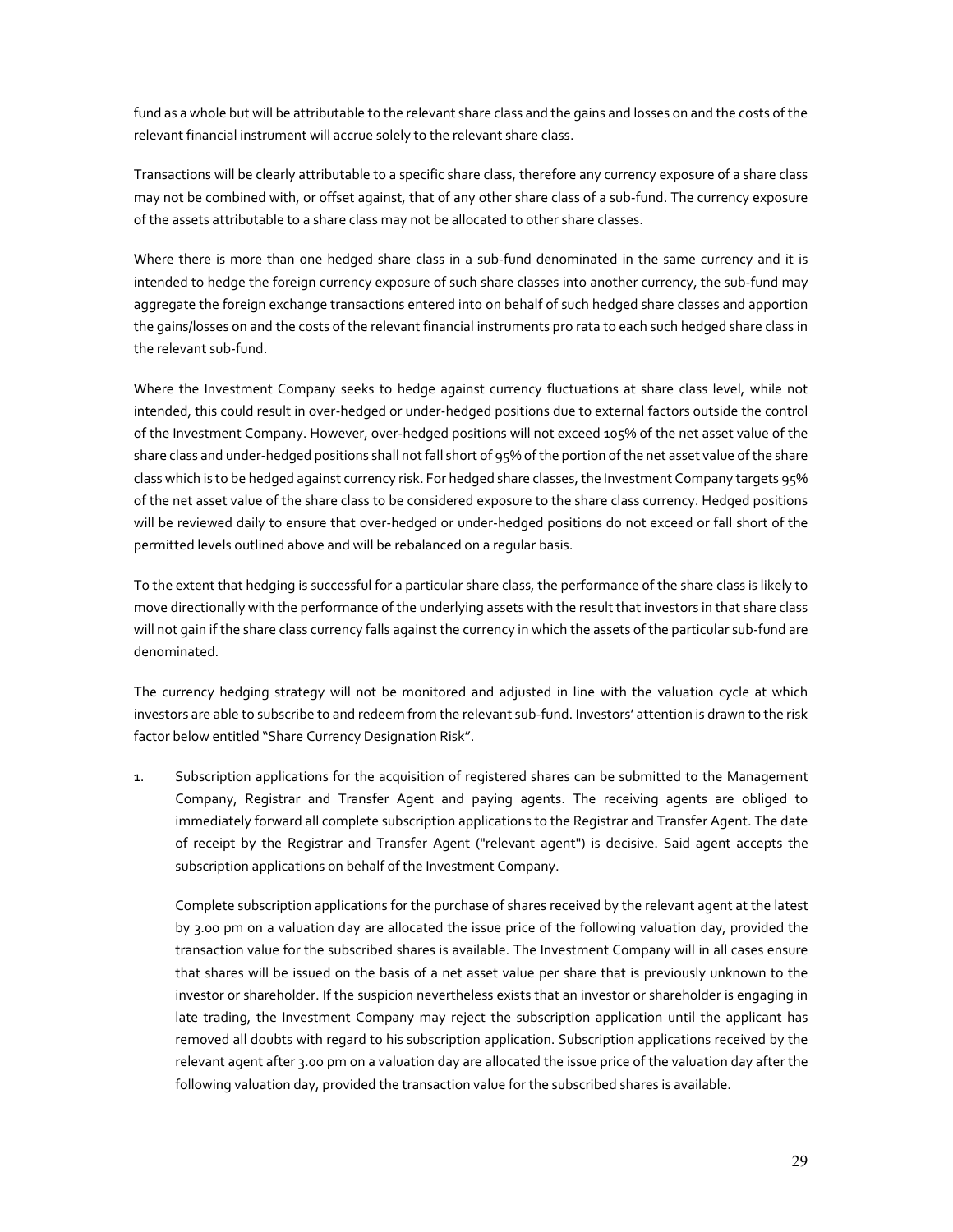If the equivalent value of the subscribed shares is not available at the Registrar and Transfer Agent at the time of receipt of the complete subscription application or if the subscription application is incorrect or incomplete, the subscription application shall be regarded as having been received at the Registrar and Transfer Agent on the date on which the equivalent of the subscribed shares is available and the subscription slip is submitted properly.

The issue price is payable within three banking days of the relevant valuation day in the respective subfund currency at the Depositary in Luxembourg.

- 2. For savings plans, a maximum of one-third of all payments agreed for the first year may be applied to covering costs. The remaining costs are distributed evenly across all later payments.
- 3. The circumstances under which the issue of shares may be suspended are specified in Article 17 of the Articles. In particular, the Investment Company is entitled to refuse at its own discretion subscription applications and temporarily or permanently suspend or limit the sale of Shares.

The Central Administration Agent is entitled to refuse any subscription, transfer or conversion application in whole or in part for any reason, and may in particular prohibit or limit the sale, transfer or conversion of shares to individuals or corporate bodies in certain countries if such transaction might be detrimental to the Investment Company or result in the shares being held directly or indirectly by a Prohibited Person (as defined below) or if such subscription, transfer or conversion in the relevant country is in contravention of the local applicable laws. The subscription, transfer or conversion for shares and any future transactions shall not be processed until the information required by the Central Administration Agent, included but not limited to know your customer and anti-money laundering checks, is received.

### **Redemption and exchange of shares**

1. The shareholders are entitled at all times to apply for the redemption of their shares at the net asset value per share, if applicable less a redemption charge ("redemption price"), in accordance with Article 12(4) of the Articles. Shares will only be redeemed on a valuation day. If a redemption fee is payable, the maximum amount of this redemption fee for each sub-fund is contained in the relevant Annex to this Prospectus.

In certain countries the redemption price may be reduced by local taxes and other charges. The corresponding share lapses upon payment of the redemption price.

- 2. Payment of the redemption price and any other payments to the shareholders are made via the Depositary or the paying agents. The Depositary shall only be obliged to make payment, insofar as there are no legal provisions, such as exchange control regulations, or other circumstances beyond the Depositary's control forming an obstacle to the transfer of the redemption price to the country of the applicant.
- 3. The Investment Company may buy back shares unilaterally against payment of the redemption price, insofar as this is in the interests of or in order to protect the shareholders, the Investment Company or one or more sub-funds.3. The exchange of all shares or some shares into shares of another sub-fund takes place based on the relevant net asset value per share of the respective sub-fund subject to an exchange fee amounting to a maximum of 1% of the net asset value per share of the shares to be subscribed, the minimum being, however, the difference between the front-load fee of the sub-fund of the shares to be exchanged and the front-load fee of the sub-fund in which there is an exchange. If no exchange fee is charged, this is specified for the sub-fund in question in the relevant Annex to this Prospectus.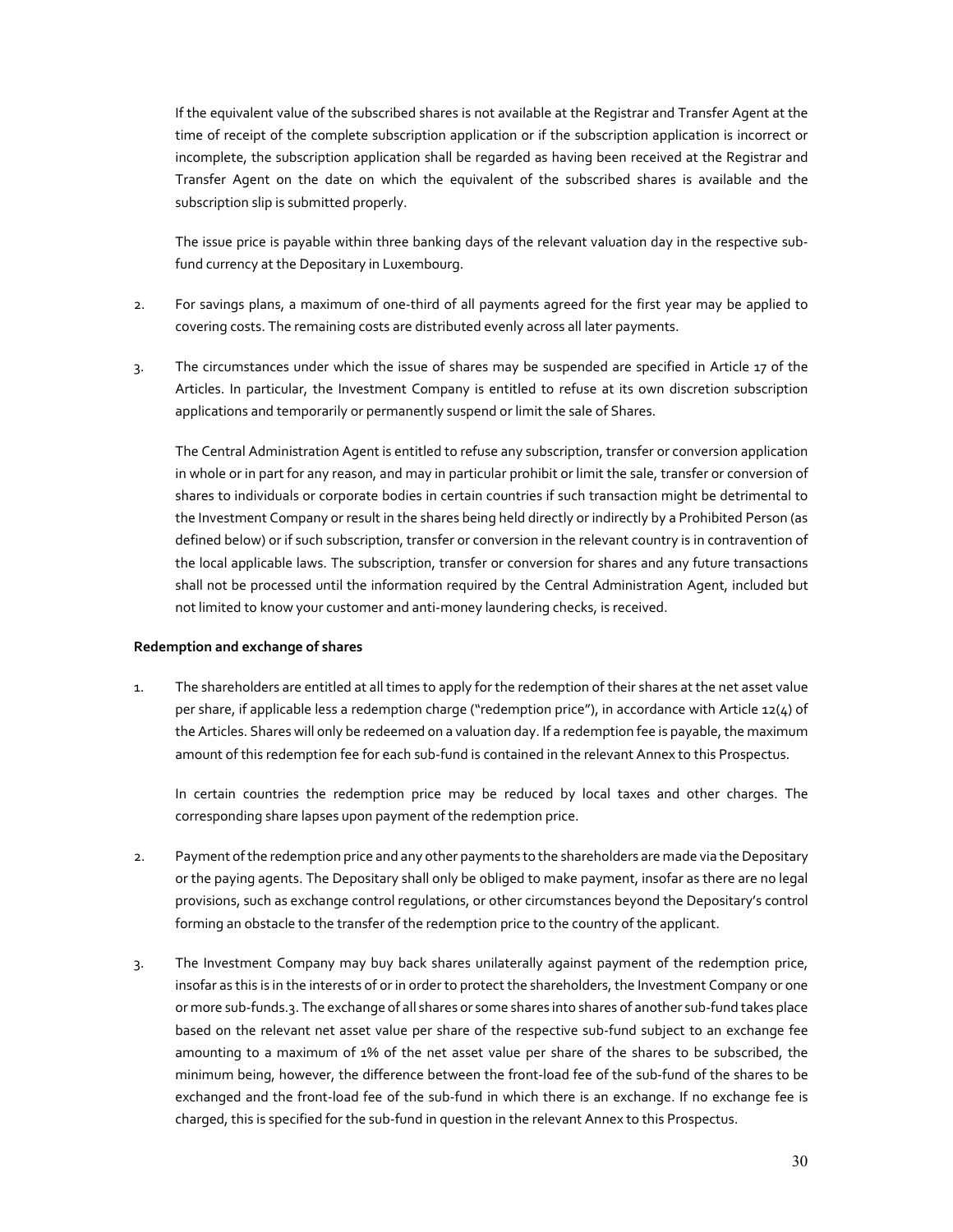If various share classes are offered within a sub-fund, shares of one class may be exchanged for shares of another class within the sub-fund both within the same sub-fund and from one sub-fund into another. No exchange fee is applied if an exchange is made within a single sub-fund.

The Investment Company may reject an application for the exchange of shares within a particular subfund, if this is deemed in the interests of the Investment Company or the sub-fund or in the interests of the shareholders.

4. Complete applications for the redemption or exchange of shares may be submitted to the Management Company, Registrar and Transfer Agent and paying agents. The receiving agents are obliged to immediately forward all complete redemption and exchange applications to the Registrar and Transfer Agent.

An application for the redemption or exchange of shares will only be deemed complete if it contains the name and address of the shareholder, the number and/or transaction value of the shares to be redeemed and/or exchanged, the name of the sub-fund and the signature of the shareholder.

Complete applications for the redemption and/or exchange of shares received at the latest by 3.00 pm on a valuation day by the Registrar and Transfer Agent are allocated the net asset value per share of the following valuation day, less any applicable redemption fees and/or exchange fees. The Investment Company shall ensure in all cases that shares will be redeemed on the basis of a net asset value per share that is previously unknown to the shareholder. Complete applications for the redemption and/or exchange of shares received after 3.00 pm on a valuation day by the Registrar and Transfer Agent are settled at the net asset value per share of the valuation day after the following valuation day, less any applicable redemption fees and/or exchange fees.

The redemption price is payable in the respective sub-fund currency within three banking days of the relevant valuation day. Payments are made to the account specified by the shareholder.

- 5. The Investment Company is authorised temporarily to suspend the redemption of shares due to the suspension of the calculation of the net asset value.
- 6. While preserving the interests of the shareholders, the Investment Company is entitled to defer significant volumes of redemptions until corresponding assets of the sub-fund are sold without delay. In this case, the redemption shall occur at the redemption price then valid. The same shall apply to applications to exchange shares. The Investment Company shall, however, ensure that the sub-fund assets have sufficient liquid funds so that the redemption or exchange of shares may take place immediately upon application from investors under normal circumstances.
- 7. The Investment Company may limit the principle of the free redemption of shares or outline the redemption possibilities more specifically, for example, by applying a redemption fee and setting a minimum amount that the shareholders of a sub-fund must hold.
- 8. If the Board of Directors discovers at any time that any beneficial owner of the shares is a Prohibited Person (as defined below) either alone or in conjunction with any other person, whether directly or indirectly, the Board of Directors may at its discretion and without liability, compulsorily redeem the shares in accordance with the rules laid down in the Articles of Incorporation of the Investment Company, and upon redemption, the Prohibited Person will cease to be the owner of those shares. The Board of Directors may require any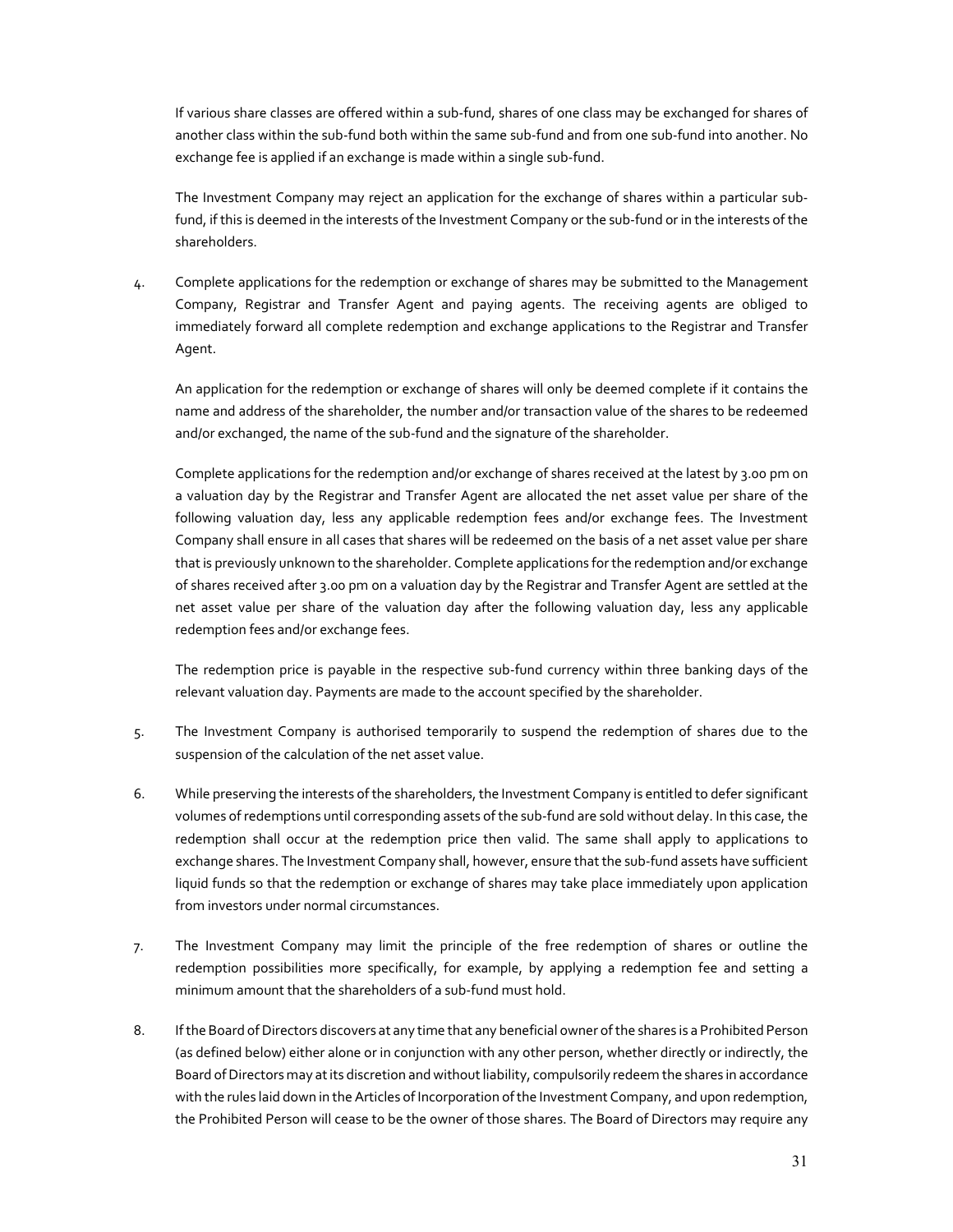shareholder of the Investment Company to provide it with any information that it may consider necessary for the purpose of determining whether or not such owner of shares is or will be a Prohibited Person. Further, shareholders shall have the obligation to immediately inform the Investment Company to the extent the ultimate beneficial owner of the Shares held by such shareholders becomes or will become a Prohibited Person.

The term "Prohibited Person" means any person, corporation, limited liability company, trust, partnership, estate or other corporate body, if in the sole opinion of the Management Company, the holding of shares of the relevant sub-fund may be detrimental to the interests of the existing shareholders or of the relevant sub-fund, if it may result in a breach of any law or regulation, whether Luxembourg or otherwise, or if as a result thereof the relevant sub-fund or any subsidiary or investment structure (if any) may become exposed to tax or other legal, regulatory or administrative disadvantages, fines or penalties that it would not have otherwise incurred or, if as a result thereof the relevant sub-fund or any subsidiary or investment structure (if any), the Investment Company and/or the Management Company, may become required to comply with any registration or filing requirements in any jurisdiction with which it would not otherwise be required to comply. The term "Prohibited Person" includes (i) any U.S. Person or (ii) any person who has failed to provide any information or declaration required by the Investment Company and/or the Management Company within one calendar month of being requested to do so.

 The term "Prohibited Person" moreover includes natural persons or entities acting, directly or indirectly, in contravention of any applicable AML/CTF Rules or who are the subject of sanctions, including those persons or entities that are included on any relevant lists maintained by the United Nations, the North Atlantic Treaty Organisation, the Organisation for Economic Cooperation and Development, the Financial Action Task Force, the U.S. Central Intelligence Agency, and the U.S. Internal Revenue Service, all as may be amended from time to time.

The Investment Company will not accept investments by or on behalf of Prohibited Persons. The subscriber represents and warrants that the proposed subscription for Shares, whether made on the subscriber's own behalf or, if applicable, as an agent, trustee, representative, intermediary, nominee, or in a similar capacity on behalf of any other beneficial owner), is not a Prohibited Person and further represents and warrants that the investor will promptly notify the Investment Company of any change in its status or the status of any underlying beneficial owner(s) with respect to its representations and warranties regarding Prohibited Person.

9. The Board of Directors has the right to refuse any transfer, assignment or sale of shares, in its sole discretion, if the Board of Directors reasonably determines that it would result in a Prohibited Person holding shares, either as an immediate consequence or in the future.

Any transfer of shares may be rejected by the Central Administration Agent and the transfer shall not become effective until the transferee has provided the required information under the applicable know your customer and anti-money laundering rules.

### **Measures to Combat Money Laundering**

Pursuant to the applicable provisions of Luxembourg laws and regulations in relation to the fight against money laundering and terrorist financing ("AML/CFT"), obligations have been imposed on the Investment Company as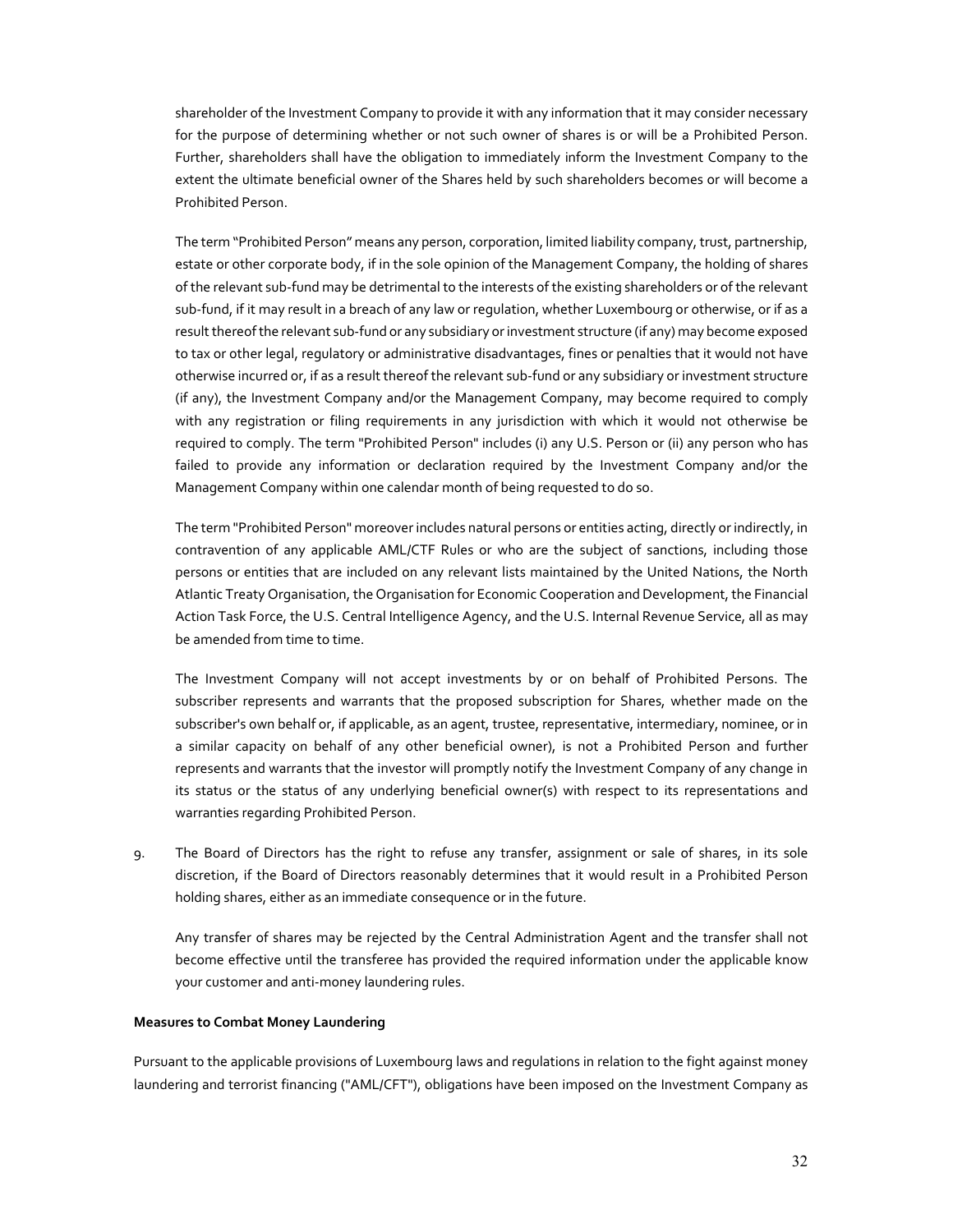well as on other professionals of the financial sector to prevent the use of funds for money laundering and financing of terrorism purposes.

The Investment Company and the Management Company will ensure their compliance with the applicable provisions of the relevant Luxembourg laws and regulations, including but not limited to the Luxembourg law of 12 November 2004 on the fight against money laundering and terrorist financing (the "2004 AML/CFT Law"), the Grand-Ducal Regulation of 10 February 2010 providing detail on certain provisions of the 2004 AML/CFT Law (the "2010 AML/CFT Regulation"), CSSF Regulation N°12-02 of 14 December 2012 on the fight against money laundering and terrorist financing ("CSSF Regulation 12-02") and relevant CSSF Circulars in the field of AML/CFT, including but not limited to CSSF Circular 18/698 on the authorization and organization of investment fund managers incorporated under Luxembourg law ("CSSF Circular 18/698", and the above collectively referred to as the "AML/CTF Rules").

In accordance with the AML/CTF Rules, the Investment Company and the Management Company are required to apply due diligence measures on the investors (including on their ultimate beneficial owner(s)), their delegates and the assets of the Investment Company in accordance with their respective policies and procedures put in place from time to time.

Among others, the AML/CTF Rules require a detailed verification of a prospective investor's identity. In this context, the Investment Company and the Management Company, or the Central Administration Agent or any Distributor, nominee or any other type of intermediary (as the case may be), acting under the responsibility and supervision of the Investment Company and the Management Company will require prospective investors to provide them with any information, confirmation and documentation deemed necessary in their reasonable judgment, applying a risk-based approach, to proceed such identification.

The Investment Company and the Management Company reserve the right to request such information as is necessary to verify the identity of a prospective or current investor. In the event of delay or failure by a prospective investor to produce any information required for verification purposes, the Investment Company and the Management Company are entitled to refuse the application and will not be liable for any interest, costs or compensation. Similarly, when Shares are issued, they cannot be redeemed or converted until full details of registration and anti-money laundering documents have been completed.

The Investment Company and the Management Company moreover reserve the right to reject an application, for any reason, in whole or in part in which event the application monies (if any) or any balance thereof will, to the extent permissible, be returned without unnecessary delay to the prospective investor by transfer to the prospective investor's designated account or by post at the prospective investor's risk, provided the identity of the prospective investor can be properly verified pursuant to the AML/CTF Rules. In such event, the Investment Company and the Management Company will not be liable for any interest, costs or compensation.

In addition, the Investment Company and the Management Company, or the Central Administration Agent or any Distributor, nominee or any other type of intermediary (as the case may be), acting under the responsibility and supervision of the Investment Company and the Management Company, may request investors to provide additional or updated identification documents from time to time pursuant to on-going client due diligence requirements under the AML/CTF Rules, and investors shall be required and accept to comply with such requests.

Failure to provide proper information, confirmation or documentation may, among others, result in (i) the rejection of subscriptions, (ii) the withholding of redemption proceeds by the Investment Company or (iii) the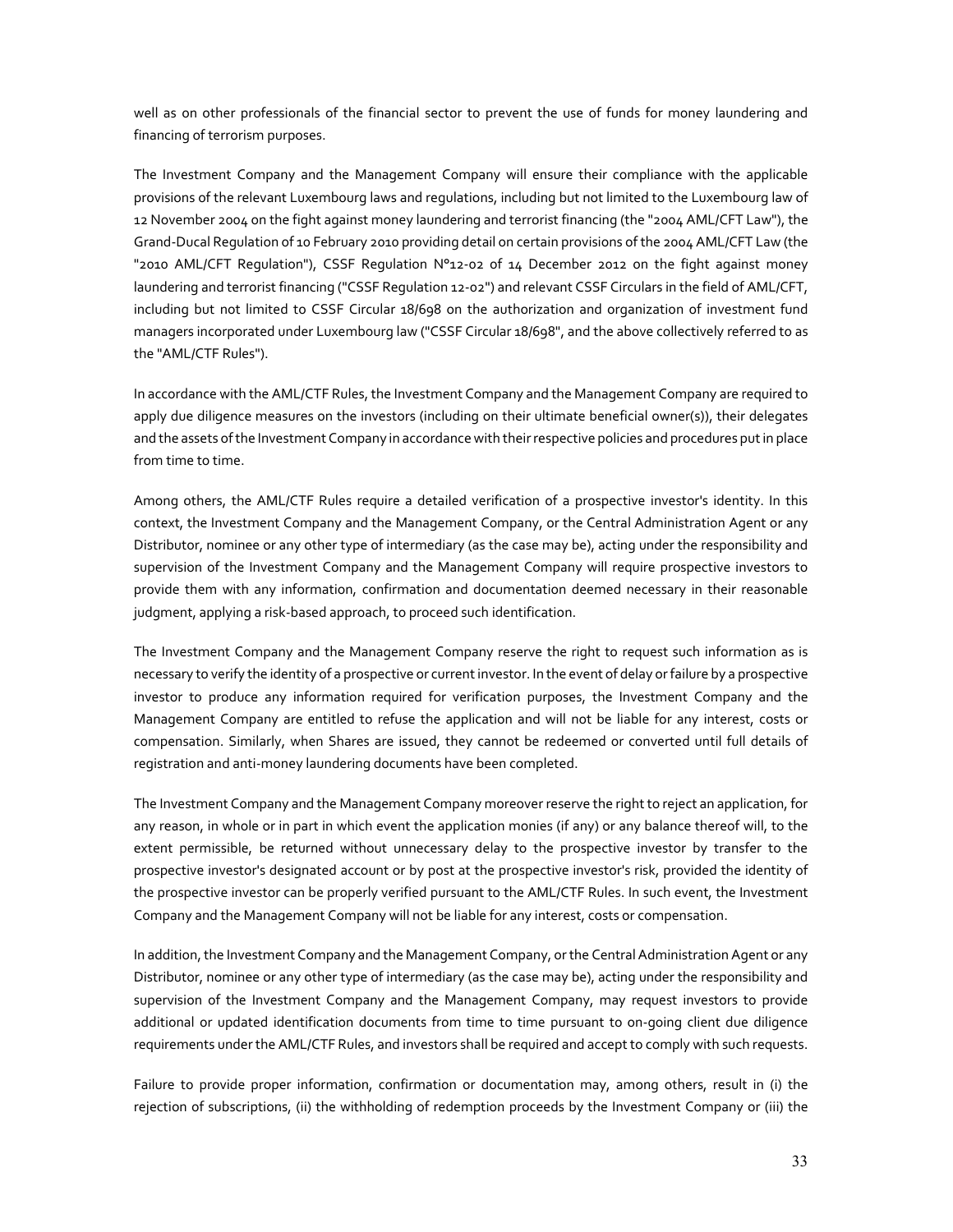withholding of outstanding dividend payments. Moreover, prospective or current investors who fail to comply with the above requirements may be subject to additional administrative or criminal sanctions under applicable laws, including but not limited to the laws of the Grand Duchy of Luxembourg. None of the Investment Company the Management Company, the Central Administration Agent or any Distributor, nominee or any other type of intermediary (as the case may be) has any liability to an investor for delays or failure to process subscriptions, redemptions or dividend payments as a result of the investor providing no or only incomplete documentation. The Investment Company and the Management Company moreover reserve all rights and remedies available under applicable law to ensure their compliance with the AML/CTF Rules.

Pursuant to the Luxembourg law of 13 January 2019 on the register of beneficial owners (the "RBO Law"), the Investment Company is required to collect and make available certain information on its beneficial owner(s) (as defined in the AML/CTF Rules"). Such information includes, among others, first and last name, nationality, country of residence, personal or professional address, national identification number and information on the nature and the scope of the beneficial ownership interest held by each beneficial owner in the Investment Company. The Investment Company is further required, among others, (i) to make such information available upon request to certain Luxembourg national authorities (including the Commission de Surveillance du Secteur Financier, the Commissariat aux Assurances, the Cellule de Renseignement Financier, Luxembourg tax and other national authorities as defined in the RBO Law) and upon motivated request of other professionals of the financial sector subject to the AML/CTF Rules, and (ii) to register such information in a publicly available central register of beneficial owners (the "RBO").

That being said, the Investment Company or a beneficial owner may however, on a case by case basis and in accordance with the provisions of the RBO Law, formulate a motivated request with the administrator of the RBO to limit the access to the information relating to them, e.g. in cases where such access could cause a disproportionate risk to the beneficial owner, a risk of fraud, kidnapping, blackmail, extortion, harassment or intimidation towards the beneficial owner, or where the beneficial owner is a minor or otherwise incapacitated. The decision to restrict access to the RBO does, however, not apply to the Luxembourg national authorities, nor to credit instructions, financial institutions, bailiffs and notaries acting in their capacity as public officers, which can thus always consult the RBO.

In light of the above RBO Law requirements, any persons willing to invest in the Investment Company and any beneficial owner(s) of such persons (i) are required to provide, and agree to provide, the Investment Company and the case being the Management Company the Central Administration Agent or their Distributor, nominee or any other type of intermediary (as the case may be), with the necessary information in order to allow the Investment Company to comply with its obligations in terms of beneficial owner identification, registration and publication under the RBO Law (regardless of applicable rules regarding professional secrecy, banking secrecy, confidentially or other similar rules or arrangements), and (ii) accept that such information will be made available among others to Luxembourg national authorities and other professionals of the financial sector as well as to the public, with certain limitations, through the RBO.

Under the RBO Law, criminal sanctions may be imposed on the Investment Company in case of its failure to comply with the obligations to collect and make available the required information, but also on any beneficial owner(s) that fail to make all relevant necessary information available to the Investment Company.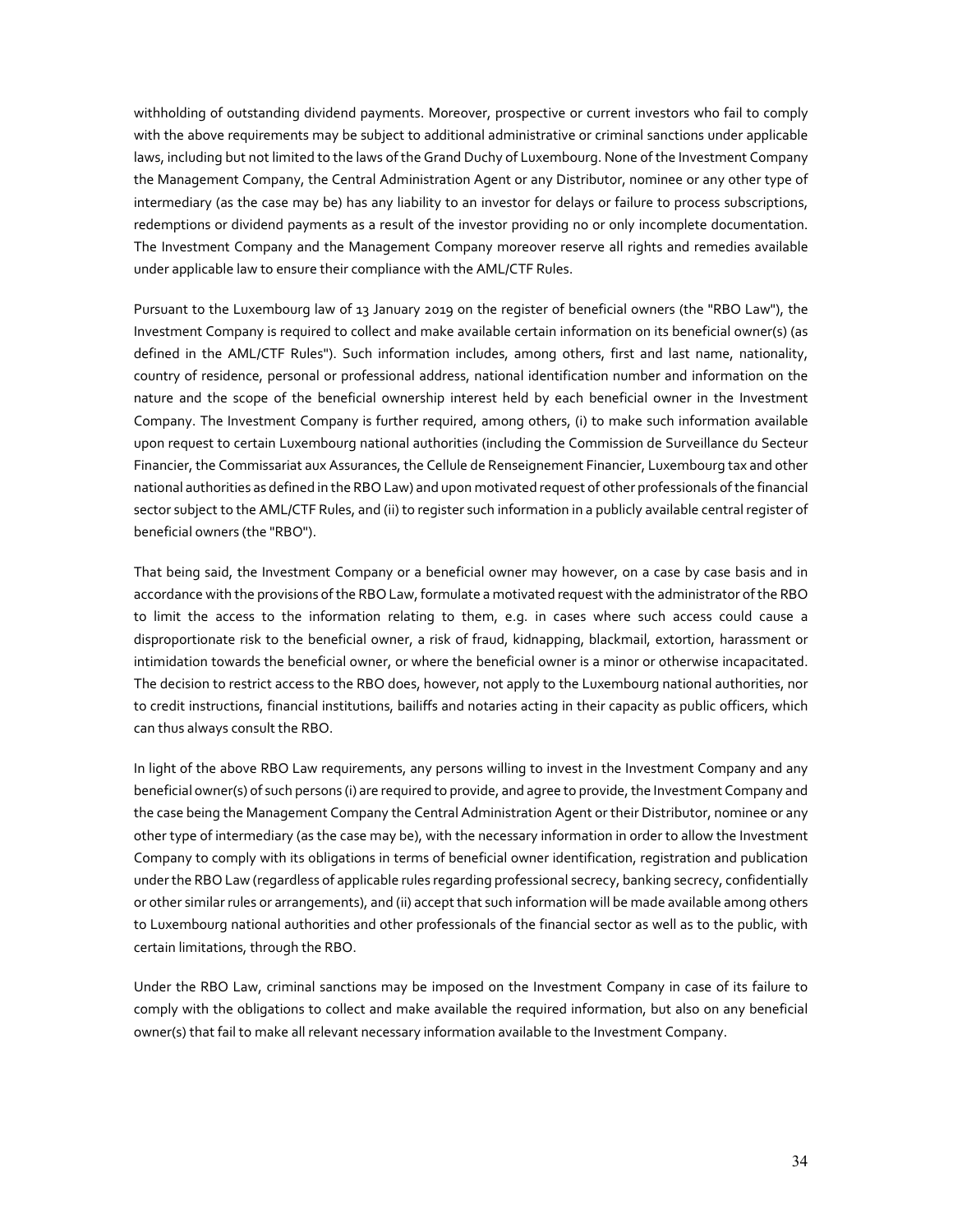#### **Risk remarks**

In addition to those risk factors, if any, set out in Annex I, "Partners Group Listed Investments SICAV – Listed Private Equity", Annex II, "Partners Group Listed Investments SICAV – Listed Infrastructure", and Annex III, "Partners Group Listed Investments SICAV – Multi Asset Income", prospective investors should consider the following risk factors before investing in the Investment Company. However, the risk factors set out below do not purport to be an exhaustive list of risks related to investments in the Investment Company. Prospective investors should read the entire Prospectus, and where appropriate consult with their legal, tax and investment advisors, in particular regarding the tax consequences of subscribing, holding, converting, redeeming or otherwise disposing of shares under the law of their country of citizenship, residence or domicile (further details are set out in "Taxation of the Investment Company and its sub-funds", "Certain U.S. Regulatory and Tax Matters – Foreign Account Tax Compliance" and "Taxation of earnings from shares in the Investment Company held by the shareholder").

#### **General market risk**

The assets in which the Management Company invests for the account of the sub-fund(s) contain risks as well as opportunities for growth in value. If a sub-fund invests directly or indirectly in securities and other assets, it is subject to many general trends and tendencies, which are sometimes attributable to irrational factors on the markets, in particular on the securities markets. Losses can occur when the market value of the assets decreases as against the cost price. If a shareholder sells shares of the sub-fund at a time at which the value of assets in the sub-fund has decreased compared with the time of the share purchase, he will not receive the full amount he has invested in the sub-fund. Despite the fact that each sub-fund aspires to achieve constant growth, this cannot be guaranteed. However, the investor's risk is limited to the amount invested. There is no additional funding obligation concerning the money invested.

#### **Investments in Equities**

The risks associated with investments in equity (and equity-type) securities include in particular significant fluctuations in market prices, adverse issuer or market information and the subordinate status of equity compared to debt securities issued by the same company. Investors should also consider the risk attached to fluctuations in exchange rates, possible imposition of exchange controls and other restrictions.

#### **Interest rate change Risk**

Investing in securities at a fixed rate of interest is connected with the possibility that the current interest rate at the time of issuance of a security could change. If the current interest rate increases as against the interest at the time of issue, fixed rate securities will generally decrease in value. Conversely, if the current interest rate falls, fixed rate securities will increase. These developments mean that the current yield of fixed rate securities roughly corresponds to the current interest rate. However, such fluctuations can have different consequences, depending on the maturity time of fixed rate securities. Fixed rate securities with shorter maturity times carry smaller price risks than fixed rate securities with longer maturity times. On the other hand, fixed rate securities with shorter maturity times generally have smaller yields than fixed rate securities with longer maturity times.

#### **Investing in High Yield Bonds**

High yield bonds are regarded as being predominately speculative as to the issuer's ability to make payments of principal and interest. Investment in such securities involves substantial risk. Issuers of high yield debt securities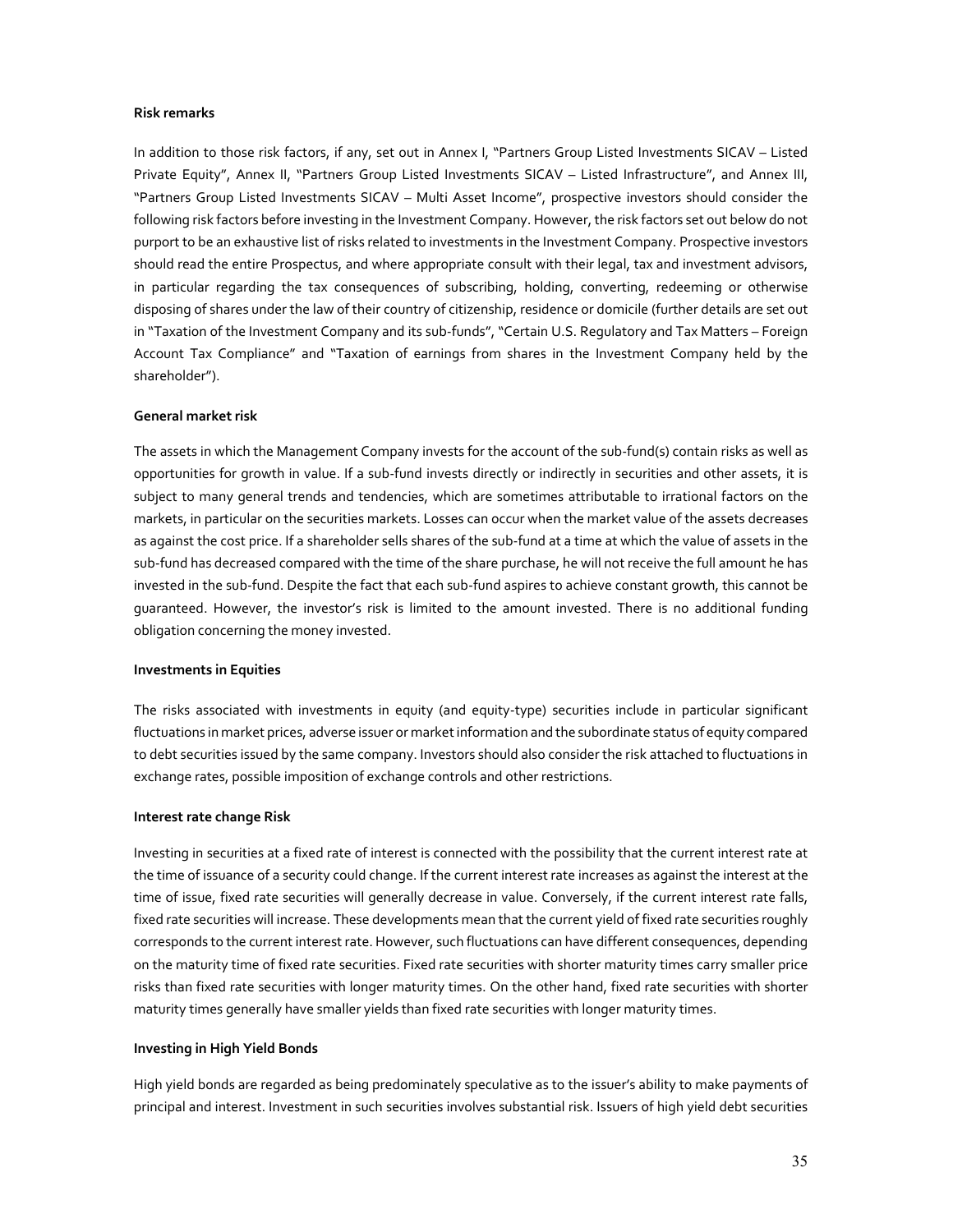may be highly leveraged and may not have available to them more traditional methods of financing. An economic recession may adversely affect an issuer's financial condition and the market value of high yield debt securities issued by such entity. The issuer's ability to service its debt obligations may be adversely affected by specific issuer developments, or the issuer's inability to meet specific projected business forecasts, or the unavailability of additional financing. In the event of bankruptcy of an issuer, the Investment Company may experience losses and incur costs. Rating agencies review, from time to time, such assigned ratings and debt securities may therefore be downgraded in rating if economic circumstances impact the relevant debt securities.

### **Credit risk**

The creditworthiness of the issuer (its ability and willingness to pay) of a security or money-market instrument directly or indirectly held by a sub-fund may subsequently fall. This normally leads to a fall in the price of the respective paper that exceeds general market fluctuations.

### **Company-specific risk**

The performance of the securities and money-market instruments directly or indirectly held by a sub-fund also depends on company-specific factors, for example, the business position of the issuer If the company-specific factors deteriorate, the market value of a given security may fall substantially and permanently, even if stock market developments are otherwise generally positive

### **Risk of Counterparty Default**

The issuer of a security held directly or indirectly by a sub-fund or the debtor of a claim belonging to a sub-fund may become insolvent. The corresponding assets of the sub-fund may become worthless as a result of this.

### **Counterparty risk**

In accordance with its investment objective and policy, a sub-fund may trade 'over-the-counter' ("OTC") financial derivative instruments such as non-exchange traded futures and options, forwards, swaps or contracts for difference. OTC derivatives are instruments specifically tailored to the needs of an individual investor that enable the user to structure precisely its exposure to a given position. Such instruments are not afforded the same protections as may be available to investors trading futures or options on organised exchanges, such as the performance guarantee of an exchange clearing house. The counterparty to a particular OTC derivative transaction will generally be the specific entity involved in the transaction rather than a recognised exchange clearing house. In these circumstances the sub-fund will be exposed to the risk that the counterparty will not settle the transaction in accordance with its terms and conditions because of a dispute over the terms of the contract (whether or not bona fide) or because of the insolvency, bankruptcy or other credit or liquidity problems of the counterparty. This could result in substantial losses to the sub-fund.

Participants in OTC markets are typically not subject to the credit evaluation and regulatory oversight to which members of 'exchange-based' markets are subject. Unless otherwise indicated in the Prospectus for a specific sub-fund, the Investment Company will not be restricted from dealing with any particular counterparties. The Investment Company's evaluation of the creditworthiness of its counterparties may not prove sufficient. The lack of a complete and foolproof evaluation of the financial capabilities of the counterparties and the absence of a regulated market to facilitate settlement may increase the potential for losses.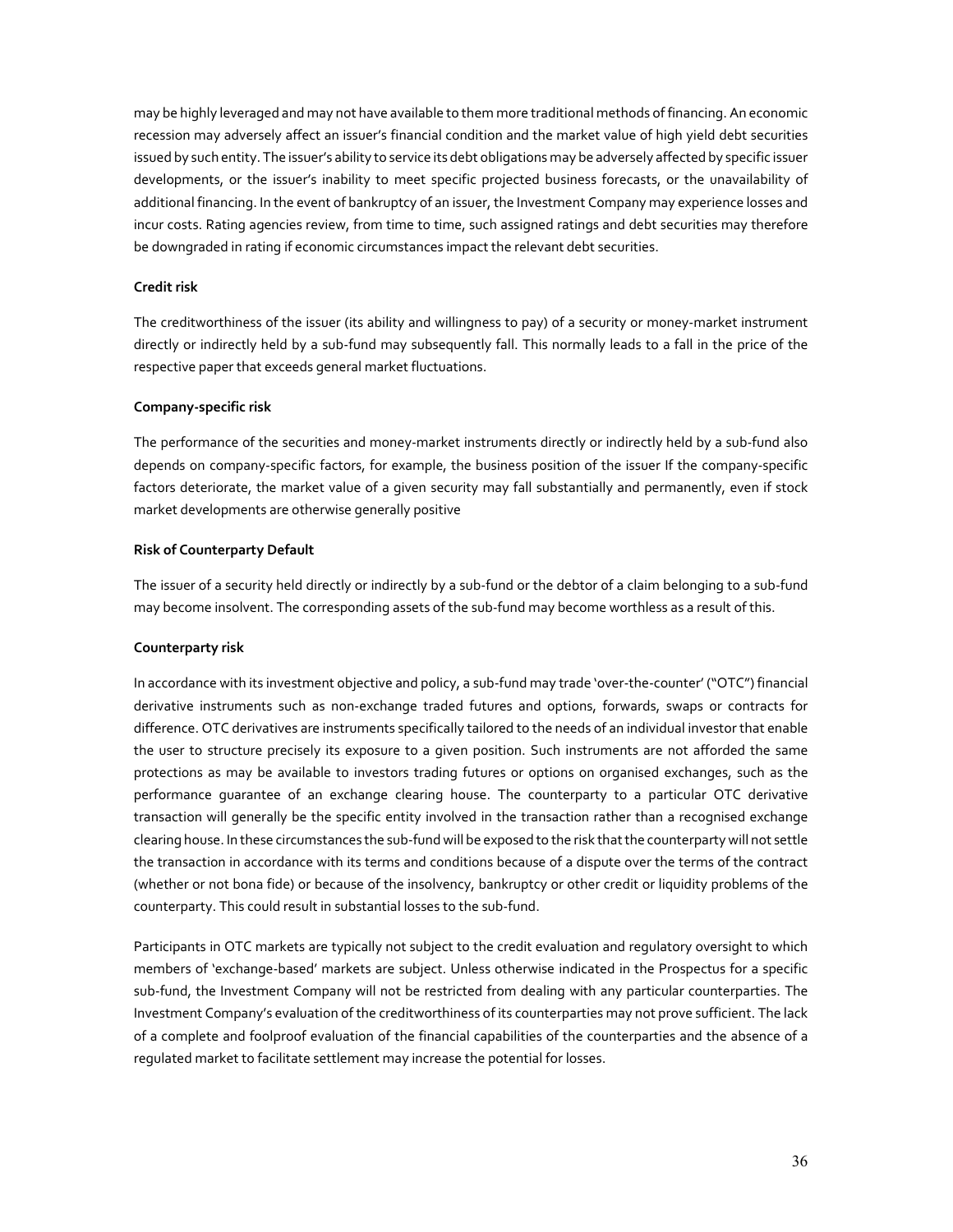The Investment Company may select counterparties located in various jurisdictions. Such local counterparties are subject to various laws and regulations in various jurisdictions that are designed to protect their customers in the event of their insolvency. However, the practical effect of these laws and their application to the sub-fund and its assets are subject to substantial limitations and uncertainties. Because of the large number of entities and jurisdictions involved and the range of possible factual scenarios involving the insolvency of a counterparty, it is impossible to generalize the effect of their insolvency on the sub-fund and its assets. shareholders should assume that the insolvency of any counterparty would generally result in a loss to the sub-fund, which could be material.

If there is a default by the counterparty to a transaction, the Investment Company will under most normal circumstances have contractual remedies and in some cases collateral pursuant to the agreements related to the transaction. However, exercising such contractual rights may involve delays and costs. If one or more OTC counterparties were to become insolvent or the subject of liquidation proceedings, the recovery of securities and other assets under OTC derivatives may be delayed and the securities and other assets recovered by the Investment Company may have declined in value.

Regardless of the measures that the Investment Company may implement to reduce counterparty credit risk there can be no assurance that a counterparty will not default or that the sub-fund will not sustain losses on the transactions as a result. Such counterparty risk is accentuated for contracts with longer maturities or where the sub-fund has concentrated its transactions with a single or small group of counterparties.

## **EU Bank Recovery and Resolution Directive**

Directive 2014/59/EU establishing a framework for the recovery and resolution of credit institutions and investment firms (the "BRRD") was published in the Official Journal of the European Union on June 12, 2014 and entered into force on July 2, 2014. The stated aim of the BRRD is to provide resolution authorities, including the relevant Luxembourg resolution authority, with common tools and powers to address banking crises preemptively in order to safeguard financial stability and minimize taxpayers' exposure to losses.

In accordance with the BRRD and relevant implementing laws, national prudential supervisory authorities can assert certain powers over credit institutions and certain investment firms which are failing or are likely to fail and where normal insolvency would cause financial instability. These powers comprise write-down, conversion, transfer, modification, or suspension powers existing from time to time under, and exercised in compliance with any laws, regulations, rules or requirements in effect in the relevant EU Member State relating to the implementation of BRRD (the "Bank Resolution Tools").

The use of any such Bank Resolution Tools may affect or restrain the ability of counterparties subject to BRRD to honour their obligations towards the sub-funds, thereby exposing the sub-funds to potential losses.

The exercise of Bank Resolution Tools against investors of a sub-fund may also lead to the mandatory sale of part of the assets of these investors, including their shares/units in that sub-fund. Accordingly, there is a risk that a sub-fund may experience reduced or even insufficient liquidity because of such an unusually high volume of redemption requests. In such case the Investment Company may not be able to pay redemption proceeds within the time period stated in this Prospectus. Furthermore, exercising certain Bank Resolution Tools in respect of a particular type of securities may, under certain circumstances, trigger a drying-up of liquidity in specific securities markets, thereby causing potential liquidity problems for the sub-funds.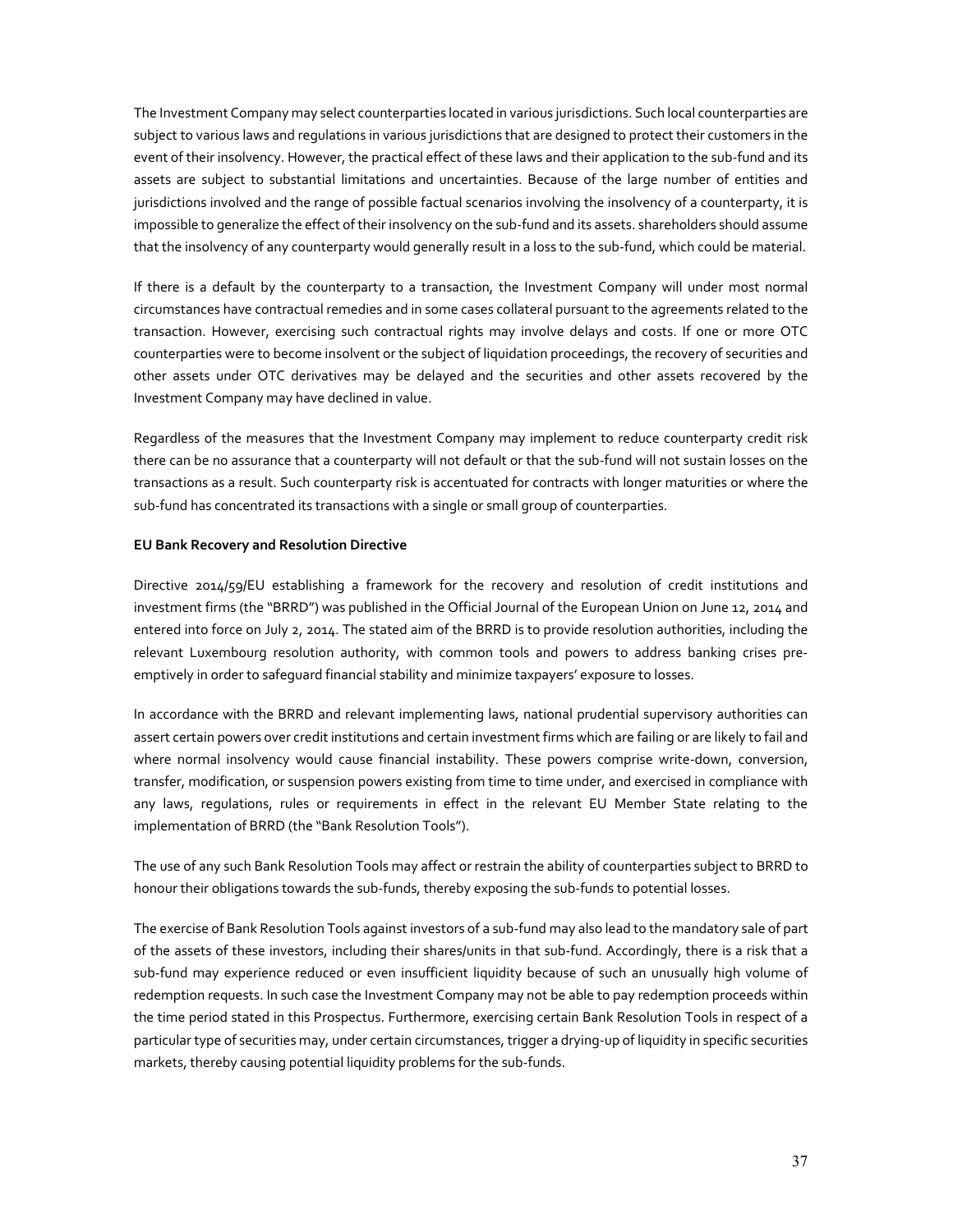## **Currency risk**

If a sub-fund directly or indirectly holds assets which are denominated in foreign currencies, unless the foreign currency positions are hedged, it shall be subject to currency risk. In the event of a devaluation of the foreign currency against the reference currency of the sub-fund, the value of the assets held in foreign currencies shall fall.

## **Share Currency Designation Risk**

A share class of a sub-fund may be designated in a currency other than the base currency of the sub-fund and/or the designated currencies in which the sub-fund's assets are denominated. Redemption proceeds and any distributions to shareholders will normally be made in the currency of denomination of the relevant share class. Changes in the exchange rate between the base currency and such designated currency or changes in the exchange rate between the designated currencies in which the sub-fund's assets are denominated and the designated currency of a share class may lead to a depreciation of the value of such shares as expressed in the designated currency. If specifically mentioned in the sub-fund related sections of the Annex, the Investment Company will try to hedge this risk. Investors should be aware that this strategy may substantially limit shareholders of the relevant share class from benefiting if the designated currency falls against the base currency of the sub-fund and/or the currency/currencies in which the assets of the respective sub-fund are denominated. In such circumstances, shareholders of the relevant share class may be exposed to fluctuations in the net asset value per share reflecting the gains/losses on and the costs of the relevant assets. Assets used to implement such strategies shall be assets/liabilities of the sub-fund as a whole. However, the gains/losses on, and the costs of, the relevant assets will accrue solely to the relevant share class.

## **Industry risk**

If a sub-fund focuses its investments on specific industries this shall reduce the risk diversification. As a result, the sub-fund shall be particularly dependent on both the general development and the development of the company profits of individual industries or influential industries.

## **Country and regional risk**

If a sub-fund focuses its investment on specific countries or regions, this shall also reduce the risk diversification. Accordingly, the sub-fund shall be particularly dependent on the development of individual or mutually interlinking countries and regions, and on companies which are located and/or are active in these countries or regions.

## **Country and transfer risk**

Economic or political instability in countries in which the sub-fund invests may mean that a sub-fund does not receive, in whole or in part, the monies owing to it due to the insolvency of the issuer of the respective security or other form of assets. The reasons for this may include, for example, currency or transfer restrictions or other forms of legal changes.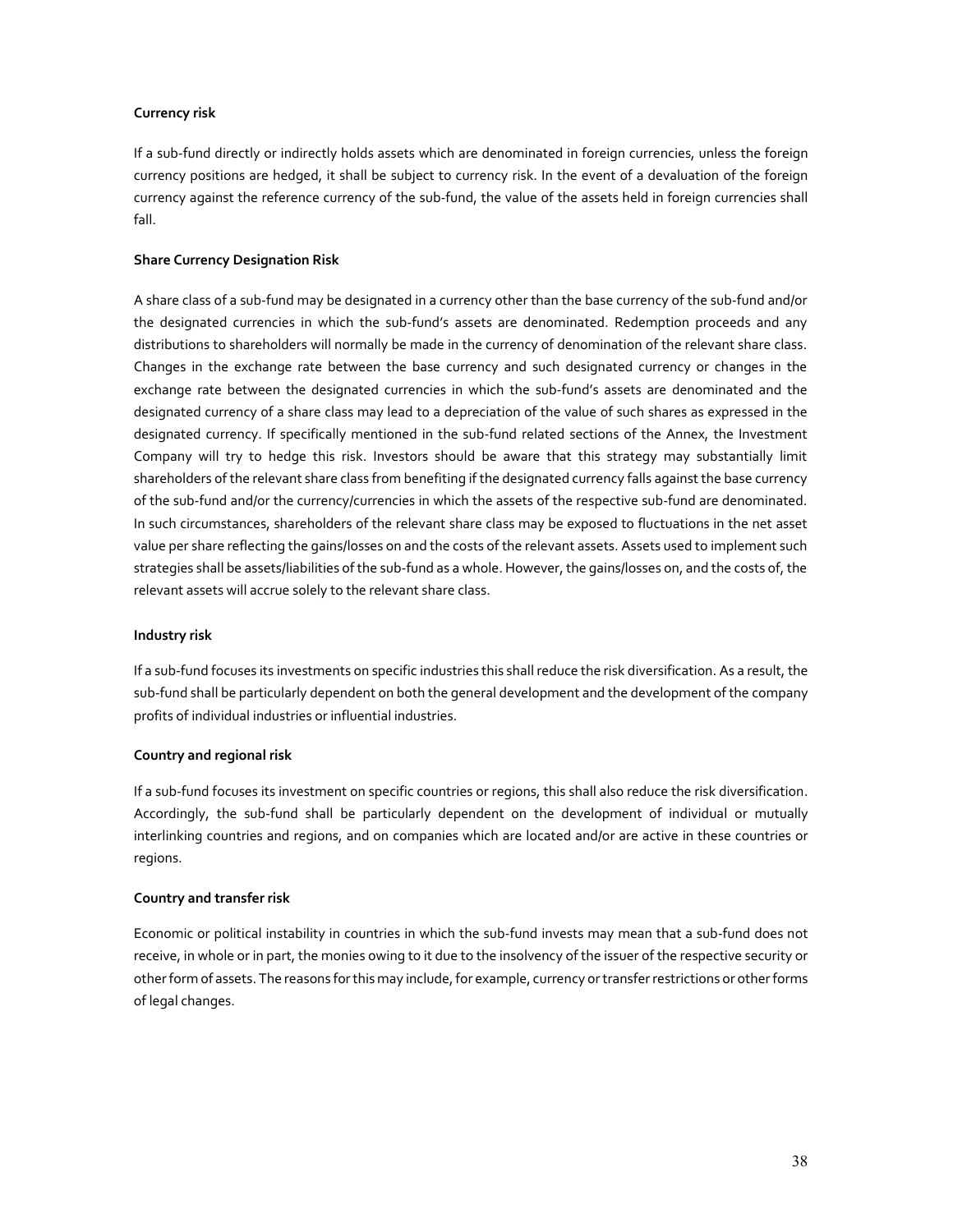## **Liquidity risk**

Particularly in the case of illiquid (restricted market) securities, even moderately-sized orders may lead to considerable changes in prices for both purchases and sales. If an asset is not liquid, there is a risk that it may not be possible to sell the asset or to only sell it at a considerable discount. In the case of purchase, the illiquidity of an asset may cause the purchase price to rise considerably.

## **Custody risk**

Custody risk describes the risk arising from the fundamental possibility that the sub-fund's access to the assets held in custody may be partly or fully withdrawn to its detriment in the event of insolvency or negligent, deceitful or fraudulent dealings by the Depositary or a sub-custodian.

## **Emerging markets risks**

Investing in emerging markets entails investing in countries that are not included the World Bank's category of "high per capita gross national product" i.e. are not classified as "developed" countries. In addition to the risks specific to the asset class, investments in those countries are particularly subject to liquidity risk and general market risk. Moreover, greater risks may arise when transactions in securities from such countries are processed which may be harmful to the investor, in particular due to the fact that it is not possible or customary for securities to be delivered immediately upon payment in such countries. In addition, the legal and regulatory environment and the accounting, auditing and reporting standards in emerging markets may differ significantly from the level and standard which is otherwise customary internationally to the detriment of an investor. A higher custody risk may exist in such countries, which can result in particular from different forms of transfer of ownership of acquired assets.

# **FATCA**

The Investment Company may be subject to regulations imposed by foreign regulators, in particular FATCA. FATCA provisions generally impose a reporting to the U.S. Internal Revenue Service of non-U.S. financial institutions that do not comply with FATCA and U.S. persons' (within the meaning of FATCA) direct and indirect ownership of non-U.S. accounts and non-U.S. entities. Failure to provide the requested information will lead to a 30% withholding tax applying to certain U.S. source income (including dividends and interest) and gross proceeds from the sale or other disposal of property that can produce U.S. source interest or dividends.

Under the terms of FATCA, the Investment Company will be treated as a Foreign Financial Institution (within the meaning of FATCA). As such, the Investment Company may require all investors to provide documentary evidence of their tax residence and all other information deemed necessary to comply with the above mentioned regulations.

Should the Investment Company become subject to a withholding tax as a result of FATCA, the value of the shares held by all shareholders may be materially affected.

The Investment Company and/or its shareholders may also be indirectly affected by the fact that a non U.S. financial entity does not comply with FATCA regulations even if the Investment Company satisfies with its own FATCA obligations.

Despite anything else herein contained, the Investment Company shall have the right to: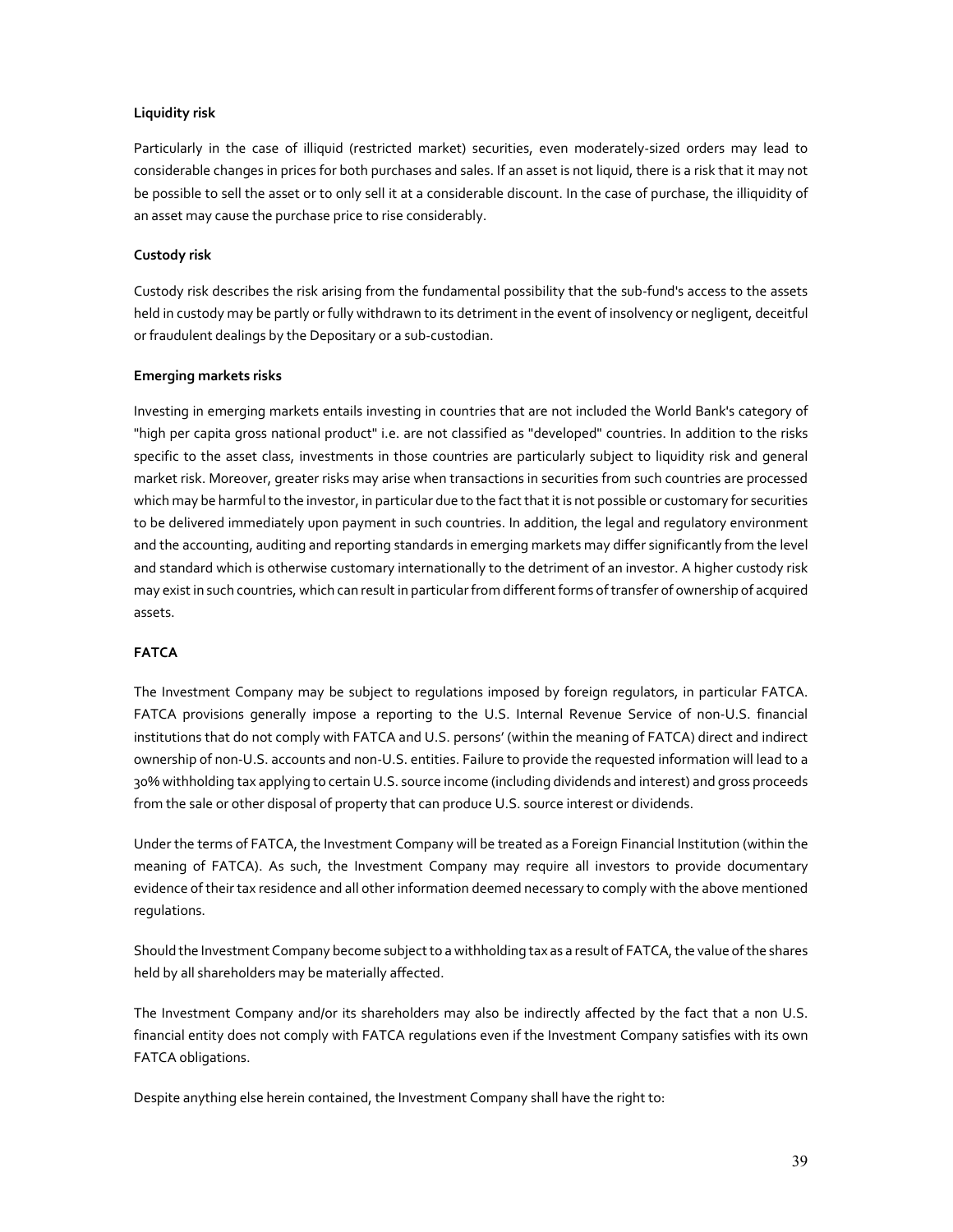- withhold any taxes or similar charges that it is legally required to withhold by applicable laws and regulations in respect of any shareholding in the Investment Company;

- require any shareholder or beneficial owner of the shares to promptly furnish such personal data as may be required by the Investment Company in its discretion in order to comply with applicable laws and regulations and/or to promptly determine the amount of withholding to be retained;

- divulge any such personal information to any tax authority, as may be required by applicable laws or regulations or requested by such authority; and

- delay payments of any dividend or redemption proceeds to a shareholder until the Investment Company holds sufficient information to comply with applicable laws and regulations or determine the correct amount to be withheld.

## **Data protection information in the context of FATCA processing**

In accordance with the Luxembourg law dated 24 July 2015, as amended (the "FATCA Law"), Luxembourg Financial Institutions ("FI") are required to report to the Luxembourg tax authority (i.e. Administration des Contributions Directes, the "Luxembourg Tax Authority") information regarding reportable persons such as defined in the FATCA Law. Any terms not defined herein shall have the meaning given to them in the FATCA Law.

The Investment Company qualifies as a Reporting FI ("Reporting FI" as such term is defined in the FATCA Law) for FATCA purposes. As such, the Investment Company is the data controller and processes personal data of shareholders and Controlling Persons as reportable persons for FATCA purposes.

The Investment Company processes personal data concerning shareholders or their Controlling Persons for the purpose of complying with the Investment Company's legal obligations under the FATCA Law. These personal data include the name, date and place of birth, address, U.S. tax identification number, the country of tax residence and residence address, the phone number, the account number (or functional equivalent), the account balance or value, the total gross amount of interest, the total gross amount of dividends, the total gross amount of other income generated with respect to the assets held in the account, the total gross proceeds from the sale or redemption of property paid or credited to the account, the total gross amount of interest paid or credited to the account, the total gross amount paid or credited to the shareholder with respect to the account, standing instructions to transfer funds to an account maintained in the United States, and any other relevant information in relation to the shareholders or their Controlling Persons for the purposes of the FATCA Law (the "FATCA Personal Data").

The FATCA Personal Data will be reported by the Reporting FI, the Management Company or the Central Administration Agent, as applicable, to the Luxembourg Tax Authority. The Luxembourg Tax Authority, under its own responsibility, will in turn pass on the FATCA Personal Data to the IRS in application of the FATCA Law.

In particular, shareholders and Controlling Persons are informed that certain operations performed by them will be reported to them through the issuance of statements, and that part of this information will serve as a basis for the annual disclosure to the Luxembourg Tax Authority.

FATCA Personal Data may also be processed by the Investment Company's data processors ("Processors") which, in the context of FATCA processing, may include the Management Company and the Central Administration Agent.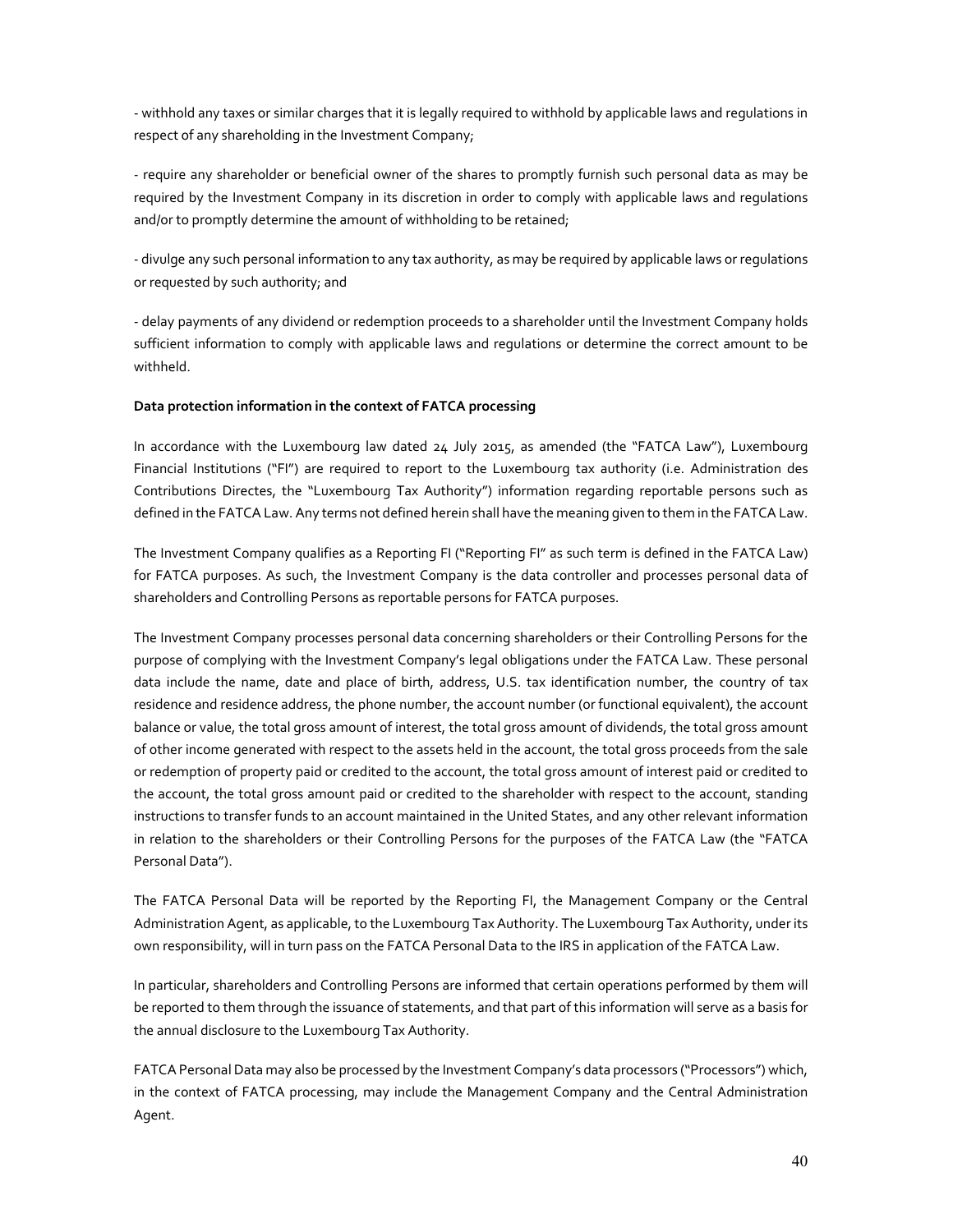The Investment Company's ability to satisfy its reporting obligations under the FATCA Law will depend on each shareholder or Controlling Person providing the Investment Company with the FATCA Personal Data, including information regarding direct or indirect owners of each shareholder, along with the required supporting documentary evidence. Upon request of the Investment Company, each shareholder or Controlling Person must provide the Investment Company with such information. Failure to do so within the prescribed timeframe may trigger a notification of the account to the Luxembourg Tax Authority.

Although the Investment Company will attempt to satisfy any obligation imposed on it to avoid any taxes or penalties imposed by the FATCA Law, no assurance can be given that the Investment Company will be able to satisfy these obligations. If the Investment Company becomes subject to a tax or penalty as result of the FATCA Law, the value of the Shares may suffer material losses.

Any shareholder or Controlling Person that fails to comply with the Investment Company's documentation requests may be charged with any taxes and penalties of the FATCA Law imposed on the Investment Company (inter alia: withholding under section 1471 of the U.S. Internal Revenue Code, a fine of up to 250.000 euros or a fine of up to 0,5 per cent of the amounts that should have been reported and which may not be less than 1.500 euros) attributable to such shareholder's or Controlling Person's failure to provide the information and the Investment Company may, in its sole discretion, redeem the Shares of such shareholders.

Shareholders and Controlling Persons should consult their own tax advisor or otherwise seek professional advice regarding the impact of the FATCA-Law on their investment.

FATCA Personal Data will be processed in accordance with the provisions of the data protection notice which will be made available in the application form issued by the Investment Company to the investors.

## **Common Reporting Standard**

The Investment Company may be subject to the Standard for Automatic Exchange of Financial Account Information in Tax matters (the "Standard") and its Common Reporting Standard (the "CRS") as set out in the Luxembourg law dated 18 December 2015 implementing Council Directive 2014/107/EU of 9 December 2014 as regards mandatory automatic exchange of information in the field of taxation (the "CRS-Law").

Under the terms of the CRS-Law, the Investment Company is treated as a Luxembourg Reporting Financial Institution. As such, as of 30 June 2017 and without prejudice to other applicable data protection provisions, the Investment Company is required to annually report to the Luxembourg tax authority personal and financial information related, inter alia, to the identification of, holdings by and payments made to (i) certain shareholders as per the CRS-Law (the "Reportable Persons") and (ii) Controlling Persons of certain non-financial entities ("NFEs") which are themselves Reportable Persons. This information, as exhaustively set out in Annex I of the CRS-Law (the "Information"), will include personal data related to the Reportable Persons.

The Investment Company's ability to satisfy its reporting obligations under the CRS-Law will depend on each shareholder providing the Investment Company with the Information, along with the required supporting documentary evidence. In this context, the shareholders are hereby informed that, as data controller, the Investment Company will process the Information for the purposes as set out in the CRS-Law. The shareholders undertake to inform their Controlling Persons, if applicable, of the processing of their Information by the Investment Company.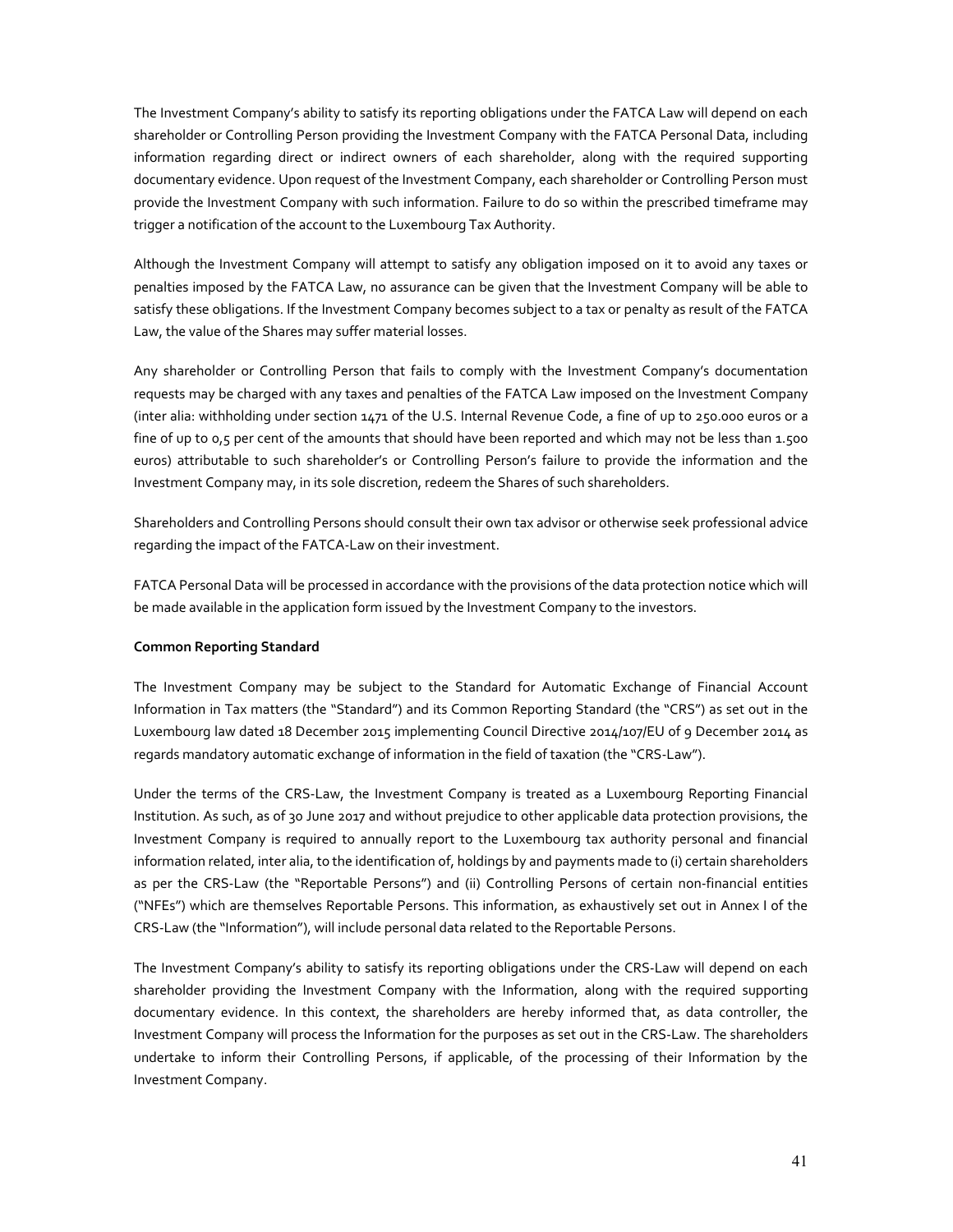The term "Controlling Person" means in the present context any natural persons who exercise control over an entity. In the case of a trust it means the settlor(s), the trustee(s), the protector(s) (if any), the beneficiary(ies) or class(es) of beneficiaries, and any other natural person(s) exercising ultimate effective control over the trust, and in the case of a legal arrangement other than a trust, persons in equivalent or similar positions. The term ''Controlling Persons" must be interpreted in a manner consistent with the Financial Action Task Force Recommendations.

The shareholders are further informed that the Information related to Reportable Persons within the meaning of the CRS-Law will be disclosed to the Luxembourg tax authority annually for the purposes set out in the CRS-Law. In particular, Reportable Persons are informed that certain operations performed by them will be reported to them through the issuance of statements, and that part of this information will serve as a basis for the annual disclosure to the Luxembourg tax authority.

Similarly, the shareholders undertake to inform the Investment Company within thirty (30) days of receipt of these statements should any included personal data be not accurate. The shareholders further undertake to immediately inform the Investment Company of, and provide the Investment Company with all supporting documentary evidence of any changes related to the Information after occurrence of such changes.

Any shareholder that fails to comply with the Investment Company's Information or documentation requests may be held liable for penalties imposed on the Investment Company and attributable to such shareholder's failure to provide the Information.

#### **Laws and Regulations**

The Investment Company may be subject to a number of legal and regulatory risks, including contradictory interpretations or applications of laws, incomplete, unclear and changing laws, restrictions on general public access to regulations, practices and customs, ignorance or breaches of laws on the part of counterparties and other market participants, incomplete or incorrect transaction documents, lack of established or effective avenues for legal redress, inadequate investor protection, or lack of enforcement of existing laws. Difficulties in asserting, protecting and enforcing rights may have a material adverse effect on the sub-funds and their operations. The Investment Company may rely on complex agreements, including but not limited to ISDA master agreements, confirmations and collateral arrangements. Such agreements may be subject to foreign laws, which may imply an additional legal risk and it cannot be excluded that such complex legal agreements, whether subject to Luxembourg of foreign law, may be held unenforceable by a competent court due to legal or regulatory developments or for any other reason.

## **Operational Risk**

Operational risk means the risk of loss for a sub-fund resulting from inadequate internal processes and failures in relation to people and systems of the Investment Company, the Management Company and/or its agents and service providers, or from external events, and includes legal and documentation risk and risk resulting from the trading, settlement and valuation procedures operated on behalf of the Investment Company.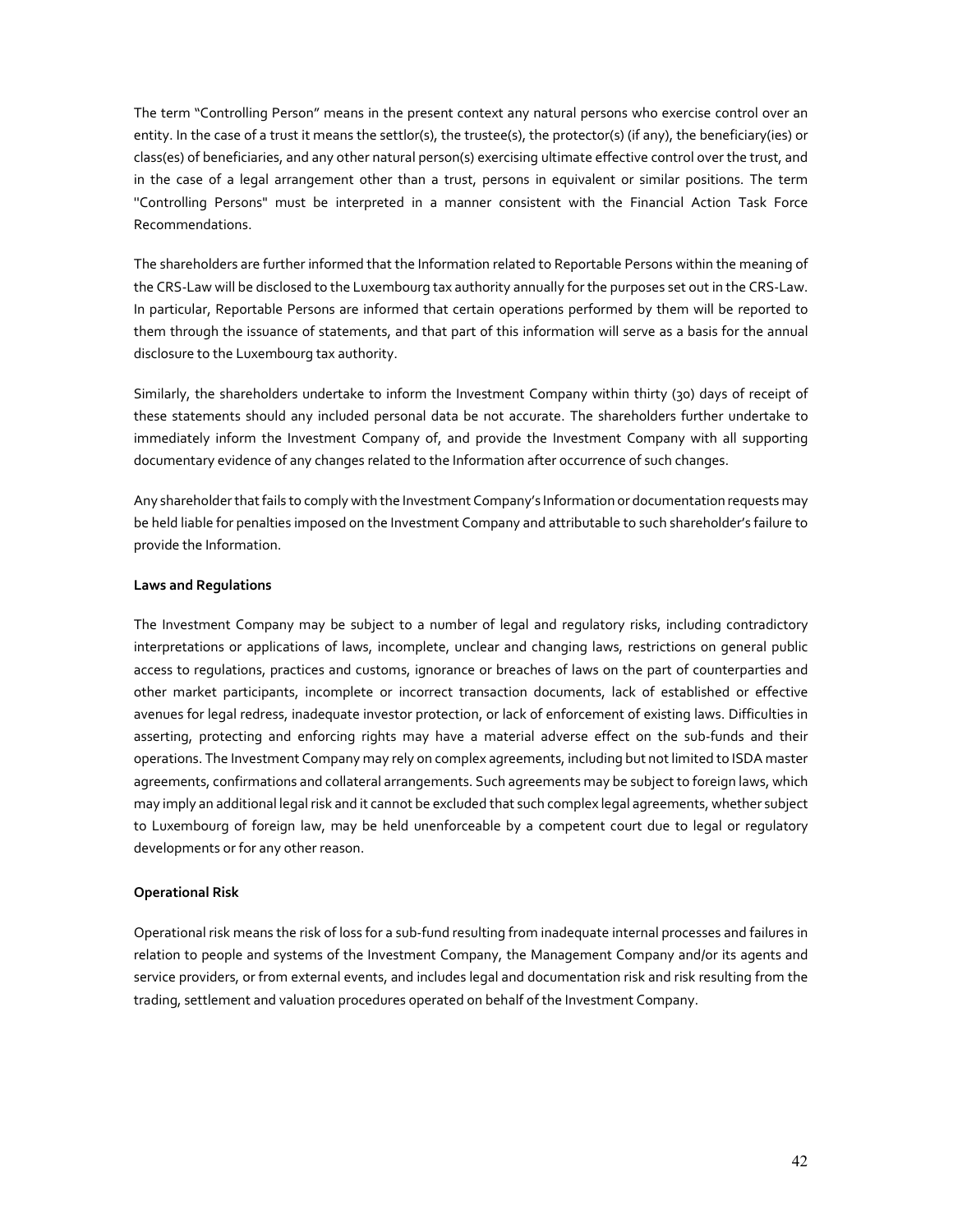# **Inflation risk**

Inflation risk means the danger of asset losses as a result of the devaluation of the currency. As a result of inflation, the income of a sub-fund as well as the value of the asset as such may decrease in terms of the purchasing power. A number of currencies are subject to inflation risk to varyingly high degrees.

## **Risk of liquidation**

In particular when investing in unlisted securities, there is a risk that the settlement through a transfer system may not be executed as expected due to a delay in payment or delivery or the fact that the payment or delivery is not in the agreed manner.

## **Risks arising from the usage of derivatives**

The leverage effect of options may result in a greater impact on the value of the respective sub-fund's assets both positive and negative - than would be the case with the direct use of securities and other assets. To this extent, their use is associated with special risks.

Financial futures which are used for a purpose other than hedging are also associated with considerable opportunities and risks, as only a fraction of the contract value (the margin) needs to be put down.

Price changes may therefore lead to substantial profits or losses. As a result, the risk and the volatility of the subfund may increase.

# **OTC Financial Derivative Instruments**

In general, there is less government regulation and supervision of transactions in OTC markets than of transactions entered into on organised exchanges. OTC derivatives are executed directly with the counterparty rather than through a recognised exchange and clearing house. Counterparties to OTC derivatives are not afforded the same protections as may apply to those trading on recognised exchanges, such as the performance guarantee of a clearing house.

The principal risk when engaging in OTC derivatives (such as non-exchange traded options, forwards, swaps or contracts for difference) is the risk of default by a counterparty who has become insolvent or is otherwise unable or refuses to honour its obligations as required by the terms of the instrument. OTC derivatives may expose a subfund to the risk that the counterparty will not settle a transaction in accordance with its terms, or will delay the settlement of the transaction, because of a dispute over the terms of the contract (whether or not bona fide) or because of the insolvency, bankruptcy or other credit or liquidity problems of the counterparty. Counterparty risk is generally mitigated by the transfer or pledge of collateral in favour of the sub-fund. The value of the collateral may fluctuate, however, and it may be difficult to sell, so there are no assurances that the value of collateral held will be sufficient to cover the amount owed to a sub-fund.

The Investment Company may enter into OTC derivatives cleared through a clearinghouse that serves as a central counterparty. Central clearing is designed to reduce counterparty risk and increase liquidity compared to bilaterally-cleared OTC derivatives, but it does not eliminate those risks completely. The central counterparty will require margin from the clearing broker which will in turn require margin from the Investment Company. There is a risk of loss by a sub-fund of its initial and variation margin deposits in the event of default of the clearing broker with which the sub-fund has an open position or if margin is not identified and correctly report to the particular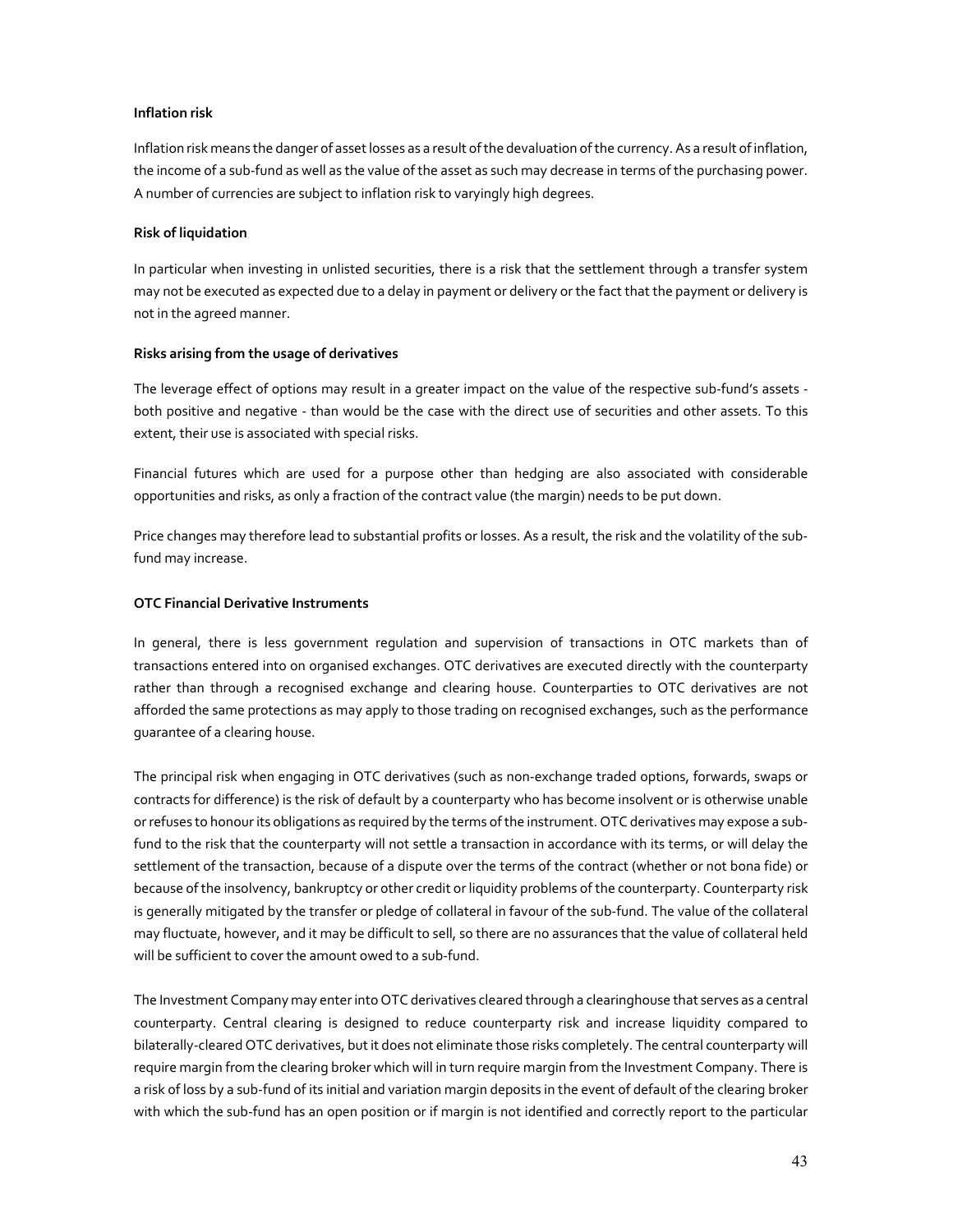sub-fund, in particular where margin is held in an omnibus account maintained by the clearing broker with the central counterparty. In the event that the clearing broker becomes insolvent, the sub-fund may not be able to transfer or "port" its positions to another clearing broker.

EU Regulation 648/2012 on OTC derivatives, central counterparties and trade repositories (also known as the European Market Infrastructure Regulation or EMIR) requires certain eligible OTC derivatives to be submitted for clearing to regulated central clearing counterparties and the reporting of certain details to trade repositories. In addition, EMIR imposes requirements for appropriate procedures and arrangements to measure, monitor and mitigate operational and counterparty risk in respect of OTC derivatives which are not subject to mandatory clearing. Ultimately, these requirements are likely to include the exchange and segregation of collateral by the parties, including by the Investment Company. While some of the obligations under EMIR have come into force, a number of the requirements are subject to phase-in periods and certain key issues have not been finalised by the date of this Prospectus. It is as yet unclear how the OTC derivatives market will adapt to the new regulatory regime. ESMA has published an opinion calling for the UCITS Directive to be amended to reflect the requirements of EMIR and in particular the EMIR clearing obligation. However, it is unclear whether, when and in what form such amendments would take effect. Accordingly, it is difficult to predict the full impact of EMIR on the Fund, which may include an increase in the overall costs of entering into and maintaining OTC derivatives.

Investors should be aware that the regulatory changes arising from EMIR and other applicable laws requiring central clearing of OTC derivatives may in due course adversely affect the ability of the sub-funds to adhere to their respective investment policies and achieve their investment objective.

Investments in OTC derivatives may be subject to the risk of differing valuations arising out of different permitted valuation methods. Although the Investment Company has implemented appropriate valuation procedures to determine and verify the value of OTC derivatives, certain transactions are complex and valuation may only be provided by a limited number of market participants who may also be acting as the counterparty to the transactions. Inaccurate valuation can result in inaccurate recognition of gains or losses and counterparty exposure.

Unlike exchange-traded derivatives, which are standardised with respect to their terms and conditions, OTC derivatives are generally established through negotiation with the other party to the instrument. While this type of arrangement allows greater flexibility to tailor the instrument to the needs of the parties, OTC derivatives may involve greater legal risk than exchange-traded instruments, as there may be a risk of loss if the agreement is deemed not to be legally enforceable or not documented correctly. There also may be a legal or documentation risk that the parties may disagree as to the proper interpretation of the terms of the agreement. However, these risks are generally mitigated, to a certain extent, by the use of industry-standard agreements such as those published by the International Swaps and Derivatives Association (ISDA).

## **Total Return Swaps**

Total return swaps are OTC financial derivative instruments in which the total return payer transfers the total economic performance, including income from interest and fees, gains and losses from price movements of a reference obligation to the total return receiver. In exchange, the total return receiver either makes an upfront payment to the total return payer, or makes periodic payments which can either be fixed or variable. A total return swap typically involves a combination of market risk and interest rate risk as well as counterparty risk.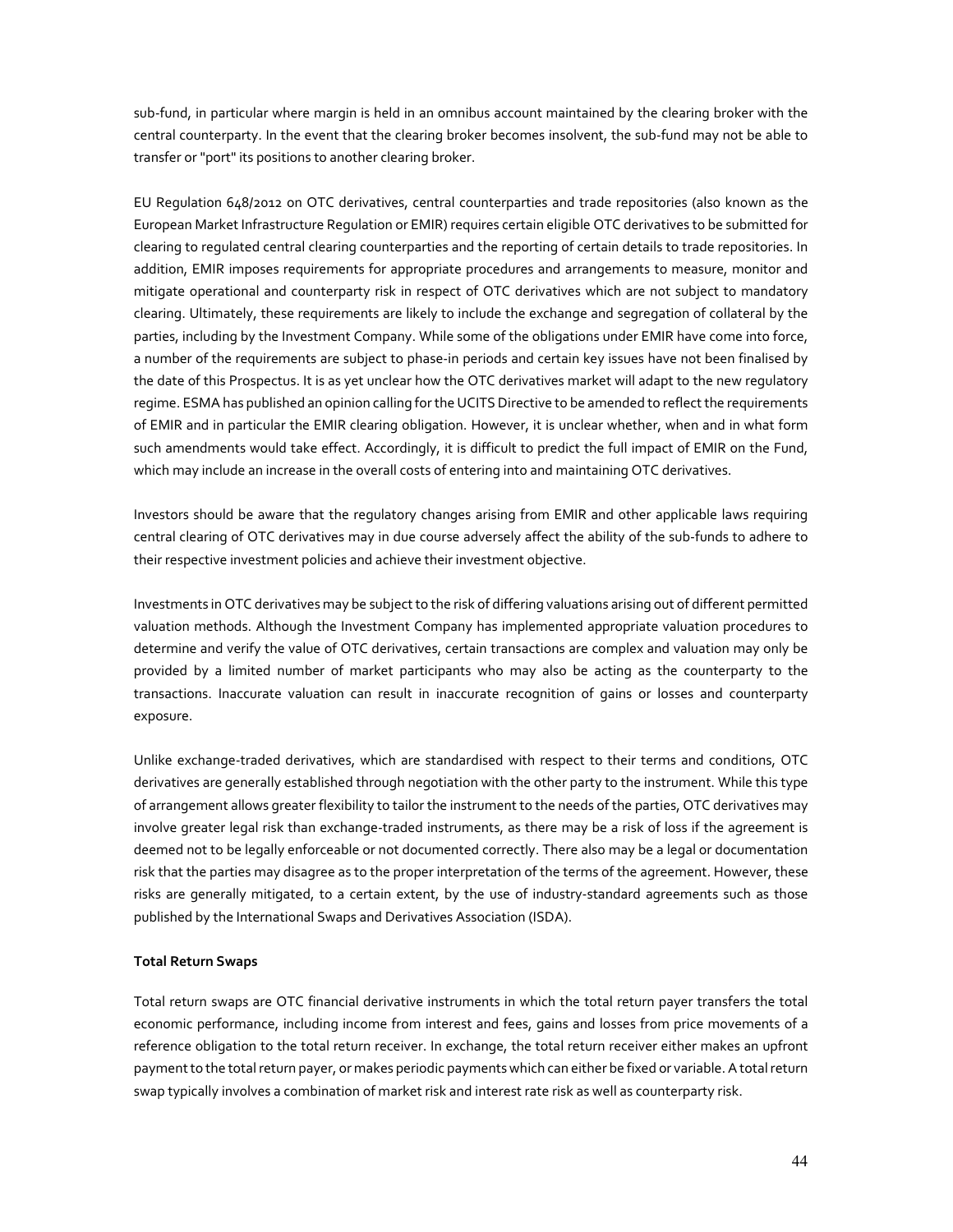Due to the periodic settlement of outstanding amounts and/or periodic margin calls under the relevant agreement, a counterparty may, under unusual market circumstances, have insufficient funds available to pay the amounts due. Moreover, the lack of standardisation of total return swaps may adversely influence the price and/or conditions under which a total return swap can be sold, liquidated or closed out. Therefore, any total return swap involves a certain degree of liquidity risk.

As any OTC financial derivative, a total return swap is a bilateral agreement which involves a counterparty which may not be in a position to fulfil its obligations under the total return swap. Each counterparty under a total return swap is thus exposed to counterparty risk and, if the agreement includes the use collateral, to the risks related to the management thereof.

Investors are invited to consider the warning regarding the general market risk, the liquidity risk, the counterparty risk and the collateral management.

## **Collateral Management**

Risks linked to the management of collateral will be identified, managed and mitigated in accordance with the risk management policy applied by the Management Company.

Counterparty risk arising from investments in OTC financial derivative instruments (including total return swaps) is generally mitigated by the transfer or pledge of collateral in favour of the sub-fund. However, transactions may not be fully collateralised. Fees and returns due to the respective sub-fund may not be collateralised.

In addition, the exchange of collateral involves further risks, such as operational risk relating to the actual exchange, transfer and booking of the collateral. Collateral received under a title transfer will be held by the Depositary in accordance with the terms and provisions of the Depositary and Paying Agent Agreement. Collateral can also be held by a third party custodian which is subject to prudential supervision, and which is unrelated to the provider of the collateral. The use of a third party custodian may involve additional operational, clearing, settlement and counterparty risks.

Collateral received in form of transferable securities is subject to market risk. Although the Investment Company tries to reduce his risk by applying appropriate haircuts, daily collateral valuation and requesting high quality collateral, such risk cannot be entirely avoided. If a counterparty defaults, the sub-fund may need to sell non-cash collateral received at prevailing market prices. In such a case the sub-fund could realise a loss due, inter alia, to inaccurate pricing or monitoring of the collateral, adverse market movements, deterioration in the credit rating of issuers of the collateral or illiquidity of the market on which the collateral is traded. Difficulties in selling collateral may delay or restrict the ability of the sub-fund to meet redemption requests.

A sub-fund may also incur a loss in reinvesting cash collateral received, where permitted. Such a loss may arise due to a decline in the value of the investments made. A decline in the value of such investments would reduce the amount of collateral available to be returned by the sub-fund to the counterparty as required by the terms of the transaction. The sub-fund would be required to cover the difference in value between the collateral originally received and the amount available to be returned to the counterparty, thus resulting in a loss to the sub-fund.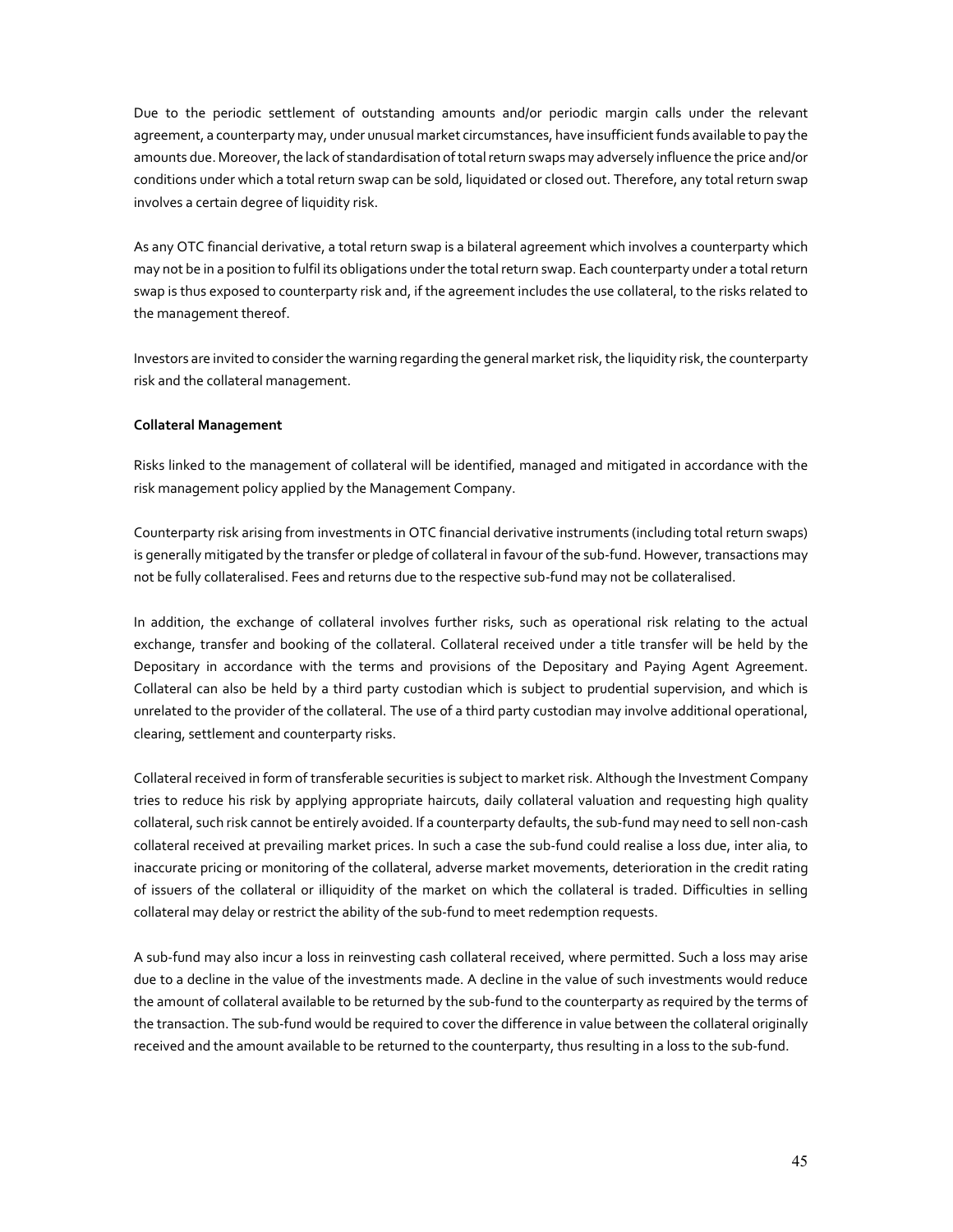## **Risk of redemption suspension**

Investors may, in principle, request the redemption of their shares from the Investment Company on any valuation day. The Investment Company may temporarily suspend the redemption of the shares in the event of exceptional circumstances and then redeem the shares a later point at the price applicable at that time (see also Article 13 of the Articles, "Suspension of the calculation of the net asset value per share" and Article 16 of the Articles, "Redemption and exchange of shares"). This price may be lower than the price before the suspension of the redemption.

The Investment Company may also be forced to suspend redemption in particular if one or more funds whose shares were acquired for a sub-fund suspend(s) the redemption of their shares, and such shares make up a significant proportion of the net sub-fund assets.

## **Risk profile**

The risk profile for each sub-fund can be found in the Annex for the respective sub-fund. The descriptions of the following profiles were prepared under the assumption of normally functioning markets. In unforeseen market situations or market disturbances, non-functioning markets may result in additional risks beyond those listed in the respective risk profile.

## **Risk-management procedures**

The Management Company employs a risk-management procedure enabling it to monitor and assess the risk connected with investment holdings as well as their share in the total risk profile of the investment portfolio of the funds it manages at any time. In accordance with the Law of 17 December 2010 and the applicable supervisory requirements of the Commission de Surveillance du Secteur Financier ("CSSF"), the Management Company reports regularly to the CSSF about the risk-management procedures used. Within the framework of the riskmanagement procedure and using the necessary and appropriate methods, the Management Company ensures that the overall risk of the funds managed bound up with derivatives does not go beyond the total net value of their portfolios. To this end, the Management Company makes use of the following methods:

# • Commitment approach:

With the "commitment approach", the positions from derivative financial instruments are converted into their corresponding underlying equivalents using the delta approach. In doing so, the netting and hedging effects between derivative financial instruments and their underlyings are taken into account. The total of these underlying equivalents may not exceed the total net value of the relevant sub-fund's portfolio.

# • VaR approach:

The value-at-risk (VaR) figure is a mathematical-statistical concept and is used as a standard risk measure in the financial sector. VaR indicates the possible loss of a portfolio that will not be exceeded during a certain period (the holding period) with a certain probability (the confidence level).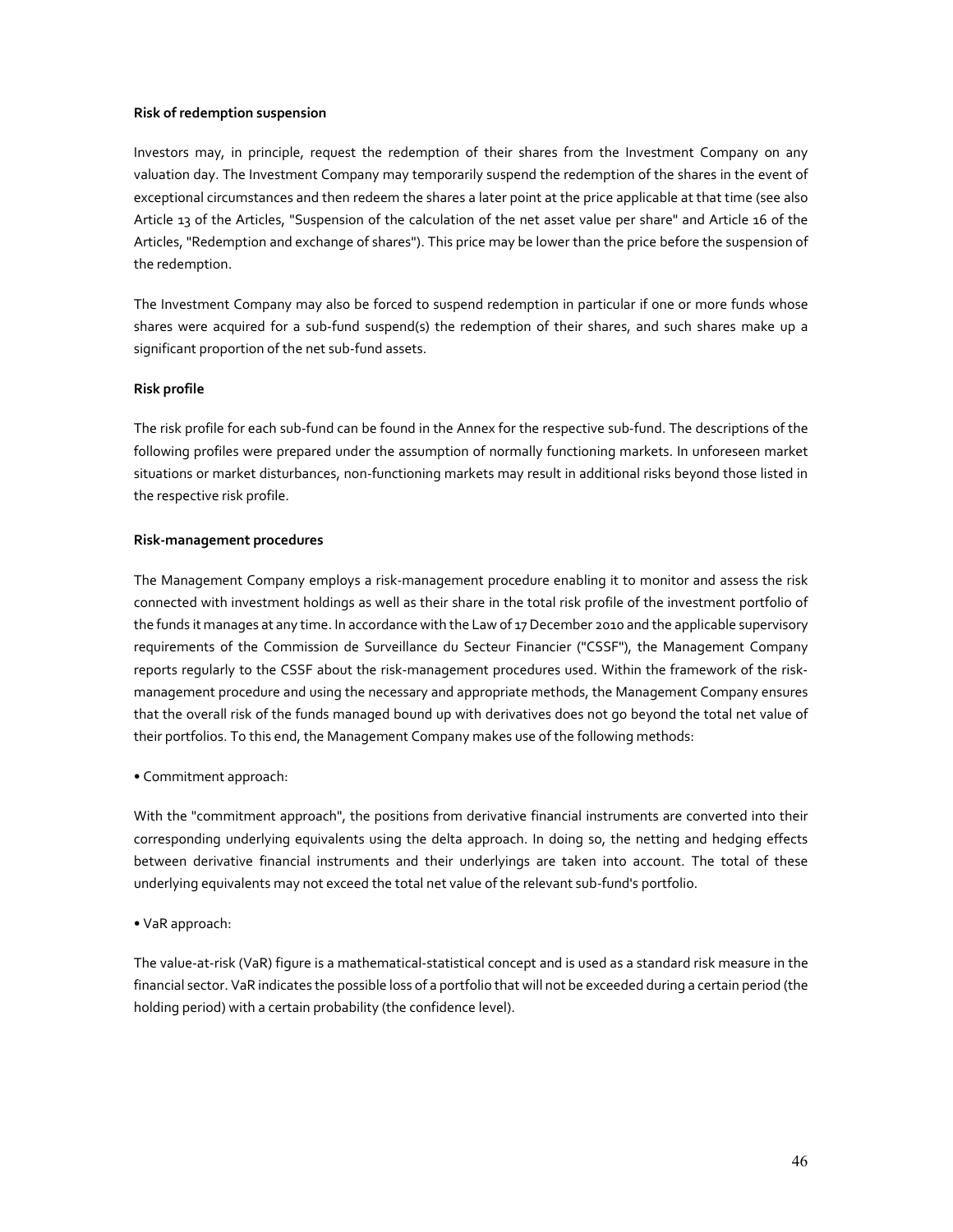• Relative VaR approach:

With the relative VaR approach, the VaR of the sub-fund may not exceed a maximum of twice the VaR of a reference portfolio. The reference portfolio is essentially an accurate reflection of the sub-fund's investment policy.

• Absolute VaR approach:

With the absolute VaR approach, the VaR (99% confidence level, 20-day holding period) of the sub-fund may not exceed of 20% of the sub-fund's assets.

For sub-funds whose total risk associated with derivatives is determined using the VaR approach, the Management Company estimates the anticipated leverage effect. Depending on the respective market situation, this degree of leverage may deviate from the actual value and may either exceed or be less than that value. Investors are notified that no conclusions about the risk content of the sub-fund may be drawn from this data. In addition, the published expected degree of leverage is explicitly not to be considered an investment limit. The method used to determine the total risk associated with derivatives and, if applicable, the disclosure of the benchmark portfolio and of the anticipated leverage effect, as well as its method of calculation, will be indicated in the specific Annex for the respective sub-fund.

## **Taxation of the Investment Company and its sub-funds**

## Subscription tax

The following summary is based on the laws and practices currently applicable in the Grand Duchy of Luxembourg and is subject to changes thereto.

Unless otherwise specified, the Investment Company's assets are subject to a tax ("*taxe d'abonnement*") in the Grand Duchy of Luxembourg of 0.05% p. a., payable quarterly.

This rate is however of 0.01% per annum for:

individual sub-funds the exclusive object of which is the collective investment in money market instruments and the placing of deposits with credit institutions;

individual sub-funds the exclusive object of which is the collective investment in deposits with credit institutions; and,

individual sub-funds as well as for individual Classes, provided that the shares of such sub-fund or Class are reserved to one or more institutional investors (defined as investors referred to in Article 174, para. 2, lit. c) of the Law of 17 December 2010 and meeting the conditions resulting from the Luxembourg regulator's administrative practice).

The net asset value of each sub-fund at the end of each quarter is taken as the basis for calculation.

Are further exempt from the subscription tax:

- the value of the assets of a sub-fund represented by units or shares held in other UCIs, provided such units or shares have already been subject to the subscription tax;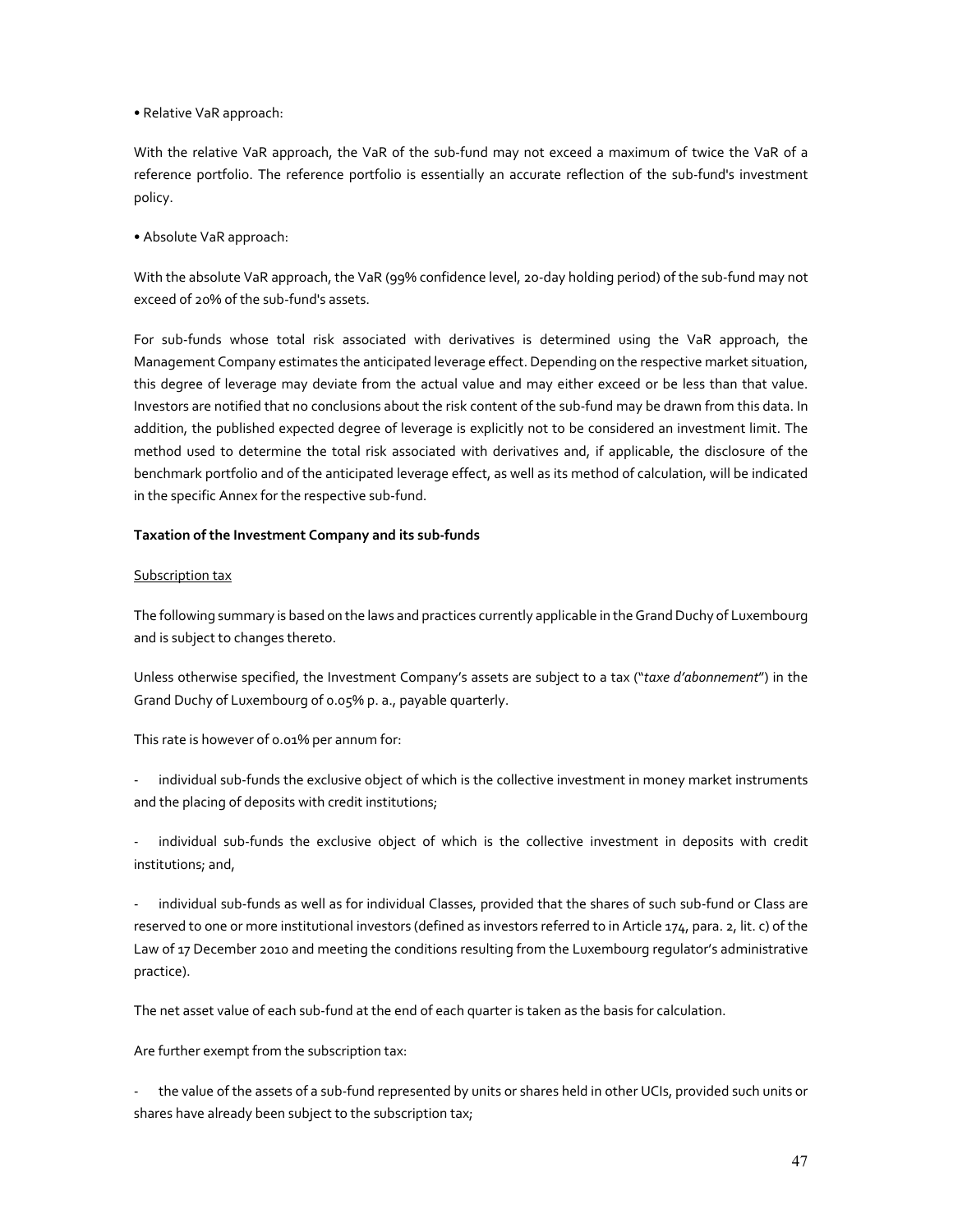- individual sub-funds (i) whose securities are reserved for institutional investors, (ii) whose exclusive object is the collective investment in money market instruments and the placing of deposits with credit institutions, (iii) whose weighted residual portfolio maturity must not exceed ninety (90) days, and (iv) which have obtained the highest possible rating from a recognized rating agency; and

sub-funds whose shares are reserved for (i) institutions for occupational retirement provision, or similar investment vehicles, created on the initiative of a same group for the benefit of its employees and (ii) undertakings of this same group investing funds they hold, to provide retirement benefits to their employees.

## Income Tax

The Investment Company is not subject to Luxembourg income taxes.

## Withholding tax

Under current Luxembourg tax law, there is no tax on any distribution, redemption or payment made by the Investment Company to its shareholders. There is no withholding tax on the distribution of liquidation proceeds to the shareholders.

Dividends, interest, income and gains received by the Investment Company on its investments may be subject to non-recoverable withholding tax or other taxes in the countries of origin.

# VAT

The Investment Company is considered in Luxembourg as a taxable person for value added tax ("VAT") purposes without input VAT deduction right. A VAT exemption applies in Luxembourg for services qualifying as fund management services. Other services supplied to the Investment Company could potentially trigger VAT and require the VAT registration of the Investment Company in Luxembourg as to self-assess the VAT regarded as due in Luxembourg on taxable services (or goods to some extent) purchased from abroad.

No VAT liability in principle arises in Luxembourg in respect of any payments by the Investment Company to its shareholders to the extent such payments are linked to their subscription to the shares and do therefore not constitute the consideration received for any taxable services supplied.

## **German Investment Tax Act Reform**

Shareholders must be aware of potential tax impacts resulting from amendments to the current German Investment Tax Act (*Investmentsteuergesetz*) by the German Investment Tax Reform Act applicable as from 1 January 2018 (GITA). As a consequence, in principle a newly introduced opaque tax regime will apply, where as a rule both the investment fund (*Investmentfonds*) or its sub-funds (*haftungs- und vermögensrechtlich voneinander getrennte Teile eines Investmentfonds*) within the meaning of the GITA and its investors will be subject to taxation. With its entry into force on 1 January 2018, the GITA should in general apply to all investment funds (*Investmentfonds*) or its sub-funds (*haftungs- und vermögensrechtlich voneinander getrennte Teile eines Investmentfonds*) within the meaning of the GITA and their investors without providing for any grandfathering rules.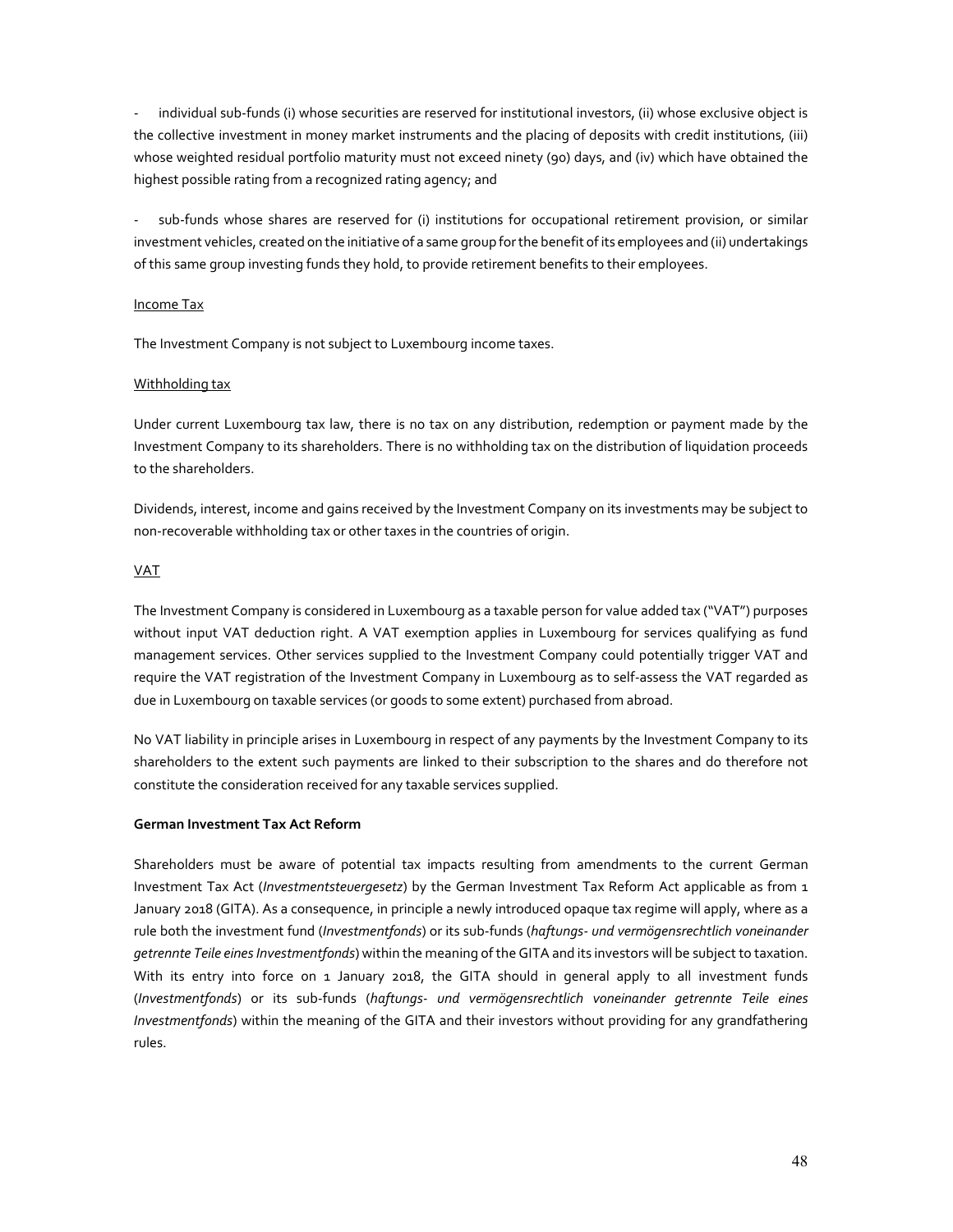#### **Certain U.S. Regulatory and Tax Matters – Foreign Account Tax Compliance Act**

The Foreign Account Tax Compliance Act provisions of the U.S. Hiring Incentives to Restore Employment Act of 2010 (commonly known as "FATCA") generally imposes a new reporting regime and potentially a 30% withholding tax with respect to (i) certain U.S. source income (including dividends and interest) and gross proceeds from the sale or other disposal of property that can produce U.S. source interest or dividends ("Withholdable Payments") and (ii) a portion of certain non-U.S. source payments from non-U.S. entities that have not entered into an FFI Agreement (as defined below) to the extent attributable to Withholdable Payments ("Passthru Payments"). As a general matter, the new rules are designed to require a U.S. Person's direct and indirect ownership of non-U.S. accounts and non-U.S. entities to be reported to the U.S. Internal Revenue Service (the "IRS"). The 30% withholding tax regime applies if there is a failure to provide required information regarding U.S. ownership or if the accountholder is a foreign financial institution, as defined in FATCA, and fails to comply with certain FATCA requirements.

Generally, the new rules will subject all Withholdable Payments and Passthru Payments received by the Investment Company to 30% withholding tax (including the share that is allocable to non-U.S. investors) unless the Investment Company enters into an agreement (an "FFI Agreement") with the IRS to provide information, representations and waivers of non-U.S. law (including any information notice relating to data protection) as may be required to comply with the provisions of the new rules, including, information regarding its direct and indirect U.S. accountholders, or otherwise qualifies for an exemption, including an exemption under an intergovernmental agreement (or "IGA") between the United States and a country in which the Investment Company is resident or otherwise has a relevant presence.

The governments of Luxembourg and the United States have entered into an IGA regarding FATCA. Provided the Investment Company adheres to any applicable terms of the IGA and any local legislation, rules or regulation imposed in Luxembourg pursuant to the IGA, the Investment Company will not be subject to withholding and will not generally be required to withhold amounts on payments it makes under FATCA. Additionally, the Investment Company will not need to enter into an FFI Agreement with the IRS, but will instead be required to obtain information regarding its shareholders and to report such information to the Luxembourg government, which, in turn, will report such information to the IRS.

Any tax caused by a shareholder's failure to comply with FATCA will be borne by such shareholder.

Each prospective investor and each shareholder should consult its own tax advisors regarding the requirements under FATCA with respect to its own situation.

Each shareholder and each transferee of a shareholder's interest in any sub-fund shall furnish (including by way of updates) to the Management Company, or any third party designated by the Management Company (a "Designated Third Party"), in such form and at such time as is reasonably requested by the Management Company (including by way of electronic certification) any information, representations, waivers and forms relating to the shareholder (or the shareholder's direct or indirect owners or account holders) as shall reasonably be requested by the Management Company or the Designated Third Party to assist it in obtaining any exemption, reduction or refund of any withholding or other taxes imposed by any taxing authority or other governmental agency (including withholding taxes imposed pursuant to the U.S. Hiring Incentives to Restore Employment Act of 2010, or any similar or successor legislation or intergovernmental agreement, or any agreement entered into pursuant to any such legislation or intergovernmental agreement) upon the Investment Company, amounts paid to the Investment Company, or amounts allocable or distributable by the Investment Company to such shareholder or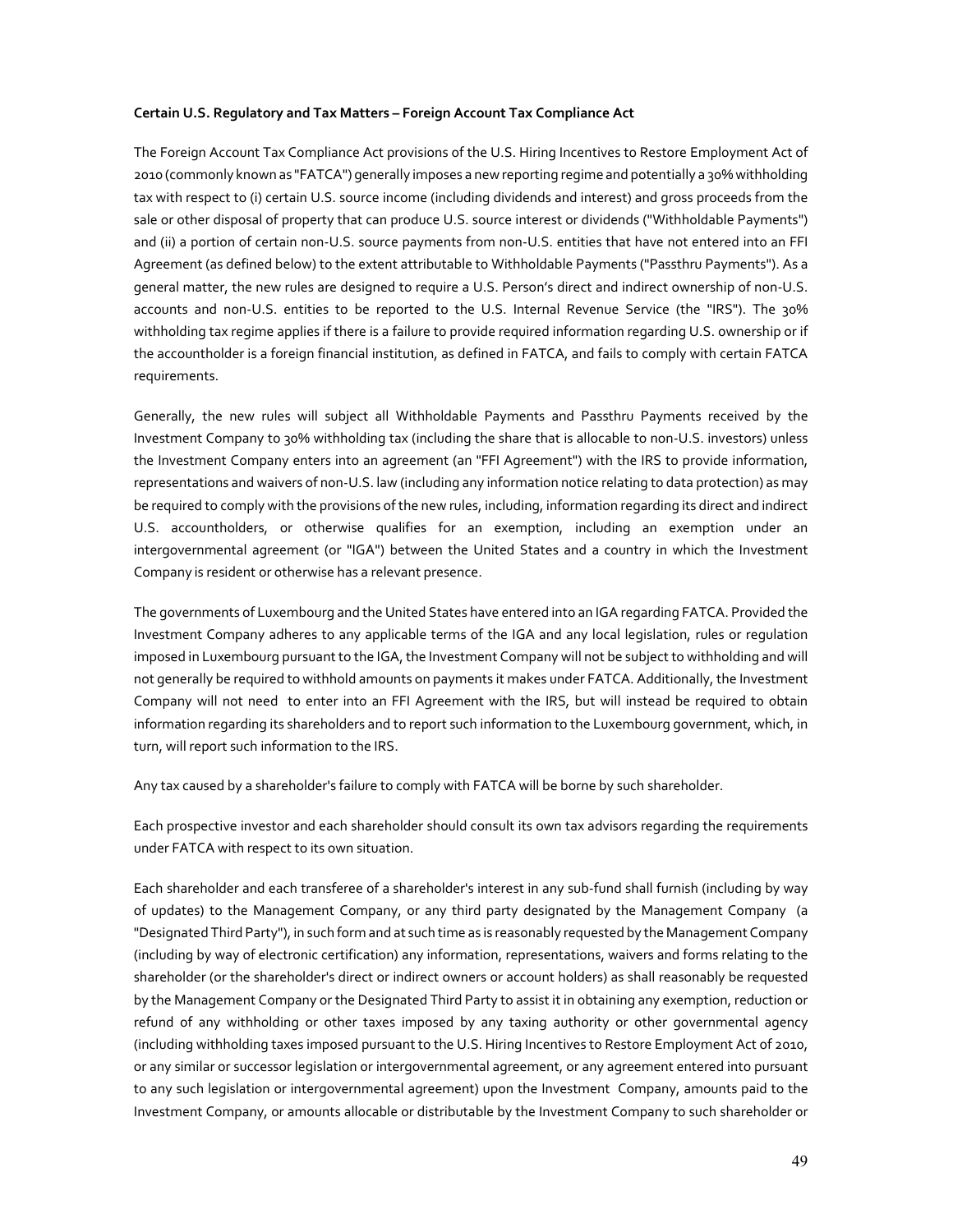transferee. In the event that any shareholder or transferee of a shareholder's interest fails to furnish such information, representations, waivers or forms to the Management Company or the Designated Third Party, the Management Company or the Designated Third Party shall have full authority to take any and all of the following actions: (i) withhold any taxes required to be withheld pursuant to any applicable legislation, regulations, rules or agreements; and (ii) redeem the shareholder's or transferee's interest in any sub-fund. If requested by the Management Company or the Designated Third Party, the shareholder or transferee shall execute any and all documents, opinions, instruments and certificates as the Management Company or the Designated Third Party shall have reasonably requested or that are otherwise required to effectuate the foregoing. Each shareholder hereby grants to the Management Company or the Designated Third Party a power of attorney, coupled with an interest, to execute any such documents, opinions, instruments or certificates on behalf of the shareholder, if the shareholder fails to do so.

The Management Company or the Designated Third Party may disclose information regarding any shareholder (including any information provided by the shareholder pursuant to this chapter ("Certain U.S. Regulatory and Tax Matters – Foreign Account Tax Compliance Act") to any person to whom information is required or requested to be disclosed by any taxing authority or other governmental agency including transfers to jurisdictions which do not have strict data protection or similar laws, to enable the Investment Company to comply with any applicable law or regulation or agreement with a governmental authority.

Each shareholder hereby waives all rights it may have under applicable bank secrecy, data protection and similar legislation that would otherwise prohibit any such disclosure and warrants that each person whose information it provides (or has provided) to the Management Company or the Designated Third Party has been given such information, and has given such consent, as may be necessary to permit the collection, processing, disclosure, transfer and reporting of their information as set out in this chapter ("Certain U.S. Regulatory and Tax Matters – Foreign Account Tax Compliance Act") and this paragraph.

**The Management Company or the Designated Third Party may enter into agreements on behalf of the Investment Company with any applicable taxing authority (including any agreement entered into pursuant to the U.S. Hiring Incentives to Restore Employment Act of 2010, or any similar or successor legislation or intergovernmental agreement) to the extent it determines such an agreement is in the best interest of the Investment Company or any shareholder. Taxation of earnings from shares in the Investment Company held by the shareholder** 

## Income tax

A shareholder will not become resident, nor be deemed to be resident, in Luxembourg by reason only of the holding and/or disposing of the shares or the execution, performance or enforcement of his/her rights hereunder.

A shareholder is not liable to any Luxembourg income tax on reimbursement of share capital previously contributed to the Investment Company.

#### *Luxembourg resident individuals*

Dividends and other payments derived from the shares by a resident individual shareholder, who acts in the course of the management of either his/her private wealth or his/her professional/business activity, are subject to income tax at the ordinary progressive rates.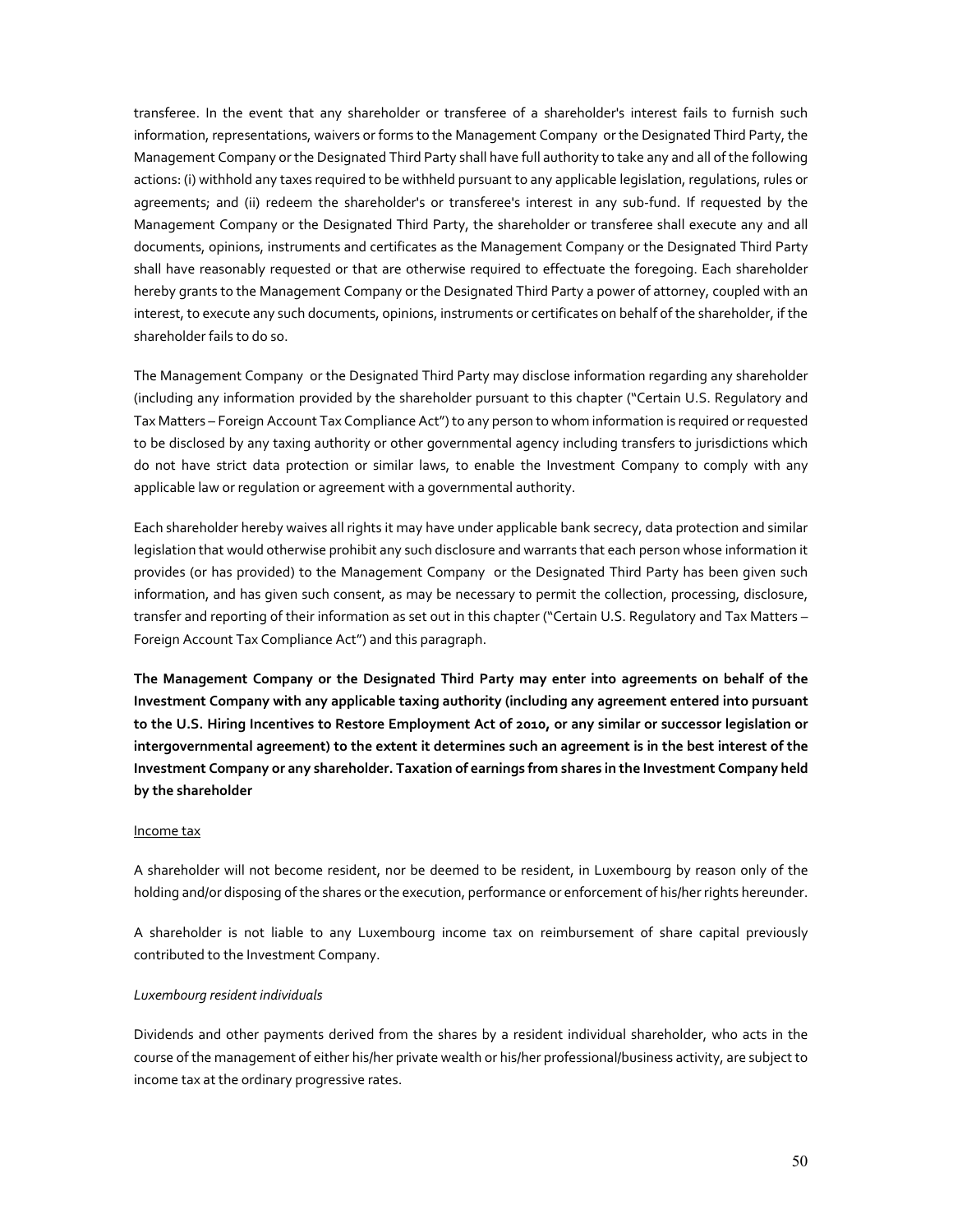Capital gains realized upon the disposal of the shares by a resident individual shareholder, who acts in the course of the management of his/her private wealth, are not subject to income tax, unless said capital gains qualify either as speculative gains or as gains on a substantial participation. Capital gains are deemed to be speculative and are thus subject to income tax at ordinary rates if the shares are disposed of within six (6) months after their acquisition or if their disposal precedes their acquisition. A participation is deemed to be substantial where a resident individual shareholder holds or has held, either alone or together with his spouse or partner and/or minor children, directly or indirectly at any time within the five (5) years preceding the disposal, more than ten percent (10%) of the share capital of the Investment Company. A shareholder is also deemed to alienate a substantial participation if he acquired free of charge, within the five (5) years preceding the transfer, a participation that was constituting a substantial participation in the hands of the alienator (or the alienators in case of successive transfers free of charge within the same five-year period). Capital gains realized on a substantial participation more than six (6) months after the acquisition thereof are taxed according to the half-global rate method (i.e. the average rate applicable to the total income is calculated according to progressive income tax rates and half of the average rate is applied to the capital gains realized on the substantial participation). A disposal may include a sale, an exchange, a contribution or any other kind of alienation of the participation.

Capital gains realized on the disposal of the shares by a resident individual shareholder, who acts in the course of the management of his/her professional/business activity, are subject to income tax at ordinary rates. Taxable gains are determined as being the difference between the price for which the shares have been disposed of and the lower of their cost or book value.

## *Luxembourg resident companies*

A Luxembourg resident company (société de capitaux) must include any profits derived, as well as any gain realized on the sale, disposal or redemption of shares, in their taxable profits for Luxembourg income tax assessment purposes.

## *Luxembourg residents benefiting from a special tax regime*

Shareholders which are Luxembourg resident companies benefiting from a special tax regime, such as (i) undertakings for collective investment subject to the Law of 17 December 2010, (ii) specialized investment funds subject to the amended Luxembourg law of 13 February 2007 on specialized investment funds and (iii) family wealth management companies governed by the amended Luxembourg law of 11 May 2007, are income tax exempt entities in Luxembourg, and are thus not subject to any Luxembourg income tax.

#### *Luxembourg non-resident shareholders*

A non-resident shareholder, who has neither a permanent establishment nor a permanent representative in Luxembourg to which or whom the shares are attributable, is generally not liable to any Luxembourg income tax on income received and capital gains realized upon the sale, disposal or redemption of the shares.

A non-resident company which has a permanent establishment or a permanent representative in Luxembourg to which the shares are attributable, must include any income received, as well as any gain realized on the sale, disposal or redemption of shares, in its taxable income for Luxembourg tax assessment purposes. The same inclusion applies to an individual, acting in the course of the management of a professional or business undertaking, who has a permanent establishment or a permanent representative in Luxembourg, to which the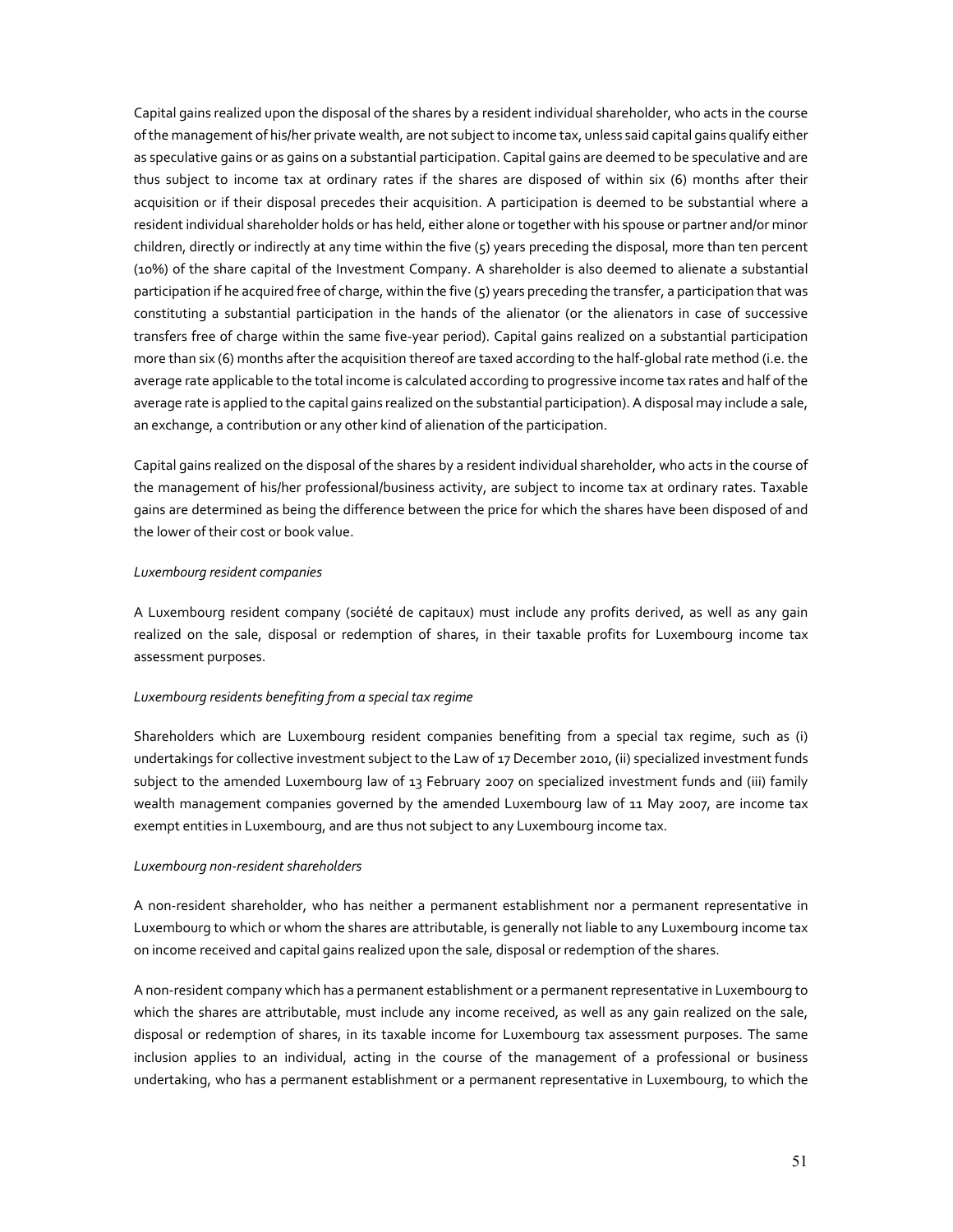shares are attributable. Taxable gains are determined as being the difference between the sale, repurchase or redemption price and the lower of the cost or book value of the shares sold or redeemed.

#### Net wealth tax

A Luxembourg resident shareholder, or a non-resident shareholder who has a permanent establishment or a permanent representative in Luxembourg to which the shares are attributable, is subject to Luxembourg net wealth tax on such shares, except if the shareholder is (i) a resident or non-resident individual taxpayer, (ii) an undertaking for collective investment subject to the Law of 17 December 2010, (iii) a securitization company governed by the Luxembourg law of 22 March 2004 on securitization, (iv) a company governed by the amended Luxembourg law of 15 June 2004 on venture capital vehicles, (v) a professional pension institution governed by the amended law dated 13 July 2005, (vi) a specialized investment fund governed by the amended Luxembourg law of 13 February 2007 on specialized investment funds, or (vii) a family wealth management company governed by the amended Luxembourg law of 11 May 2007. However, (i) a securitization company governed by the amended law of 22 March 2004 on securitization, (ii) a company governed by the amended law of 15 June 2004 on venture capital vehicles and (iii) a professional pension institution governed by the amended law dated 13 July 2005 remain subject to minimum net wealth tax.

A minimum net wealth tax ("MNWT") is levied on companies having their statutory seat or central administration in Luxembourg. For entities for which the sum of fixed financial assets, transferable securities and cash at bank exceeds 90% of their total gross assets and EUR 350,000, the MNWT is set at EUR 3,210. For all other companies having their statutory seat or central administration in Luxembourg which do not fall within the scope of the EUR 3,210 MNWT, the MNWT ranges from EUR 535 to EUR 32,100, depending on the company's total gross assets.

#### Other taxes

Under Luxembourg tax law, where an individual shareholder is a resident of Luxembourg for tax purposes at the time of his/her death, the shares are included in his or her taxable basis for inheritance tax purposes. On the contrary, no inheritance tax is levied on the transfer of the shares upon death of a shareholder in cases where the deceased was not a resident of Luxembourg for inheritance purposes.

Gift tax may be due on a gift or donation of the shares, if the gift is recorded in a Luxembourg notary deed or otherwise registered in Luxembourg.The tax consequences will vary for each investor in accordance with the laws and practices currently in force in a shareholder's country of citizenship, residence or temporary domicile, and in accordance with his or her personal circumstances.

Investors should therefore ensure they are fully informed in this respect and should, if necessary, consult their financial advisers. Furthermore, prospective shareholders should enquire about the laws and regulations that apply to the purchase, possession and redemption of shares and, where necessary, seek advice.

## *Automatic Exchange of Information*

On 9 December 2014, the Council of the European Union adopted the Directive 2014/107/EU amending the Directive 2011/16/EU of 15 February 2011 on administrative cooperation in the field of taxation which now provides for an automatic exchange of financial account information between EU Member States ("DAC Directive"). The adoption of the aforementioned directive implements the OECD's CRS and generalizes the automatic exchange of information within the European Union as of 1 January 2016.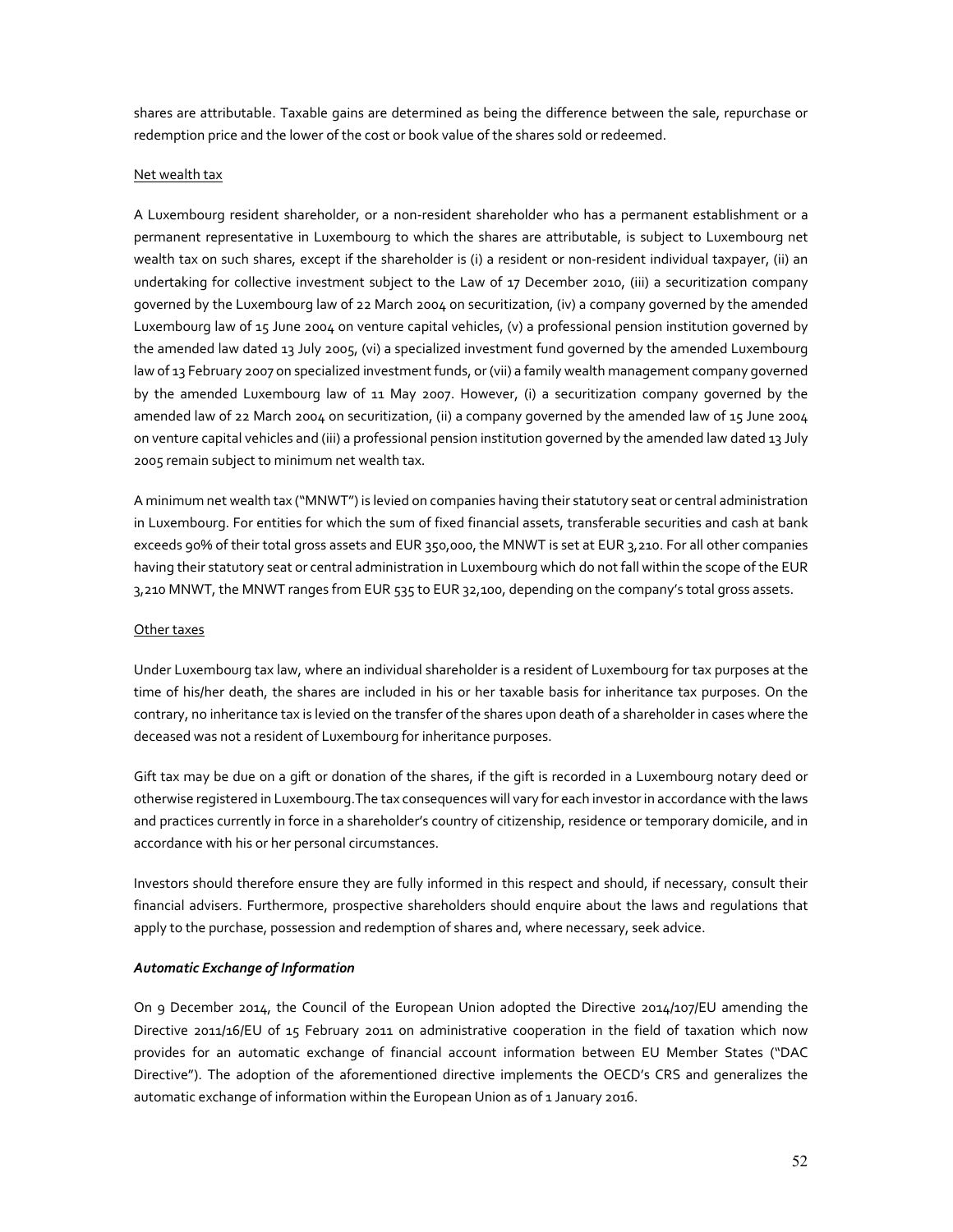In addition, Luxembourg signed the OECD's multilateral competent authority agreement ("Multilateral Agreement") to automatically exchange information between financial authorities. Under this Multilateral Agreement, Luxembourg will automatically exchange financial account information with other participating jurisdictions as of 1 January 2016. The CRS-Law implements this Multilateral Agreement, jointly with the DAC Directive introducing the CRS in Luxembourg law.

#### *Data protection information in the context of CRS processing*

In accordance with the CRS-Law, Luxembourg Financial Institutions ("FI") are required to report to the Luxembourg Tax Authority information regarding Reportable Persons such as defined in the CRS-Law.

As Luxembourg Reporting FI, the Investment Company is the data controller and processes personal data of shareholders and Controlling Persons as Reportable Persons for the purposes set out in the CRS-Law.

In this context, the Investment Company may be required to report to the Luxembourg Tax Authority the name, residence address, TIN(s), the date and place of birth, the country of tax residence(s), the phone number, the account number (or functional equivalent), standing instructions to transfer funds to an account maintained in a foreign jurisdiction, the account balance or value, the total gross amount of interest, the total gross amount of dividends, the total gross amount of other income generated with respect to the assets held in the account, the total gross proceeds from the sale or redemption of property paid or credited to the account, the total gross amount of interest paid or credited to the account, the total gross amount paid or credited to the shareholder with respect to the account, as well as any other information required by applicable laws of i) each Reportable Person that is an account holder, ii) and, in the case of a Passive NFE within the meaning of the CRS-Law, of each Controlling Person that is a Reportable Person (the "CRS Personal Data").

CRS Personal Data regarding the shareholders or the Controlling Persons will be reported by the Reporting FI to the Luxembourg Tax Authority. The Luxembourg Tax Authority, under its own responsibility, will in turn pass on the CRS Personal Data to the competent tax authorities of one or more Reportable Jurisdiction(s). The Investment Company processes the CRS Personal Data regarding the Shareholders or the Controlling Persons only for the purpose of complying with the Investment Company's legal obligations under the CRS Law.

In particular, shareholders and Controlling Persons are informed that certain operations performed by them will be reported to them through the issuance of statements, and that part of this information will serve as a basis for the annual disclosure to the Luxembourg Tax Authority.

CRS Personal Data may also be processed by the Investment Company's data processors ("Processors") which, in the context of CRS processing, may include the Management Company and the Central Administration Agent.

The Investment Company's ability to satisfy its reporting obligations under the CRS-Law will depend on each shareholder or Controlling Person providing the Investment Company with the CRS Personal Data, including information regarding direct or indirect owners of each shareholder, along with the required supporting documentary evidence. Upon request of the Investment Company, each shareholder or Controlling Person must provide the Investment Company with such information. Failure to do so within the prescribed timeframe may trigger a notification of the account to the Luxembourg Tax Authority.

Although the Investment Company will attempt to satisfy any obligation imposed on it to avoid any taxes or penalties imposed by the CRS-Law, no assurance can be given that the Investment Company will be able to satisfy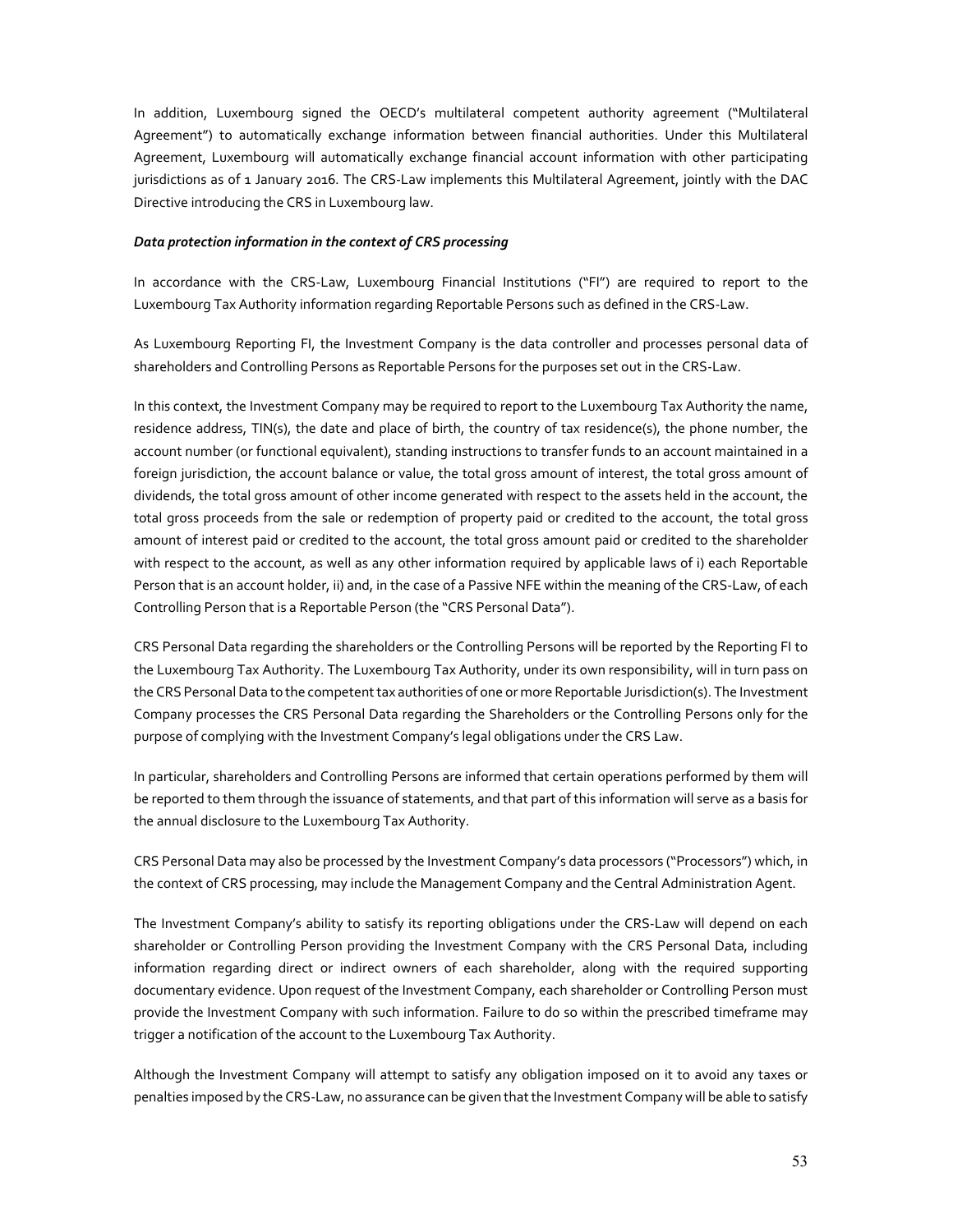these obligations. If the Investment Company becomes subject to a tax or penalty as result of the CRS-Law, the value of the Shares may suffer material losses.

Any shareholder or Controlling Person that fails to comply with the Investment Company's documentation requests may be charged with any taxes and penalties of the CRS-Law imposed on the Investment Company (inter alia: a fine of up to 250.000 euros or a fine of up to 0,5 per cent of the amounts that should have been reported and which may not be less than 1.500 euros) attributable to such shareholder's or Controlling Person's failure to provide the information and the Investment Company may, in its sole discretion, redeem the Shares of such shareholder.

Shareholders should consult their own tax advisor or otherwise seek professional advice regarding the impact of the CRS-Law on their investment.

CRS Personal Data will be processed in accordance with the provisions of the data protection notice which will be made available in the application form issued by the Investment Company to the investors.

## **Publication of the net asset value per share and the issue and redemption price**

The current net asset value per share and the issue and redemption price, as well as any other shareholder information, may be requested at any time from the registered office of the Investment Company, the Management Company, the Central Administration Agent and from the paying agents.

## **Disclosure of information to shareholders**

The audited annual reports of the Investment Company shall be made available to shareholders free of charge at the registered office of the Management Company, at the paying agents, information agents and any distributors, within four months of the close of each accounting year. Unaudited semi-annual reports shall be made available in the same way within two months after the end of the accounting period to which they refer.

Other information regarding the Investment Company, as well as the issue and redemption prices of the shares, may be obtained on any banking day in Luxembourg at the registered office of the Management Company.

All notices to shareholders, including any information relating to a suspension of the calculation of the net asset value, shall, if prescribed by applicable law, be published in electronic compendium of companies and associations (*Recueil électronique des sociétés et associations*) (the "RESA") and/or, if required, in the "Wort", and in various newspapers in those countries in which the shares of the Investment Company are admitted for public distribution. The Investment Company may also place announcements in other newspapers and periodicals of its choice.

The following documents are available for inspection free of charge during normal business hours on banking days in Luxembourg at the registered office of the Management Company:

- Management Agreement;
- Articles of association of the Management Company,
- Depositary and Paying Agent Agreement; and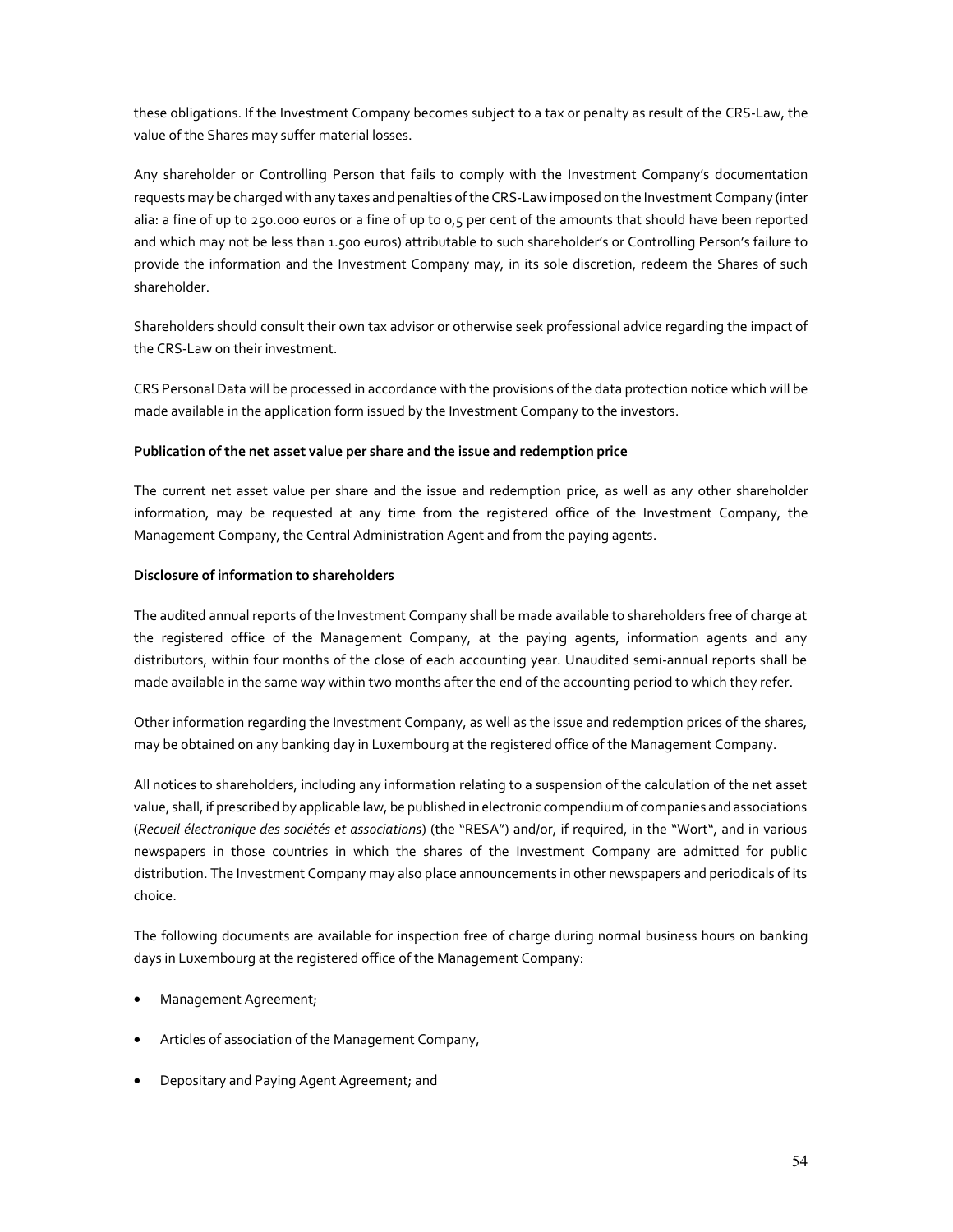## Service Agreement.

The Prospectus and the "Key Investor Information Document", copies of the Articles as well as the relevant annual and semi-annual reports of the Investment Company are on a permanent data carrier free of charge at the registered office of the Management Company, the Depositary and the paying agents.

Upon request, the Investment Company will provide additional reports, in particular any report required by applicable national law in the country where the shareholder concerned has his residence or registered office, such as the German "Gesetz über die Beaufsichtigung der Versicherungsunternehmen".

# **Conflicts of Interest**

The Management Company, the Central Administration Agent and the Depositary are part of Credit Suisse Group AG (the "Affiliated Person").

The Affiliated Person is a worldwide, full-service private banking, investment banking, asset management and financial services organization and a major participant in the global financial markets. As such, the Affiliated Person is active in various business activities and may have other direct or indirect interests in the financial markets in which the Investment Company invests. The Investment Company will not be entitled to compensation related to such business activities.

The Management Company is not prohibited to enter into any transactions with the Affiliated Person, provided that such transactions are carried out as if effected on normal commercial terms negotiated at arm's length. In such case, in addition to the management fees the Management Company earns for managing the Investment Company, it may also have an arrangement with the issuer, dealer and/or distributor of any products entitling it to a share in the revenue from such products that it purchases on behalf of the Investment Company.

Moreover, the Management Company is not prohibited to purchase or to provide advice to purchase any products on behalf of the Investment Company where the issuer, dealer and/or distributor of such products is part of the Affiliated Person provided that such transactions are carried out in the best interest of the Investment Company as if effected on normal commercial terms negotiated at arm's length. Entities of the Affiliated Person act as counterparty and in respect of financial derivative contracts entered into by the Investment Company.

Potential conflicts of interest or duties may arise because the Affiliated Person may have invested directly or indirectly in the Investment Company. The Affiliated Person could hold a relatively large proportion of shares in the Investment Company.

Potential conflicts of interest may also arise out of integration of Sustainability Risks (as defined in sub-section 8 of the sub-funds) into Partners Group's processes, systems and internal controls. Those conflicts of interest may include conflicts arising from remuneration or personal transactions of staff involved into the investment-decision process, conflicts of interest that could give rise to greenwashing, mis-selling or misrepresentation of investment strategies and conflicts of interest between different investment vehicles managed by Partners Group.

Employees and directors of the Affiliated Person may hold shares in the Investment Company. Employees of the Affiliated Person are bound by the terms of the respective policy on personal transactions and conflicts of interest applicable to them.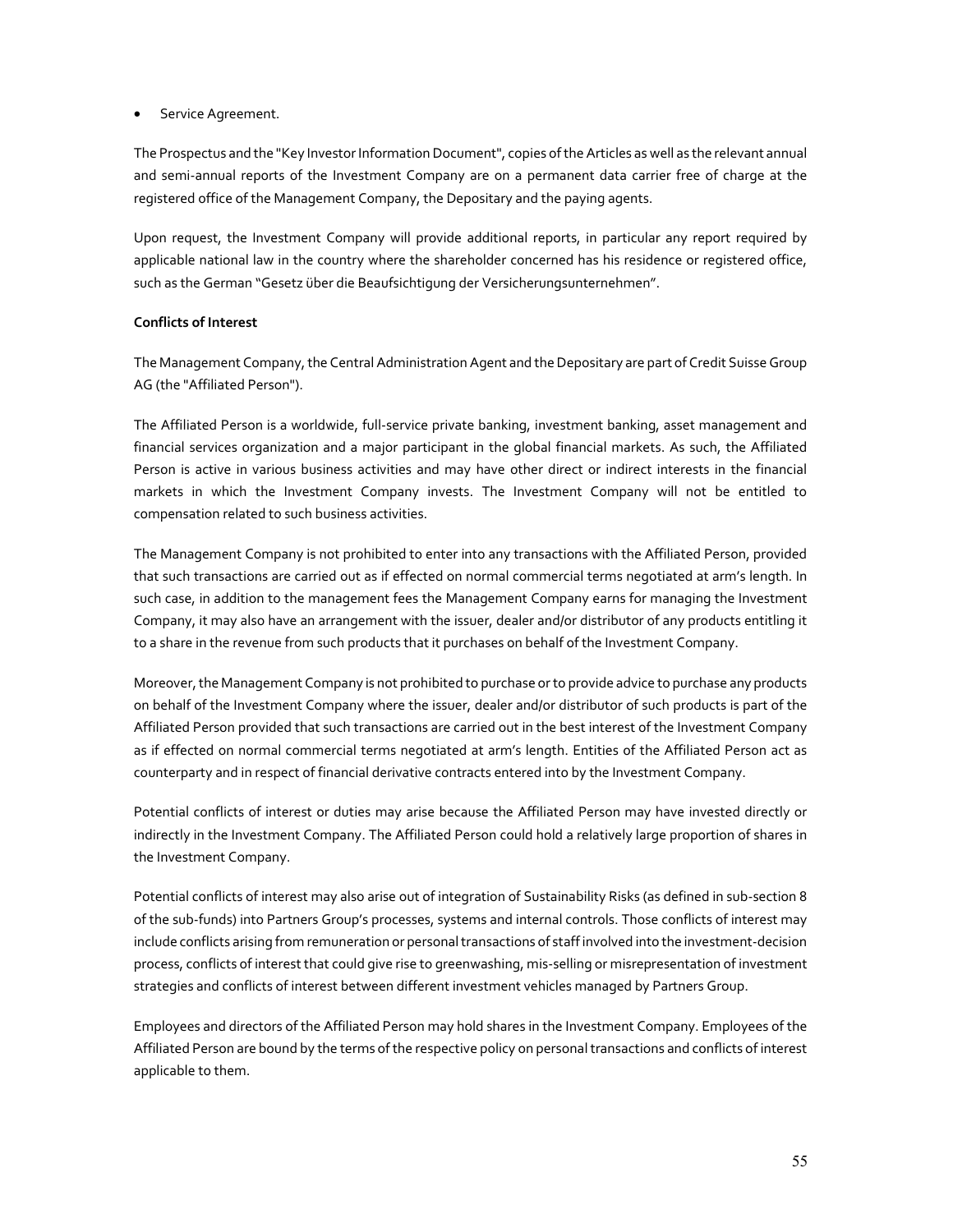In the conduct of its business the Management Company and the Affiliated Person's policy is to identify, manage and where necessary prohibit any action or transaction that may pose a conflict between the interests of the Affiliated Persons' various business activities and the Investment Company or its investors. The Affiliated Person, as well as the Management Company strive to manage any conflicts in a manner consistent with the highest standards of integrity and fair dealing. For this purpose, both have implemented procedures that shall ensure that any business activities involving a conflict which may harm the interests of the Investment Company or its investors, are carried out with an appropriate level of independence and that any conflicts are resolved fairly.

Such procedures include, but are not limited to the following:

- Procedure to prevent or control the exchange of information between entities of the Affiliated Person;

- Procedure to ensure that any voting rights attached to the Investment Company's assets are exercised in the sole interests of the Investment Company and its investors;

- Procedures to ensure that any investment activities on behalf of the Investment Company are executed in accordance with the highest ethical standards and in the interests of the Investment Company and its investors;

- Procedure on management of conflicts of interest.

Notwithstanding its due care and best effort, there is a risk that the organisational or administrative arrangements made by the Management Company for the management of conflicts of interest are not sufficient to ensure with reasonable confidence, that risks of damage to the interests of the Investment Company or its shareholders will be prevented. In such case these non-neutralised conflicts of interest as well as the decisions taken will be reported to investors in an appropriate manner (e.g. in the notes to the financial statements of the Investment Company). Respective information will also be available free of charge at the registered office of the Management Company.

## **Dilution and increase of Fund's net interest in investments**

Similarly, when the Management Company and/or its affiliates determine an investment would benefit from additional capital, e.g. to consummate a merger or acquisition or to fund other liquidity needs, with existing exposure to the relevant investment, the Investment Company will generally contribute the required capital on a substantially pro-rata basis. However, due to portfolio restrictions, investment capacity, legal, tax, regulatory or other relevant considerations of the Management Company and/or its affiliates, the Investment Company may not invest on a pro rata basis or may not add any capital. This can result in the dilution of the Investments Company's net interest in the relevant investment, or alternatively could have the effect of increasing the Investment Company's net interest in the relevant investment.

## **Complaints Handling**

Investors are entitled to file complaints free of charge with distributor or the Management Company in an official language of their home country.

The complaints handling procedure is available free of charge at the registered office of the Management Company.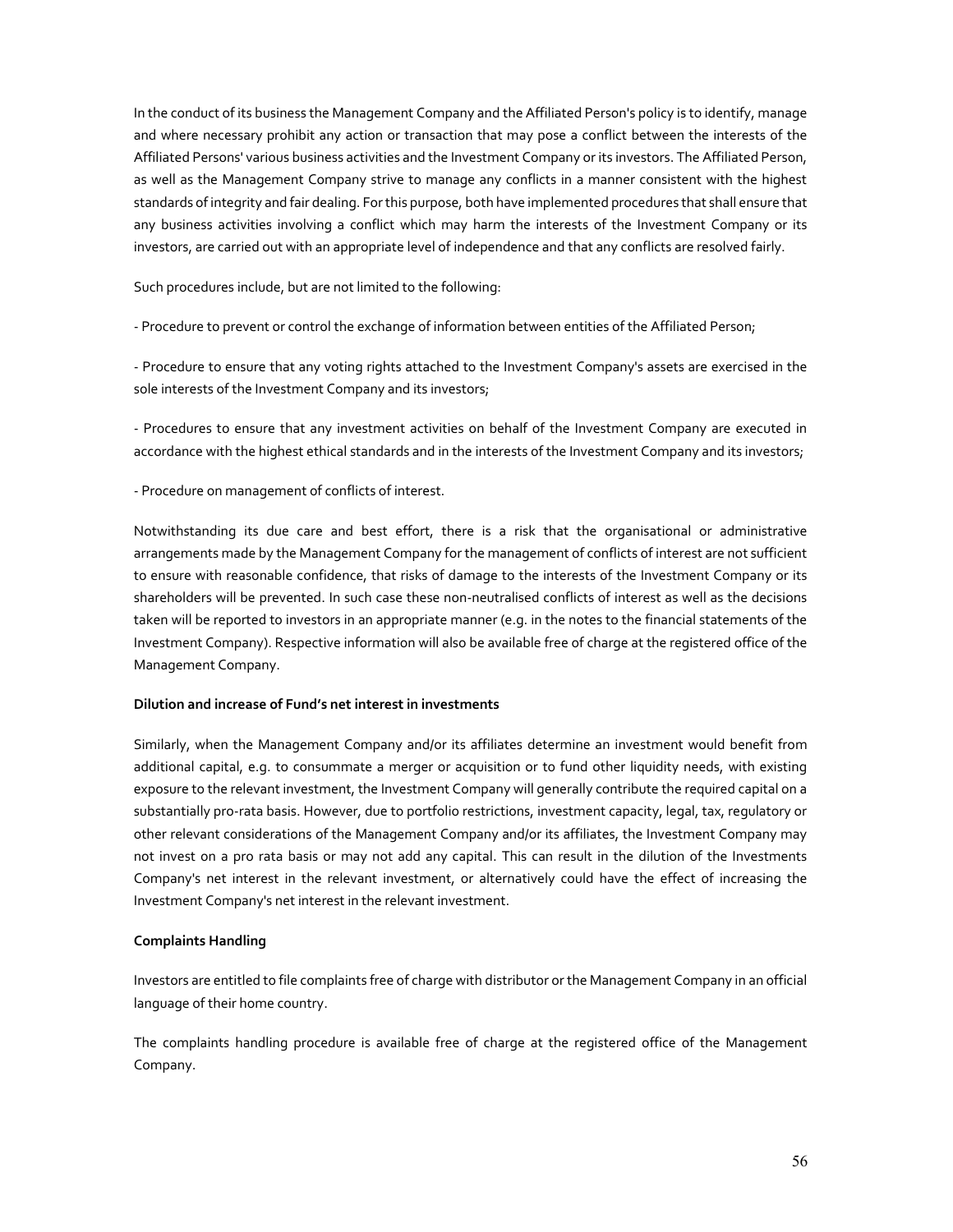## **Exercise of Voting Rights**

The Management Company has authorized the Fund Manager to exercise any voting rights attached to the instruments held in the sub-funds on behalf of each of the sub-funds. However, the Management Company may give written instructions to the Fund Manager in this context which the Fund Manager needs to comply with. The Fund Manager shall be entitled to delegate its right to exercise any of the abovementioned voting rights to third parties, provided that the respective third party complies with the Fund Managers' voting rights policy and that such delegation does not impair the effectiveness of any written instruction given by the Management Company in this context as described above.

Details of the actions taken will be made available to shareholders free of charge on their request.

## **Best Execution**

The Management Company acts in the best interests of the Investment Company when executing investment decisions. For that purpose it takes all reasonable steps to obtain the best possible result for the Investment Company, taking into account price, costs, speed, likelihood of execution and settlement, order size and nature, or any other consideration relevant to the execution of the order (best execution). Where the Fund Manager is permitted to execute transactions, it will be committed contractually to apply equivalent best execution principles, if they are not already subject to equivalent best execution laws and regulations.

The best execution policy is available for investors free of charge at the registered office of the Management Company.

## **Remuneration Policy**

The Management Company has implemented the group standard remuneration policy and published a local appendix which is consistent with, and promotes, sound and effective risk management and that neither encourages risk taking which is inconsistent with the risk profiles of the sub-funds and the Articles of Incorporation nor impairs compliance with the Management Company's duty to act in the best interest of the Investment Company and its shareholders.

The remuneration policy of the Management Company has been adopted by its board of directors and is reviewed at least annually. The remuneration policy is based on the approach that remuneration should be in line with the business strategy, objectives, values and interests of the Management Company, the sub-funds it manages and their shareholders, and includes measures to avoid conflicts of interest, such as taking into account the holding period recommended to the shareholders when assessing the performance.

All employees of the Credit Suisse Group are subject to the Group Compensation Policy, the objectives of which include:

(a) supporting a performance culture that is based on merit and differentiates and rewards excellent performance, both in the short and long term, and recognizes Credit Suisse's company values;

(b) balancing the mix of fixed and variable compensation to appropriately reflect the value and responsibility of the role performed day to day, and to influence appropriate behaviours and actions; and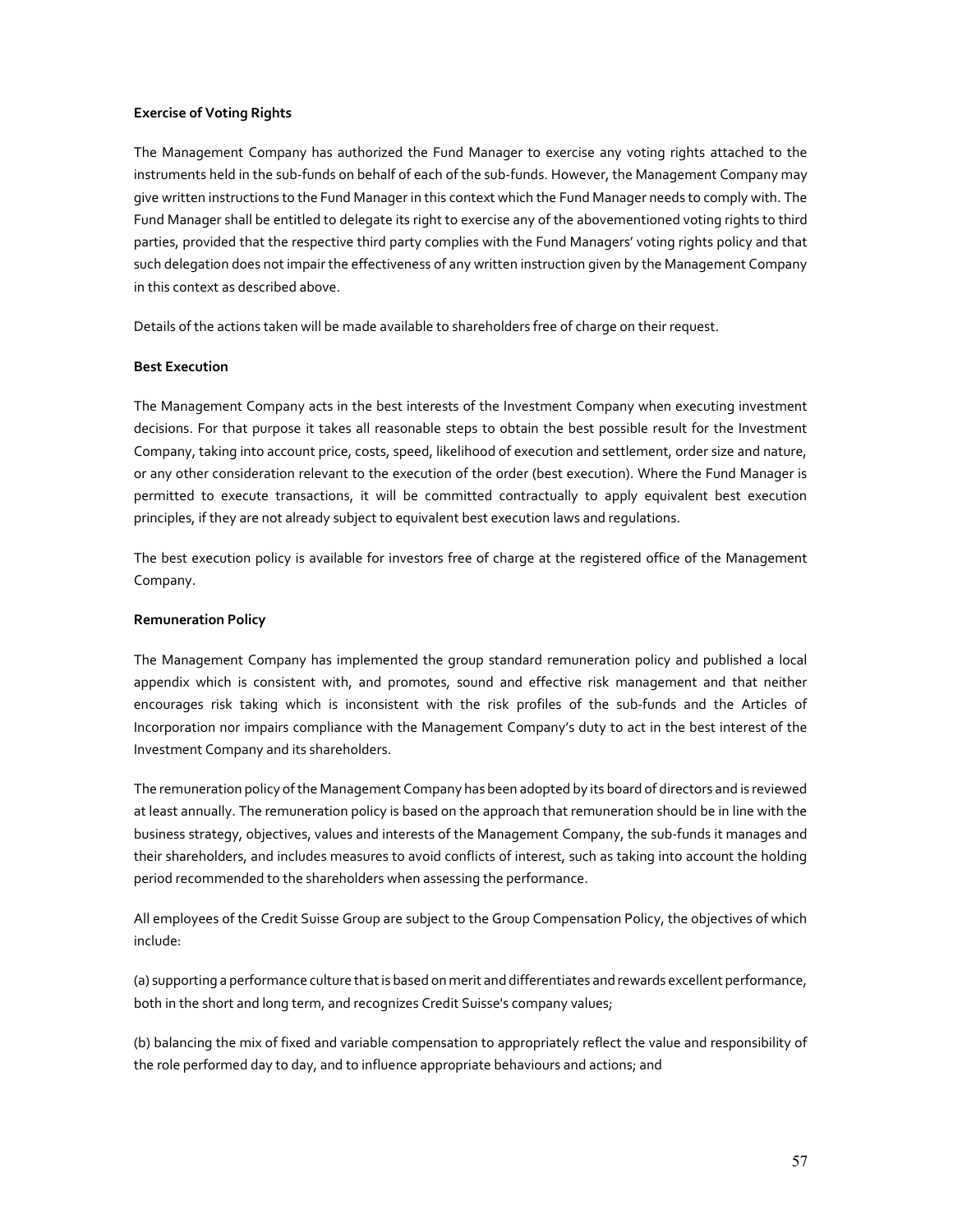(c) consistency with, and promotion of, effective risk management practices and Credit Suisse's compliance and control culture.

Details of the up-to-date remuneration policy of the Management Company, including, but not limited to, a description of how remuneration and benefits are calculated, the identity of persons responsible for awarding the remuneration and benefits, including a description of the global Credit Suisse Group compensation committee are available on https://multiconcept.creditsuisse.com/RemunerationPolicy.pdf and will be made available to investors free of charge upon request.

#### **Information for shareholders in the United States of America**

The Investment Company's shares have not been and will not be registered under the U.S. Securities Act of 1933, as amended, (the "1933 Act") or any securities laws of any of the states of the United States. The Investment Company has not been and will not be registered under the U.S. Investment Company Act of 1940, as amended, nor under any other U.S. federal laws. Therefore, the shares in the sub-funds of the Investment Company described in this Prospectus may not be offered or sold directly or indirectly in the United States of America, except pursuant to an exemption from the registration requirements of the 1933 Act.

Further, the Board of Directors has decided that the shares shall not be offered or sold, directly or indirectly, to any ultimate beneficial owner that constitutes a U.S. Person. As such, the shares may not be directly or indirectly offered or sold to or for the benefit of a "U.S. Person", which shall be defined as and include (i) a "United States person" as described in section 7701(a)(30) of the U.S. Internal Revenue Code of 1986, as amended (the "Code"), (ii) a "U.S. person" as such term is defined in Regulation S of the 1933 Act, as amended, (iii) a person that is "in the United States" as defined in Rule 202(a)(30)-1 under the U.S. Investment Advisers Act of 1940, as amended, or (iv) a person that does not qualify as "Non-United States Person" as such term is defined in U.S. Commodities Futures Trading Commission Rule 4.7.

#### **Data Protection**

The Investment Company and the Management Company are committed to protecting the personal data of the investors (including prospective investors) and of the other individuals whose personal information comes into their possession in the context of the investor's investments in the Company.

The Investment Company and the Management Company have taken all necessary steps, to ensure compliance with the EU Regulation 2016/679 of the European Parliament and of the Council of 27 April 2016 on the protection of natural persons with regard to the processing of personal data and on the free movement of such data and repealing Directive 95/46/EC and with any implementing legislation applicable to them (together, the "**Data Protection Law**") in respect of personal data processed by them in connection with investments made into the Company. This includes (non-exclusively) actions required in relation to: information about processing of the investor's personal data and, as the case may be, consent mechanisms, procedures for responding to requests to exercise individual rights, contractual arrangements with suppliers and other third parties, arrangements for overseas data transfers and record keeping and reporting policies and procedures. Personal data shall have the meaning given in the Data Protection Law and includes any information relating to an identifiable individual, such as the investor's name, address, invested amount, the investor's individual representatives' names as well as the name of the ultimate beneficial owner, where applicable, and such investor's bank account details.

When subscribing to the shares, each investor is informed of the processing of his/her personal data (or, when the investor is a legal person, of the processing of such investor's individual representatives and/or ultimate beneficial owners' personal data) via a data protection notice which will be made available in the application form issued by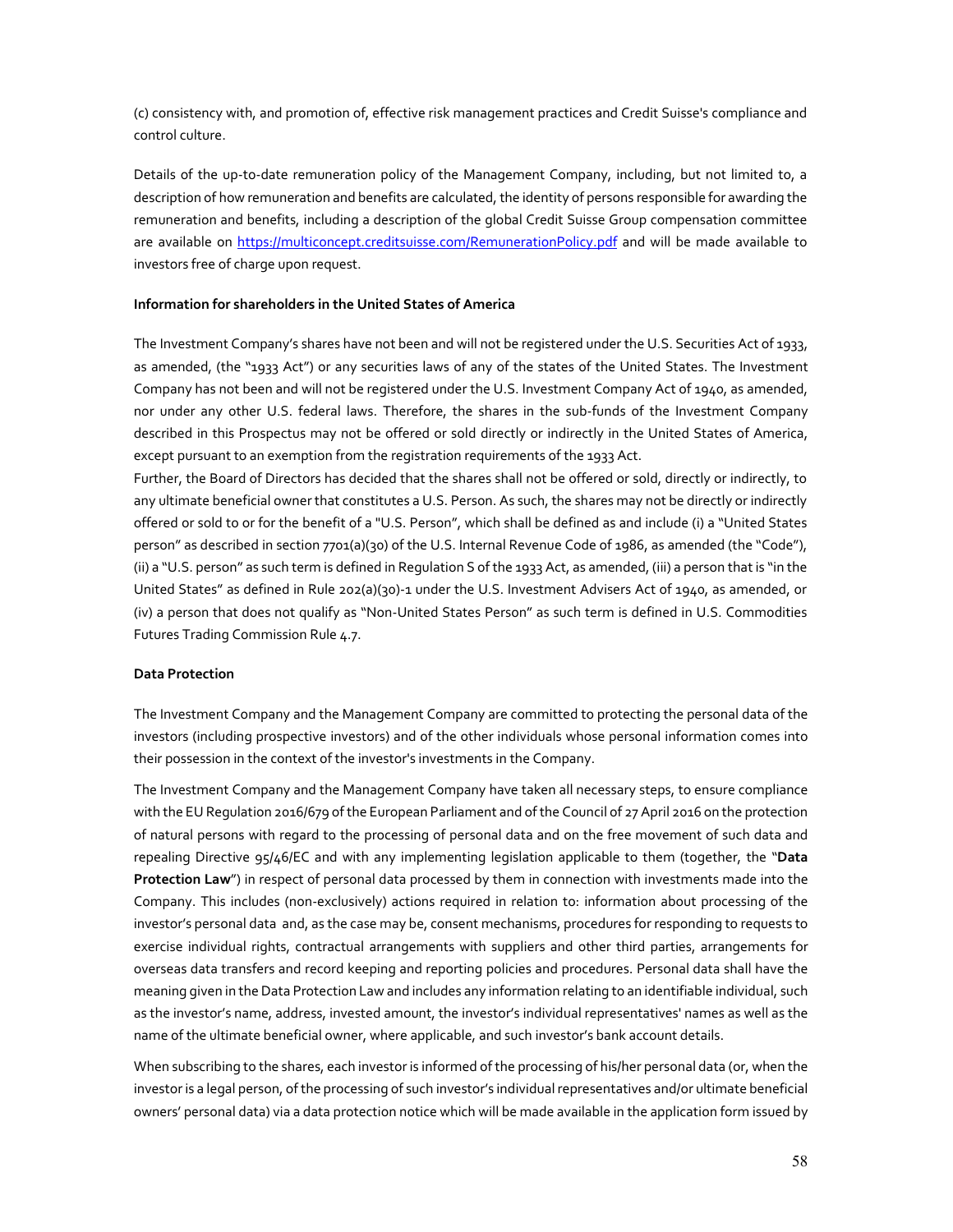the Company to the investors. This notice will inform the investors about the processing activities undertaken by the Investment Company, the Management Company and their delegates in more details.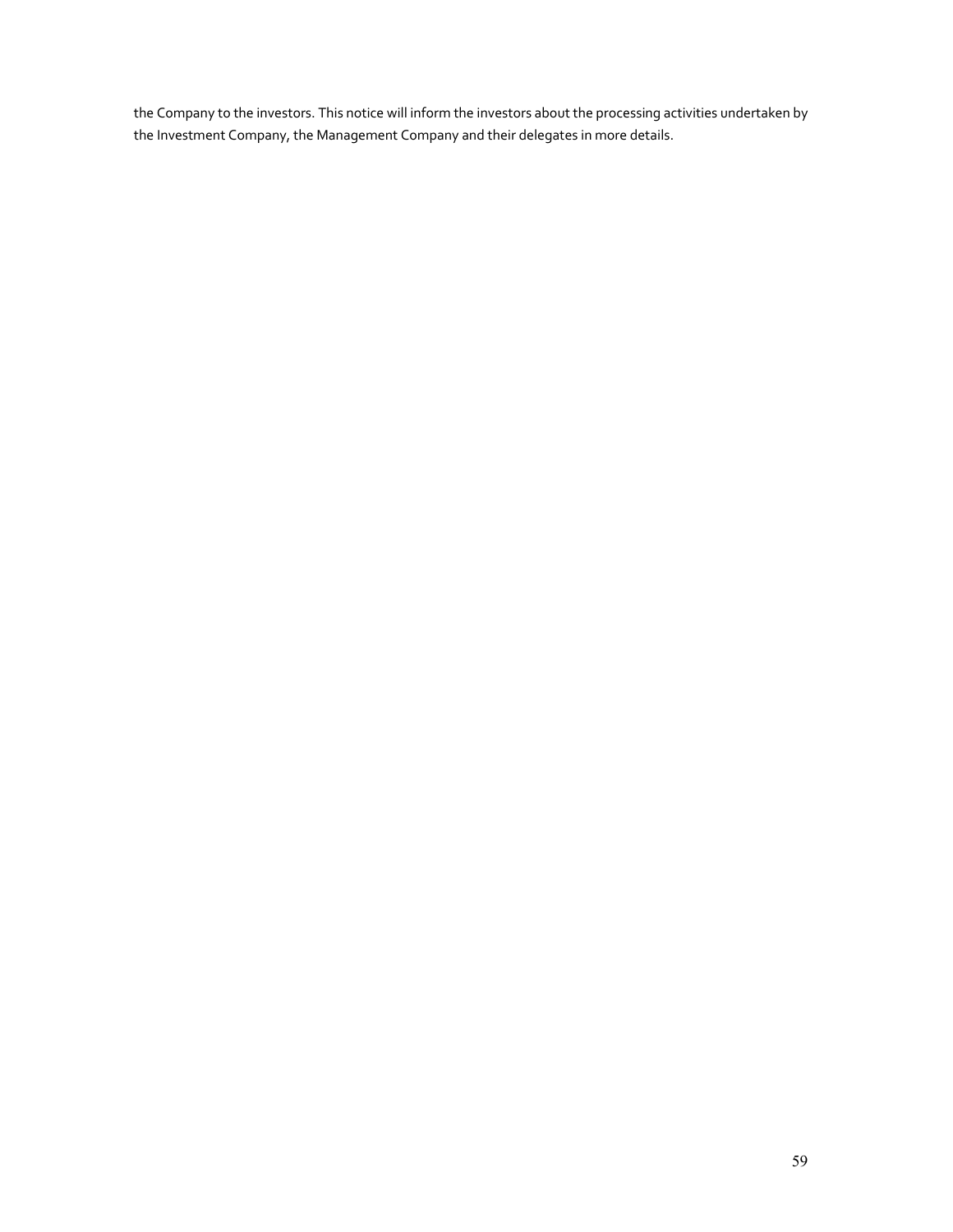#### **Annex 1**

## **Partners Group Listed Investments SICAV – Listed Private Equity**

Supplementing and in derogation of section "Investment Policy", the following provisions apply to the sub-fund:

## **Investment objectives**

The objective of the investment policy of **Partners Group Listed Investments SICAV – Listed Private Equity** ("sub-fund") is to achieve appropriate growth from capital growth and income in the currency of the share class while taking investment risk into consideration. In order to achieve this objective, the sub-fund is, in principle, able to use total return swaps as well. As a result, the profit and loss profile of the underlying may be synthetically replicated without being invested in the relevant underlying. The investor's income from this total return swap depends on the performance of the underlying with its income (dividends, coupons, etc.) and the performance of the derivative instrument which was used.

Subject to the investment policy and its implementation, the Investment Company shall use best efforts to manage the sub-fund pursuant to the partial exemption regime for so-called equity funds ("Aktienfonds") or mixed funds ("Mischfonds") for purposes of the German Investment Tax Act as coming into effect on 1 January 2018 (GInvTA).

The sub-fund shall be actively managed, with full discretion over the composition of the portfolio. The LPX50 (Bloomberg ticker LPX50TR) benchmark is used for performance comparison.

The past performance of the sub-fund shall be indicated in the relevant "Key Investor Information Document".

**As a general rule, past results offer no guarantee of future performance. We cannot guarantee that the objectives of the investment policy will be achieved.** 

**The Management Company will exclusively review the investment principles described in the investment policy.** 

# **Investment policy**

In order to achieve the investment objective, all the sub-fund's assets will be invested primarily worldwide in stock market listed equities, equity certificates, participation certificates, fixed and variable interest securities, convertible bonds and bonds with warrants to securities and zero bonds, issued by issuers that primarily make or manage private equity or private debt investments.

At least 51% of the sub-fund's net assets will be invested on an ongoing basis directly in so-called equity participations (either admitted for trading at a recognised stock exchange or listed on an organised market) of companies that invest in private equity or private debt, i.e. which themselves mainly invest or manage directly or indirectly in assets which are normally neither officially listed on a stock exchange or traded on another regulated market. Investments may be made in companies which invest with a private equity approach in listed companies. There will be no direct investment in private equity.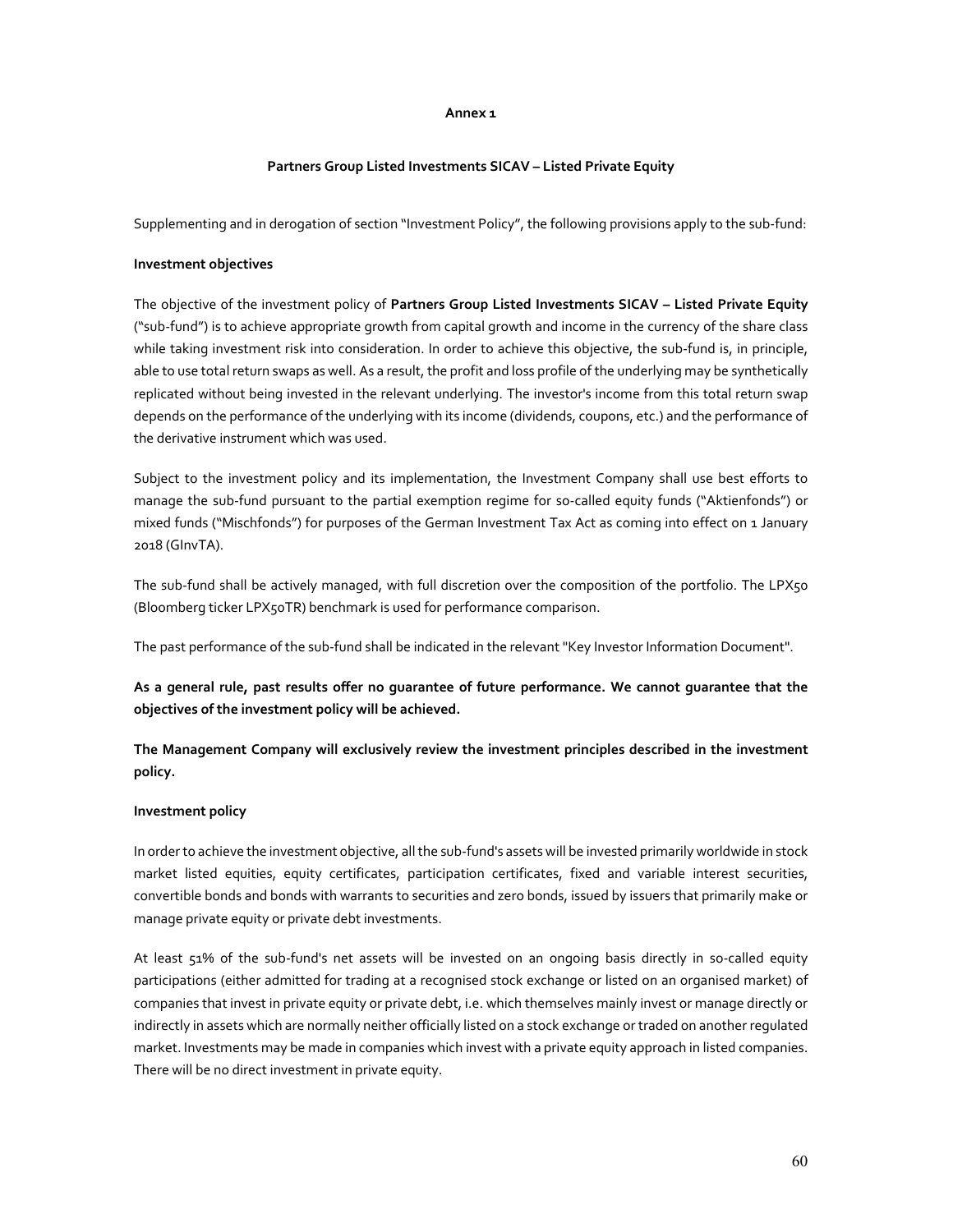The term equity participation within the meaning of sec. 2 para. 8 GInvTA comprises of (i) both listed equities (either admitted for trading at a recognised stock exchange or listed on an organised market) and (ii) unlisted equities of companies that are not real estate companies and are (a) resident in an EU or EEA state subject to income taxation for companies in that state and not exempt from such taxation or (b) in case of non-EU/EEA companies subject to income taxation for companies of at least 15% and not exempt from such taxation and (iii) investment participations in equity funds of 51% of the value of the investment participation and (iv) investment participations in mixed funds of 25% of the value of the investment participation.

In addition, securities of other issuers as well as miscellaneous permitted assets stated under Part I of the Law of 17 December 2010 may be used.

Unit or shares, respectively, in UCITS or other UCIs shall be acquired only to an upper limit of 10% of the subfund's net assets.

In general, a maximum of 49% of the net assets of the sub-fund may be invested in liquid funds. However, depending on the market position, the net assets of the sub-fund may also be held in liquid funds subject to the legally permissible (short-term) limits and an exception to these and the other abovementioned investment limits is permitted. In addition, depending on the assessment of the market situation, a short-term exception to the abovementioned investment focal points is permitted and investment in liquid funds is permitted if, in such case, the investment focus is, on the whole, adhered to when including the liquid funds.

Under normal circumstances, it is generally expected that the sub-fund will not invest more than 35 % of its net assets in total return swaps. In exceptional circumstances, such percentage may be increased up to a maximum of 50 % of the sub-fund's assets.

The counterparties of the total return swaps the sub-fund may enter into are in particular Morgan Stanley & Co International PLC and UBS AG. Further counterparties may be selected in accordance with the criteria provided for in chapter "Information concerning swaps" of this Prospectus.

The use of derived financial instruments ("derivatives") is planned in order to achieve the aforementioned investment objectives as well as for investment and hedging purposes. In addition to option rights, it also includes swaps and futures on all underlying instruments permitted under the Law of 17 December 2010. Derivatives may be used only within the limits outlined in Article 4 of the Articles. Further details on techniques and instruments can be found in the Prospectus in the chapter "Information on techniques and instruments".

Detailed information on the investment limits are shown in Article 4 of the Articles of Association.

As a result of the possible concentration on specific investment trends, sectors or themes, the investments of the sub-fund assets may be subject to strong price fluctuations compared, for example, with a broad-based market index. Due to the specific investment policy, the sub-fund has a high opportunity/risk ratio. Equities, equity certificates and other equity securities of issuers that are active in the private equity sector may be subject to considerable price fluctuations. The investment return of the sub-fund may as a result be subject to a stronger positive or negative influence than would be expected from a balanced distribution of assets covering the whole of the market. Furthermore the targeted focussing on mainly stock market listed companies in the private equity sector may lead to a share performance that differs from the general market trend.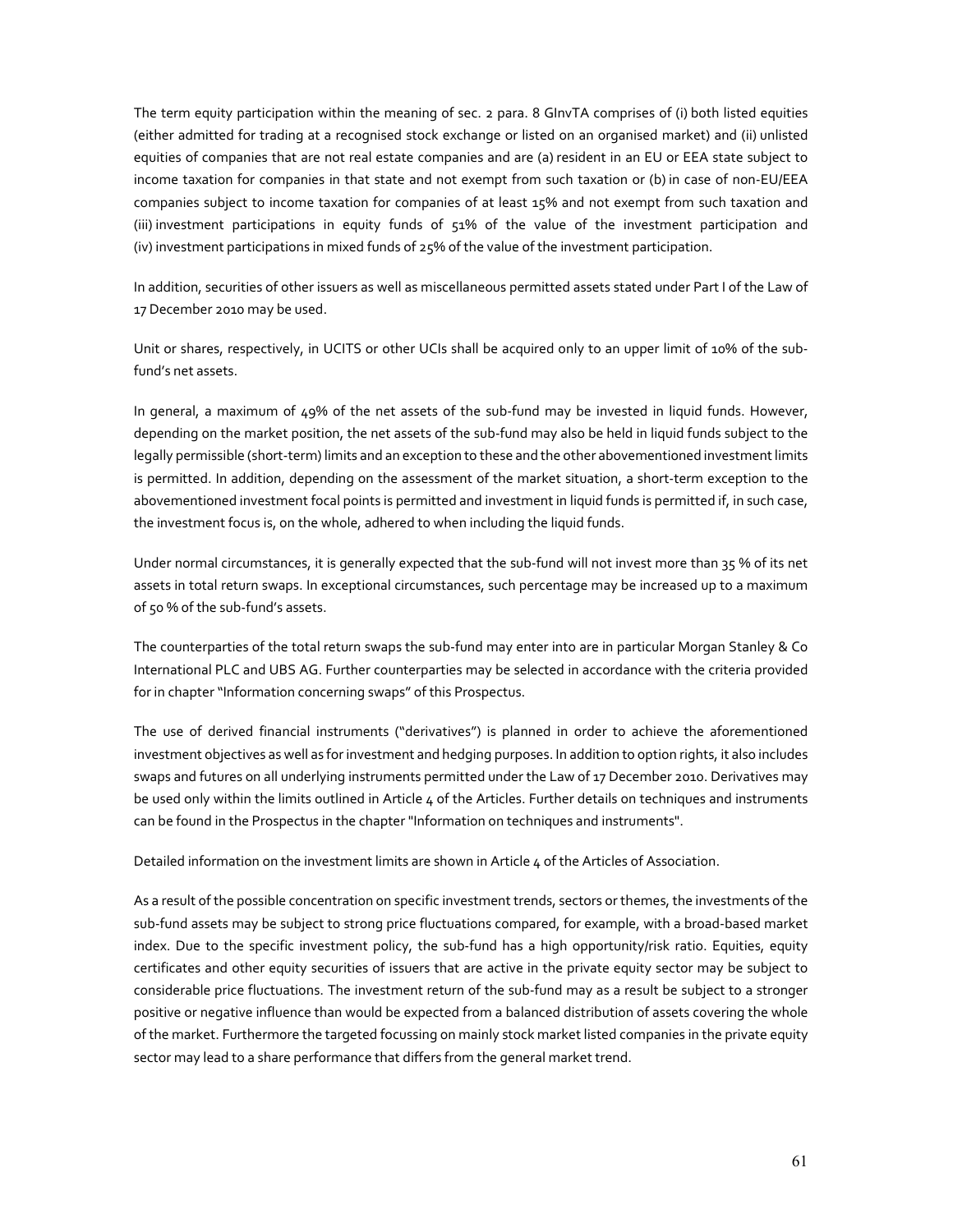## **Sustainability-related Disclosures**

#### **1. Environmental and/or social characteristics promoted by the sub-fund**

The Fund Manager is committed to investing in a responsible way by actively integrating environmental, social and governance ("ESG") considerations during the investment selection and ongoing monitoring process. By integrating ESG factors into the investment process, the Fund Manager aims at:

- (i) enhancing investment returns and protecting value for the sub-fund; and
- (ii) ensuring that the companies and assets in which the sub-fund invests respect, and ideally benefit, investors, society and the environment.

The Fund Manager's ESG & sustainability directive (as amended from time to time, the "ESG & Sustainability Directive"), including its approach to adverse sustainability impacts, can be found on the following website: https://www.partnersgroup.com/en/sustainability/.

Further information can be found in section "Investment Strategy" below.

## **2. No sustainable investment objective**

The sub-fund does not have as its objective sustainable investment but promotes environmental and/or social characteristics (referred to above).

In accordance with article 2 (17) of the Disclosure Regulation, a sustainable investment ("Sustainable Investment") is an investment in an economic activity that contributes to an environmental objective, as measured, for example, by key resource efficiency indicators on the use of energy, renewable energy, raw materials, water and land, on the production of waste, and greenhouse gas emissions, or on its impact on biodiversity and the circular economy, or an investment in an economic activity that contributes to a social objective, in particular an investment that contributes to tackling inequality or that fosters social cohesion, social integration and labour relations, or an investment in human capital or economically or socially disadvantaged communities, provided that such investments do not significantly harm any of those objectives and that the investee companies follow good governance practices, in particular with respect to sound management structures, employee relations, remuneration of staff and tax compliance.

If and to the extent the sub-fund invests in assets that qualify as Sustainable Investments within the meaning of the Disclosure Regulation, the Fund Manager will apply screening procedures, which shall enable it to identify and assess any significant harm indicators and will take into account the indicators for adverse sustainability impact.

## **3. Investment Strategy**

The Fund Manager seeks to generate investment returns in a way that complies with relevant local and international laws, including adherence to international protocols on banned products, and potential for negative impacts on society or the environment.

The Fund Manager follows dedicated processes in deciding from a responsible investment perspective whether it is appropriate to invest in a company or other asset. The Fund Manager applies specific tools and processes to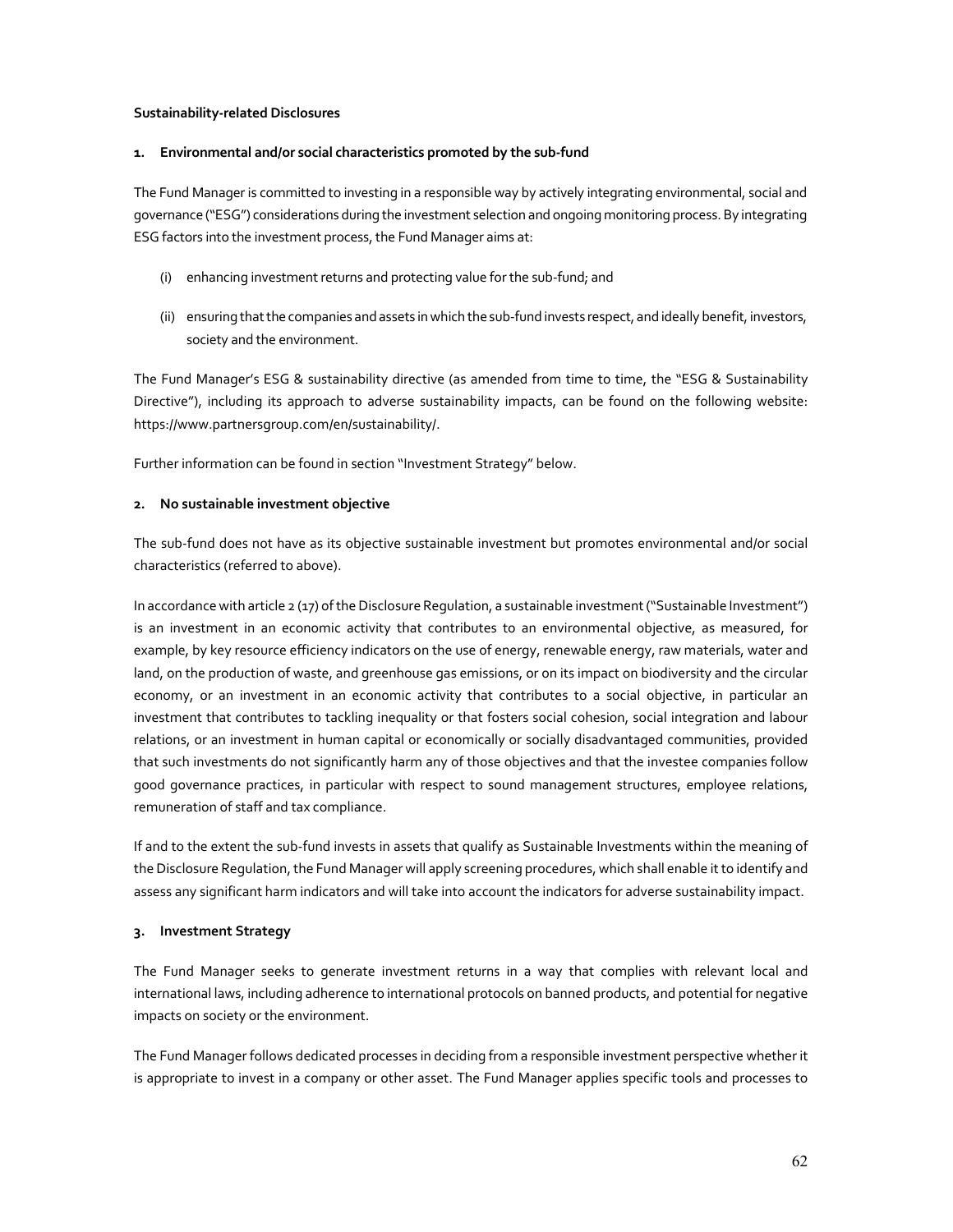ensure a thorough integration of ESG factors. Furthermore, the Fund Manager monitors the investments on an ongoing basis to ensure any potential ESG issues are quickly identified.

# More specifically:

For liquid investments, the Fund Manager will refer to the exclusion list published by Norges Bank as well as conduct ESG due diligence and engagement with companies. In addition, standardized tools are used to facilitate the assessment of Sustainability Risk (as defined in risk factor "Sustainability Risks" below) during the investment due diligence process, informed by the ESG factors identified by the Sustainability Accounting Standards Board (SASB).

There is an updated proxy voting policy put in place and a document formalizing the Fund Manager's approach to ESG in listed equities. The Fund Manager's listed equity proxy voting policy focuses on the specific ESG corporate governance considerations that arise most frequently in the listed investments: board composition, executive remuneration, audit and internal controls, and environmental and social matters. Given the nature of listed equities, the Fund Manager's ESG focus in listed equities is particularly on the screening and monitoring stages.

The Fund Manager will report on an annual basis the progress made in further developing its approach to ESG integration and engagement.

The Fund Manager has a process for assessing the governance practices of the underlying companies/investments.

Further information on the sub-fund's investment strategy used to attain its environmental / social characteristics and the Fund Manager's policy to assess the governance practices of potential and actual investments, can be found on the following website: https://www.partnersgroup.com/en/sustainability/.

## **4. Sustainability indicators**

The Fund Manager will do a qualitative assessment of sustainability indicators on a regular basis. The Fund Manager will actively monitor sustainability indicators and ESG incidents, where possible and depending on the asset class, and will formally review ESG progress on an annual basis.

## **5. Reference benchmark**

The sub-fund pursues an active investment management strategy and therefore does not invest by reference to any index and does not intend to do so.

# **6. Use of derivatives**

The sub-fund may use derivative instruments to reduce foreign currency and interest rate risks. The sub-fund will not otherwise use derivative instruments to meet or contribute towards the environmental or social characteristics. Derivative instruments used by the sub-fund will not be screened for ESG compliance.

## **7. Website reference**

More product-specific information can be found on the website. In addition to the information set out in this Prospectus, further information relating to the sub-fund's environmental and/or social characteristics, including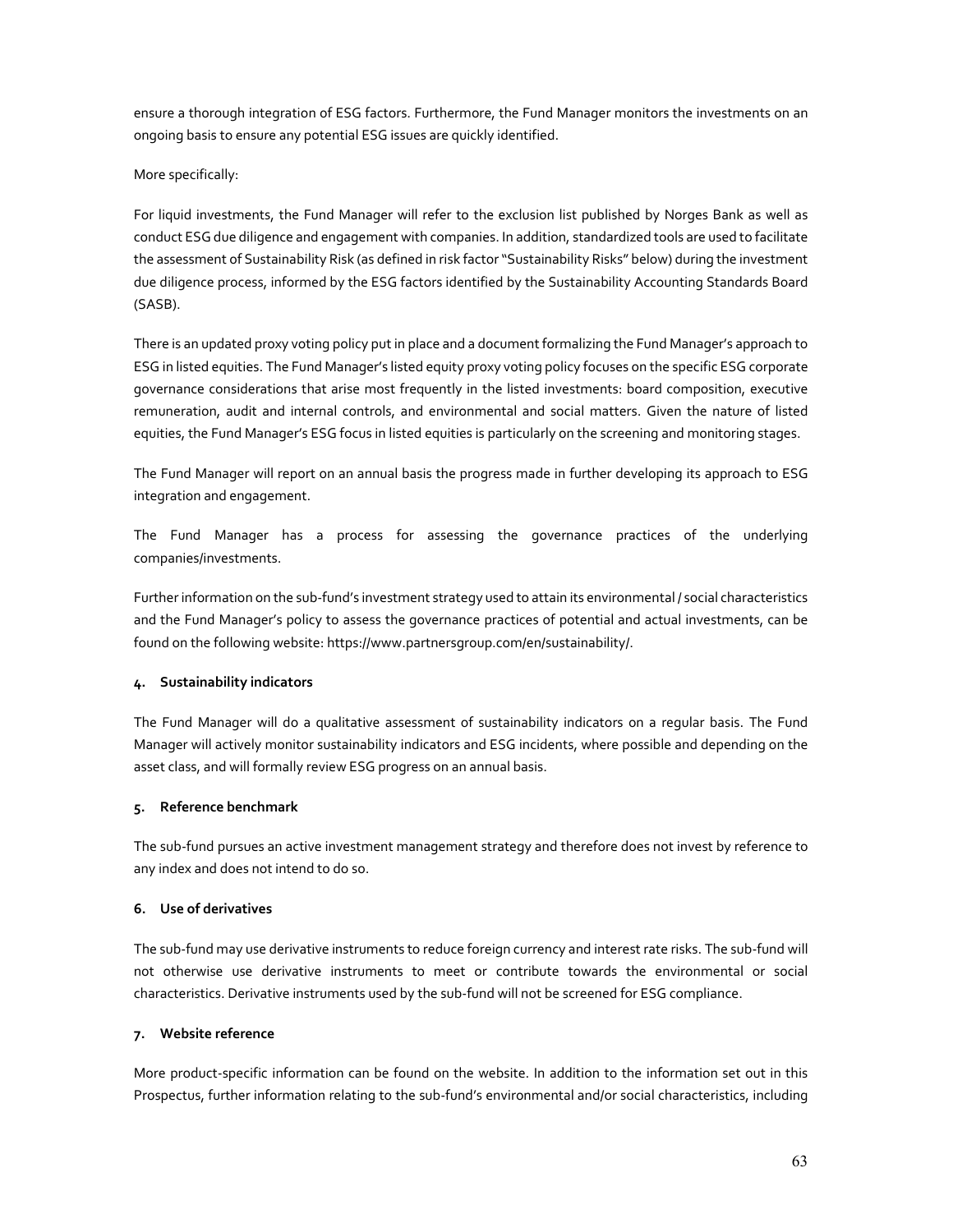information on the methods used to measure the attainment of the ESG characteristics promoted by the subfund, can be found at https://www.partnersgroup.com/en/sustainability/sustainability-related disclosures/.

# **8. Sustainability risks**

Sustainability risks ("Sustainability Risks") are environmental, social or governance events or conditions that, if they occur, could cause an actual or a potential material negative impact on the value of the sub-fund's portfolio and the returns of the sub-fund. Environmental risk factors could be (without limitation) events like earthquakes, climate change, flood risk or other environment-related factors. Social risk factors could be circumstances like social unrest, changes to social or labor laws or other social factors, and governance risks could be factors like bribery and corruption, compliance risks or similar. Sustainability Risks that could occur and which might potentially affect the performance of the sub-fund may vary from one Investment to another and no exhaustive list can be given, and these risks will also vary from time to time.

The assessment of Sustainability Risks is an essential part of the Fund Manager's investment decision making process, during the ownership and at the time of exit. The Fund Manager screens potential investments through its proprietary ESG due diligence tool which takes into account Sustainability Risks based on, amongst others, the Sustainability Accounting Standards Board´s (SASB) sustainability risk factors, and produces a sustainability risk report. The Fund Manager will apply an active value-creation approach with an objective of improving the ESG profile of an Investment.

More details on the integration of Sustainability Risks into the investment decision making process by the Fund Manager can be found in section "Investment Strategy" above and on the following website: https://www.partnersgroup.com/en/sustainability/.

However, despite the proactive approach to Sustainability Risks, it cannot be excluded that environmental, social or governance factors may affect the value of the sub-fund's portfolio and the returns of the sub-fund.

# **9. Principal adverse impacts**

The Management Company delegates the portfolio management function of the funds under management and as such does not currently have access to sufficient ESG information for determining and weighting with adequate accuracy the negative sustainability effects across all its delegated Investment Managers. Therefore, the Management Company has decided not to consider directly and at its level the adverse impacts of investment decisions on sustainability factors (PASI) according to Article 4 SFDR.

At this stage, the Fund Manager does not consider the PASI factors because the EU regulatory technical standards required in relation to adverse impact assessment are not yet available in final form. However, the Fund Manager intends to take into account PASI factors once finalized by the EU.

# **General risks of investing in private equity:**

Private equity assets may include - from the point of view of the target companies - (i.e. target investment of the issuer that is active in the private equity sector) any type of equity, hybrid or external capital. Depending on the type of finance, a distinction may be made between venture capital, special situations and buyout assets. Venture capital means investing in the finance of newly formed businesses or companies which want to realise a product or business idea. Special situations normally cover the financing of established companies that are in a special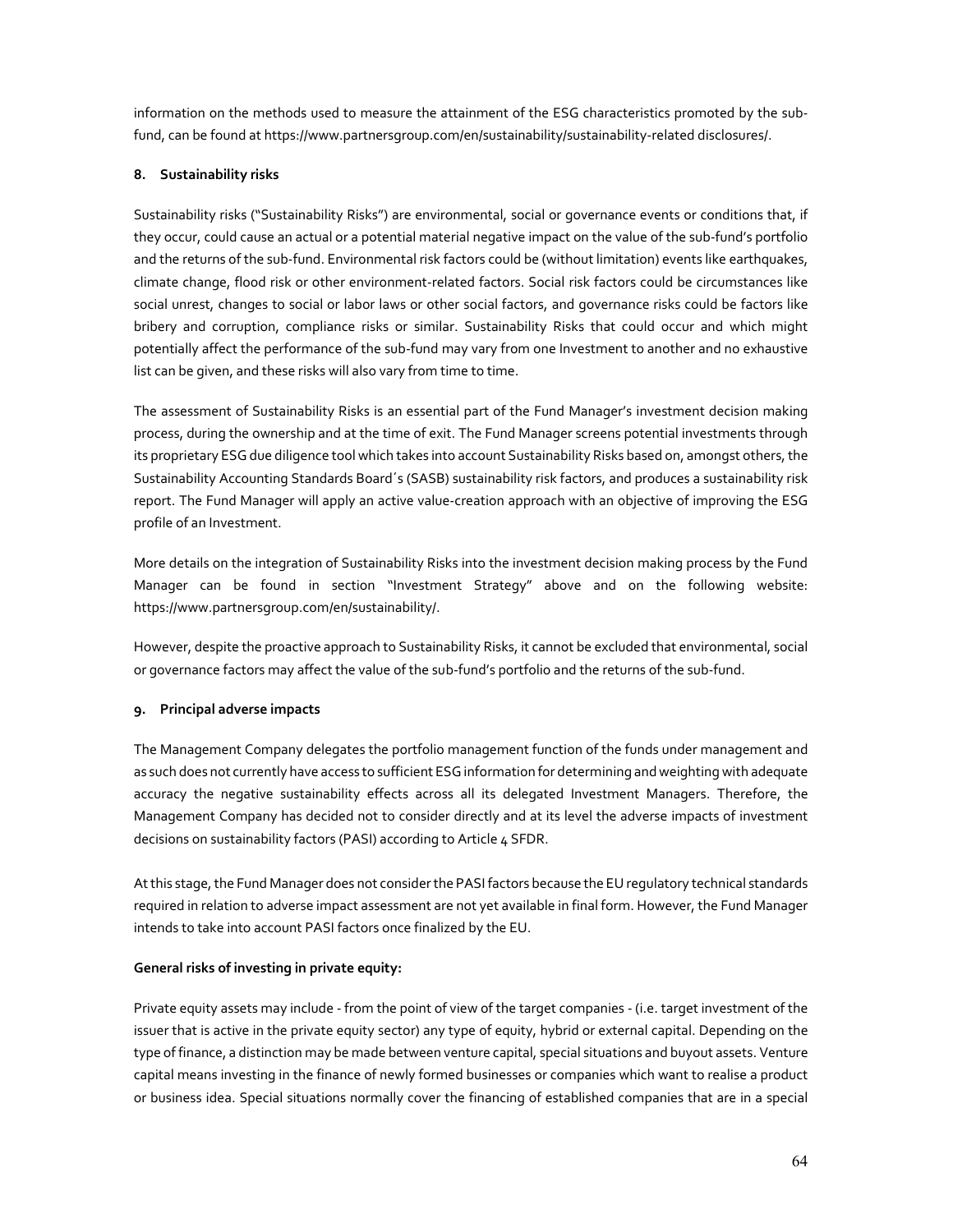situation. This includes, for example, financing stages, directly or shortly after an IPO, during a crisis period at the company or a restructuring process. Buyout assets include investment in the financing of a strategy aimed at the takeover and control of the target company. In principle there is a difference between a management buyout, where the management acquires a stake in the company's share capital, and a leveraged buyout where control of the target company is gained by the input of external capital.

Securities issued by and acquired for the Investment Company by companies active in the private equity sector are mostly listed on a stock exchange but these companies invest for their part directly or indirectly in assets that are normally neither officially listed on a stock exchange or traded on another regulated market.

The sub-fund's indirect investment in assets through companies active in the private equity sector in target companies typically show uncertainties which do not exist in the same way in investment in conventional securities in equities or bonds of listed companies. The investments of companies active in the private equity sector are often in target companies that have only existed for a short time, whose management also have little experience, which do not yet have an established market for their products, that are in a tight financial position, that have a below-average organisational level or which are about to introduce restructuring measures, etc.

The standards applied by target companies to accounting, auditing, financial reporting and publicity may be of a lower standard than the relevant directives for companies listed on a stock exchange or traded on a regulated market.

Target companies are often subject to a limited form of State supervision or monitoring by comparable institutions, if at all.

Predictions regarding the future performance of the fund's investments and their daily valuations are therefore frequently associated with a high degree of uncertainty compared with other securities and investments. The uncertainty regarding the performance of the assets at the level of the individual target companies may therefore be reflected accordingly in the assessment and outlook of the performance of the assets.

## **Specific risks as a result of the long-term nature and the limited liquidity:**

Investments made by companies active in the private equity sector are normally of a long-term nature and less liquid as it is not normally possible to dispose of them in the short term or only at a much reduced price. The size and the investor structure of the target companies may affect this both positively and negatively.

## **Specific risks of investing in private equity in foreign countries:**

The companies active in the private equity sector, whose securities may be acquired, and the target companies in which these invest, mostly have their registered offices outside the Grand Duchy of Luxembourg. The legal requirements and standards in other countries regarding accounting, auditing and financial reporting may be lower than in Luxembourg.

The assets acquired in foreign countries may be delivered and paid outside the recognised settlement bodies. Furthermore, in the case of securities and assets acquired in foreign countries, it cannot be ruled out that the Investment Company as the buyer of these assets will receive a lower level of investor protection than in Luxembourg. In such cases, and in particular for the securities issued by foreign target companies, there may be additional risks.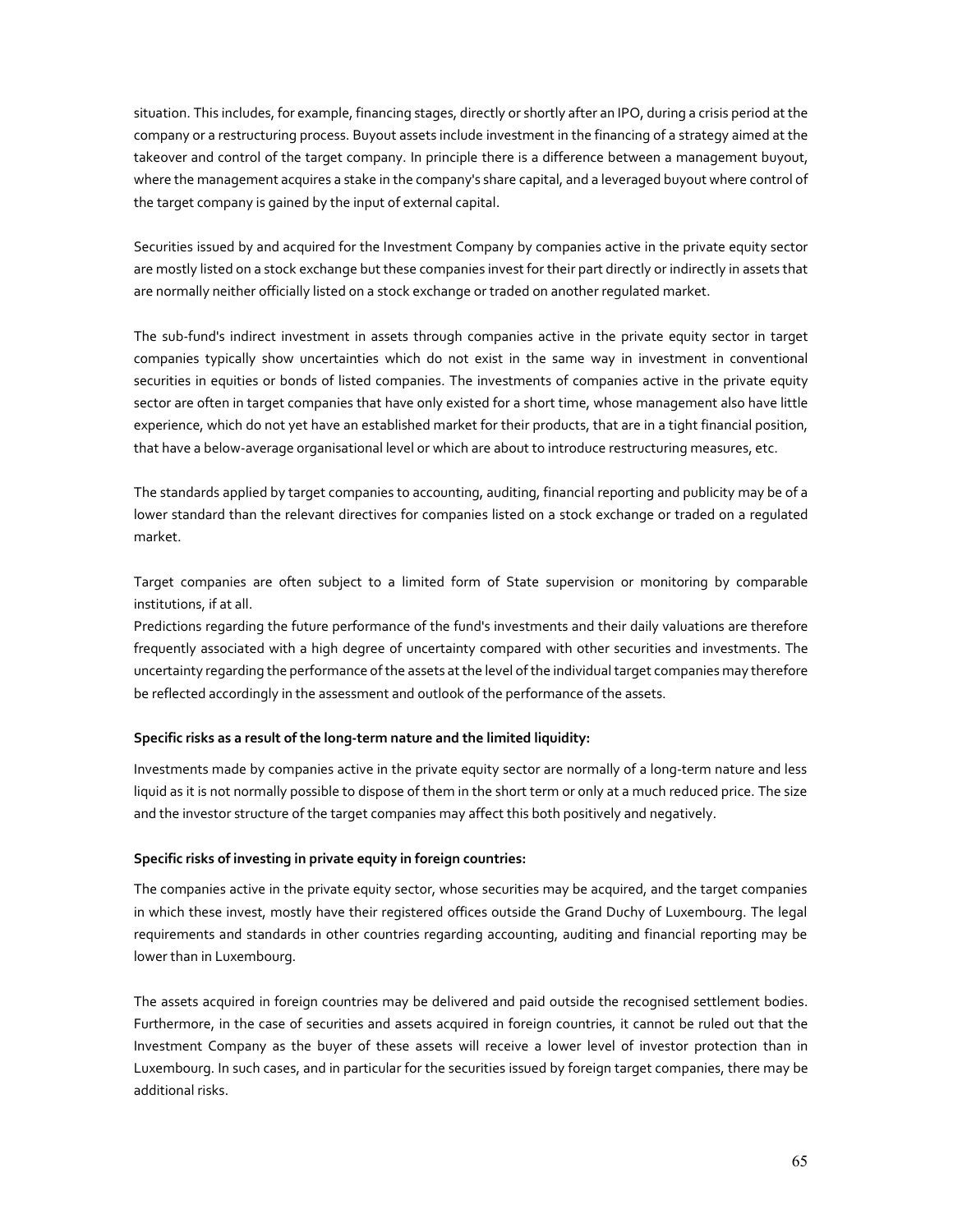# **Risk profile of the sub-fund**

## Risk profile - Growth-oriented

The sub-fund is appropriate for growth-oriented investors. Due to the composition of the net sub-fund assets, there is a high degree of risk but also a high degree of profit potential. The risks may consist in particular of currency risk, credit risk and price risk, as well as market interest rate risks.

## **Commitment approach**

The commitment approach is used for monitoring and measuring the total risk associated with derivatives.

| <b>Share class:</b>                            | $EUR (I - Acc.)$                                                                                 | $EUR(P - Acc.)$ |
|------------------------------------------------|--------------------------------------------------------------------------------------------------|-----------------|
| Payment of the issue and<br>redemption prices: | Within 3 banking days in the Grand Duchy of Luxembourg                                           |                 |
| Share class currency:                          | <b>EUR</b>                                                                                       | <b>EUR</b>      |
| sub-fund currency:                             | <b>EUR</b>                                                                                       | <b>EUR</b>      |
| Calculation of the share value:                | Every banking day in the Grand Duchy of Luxembourg, with the<br>exception of 24 and 31 December. |                 |
| Denominations:                                 | Shares will be issued with up to three decimal places.                                           |                 |
| Use of income:                                 | Reinvested                                                                                       | Reinvested      |
| Minimum initial investment:                    | EUR 1,000,000                                                                                    | None            |
| Minimum subsequent investment:                 | None                                                                                             | None            |
| Savings plans:                                 | None                                                                                             |                 |
| Withdrawal plans:                              | None                                                                                             |                 |
| Financial year end of the                      |                                                                                                  |                 |
| Investment Company:                            |                                                                                                  | 31 December     |
| Semi-annual report (unaudited)                 |                                                                                                  | 30 June         |
| Annual report (audited)                        | 31 December                                                                                      |                 |
| Taxe d'abonnement                              |                                                                                                  | 0.05% p.a.      |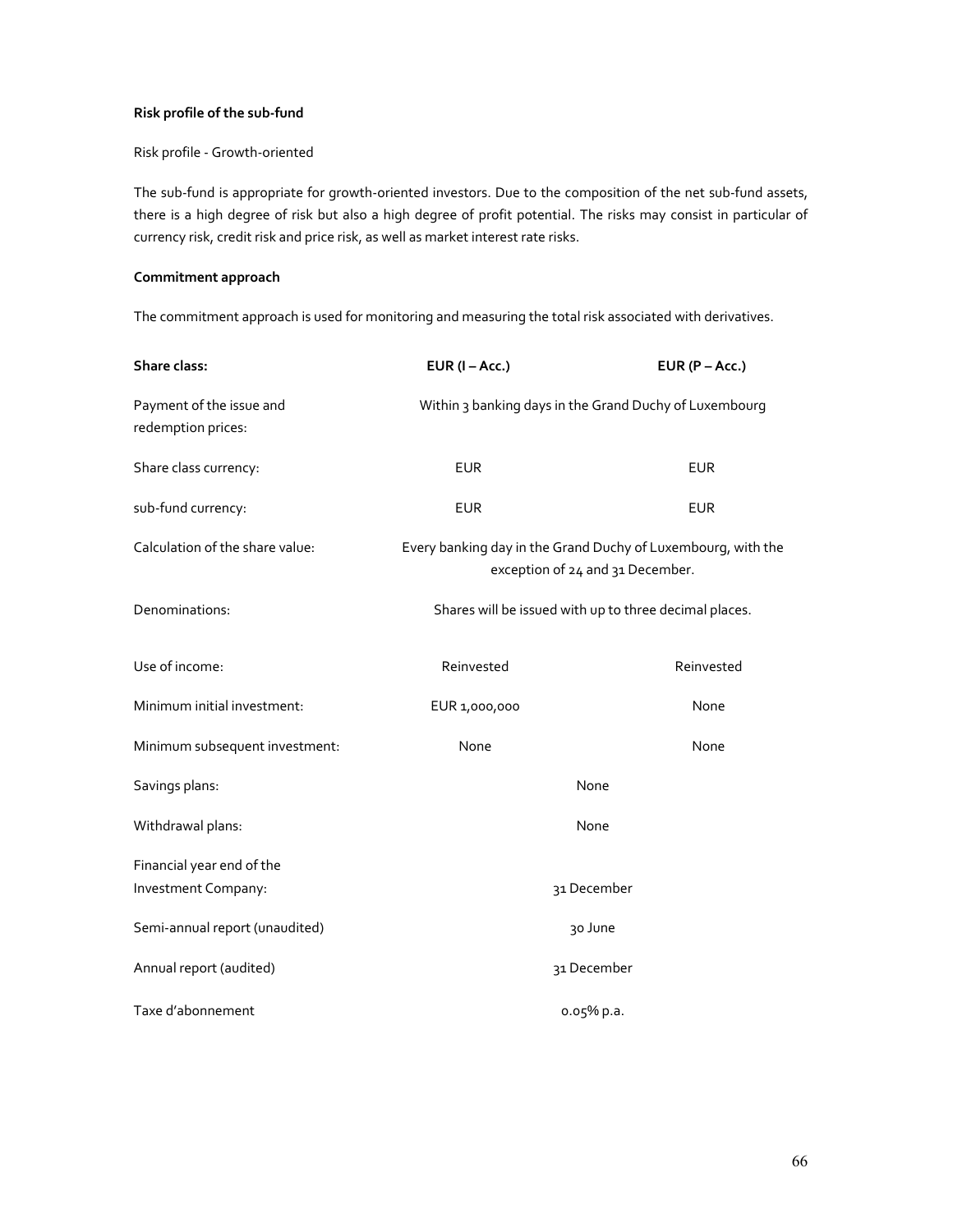| Share class:                                   | $USD (P - Acc.)$                                                                                 | GBP (I-Dist.)                                          |
|------------------------------------------------|--------------------------------------------------------------------------------------------------|--------------------------------------------------------|
| Payment of the issue and<br>redemption prices: |                                                                                                  | Within 3 banking days in the Grand Duchy of Luxembourg |
| Share class currency:                          | <b>USD</b>                                                                                       | GBP                                                    |
| Sub-fund currency:                             | <b>EUR</b>                                                                                       | <b>EUR</b>                                             |
| Calculation of the share value:                | Every banking day in the Grand Duchy of Luxembourg, with the<br>exception of 24 and 31 December. |                                                        |
| Denominations:                                 |                                                                                                  | Shares will be issued with up to three decimal places. |
| Application of income:                         | Reinvested                                                                                       | Distributed                                            |
| Minimum initial investment:                    | None                                                                                             | GBP 1,000,000                                          |
| Minimum subsequent investment:                 | None                                                                                             | None                                                   |
| Savings plans :                                | None                                                                                             |                                                        |
| Withdrawal plans :                             | None                                                                                             |                                                        |
| Financial year end of the                      |                                                                                                  |                                                        |
| Investment Company:                            |                                                                                                  | 31 December                                            |
| Semi-annual report (unaudited)                 |                                                                                                  | 30 June                                                |
| Annual report (audited)                        |                                                                                                  | 31 December                                            |
| Taxe d'abonnement                              |                                                                                                  | 0.05% p.a.                                             |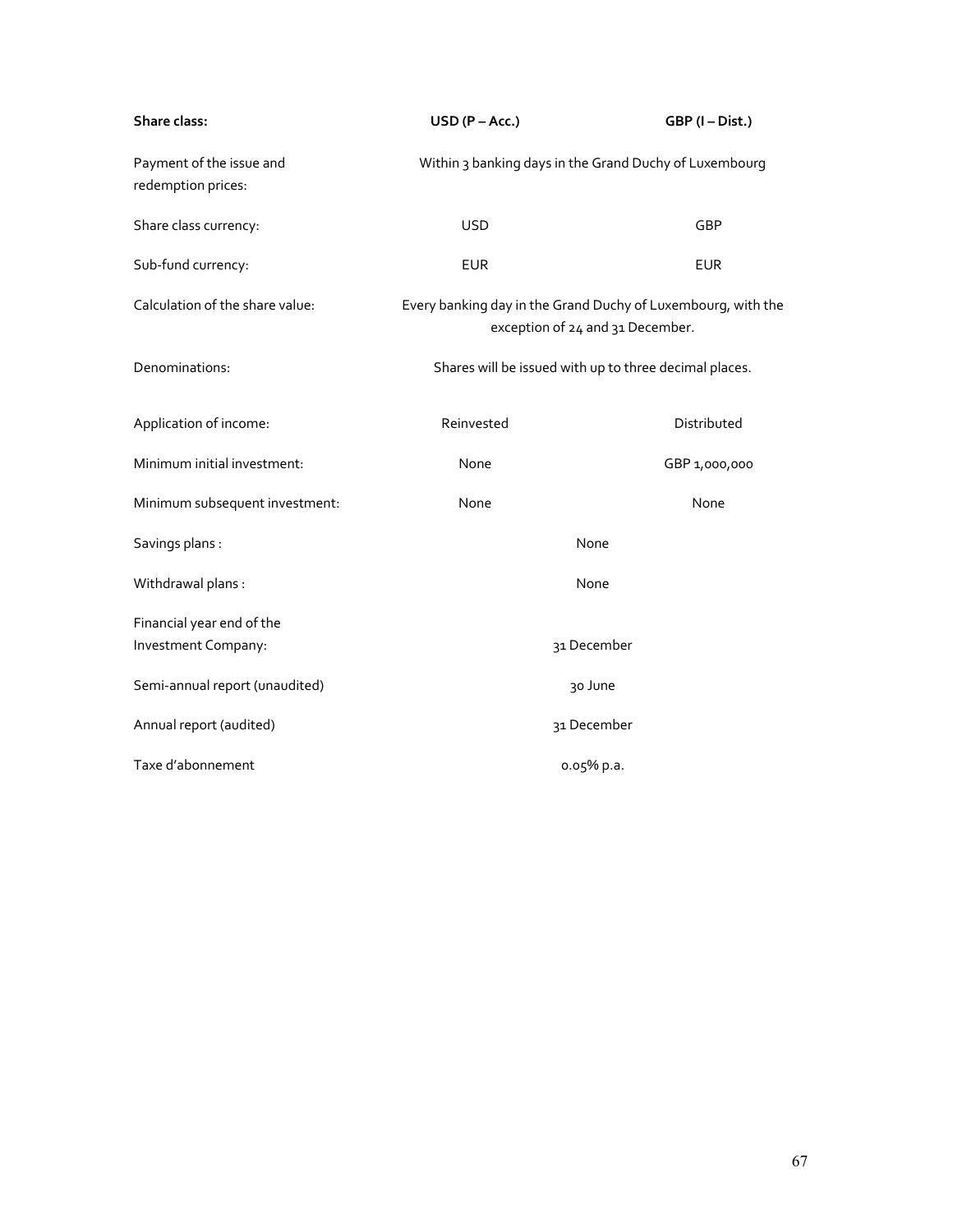| Share class:                                     | GBP (R-Dist.)                                                                                   | EUR $(C - Acc.)$                                       |
|--------------------------------------------------|-------------------------------------------------------------------------------------------------|--------------------------------------------------------|
| Payment of issue and redemption<br>price:        |                                                                                                 | Within 3 banking days in the Grand Duchy of Luxembourg |
| Share class currency                             | GBP                                                                                             | <b>EUR</b>                                             |
| Sub-fund currency:                               | <b>EUR</b>                                                                                      |                                                        |
| Calculation of the share value:                  | Every banking day in the Grand Duchy of Luxembourg, with the<br>exception of 24 and 31 December |                                                        |
| Denominations:                                   | Shares will be issued with up to three decimal places.                                          |                                                        |
| Use of income:                                   | Distributed                                                                                     | Reinvested                                             |
| Minimum initial investment:                      | None                                                                                            | None                                                   |
| Minimum subsequent investment:                   | None                                                                                            | None                                                   |
| Savings plans:                                   | None                                                                                            |                                                        |
| Withdrawal plans:                                | None                                                                                            |                                                        |
| Financial year end of the<br>Investment Company: |                                                                                                 | 31 December                                            |
| Semi-annual report (unaudited)                   | 30 June                                                                                         |                                                        |
| Annual report (audited)                          | 31 December                                                                                     |                                                        |
| Taxe d'abonnement                                | $0.05%$ p.a.                                                                                    |                                                        |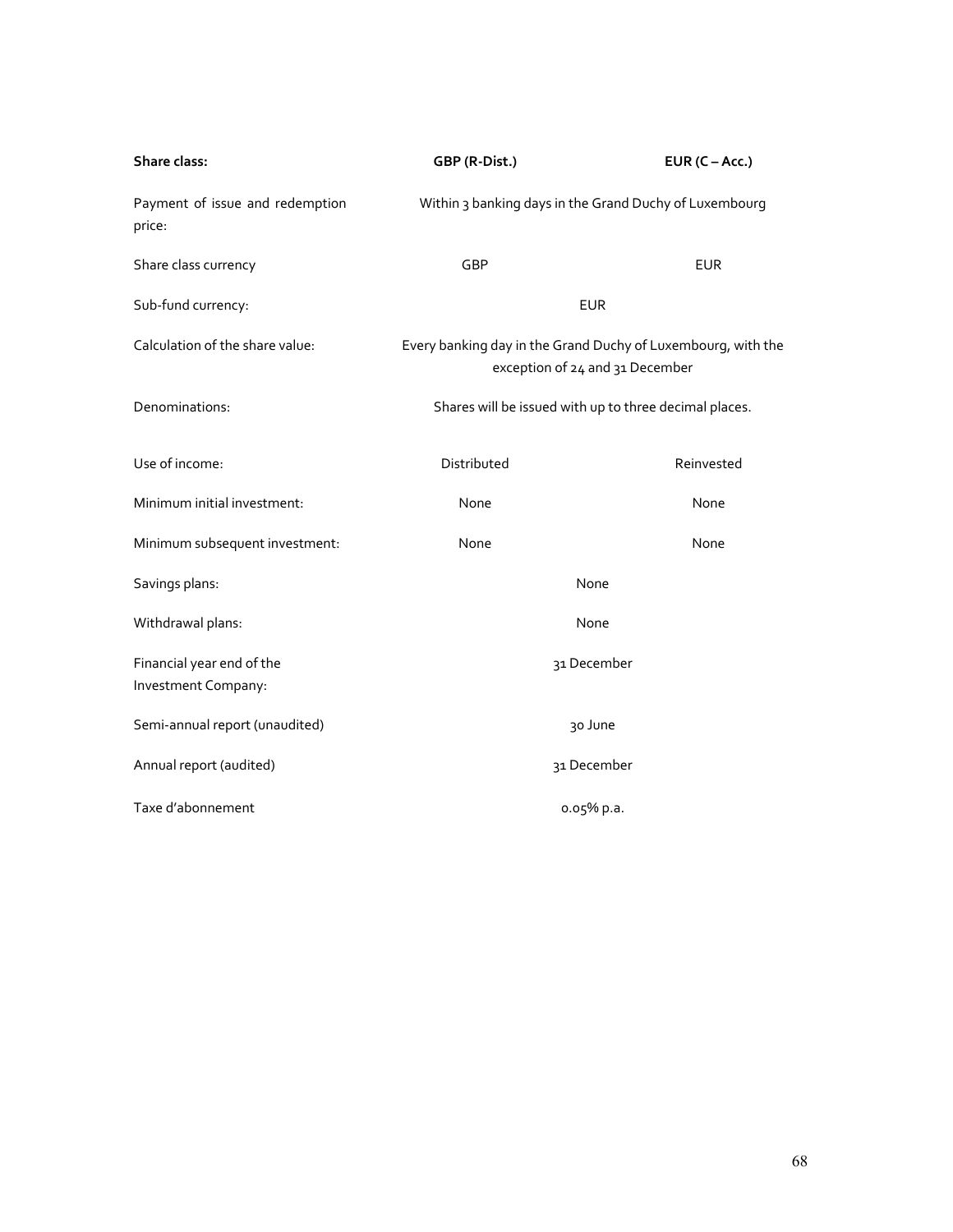| Share class:                                                 | CHF (C-Acc.)                                                                                    | USD (I-Dist.) |
|--------------------------------------------------------------|-------------------------------------------------------------------------------------------------|---------------|
| Payment of issue and redemption<br>price:                    | Within 3 banking days in the Grand Duchy of Luxembourg                                          |               |
| Share class currency:                                        | <b>CHF</b>                                                                                      | <b>USD</b>    |
| Sub-fund currency:                                           | <b>EUR</b>                                                                                      |               |
| Calculation of the share value:                              | Every banking day in the Grand Duchy of Luxembourg, with the<br>exception of 24 and 31 December |               |
| Denominations:                                               | Shares will be issued with up to three decimal places.                                          |               |
| Use of income:                                               | Reinvested                                                                                      | Distributed   |
| Minimum initial investment:                                  | None                                                                                            | USD1,000,000  |
| Minimum subsequent investment:                               | None                                                                                            |               |
| Savings plans:                                               | None                                                                                            |               |
| Withdrawal plans:                                            | None                                                                                            |               |
| Financial<br>end<br>of<br>the<br>year<br>Investment Company: | 31 December                                                                                     |               |
| Semi-annual report (unaudited)                               | 30 June                                                                                         |               |
| Annual report (audited)                                      | 31 December                                                                                     |               |
| Taxe d'abonnement                                            | o.o5% p.a.                                                                                      |               |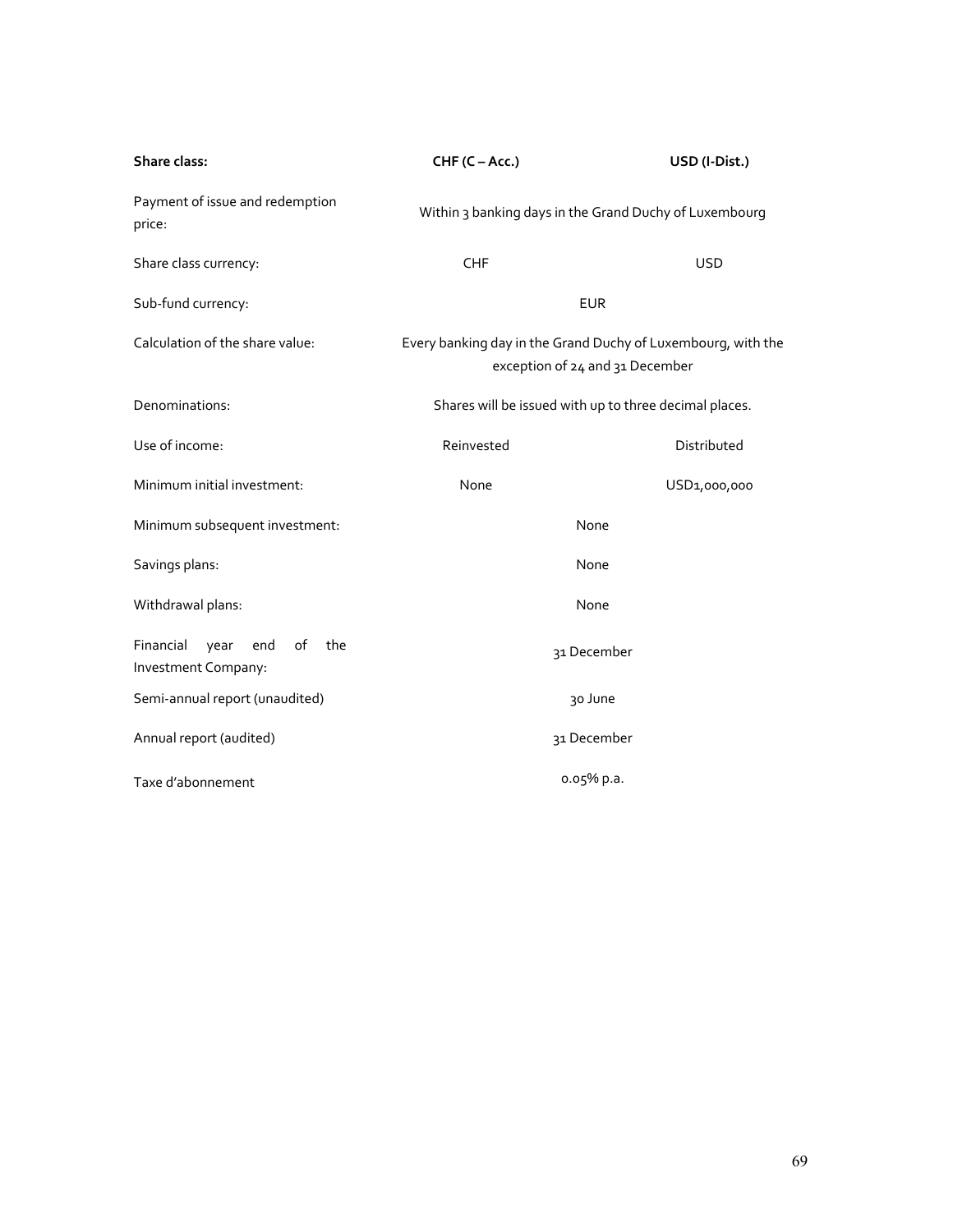| Share class:                            | $EUR (I-Dist.)$                                                                                      | $USD (C - Acc.)$ |
|-----------------------------------------|------------------------------------------------------------------------------------------------------|------------------|
| Payment of issue and redemption<br>fee: | Within 3 banking days in the Grand Duchy of Luxembourg                                               |                  |
| Share class currency:                   | <b>EUR</b>                                                                                           | <b>USD</b>       |
| Sub-fund currency:                      | <b>EUR</b>                                                                                           |                  |
| Calculation of the share value:         | Every bank working day in the Grand Duchy of Luxembourg, with the<br>exception of 24 and 31 December |                  |
| Denominations:                          | Shares will be issued with up to three decimal places.                                               |                  |
| Use of income:                          | Distributed                                                                                          | Reinvested       |
| Minimum initial investment:             | EUR 1,000,000                                                                                        | None             |
| Minimum subsequent investment:          | None                                                                                                 |                  |
| Savings plans:                          | None                                                                                                 |                  |
| Withdrawal plans:                       | None                                                                                                 |                  |
| Financial year end of the               |                                                                                                      |                  |
| Investment Company:                     | 31 December                                                                                          |                  |
| Semi-annual report (unaudited)          | 30 June                                                                                              |                  |
| Annual report (audited)                 | 31 December                                                                                          |                  |
| Taxe d'abonnement                       | 0.05% p.a.                                                                                           |                  |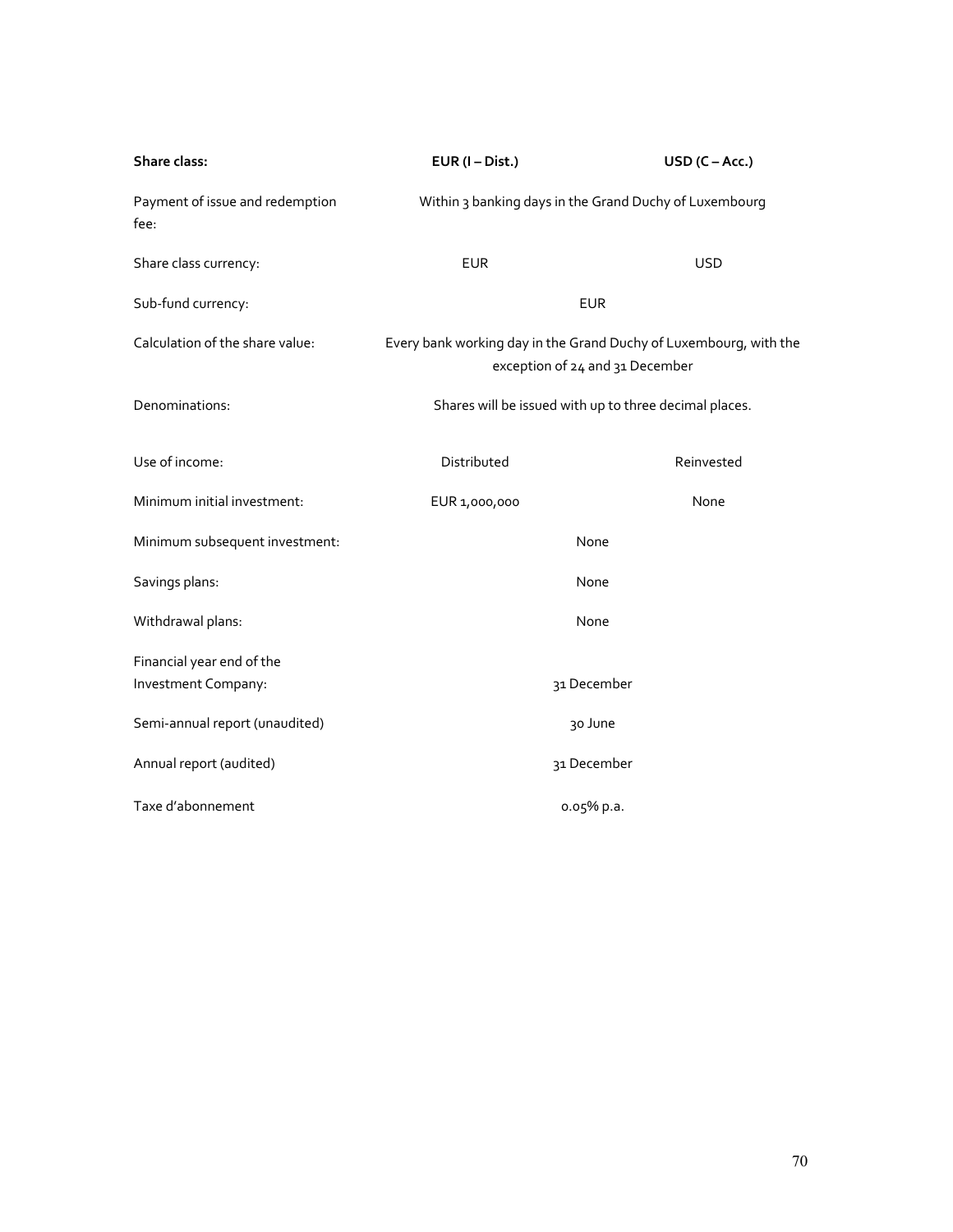| Share class:                                         | JPY (I-Acc.)                                                                                    |
|------------------------------------------------------|-------------------------------------------------------------------------------------------------|
| Payment of the<br>issue<br>and<br>redemption prices: | Within 3 banking days in the Grand Duchy of Luxembourg                                          |
| Share class currency:                                | <b>JPY</b>                                                                                      |
| Sub-fund currency:                                   | <b>EUR</b>                                                                                      |
| Calculation of the share value:                      | Every banking day in the Grand Duchy of Luxembourg, with the<br>exception of 24 and 31 December |
| Denominations:                                       | Shares will be issued with up to three decimal places.                                          |
| Use of income:                                       | Reinvested                                                                                      |
| Minimum initial investment:                          | JPY 2'500'000'000                                                                               |
| Minimum subsequent<br>investment:                    | None                                                                                            |
| Savings plans:                                       | None                                                                                            |
| Withdrawal plans:                                    | None                                                                                            |
| Financial year end of the                            |                                                                                                 |
| Investment Company:                                  | 31 December                                                                                     |
| Semi-annual report (unaudited)                       | 30 June                                                                                         |
| Annual report (audited)                              | 31 December                                                                                     |
| Taxe d'abonnement                                    | 0.05% p.a.                                                                                      |

The sub-fund is established for an indefinite period of time.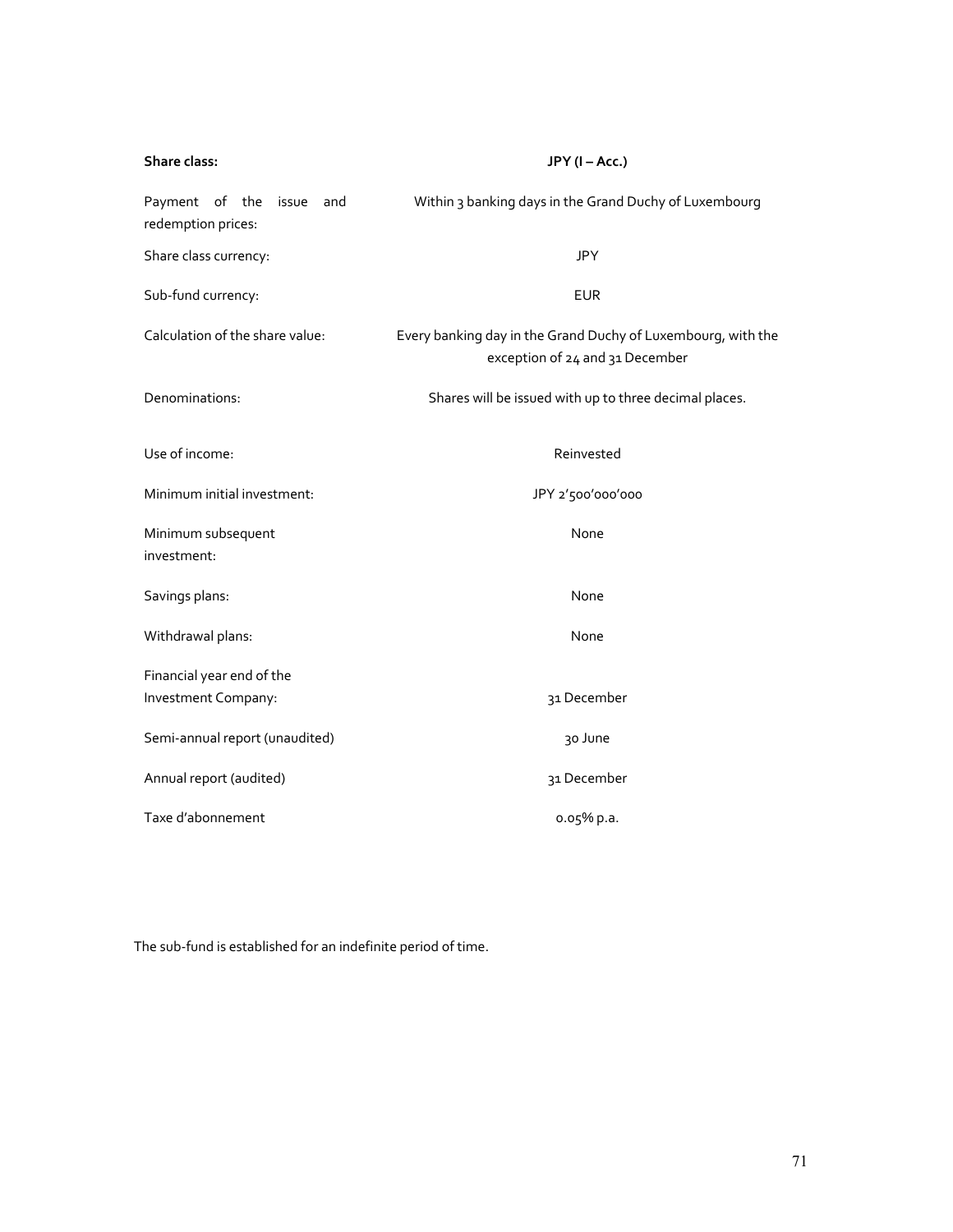## **Share classes of the sub-fund**

The Investment Company has decided to issue share classes "**EUR (C – Acc.)**", "**CHF (C – Acc.)**","**EUR (I – Acc.)**", "**EUR (P – Acc.)**", "**USD (P – Acc.)**", **"JPY (I – Acc.)"**, "**GBP (I – Dist.)**", **"GBP (R-Dist.)", "EUR (I-Dist.)", "USD (I-Dist.)" and "USD (C-Acc.)"** for the sub-fund. The investment policy for these share classes is identical. There are differences regarding the minimum investment amount, the initial issue price, the fund management fee, the share class currency and the distribution of income.

The Board of Directors has the discretion to waive any minimum investment amount if such measure is deemed to be in the interest of the sub-fund and its investors.

Shares of share class "**GBP (R-Dist.)**" are restricted to investors from the United Kingdom investing into the subfund through intermediaries with whom they have separate contractual arrangements.

Shares of share classes "**EUR (C – Acc.)**", "**CHF (C – Acc.)**" and **USD (C-Acc.)** are restricted to investors investing into the sub-fund through intermediaries with whom they have separate contractual arrangements.

Hedged share classes are share classes to which a hedging strategy aiming at mitigating currency risk against the reference currency of the sub-fund is applied, in accordance with ESMA opinion on share classes of UCITS (ESMA34-43-296).

In accordance with the provisions of section "Issue of shares", the Investment Company will not enter into hedging transactions to hedge the exposure to foreign exchange risk in any of the share classes of the sub-fund.

# **Costs which are reimbursed from the sub-fund's assets**

# **1. Management fee**

In consideration for the management of the sub-fund, the Management Company receives a fee of up to 2.2% p.a. of the net sub-fund assets (plus applicable taxes, if any), which is calculated at the end of the month and paid monthly in arrears.

# **2. Investment management fee**

The Fund Manager receives a fee in consideration for its duties out of the Management Company's fee of (i) up to 1.15% p.a. (plus applicable taxes, if any) regarding share classes "**EUR (I-Acc.)", "GBP (I-Dist.)", "EUR (I-Dist.)", "USD (I-Dist.)", "JPY (I – Acc.)"** as well as **USD (C – Acc.)** and (ii) up to 1.95% p.a. (plus any applicable taxes, if any) regarding share classes "**EUR (C-Acc.)"**, "**CHF (C – Acc.)**", **"EUR (P-Acc.)"**, **"USD (P-Acc.)"** as well as **"GBP (R-Dist.)"** of the net sub-fund assets from the Management Company's fee. This remuneration is calculated and paid out retroactively pro rata on a monthly basis on the last day of the month. VAT shall be added to this fee, as applicable.

# **3. Depositary fee**

For the fulfilment of its responsibilities stated in the Depositary and Paying Agent Agreement, the Depositary receives a fee of up to 0.025 % p.a. (plus applicable taxes, if any) of the net sub-fund assets, with a minimum of EUR 2,500 per month, which is calculated monthly in arrears and paid out monthly in arrears.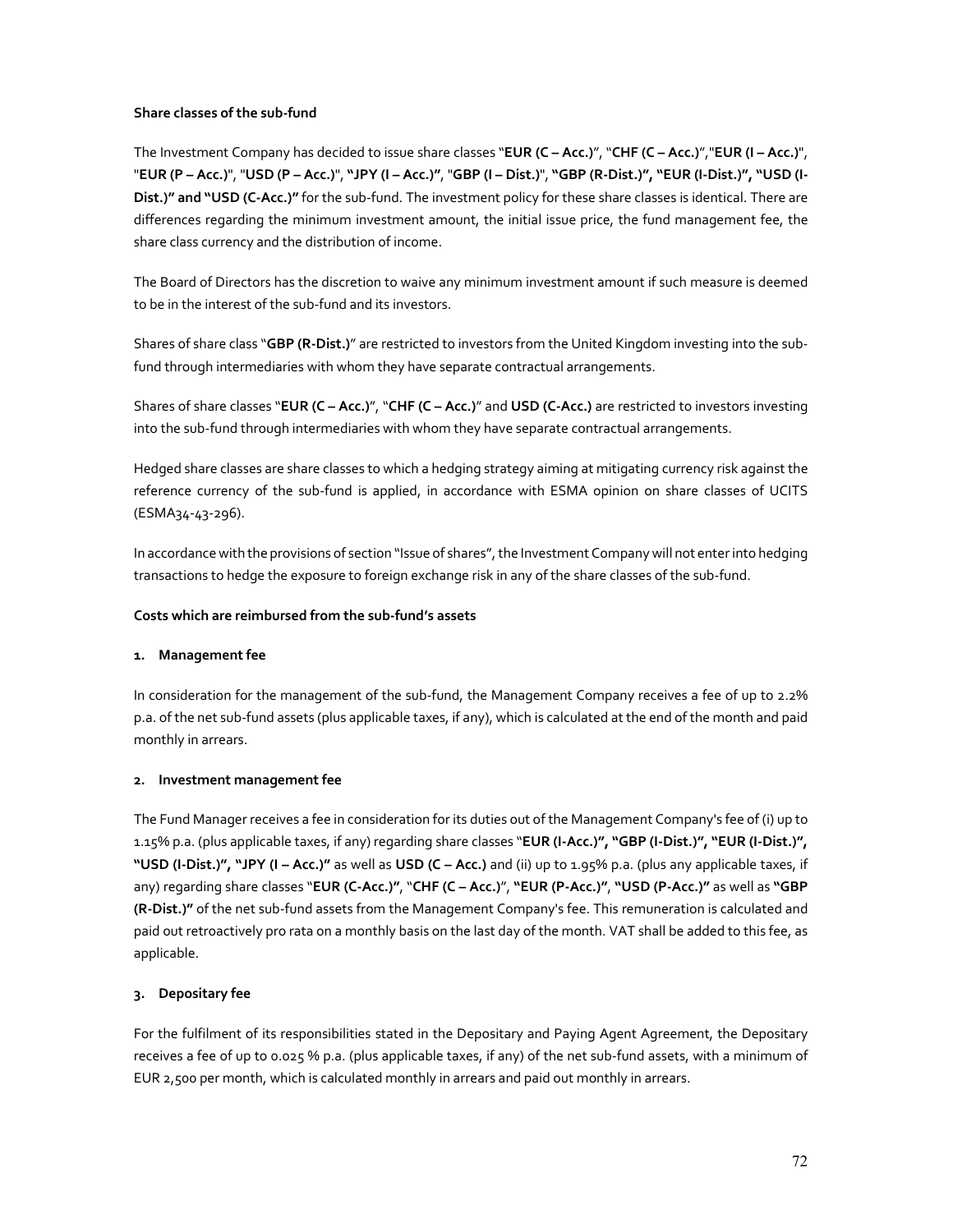### **4. Service fee**

For the fulfilment of its responsibilities as stated in the Service Agreement, the Central Administration Agent and Registrar and Transfer Agent receives a fee of up to 0.025% p.a. (plus applicable taxes, if any) of the net sub-fund assets, which is calculated monthly in arrears and paid monthly in arrears. In addition, the Central Administration Agent and Registrar and Transfer Agent receives a monthly fee of up to EUR 3,000 which is paid monthly in arrears.

### **5. Further Costs**

In addition the costs set out in the Articles may also be charged against the sub-fund assets.

## **Costs to be borne by the shareholders include**

| Front-load fee:<br>(To the relevant agent)                                      | Up to 5% of the share price |
|---------------------------------------------------------------------------------|-----------------------------|
| Redemption fee:<br>(To the respective sub-fund's assets)                        | Up to $1\%$                 |
| Exchange fee:<br>(based on the net asset value of the shares to be<br>acquired) | None                        |

## **Use of income**

The income of share classes **"EUR (C – Acc.)**", "**CHF (C – Acc.)**","**EUR (I – Acc.)**", "**EUR P – Acc.)**", "**USD (P – Acc.)**", "**JPY (I – Acc.)"** and **USD (C – Acc.)** will be reinvested; the income of the share classes "**GBP (I – Dist.)**", **"GBP (R-Dist.)", "EUR (I-Dist.)"** and "**USD (I-Dist.)**" will be distributed. Distributions will be made at the intervals determined by the Investment Company. Regular net income and realised gains may be distributed. Unrealised gains and other assets may also be distributed provided the amount distributed does not cause the total net assets of the Investment Company to fall below EUR 1,250,000.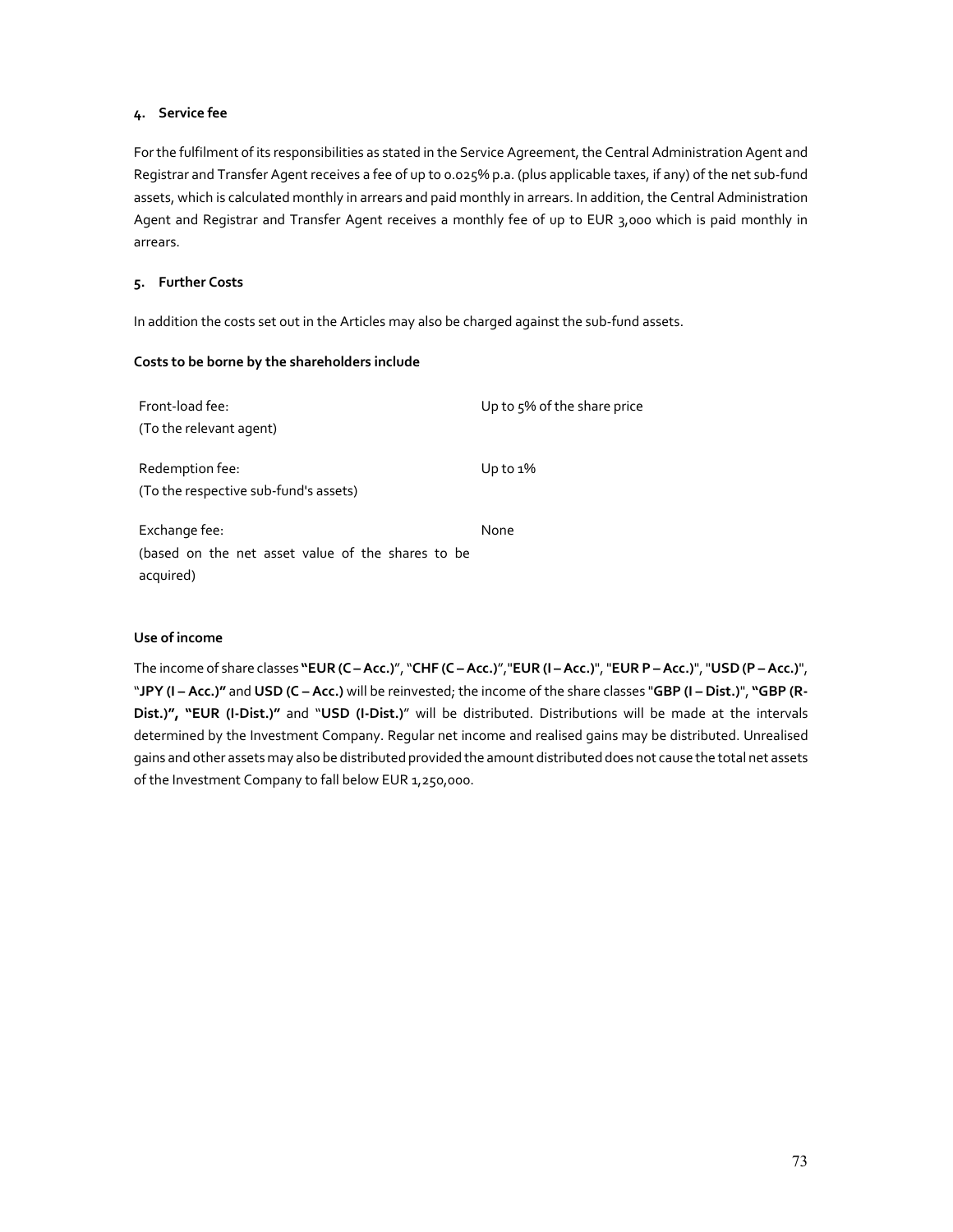#### **Annex 2**

### **Partners Group Listed Investments SICAV – Listed Infrastructure**

Supplementing and in derogation of Article 4 of section "Investment Policy", the following provisions apply to the sub-fund:

### **Investment objectives**

The objective of the investment policy of **Partners Group Listed Investments SICAV – Listed Infrastructure** ("sub-fund") is to achieve appropriate growth from capital growth and income in the currency of the share class while taking investment risk into consideration. In order to achieve this objective, the sub-fund is, in principle, able to use, on an ancillary basis, total return swaps as well. As a result, the profit and loss profile of the underlying may be synthetically replicated without being invested in the relevant underlying. The investor's income from this total return swap depends on the performance of the underlying with its income (dividends, coupons, etc.) and the performance of the derivative instrument which was used.

Subject to the investment policy and its implementation, the Investment Company shall use best efforts to manage the sub-fund pursuant to the partial exemption regime for so-called equity funds ("Aktienfonds") or mixed funds ("Mischfonds") for purposes of the German Investment Tax Act as coming into effect on 1 January 2018 (GInvTA).

The sub-fund shall be actively managed, with full discretion over the composition of the portfolio. The S&P Global Infrastructure (TR) (BB Ticker: SPGTITRE Index) benchmark is used for performance comparison.

The past performance of the sub-fund shall be indicated in the relevant "Key Investor Information Document".

**As a general rule, past results offer no guarantee of future performance. We cannot guarantee that the objectives of the investment policy will be achieved.** 

**The Management Company will exclusively review the investment principles described in the investment policy.** 

## **Investment policy**

In order to achieve the investment objective, at least two-thirds of the sub-fund's assets will be invested worldwide in stock market listed equities, equity certificates, participation certificates, fixed and variable interest securities, convertible bonds and bonds with warrants to securities and zero bonds, issued by infrastructure companies that directly or indirectly operate or invest in infrastructure assets.

The sub-fund invests at least 51% of its net assets on an ongoing basis directly into so-called equity participations.

The term equity participation within the meaning of sec. 2 para. 8 GInvTA comprises of (i) both listed equities (either admitted for trading at a recognised stock exchange or listed on an organised market) and (ii) unlisted equities of companies that are not real estate companies and are (a) resident in an EU or EEA state subject to income taxation for companies in that state and not exempt from such taxation or (b) in case of non-EU/EEA companies subject to income taxation for companies of at least 15% and not exempt from such taxation and (iii) investment participations in equity funds of 51% of the value of the investment participation and (iv) investment participations in mixed funds of 25% of the value of the investment participation.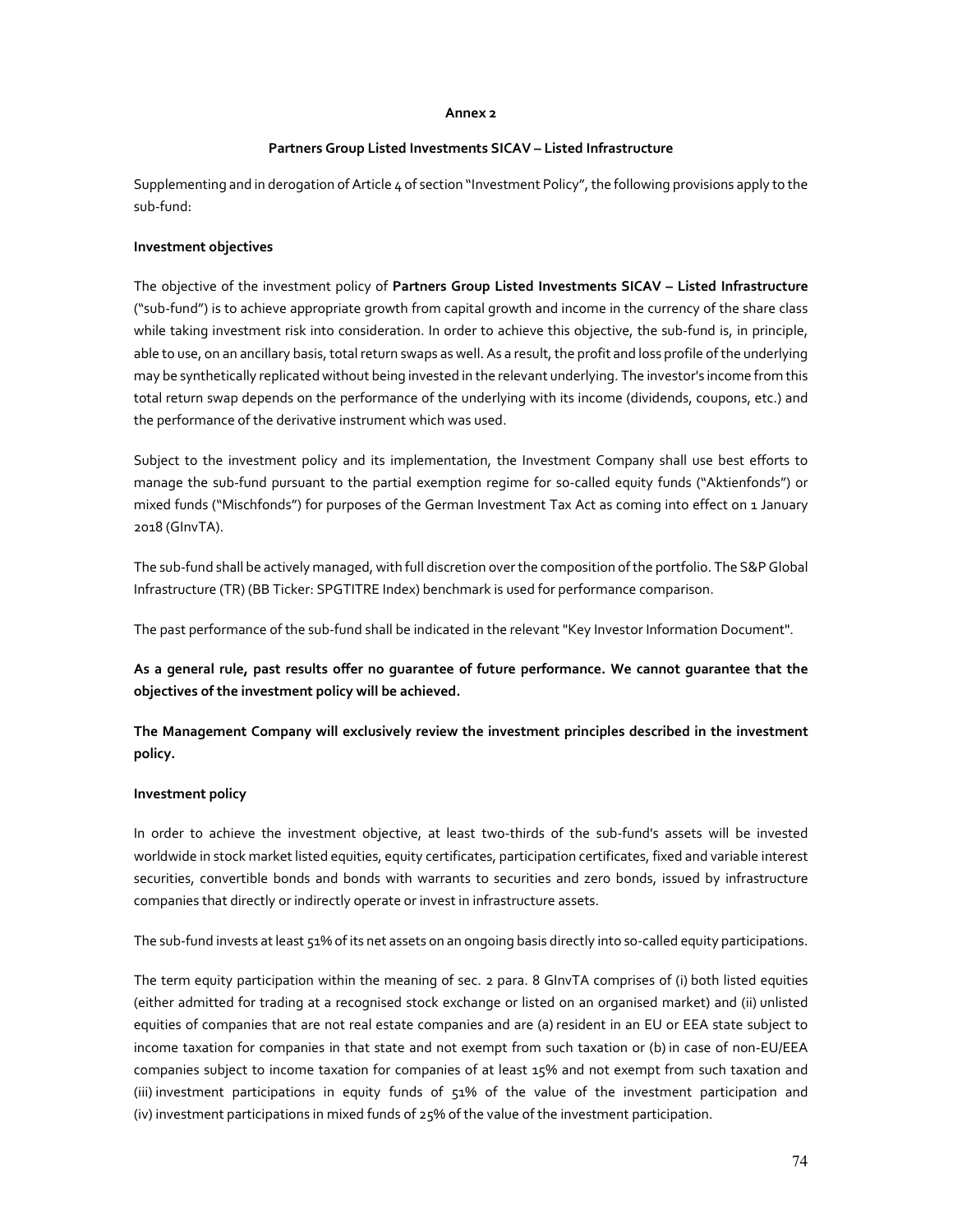There are no plans for the Investment Company to invest directly in specific infrastructure assets.

'Infrastructure' includes all durable capital goods that ensure the efficient running of an economy. This includes transport infrastructure assets such as roads, airports, railways, harbours, tunnels and bridges. This also includes communications infrastructure institutions such as television and radio transmission systems, aerials and towers for mobile telephones, satellite systems and cable networks. Furthermore, this includes also utilities companies in the energy and water sectors, such as on the one hand energy companies which produce and distribute electricity, as well as the exploration and distribution of gas and oil and other water supply and distribution companies including desalination plants and waste water treatment plants. Finally, infrastructure also includes the offer of services within education and healthcare as well as building complexes for the public administration.

In addition, securities of other issuers, as well as other permissible assets stated under Part 1 of the Law of 17 December 2010, may be held.

In general, a maximum of 49% of the net assets of the sub-fund may be invested in liquid funds. However, depending on the market position, the net assets of the sub-fund may also be held in liquid funds subject to the legally permissible (short-term) limits and an exception to these and the other abovementioned investment limits is permitted. In addition, depending on the assessment of the market situation, a short-term exception to the abovementioned investment focal points is permitted and investment in liquid funds is permitted if, in such case, the investment focus is, on the whole, adhered to when including the liquid funds.

Units or shares, respectively, in UCITS or other UCIs shall be acquired only to an upper limit of 10% of the subfund's net assets.

Under normal circumstances, it is generally expected that the sub-fund will not invest in total return swaps. In exceptional circumstances, the sub-fund may invest in total return swaps up to a maximum of 10 % of its assets.

The counterparties of the total return swaps the sub-fund may enter into are in particular Morgan Stanley & Co International PLC and UBS AG. Further counterparties may be selected in accordance with the criteria provided for in chapter "Information concerning swaps" of this Prospectus.

The use of derived financial instruments ("derivatives") is planned in order to achieve the aforementioned investment objectives as well as for investment and hedging purposes. In addition to option rights, it also includes swaps and futures on all underlying instruments permitted under the Law of 17 December 2010. Derivatives may be used only within the limits outlined in Article 4 of the Articles. Further details on techniques and instruments can be found in the Prospectus in the chapter "Information on techniques and instruments".

Detailed information on the investment limits are shown in section "Investment Policy".

**As a result of concentration on specific sectors or themes, the investments of the sub-fund assets may be subject to strong price fluctuations compared with a more diversified investment. Due to the specific investment policy, the sub-fund has a high opportunity/risk ratio. Equities, equity certificates and other equity securities in issuers that are active in the infrastructure sector may be subject to considerable price fluctuations. The investment return of the sub-fund may as a result be subject to a stronger positive or negative influence than would be expected from a balanced distribution of assets covering the whole of the market. Furthermore the targeted focussing on mainly stock market listed companies in the infrastructure sector may lead to a net asset performance that differs from the general market trend.**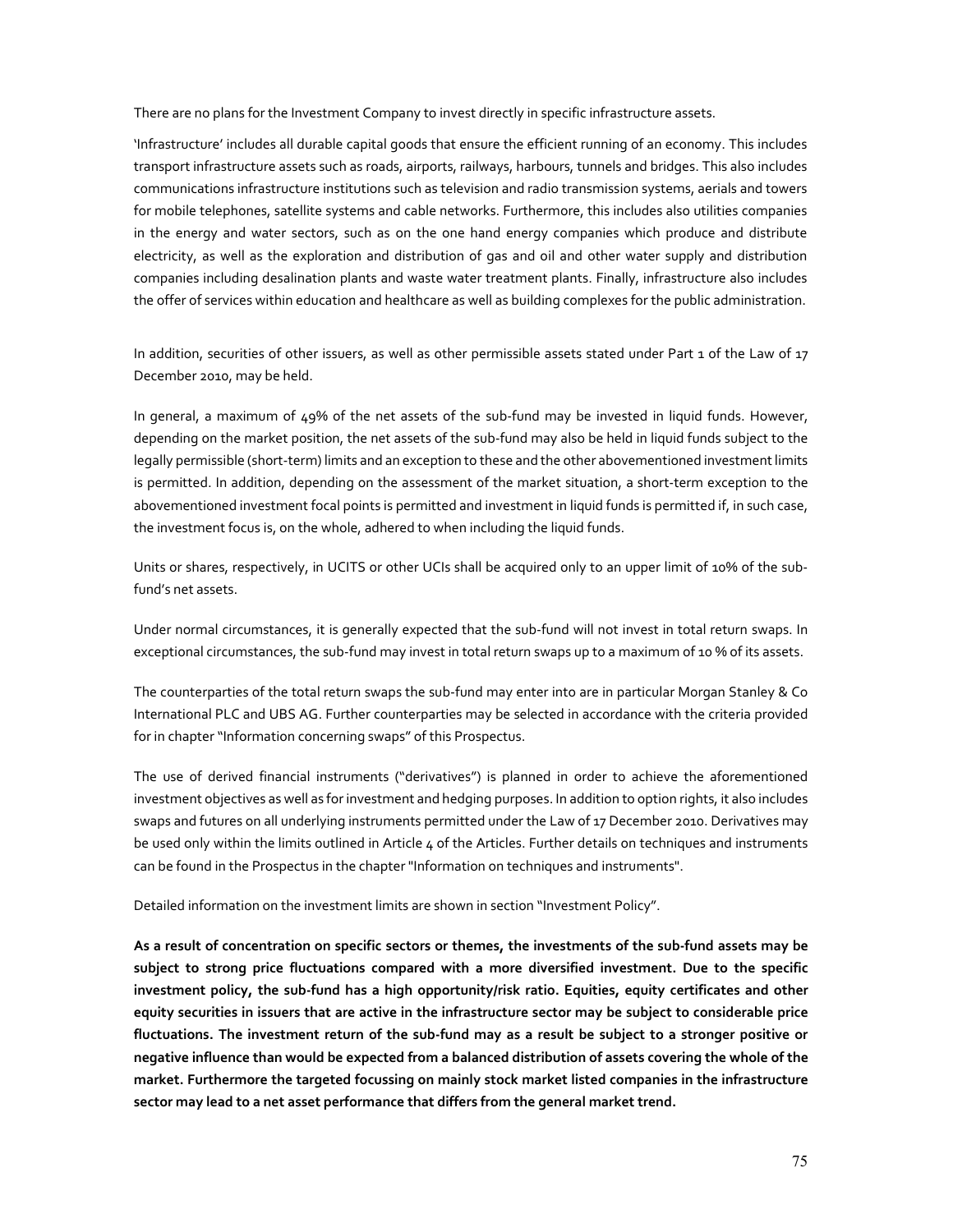### **Sustainability-related Disclosures**

#### **1. Environmental and/or social characteristics promoted by the sub-fund**

The Fund Manager is committed to investing in a responsible way by actively integrating environmental, social and governance ("ESG") considerations during the investment selection and ongoing monitoring process. By integrating ESG factors into the investment process, the Fund Manager aims at:

- (i) enhancing investment returns and protecting value for the sub-fund; and
- (ii) ensuring that the companies and assets in which the sub-fund invests respect, and ideally benefit, investors, society and the environment.

The Fund Manager's ESG & sustainability directive (as amended from time to time, the "ESG & Sustainability Directive"), including its approach to adverse sustainability impacts, can be found on the following website: https://www.partnersgroup.com/en/sustainability/.

Further information can be found in section "Investment Strategy" below.

### **2. No sustainable investment objective**

The sub-fund does not have as its objective sustainable investment but promotes environmental and/or social characteristics (referred to above).

In accordance with article 2 (17) of the Disclosure Regulation, a sustainable investment ("Sustainable Investment") is an investment in an economic activity that contributes to an environmental objective, as measured, for example, by key resource efficiency indicators on the use of energy, renewable energy, raw materials, water and land, on the production of waste, and greenhouse gas emissions, or on its impact on biodiversity and the circular economy, or an investment in an economic activity that contributes to a social objective, in particular an investment that contributes to tackling inequality or that fosters social cohesion, social integration and labour relations, or an investment in human capital or economically or socially disadvantaged communities, provided that such investments do not significantly harm any of those objectives and that the investee companies follow good governance practices, in particular with respect to sound management structures, employee relations, remuneration of staff and tax compliance.

If and to the extent the sub-fund invests in assets that qualify as Sustainable Investments within the meaning of the Disclosure Regulation, the Fund Manager will apply screening procedures which shall enable it to identify and assess any significant harm indicators and will take into account the indicators for adverse sustainability impact.

### **3. Investment Strategy**

The Fund Manager seeks to generate investment returns in a way that complies with relevant local and international laws, including adherence to international protocols on banned products, and potential for negative impacts on society or the environment.

The Fund Manager follows dedicated processes in deciding from a responsible investment perspective whether it is appropriate to invest in a company or other asset. The Fund Manager applies specific tools and processes to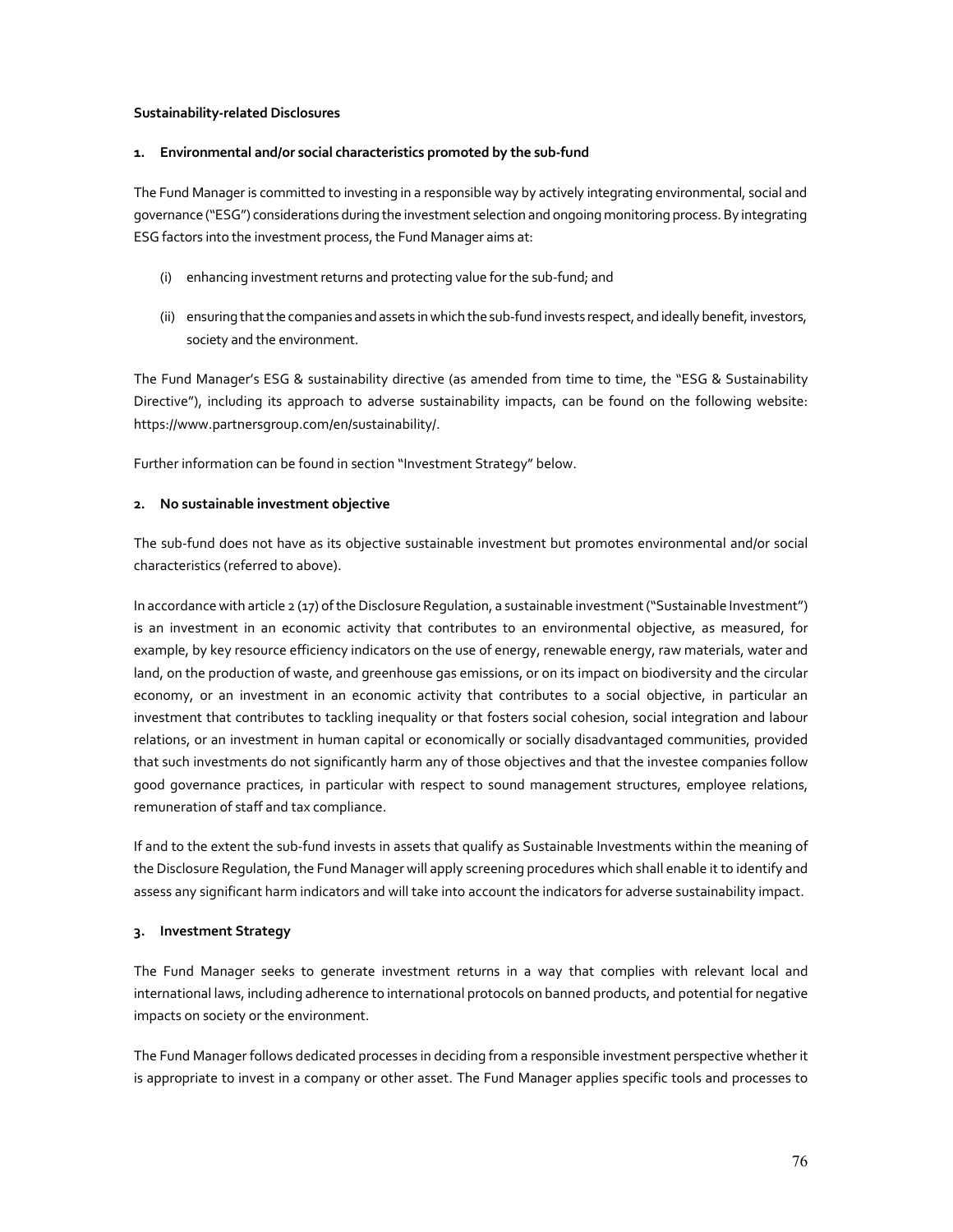ensure a thorough integration of ESG factors. Furthermore, the Fund Manager monitors the investments on an ongoing basis to ensure any potential ESG issues are quickly identified.

### More specifically:

For liquid investments, the Fund Manager will refer to the exclusion list published by Norges Bank as well as conduct ESG due diligence and engagement with companies. In addition, standardized tools are used to facilitate the assessment of Sustainability Risk (as defined in risk factor "Sustainability Risks" below) during the investment due diligence process, informed by the ESG factors identified by the Sustainability Accounting Standards Board (SASB).

There is an updated proxy voting policy put in place and a document formalizing the Fund Manager's approach to ESG in listed equities. The Fund Manager's listed equity proxy voting policy focuses on the specific ESG corporate governance considerations that arise most frequently in the listed investments: board composition, executive remuneration, audit and internal controls, and environmental and social matters. Given the nature of listed equities, the Fund Manager's ESG focus in listed equities is particularly on the screening and monitoring stages.

The Fund Manager will report on an annual basis the progress made in further developing its approach to ESG integration and engagement.

The Fund Manager has a process for assessing the governance practices of the underlying companies/investments.

Further information on the sub-fund's investment strategy used to attain its environmental / social characteristics and the Fund Manager's policy to assess the governance practices of potential and actual investments, can be found on the following website: https://www.partnersgroup.com/en/sustainability/.

## **4. Sustainability indicators**

The Fund Manager will do a qualitative assessment of sustainability indicators on a regular basis. The Fund Manager will actively monitor sustainability indicators and ESG incidents, where possible and depending on the asset class, and will formally review ESG progress on an annual basis.

### **5. Reference benchmark**

The sub-fund pursues an active investment management strategy and therefore does not invest by reference to any index and does not intend to do so.

# **6. Use of derivatives**

The sub-fund may use derivative instruments to reduce foreign currency and interest rate risks. The sub-fund will not otherwise use derivative instruments to meet or contribute towards the environmental or social characteristics. Derivative instruments used by the sub-fund will not be screened for ESG compliance.

## **7. Website reference**

More product-specific information can be found on the website. In addition to the information set out in this Prospectus, further information relating to the sub-fund's environmental and/or social characteristics, including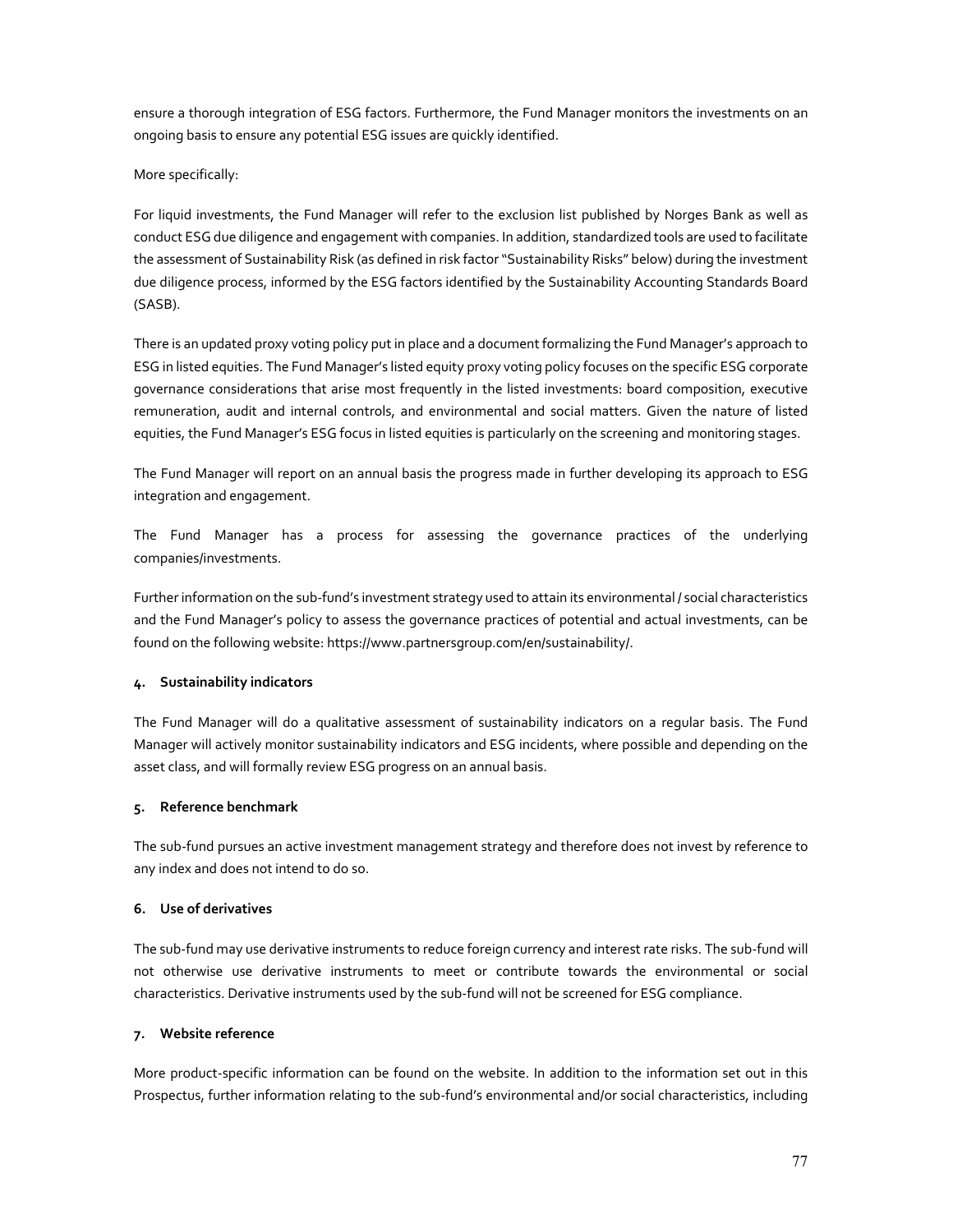information on the methods used to measure the attainment of the ESG characteristics promoted by the subfund, can be found at https://www.partnersgroup.com/en/sustainability/sustainability-related disclosures/.

### **8. Sustainability risks**

Sustainability risks ("Sustainability Risks") are environmental, social or governance events or conditions that, if they occur, could cause an actual or a potential material negative impact on the value of the sub-fund's portfolio and the returns of the sub-fund. Environmental risk factors could be (without limitation) events like earthquakes, climate change, flood risk or other environment-related factors. Social risk factors could be circumstances like social unrest, changes to social or labor laws or other social factors, and governance risks could be factors like bribery and corruption, compliance risks or similar. Sustainability Risks that could occur and which might potentially affect the performance of the sub-fund may vary from one Investment to another and no exhaustive list can be given, and these risks will also vary from time to time.

The assessment of Sustainability Risks is an essential part of the Fund Manager's investment decision making process, during the ownership and at the time of exit. The Fund Manager screens potential investments through its proprietary ESG due diligence tool which takes into account Sustainability Risks based on, amongst others, the Sustainability Accounting Standards Board´s (SASB) sustainability risk factors, and produces a sustainability risk report. The Fund Manager will apply an active value-creation approach with an objective of improving the ESG profile of an Investment.

More details on the integration of Sustainability Risks into the investment decision making process by the Fund Manager can be found in section "Investment Strategy" above and on the following website: https://www.partnersgroup.com/en/sustainability/.

However, despite the proactive approach to Sustainability Risks, it cannot be excluded that environmental, social or governance factors may affect the value of the sub-fund's portfolio and the returns of the sub-fund.

## **9. Principal adverse impacts**

The Management Company delegates the portfolio management function of the funds under management and as such does not currently have access to sufficient ESG information for determining and weighting with adequate accuracy the negative sustainability effects across all its delegated Investment Managers. Therefore, the Management Company has decided not to consider directly and at its level the adverse impacts of investment decisions on sustainability factors (PASI) according to Article 4 SFDR.

At this stage, the Fund Manager does not consider the PASI factors because the EU regulatory technical standards required in relation to adverse impact assessment are not yet available in final form. However, the Fund Manager intends to take into account PASI factors once finalized by the EU.

### **Risk profile of the sub-fund**

### Risk profile – Speculative

The sub-fund is appropriate for speculative investors. Due to the composition of the net sub-fund assets, there is a very high degree of risk but also a very high degree of profit potential. The risks may consist in particular of currency risk, credit risk and price risk, as well as market interest rate risks.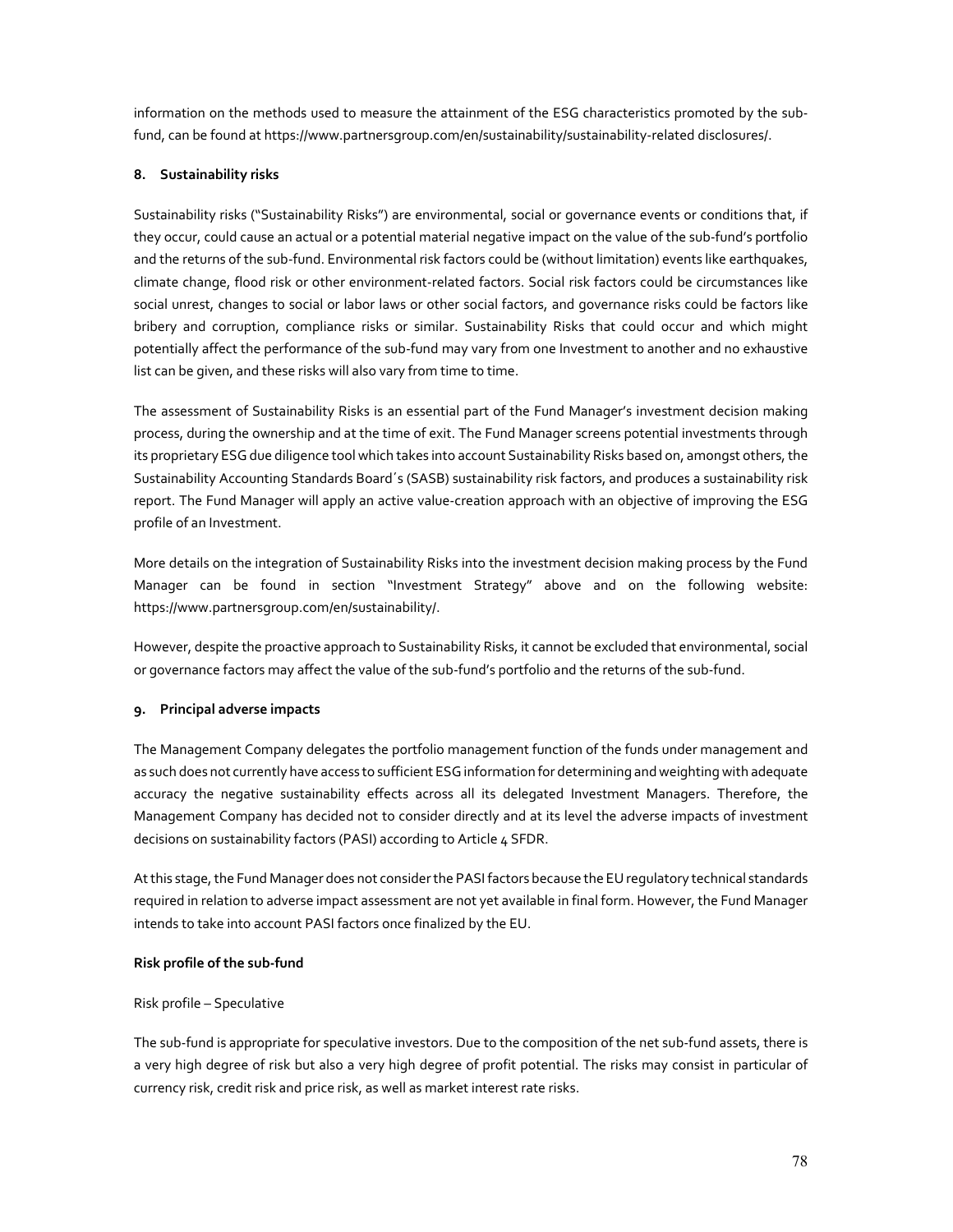# Commitment approach:

The commitment approach is used for monitoring and measuring the total risk associated with derivatives.

| Share class:                                     |              | EUR (I-Dist.)                                                                                    | EUR (I-Acc.)                                           |
|--------------------------------------------------|--------------|--------------------------------------------------------------------------------------------------|--------------------------------------------------------|
| Payment of the<br>redemption prices:             | and<br>issue | Within 3 banking days in the Grand Duchy of Luxembourg                                           |                                                        |
| Share class currency:                            |              | <b>EUR</b>                                                                                       | <b>EUR</b>                                             |
| Sub-fund currency:                               |              | <b>EUR</b>                                                                                       | <b>EUR</b>                                             |
| Calculation of the share value:                  |              | Every banking day in the Grand Duchy of Luxembourg, with the<br>exception of 24 and 31 December. |                                                        |
| Denominations:                                   |              |                                                                                                  | Shares will be issued with up to three decimal places. |
| Application of income:                           |              | Distributed                                                                                      | Reinvested                                             |
| Minimum initial investment:                      |              | EUR 1,000,000                                                                                    | EUR 1,000,000                                          |
| Minimum<br>investment:                           | subsequent   | None                                                                                             | None                                                   |
| Savings plans:                                   |              | None                                                                                             |                                                        |
| Withdrawal plans:                                |              | None                                                                                             |                                                        |
| Financial year end of the<br>Investment Company: |              |                                                                                                  | 31 December                                            |
| Semi-annual report (unaudited)                   |              |                                                                                                  | 30 June                                                |
| Annual report (audited)                          |              | 31 December                                                                                      |                                                        |
| Taxe d'abonnement                                |              |                                                                                                  | 0.05% p.a.                                             |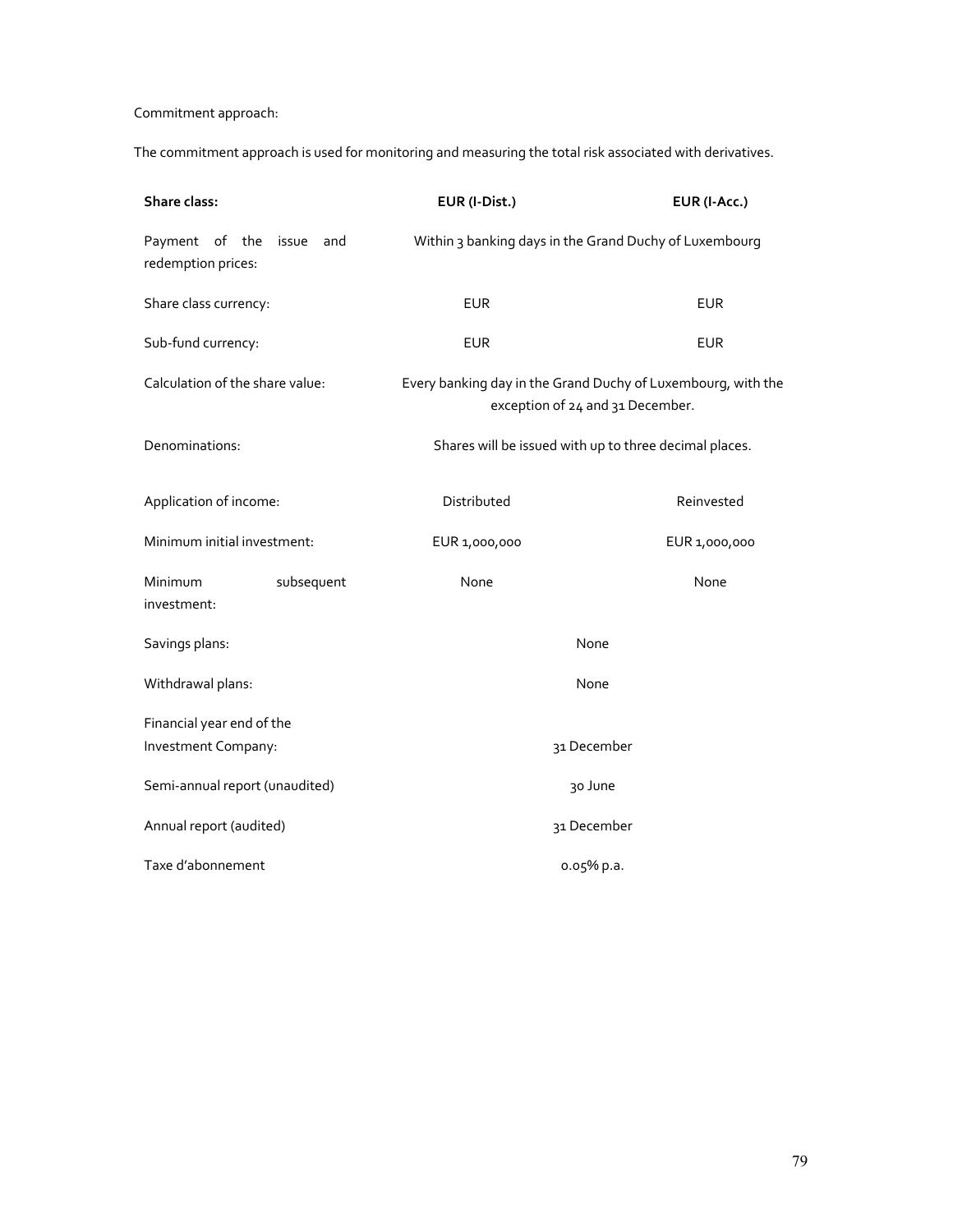| Share class:                                  |            | EUR $(P - Acc.)$                                                                                 | GBP (I-Dist.)                                          |
|-----------------------------------------------|------------|--------------------------------------------------------------------------------------------------|--------------------------------------------------------|
| Payment of the<br>issue<br>redemption prices: | and        |                                                                                                  | Within 3 banking days in the Grand Duchy of Luxembourg |
| Share class currency:                         |            | <b>EUR</b>                                                                                       | GBP                                                    |
| Sub-fund currency:                            |            | <b>EUR</b>                                                                                       | <b>EUR</b>                                             |
| Calculation of the share value:               |            | Every banking day in the Grand Duchy of Luxembourg, with the<br>exception of 24 and 31 December. |                                                        |
| Denominations:                                |            |                                                                                                  | Shares will be issued with up to three decimal places. |
| Application of income:                        |            | Reinvested                                                                                       | Distributed                                            |
| Minimum initial investment:                   |            | None                                                                                             | GBP 1,000,000                                          |
| Minimum<br>investment:                        | subsequent | None                                                                                             | None                                                   |
| Savings plans:                                |            | None                                                                                             |                                                        |
| Withdrawal plans:                             |            | None                                                                                             |                                                        |
| Financial year end of the                     |            |                                                                                                  |                                                        |
| Investment Company:                           |            |                                                                                                  | 31 December                                            |
| Semi-annual report (unaudited)                |            |                                                                                                  | 30 June                                                |
| Annual report (audited)                       |            |                                                                                                  | 31 December                                            |
| Taxe d'abonnement                             |            |                                                                                                  | 0.05% p.a.                                             |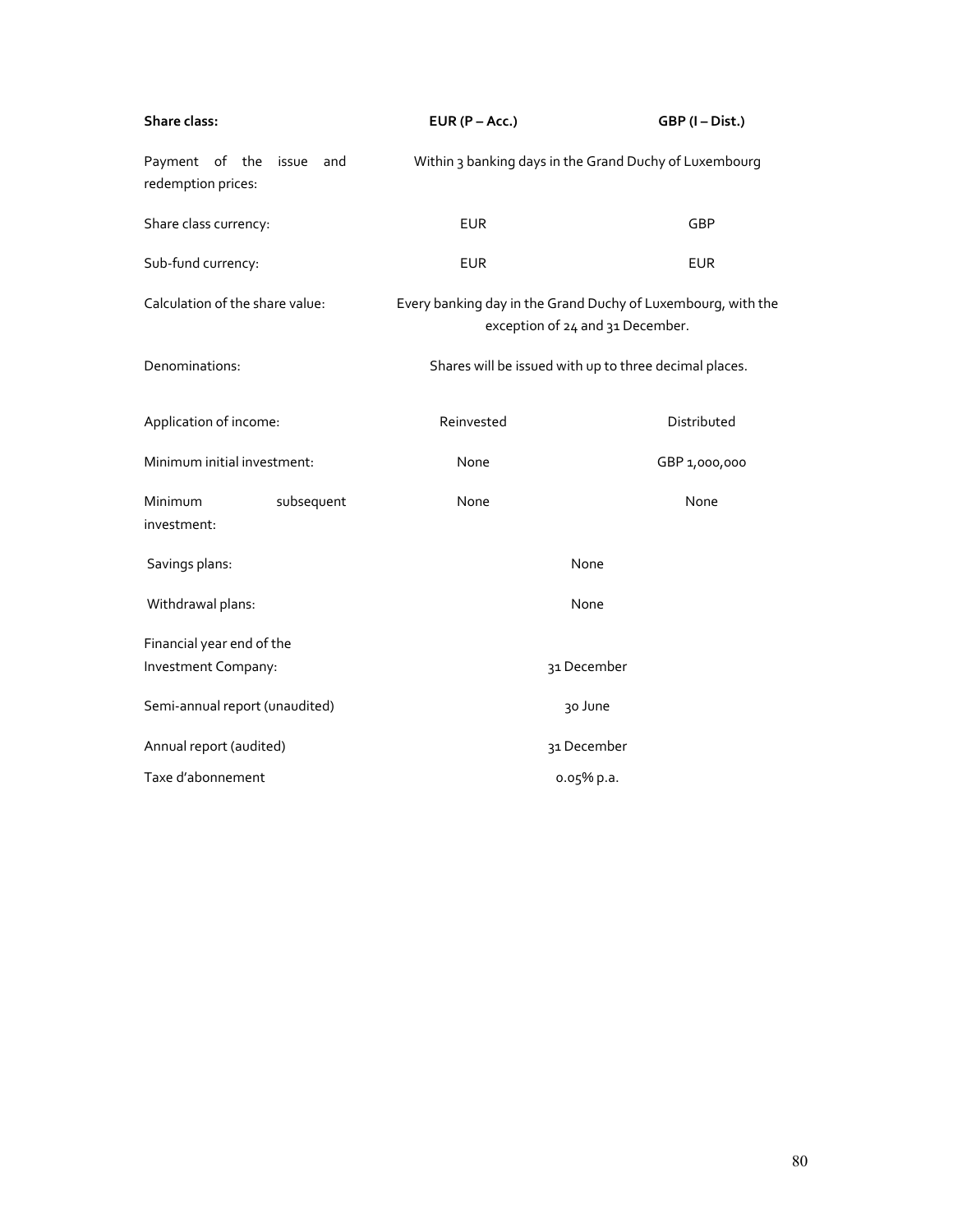| Share class:                                      | $USD (I - Acc.)$                                                                                 | $USD (P - Acc.)$                                       |
|---------------------------------------------------|--------------------------------------------------------------------------------------------------|--------------------------------------------------------|
| Payment of the<br>issue and<br>redemption prices: | Within 3 banking days in the Grand Duchy of Luxembourg                                           |                                                        |
| Share class currency:                             | <b>USD</b>                                                                                       | <b>USD</b>                                             |
| sub-fund currency:                                | <b>EUR</b>                                                                                       | <b>EUR</b>                                             |
| Calculation of the share value:                   | Every banking day in the Grand Duchy of Luxembourg, with the<br>exception of 24 and 31 December. |                                                        |
| Denominations:                                    |                                                                                                  | Shares will be issued with up to three decimal places. |
| Use of income:                                    | Reinvested                                                                                       | Reinvested                                             |
| Minimum initial investment:                       | USD 1,000,000                                                                                    | None                                                   |
| Minimum subsequent<br>investment:                 | None                                                                                             | None                                                   |
| Savings plans:                                    | None                                                                                             |                                                        |
| Withdrawal plans:                                 | None                                                                                             |                                                        |
| Financial year end of the<br>Investment Company:  |                                                                                                  | 31 December                                            |
| Semi-annual report (unaudited)                    |                                                                                                  | 30 June                                                |
| Annual report (audited)                           |                                                                                                  | 31 December                                            |
| Taxe d'abonnement                                 |                                                                                                  | 0.05% p.a.                                             |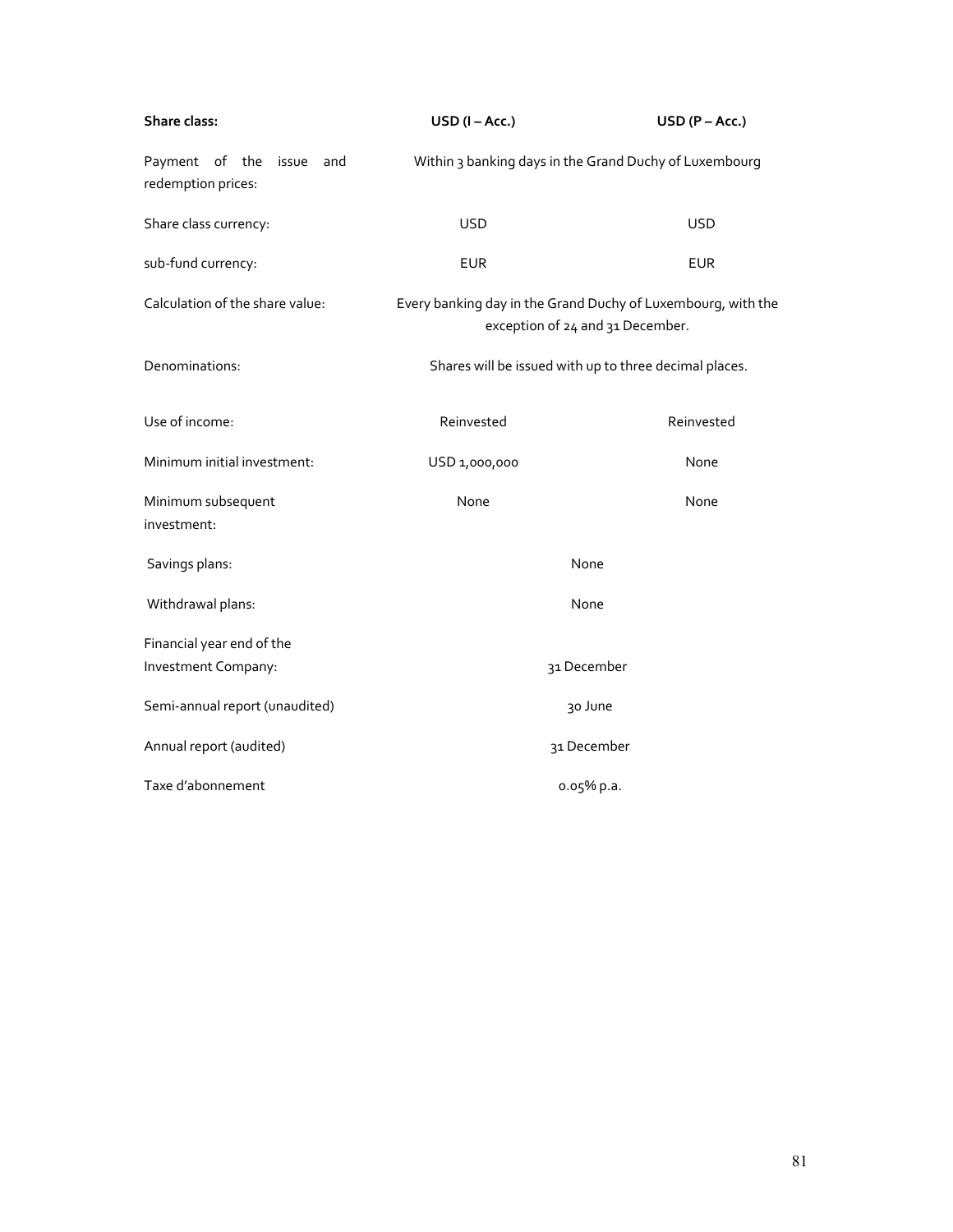| Share class:                                         | CHF (P - Acc.)                                                                                   | $EUR(P-Dist.)$                                         |
|------------------------------------------------------|--------------------------------------------------------------------------------------------------|--------------------------------------------------------|
| Payment of the<br>issue<br>and<br>redemption prices: |                                                                                                  | Within 3 banking days in the Grand Duchy of Luxembourg |
| Share class currency:                                | <b>CHF</b>                                                                                       | <b>EUR</b>                                             |
| Sub-fund currency:                                   | <b>EUR</b>                                                                                       | <b>EUR</b>                                             |
| Calculation of the share value:                      | Every banking day in the Grand Duchy of Luxembourg, with the<br>exception of 24 and 31 December. |                                                        |
| Denominations:                                       |                                                                                                  | Shares will be issued with up to three decimal places. |
| Use of income:                                       | Reinvested                                                                                       | Distributed                                            |
| Minimum initial investment:                          | None                                                                                             | None                                                   |
| Minimum<br>subsequent<br>investment:                 | None                                                                                             | None                                                   |
| Savings plans:                                       | None                                                                                             | None                                                   |
| Withdrawal plans:                                    | None                                                                                             |                                                        |
| Financial year end of the<br>Investment Company:     |                                                                                                  | 31 December                                            |
| Semi-annual report (unaudited)                       | 30 June                                                                                          |                                                        |
| Annual report (audited)                              | 31 December                                                                                      |                                                        |
| Taxe d'abonnement                                    |                                                                                                  | 0.05% p.a.                                             |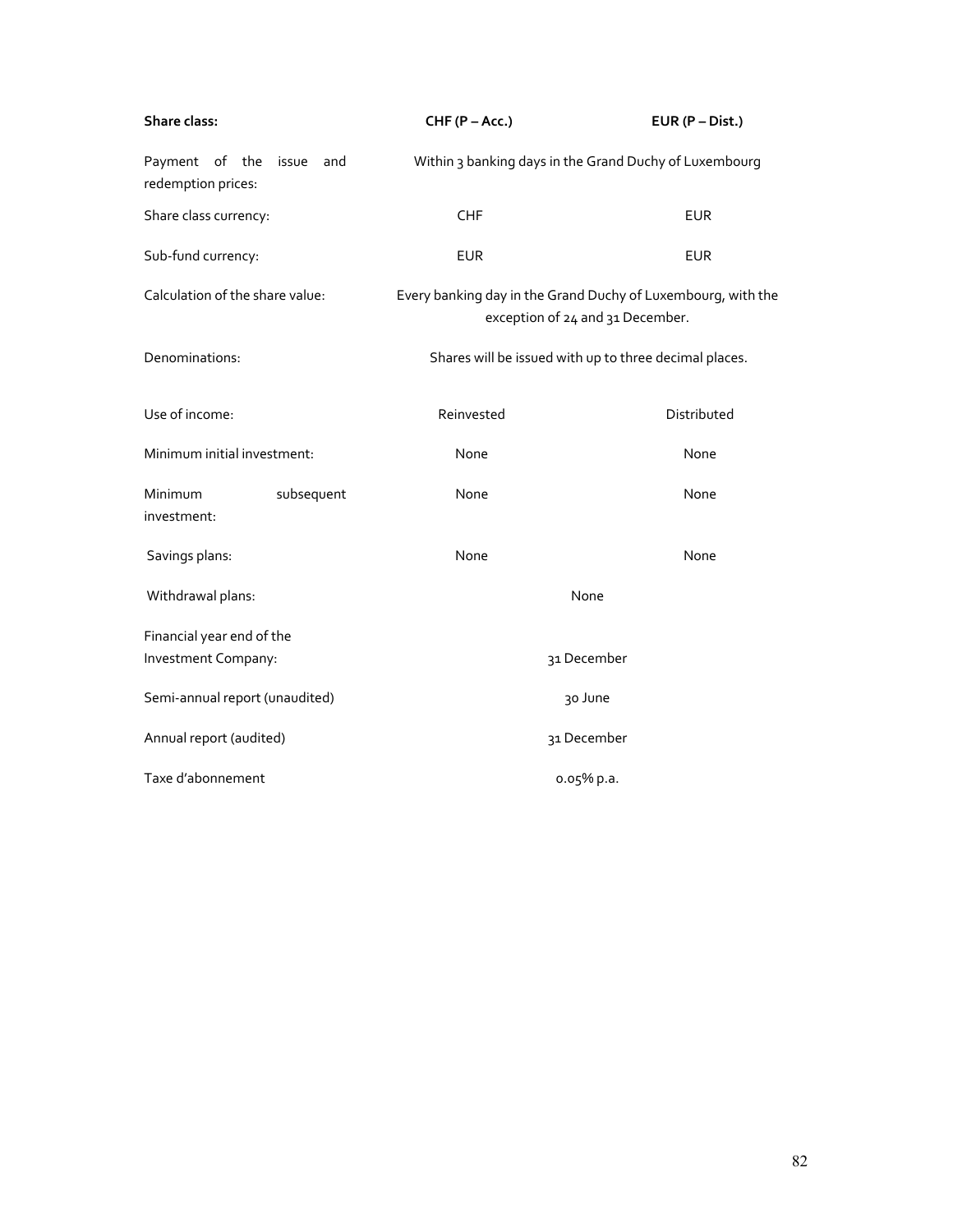| Share class:                                      | SEK (P - Dist.)                                                                                 | JPY (I-Acc.)                                           |
|---------------------------------------------------|-------------------------------------------------------------------------------------------------|--------------------------------------------------------|
| Payment of the<br>issue and<br>redemption prices: |                                                                                                 | Within 3 banking days in the Grand Duchy of Luxembourg |
| Share class currency:                             | <b>SEK</b>                                                                                      | <b>JPY</b>                                             |
| Sub-fund currency:                                | <b>EUR</b>                                                                                      | <b>EUR</b>                                             |
| Calculation of the share value:                   | Every banking day in the Grand Duchy of Luxembourg, with the<br>exception of 24 and 31 December |                                                        |
| Denominations:                                    | Shares will be issued with up to three decimal places.                                          |                                                        |
| Use of income:                                    | Distributed                                                                                     | Reinvested                                             |
| Minimum initial investment:                       | SEK 1'000'000                                                                                   | JPY 2'500'000'000                                      |
| Minimum subsequent<br>investment:                 | None                                                                                            | None                                                   |
| Savings plans:                                    | None                                                                                            | None                                                   |
| Withdrawal plans:                                 | None                                                                                            | None                                                   |
| Financial year end of the<br>Investment Company:  |                                                                                                 | 31 December                                            |
| Semi-annual report (unaudited)                    | 30 June                                                                                         |                                                        |
| Annual report (audited)                           | 31 December                                                                                     |                                                        |
| Taxe d'abonnement                                 |                                                                                                 | 0.05% p.a.                                             |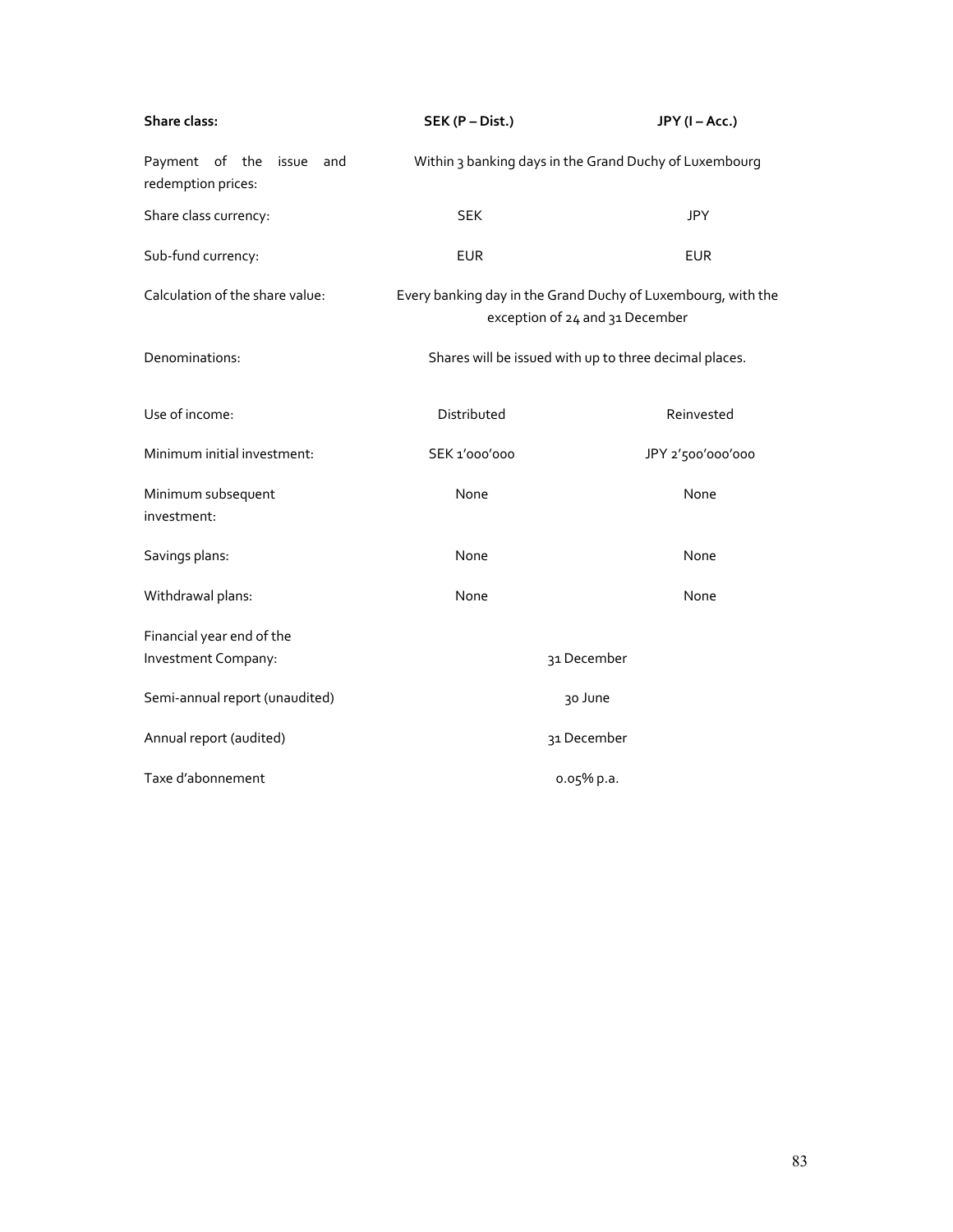| Share class:                                     | GBP (R - Dist.)                                                              | EUR $(C - Acc.)$ |
|--------------------------------------------------|------------------------------------------------------------------------------|------------------|
| Payment of issue and redemption<br>price:        | Within 3 banking days in Luxembourg                                          |                  |
| Share class currency:                            | GBP                                                                          | <b>EUR</b>       |
| Sub-fund currency:                               |                                                                              | <b>EUR</b>       |
| Calculation of the share value:                  | Every banking day in Luxembourg, with the exception of 24 and 31<br>December |                  |
| Denominations:                                   | Shares will be issued with up to three decimal places.                       |                  |
| Use of income:                                   | Distributed                                                                  | Reinvested       |
| Minimum initial investment:                      | None                                                                         | None             |
| Minimum subsequent<br>investment:                | None                                                                         | None             |
| Savings plans:                                   | None                                                                         | None             |
| Withdrawal plans:                                | None                                                                         | None             |
| Financial year end of the<br>Investment Company: |                                                                              | 31 December      |
| Semi-annual report (unaudited)                   |                                                                              | 30 June          |
| Annual report (audited)                          | 31 December                                                                  |                  |
| Taxe d'abonnement                                |                                                                              | 0.05% p.a.       |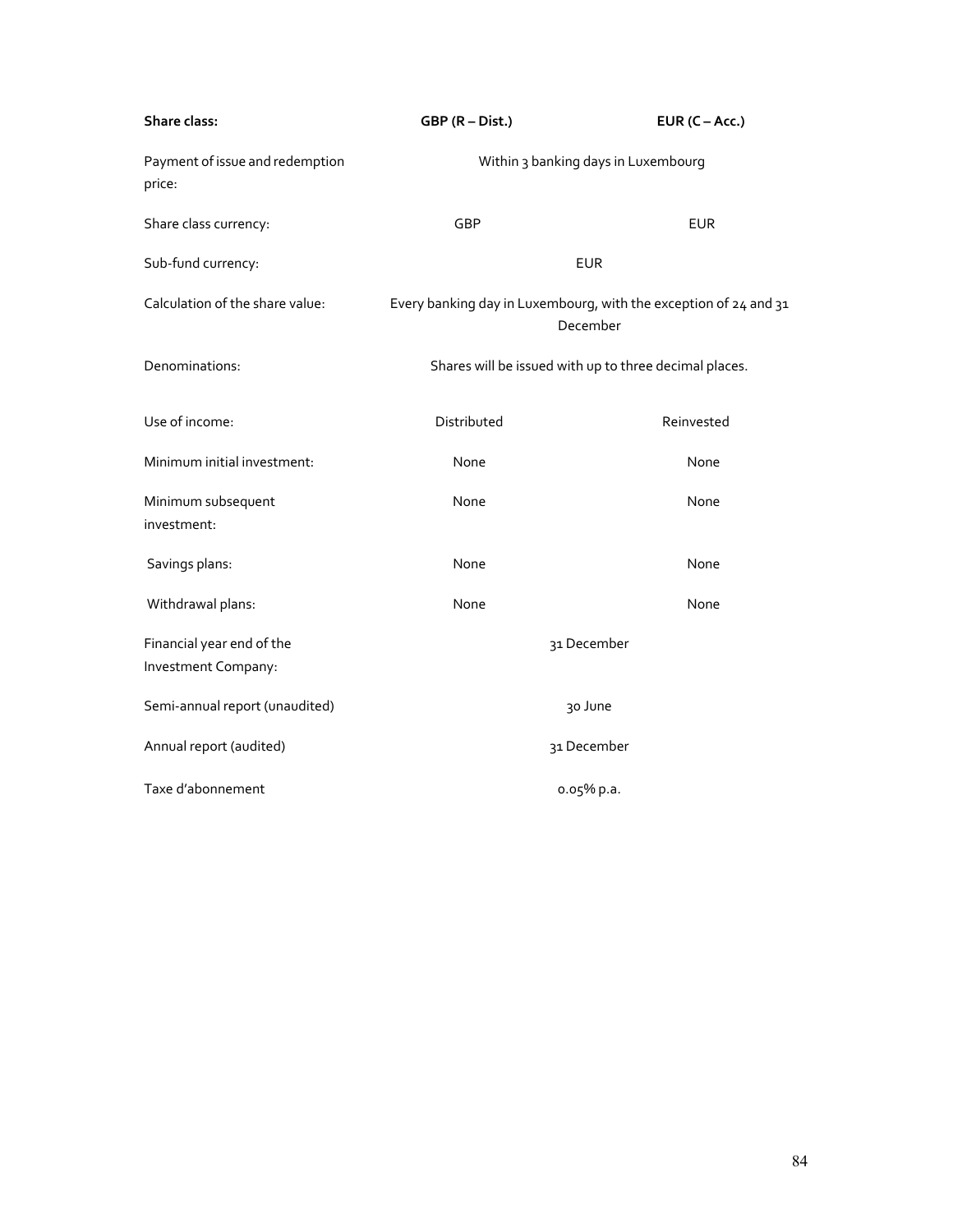| Share class:                                                 | USD (I-Dist.)                                                                                   | CHF (C-Acc.) |  |
|--------------------------------------------------------------|-------------------------------------------------------------------------------------------------|--------------|--|
| Payment of issue and redemption<br>price:                    | Within 3 banking days in the Grand Duchy of Luxembourg                                          |              |  |
| Share class currency:                                        | <b>USD</b>                                                                                      | <b>CHF</b>   |  |
| Sub-fund currency:                                           |                                                                                                 | <b>EUR</b>   |  |
| Calculation of the share value:                              | Every banking day in the Grand Duchy of Luxembourg, with the<br>exception of 24 and 31 December |              |  |
| Denominations:                                               | Shares will be issued with up to three decimal places.                                          |              |  |
| Use of income:                                               | Distributed                                                                                     | Reinvested   |  |
| Minimum initial investment:                                  | USD 1,000,000                                                                                   | None         |  |
| Minimum subsequent investment:                               | None                                                                                            |              |  |
| Savings plans:                                               | None                                                                                            |              |  |
| Withdrawal plans:                                            | None                                                                                            |              |  |
| Financial<br>of<br>year<br>end<br>the<br>Investment Company: | 31 December                                                                                     |              |  |
| Semi-annual report (unaudited)                               | 30 June                                                                                         |              |  |
| Annual report (audited)                                      | 31 December                                                                                     |              |  |
| Taxe d'abonnement                                            | 0.05% p.a.                                                                                      | 0.05% p.a.   |  |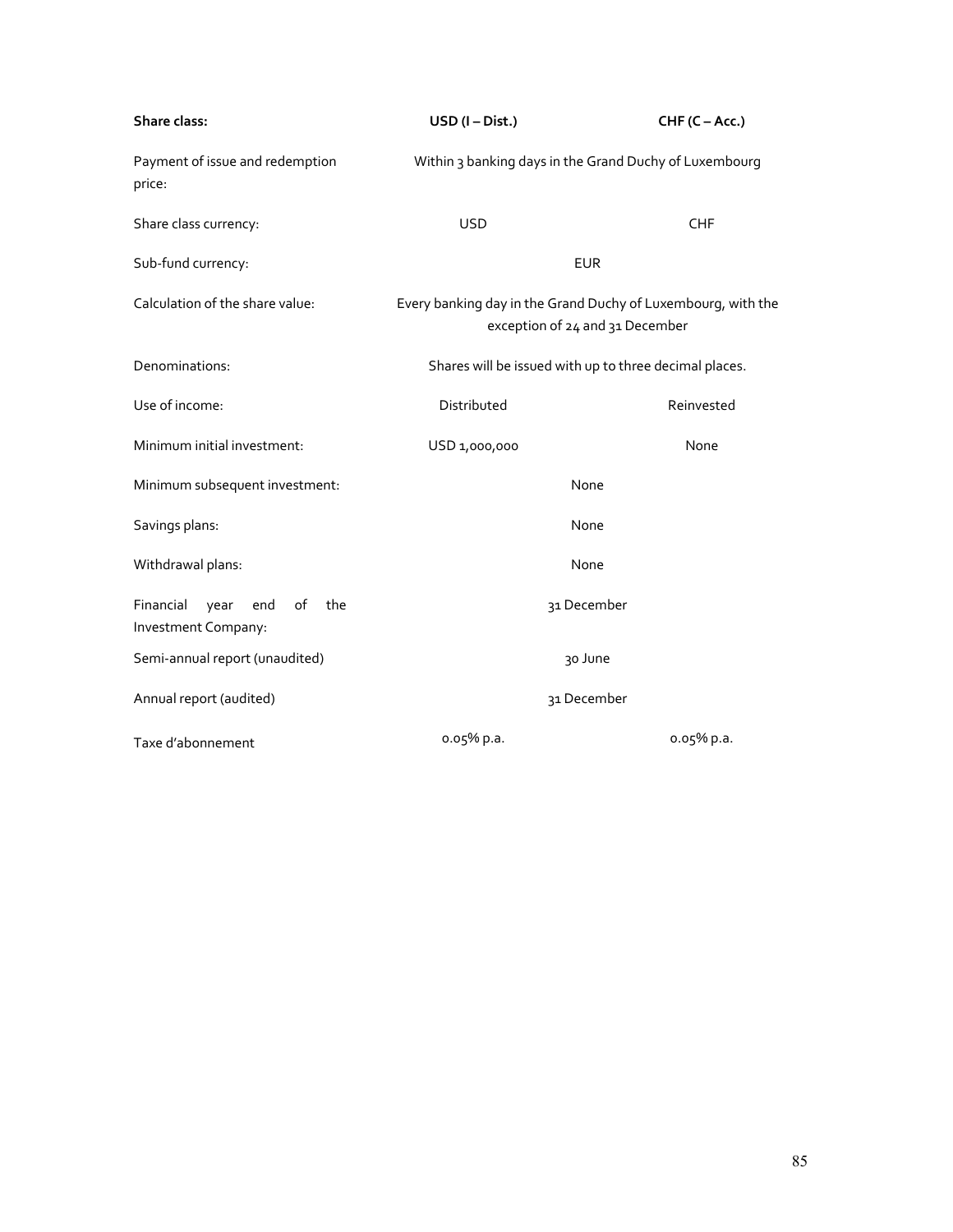| Share class:                                                        | USD (P - Dist.)                                                                                 | $EUR (U - Dist.)$                                      |  |
|---------------------------------------------------------------------|-------------------------------------------------------------------------------------------------|--------------------------------------------------------|--|
| Payment of issue and redemption<br>price:                           | Within 3 banking days in the Grand Duchy of Luxembourg                                          |                                                        |  |
| Share class currency:                                               | <b>USD</b>                                                                                      | <b>EUR</b>                                             |  |
| Sub-fund currency:                                                  | <b>EUR</b>                                                                                      |                                                        |  |
| Calculation of the share value:                                     | Every banking day in the Grand Duchy of Luxembourg, with the<br>exception of 24 and 31 December |                                                        |  |
| Denominations:                                                      |                                                                                                 | Shares will be issued with up to three decimal places. |  |
| Use of income:                                                      | Distributed                                                                                     |                                                        |  |
| Minimum initial investment:                                         | None                                                                                            | EUR 20'000'000                                         |  |
| Minimum subsequent investment:                                      | None                                                                                            |                                                        |  |
| Savings plans:                                                      | None                                                                                            |                                                        |  |
| Withdrawal plans:                                                   | None                                                                                            |                                                        |  |
| Financial<br>$\circ f$<br>year<br>end<br>the<br>Investment Company: | 31 December                                                                                     |                                                        |  |
| Semi-annual report (unaudited)                                      | 30 June                                                                                         |                                                        |  |
| Annual report (audited)                                             | 31 December                                                                                     |                                                        |  |
| Taxe d'abonnement                                                   | 0.05% p.a.                                                                                      |                                                        |  |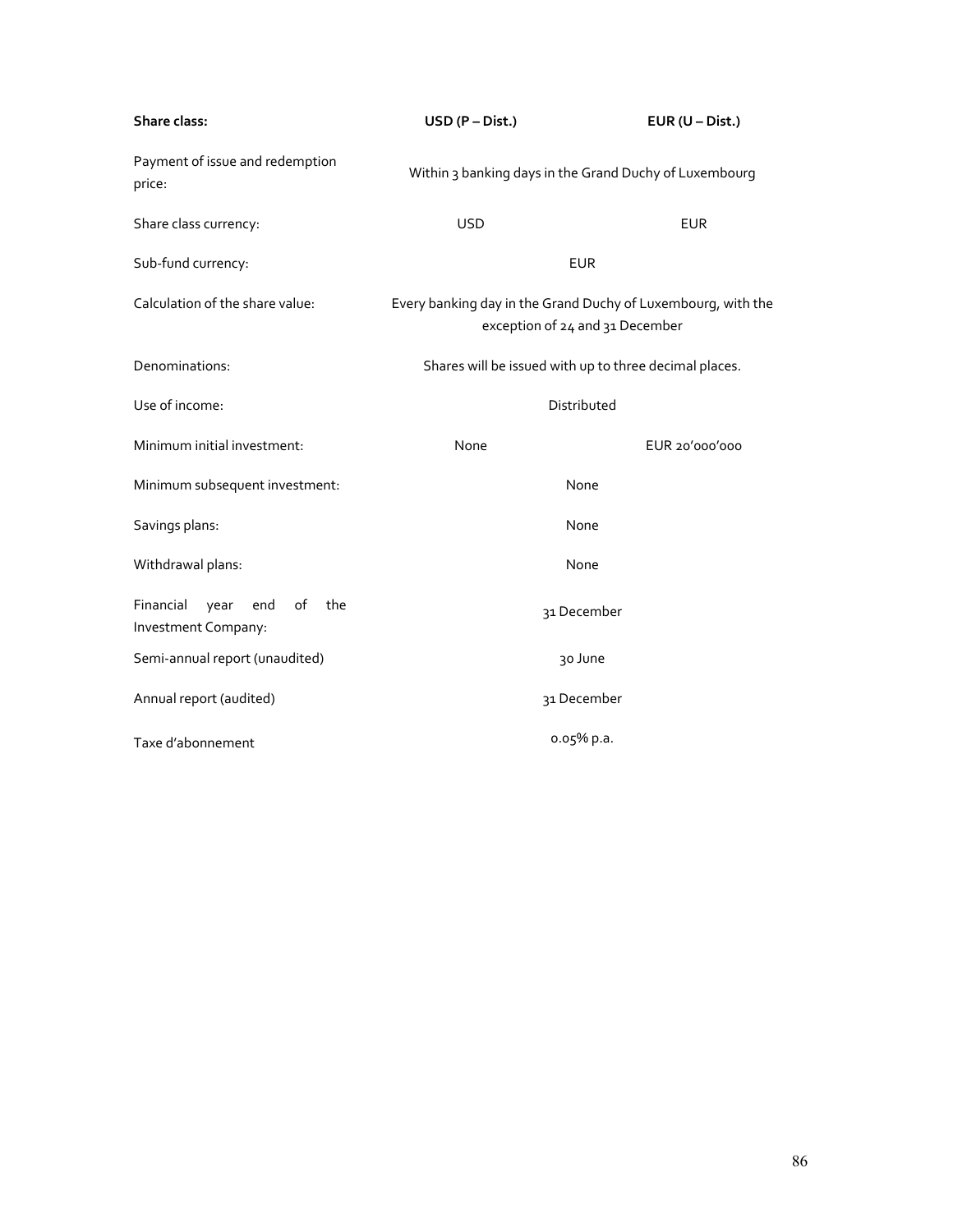| Share class:                                                 | $USD (C-Dist.)$                                                                                 | $EUR (C-Dist.)$ |
|--------------------------------------------------------------|-------------------------------------------------------------------------------------------------|-----------------|
| Payment of issue and redemption<br>price:                    | Within 3 banking days in the Grand Duchy of Luxembourg                                          |                 |
| Share class currency:                                        | <b>USD</b>                                                                                      | <b>EUR</b>      |
| Sub-fund currency:                                           | <b>EUR</b>                                                                                      |                 |
| Calculation of the share value:                              | Every banking day in the Grand Duchy of Luxembourg, with the<br>exception of 24 and 31 December |                 |
| Denominations:                                               | Shares will be issued with up to three decimal places.                                          |                 |
| Use of income:                                               | Distributed                                                                                     |                 |
|                                                              |                                                                                                 |                 |
| Minimum initial investment:                                  | None                                                                                            |                 |
| Minimum subsequent investment:                               | None                                                                                            |                 |
| Savings plans:                                               | None                                                                                            |                 |
| Withdrawal plans:                                            | None                                                                                            |                 |
| Financial<br>year<br>end<br>of<br>the<br>Investment Company: | 31 December                                                                                     |                 |
| Semi-annual report (unaudited)                               | 30 June                                                                                         |                 |
| Annual report (audited)                                      | 31 December                                                                                     |                 |
| Taxe d'abonnement                                            | o.o5% p.a.                                                                                      |                 |

The sub-fund is established for an indefinite period of time.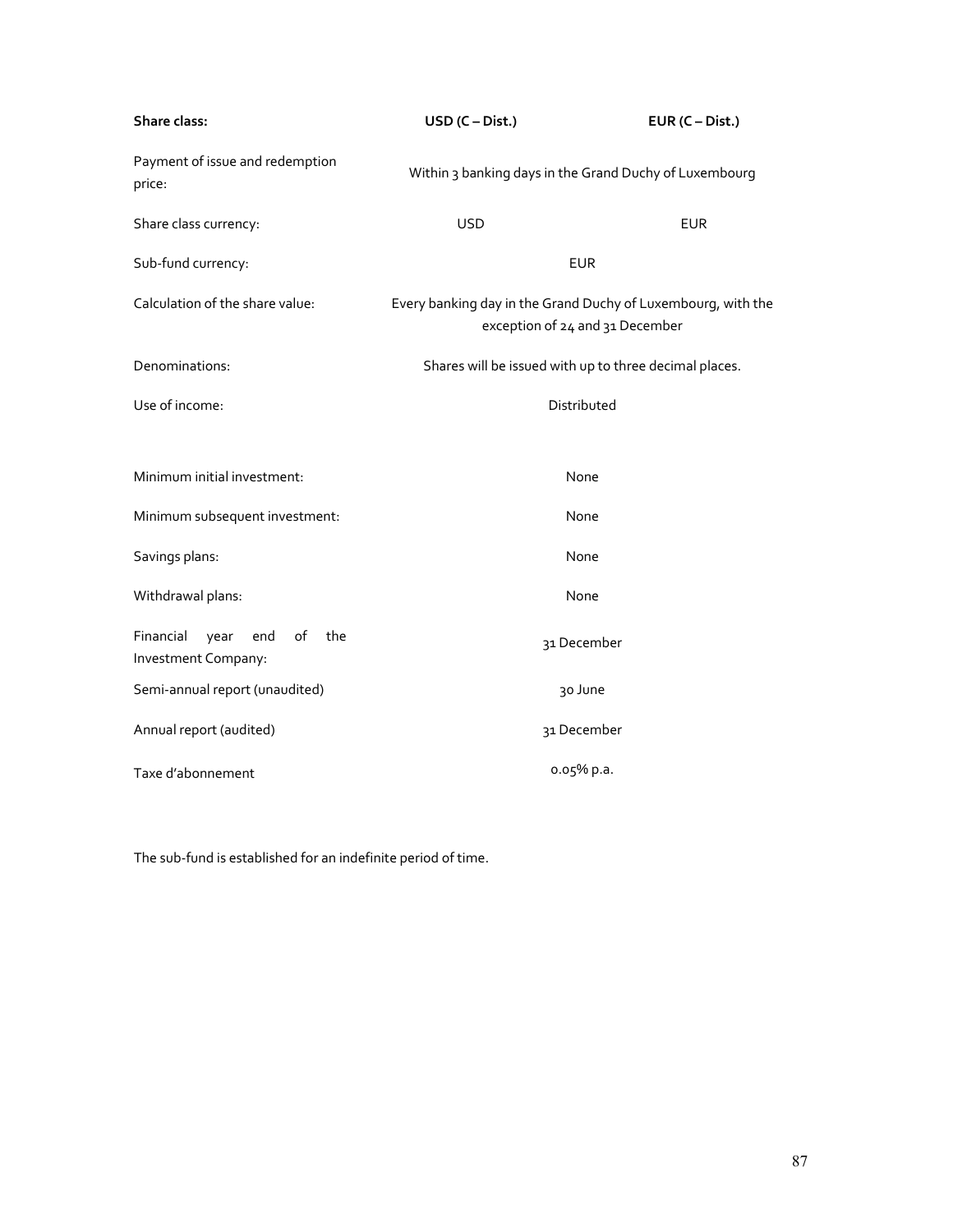| Share class:                                            | EUR $(U - Acc.)$                                                                                |
|---------------------------------------------------------|-------------------------------------------------------------------------------------------------|
| Payment of issue and redemption<br>price:               | Within 3 banking days in the Grand Duchy of Luxembourg                                          |
| Share class currency:                                   | <b>EUR</b>                                                                                      |
| Sub-fund currency:                                      | <b>EUR</b>                                                                                      |
| Calculation of the share value:                         | Every banking day in the Grand Duchy of Luxembourg, with the<br>exception of 24 and 31 December |
| Denominations:                                          | Shares will be issued with up to three decimal places.                                          |
| Use of income:                                          | Reinvested                                                                                      |
| Minimum initial investment:                             | EUR 20'000'000                                                                                  |
| Minimum subsequent investment:                          | None                                                                                            |
| Savings plans:                                          | None                                                                                            |
| Withdrawal plans:                                       | None                                                                                            |
| Financial year end of the<br><b>Investment Company:</b> | 31 December                                                                                     |
| Semi-annual report (unaudited)                          | 30 June                                                                                         |
| Annual report (audited)                                 | 31 December                                                                                     |
| Taxe d'abonnement                                       | 0.05% p.a.                                                                                      |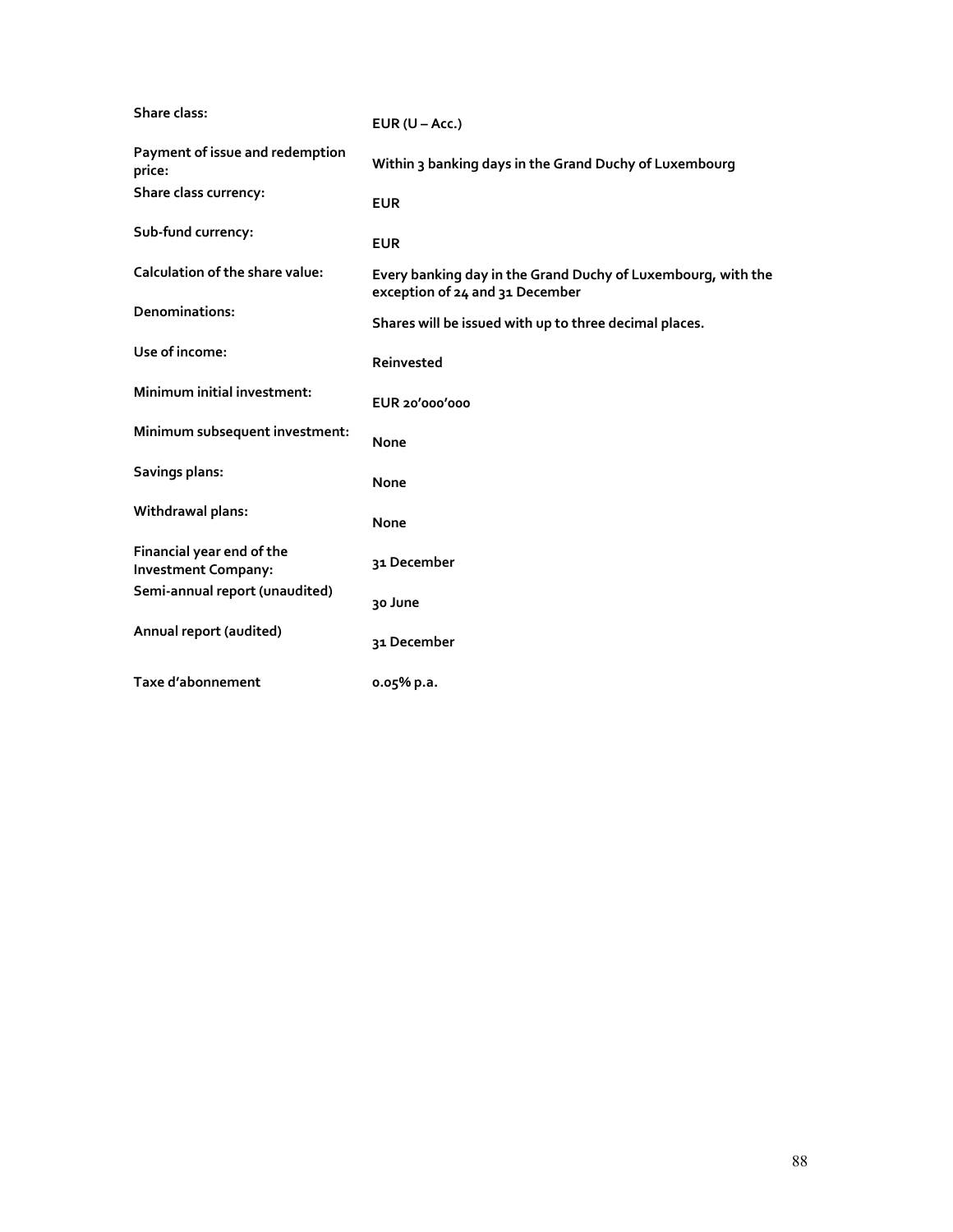### **Share classes of the sub-fund**

The Investment Company has decided to issue share classes "**EUR (C - Acc.)**", "**CHF (C – Acc.)**", "**EUR (I – Dist.)**", "**EUR** (**I – Acc.)**", "**EUR P – Acc.)**", "**GBP (I – Dist.)**", "**USD (I – Acc.)**", "**USD (P – Acc.)**", "**CHF (P – Acc.)**", "**EUR (P – Dist.), "SEK (P-Dist.)", "JPY (I-Acc.)", "GBP (R-Dist.)", "USD (I-Dist.)"** , "**USD (P – Dist.)**", "**USD (C-Dist.)", "EUR (U-Dist.)", "EUR (U-Acc.)", and "EUR (C-Dist.)"** for the sub-fund. There are differences regarding the minimum investment amount, the initial issue price, the Fund Manager fee, the share class currency and the distribution of income.

The Board of Directors has the discretion to waive any minimum investment amount if such measure is deemed to be in the interest of the sub-fund and its investors. Shares of share class "**GBP (R-Dist.)**" are restricted to investors from the United Kingdom investing into the sub-fund through intermediaries with whom they have separate contractual arrangements.

Shares of share classes "**EUR (C – Acc.)**", "**CHF (C – Acc.)**", "**USD (C-Dist.) and "EUR (C-Dist.)"** are restricted to investors investing into the sub-fund through intermediaries with whom they have separate contractual arrangements.

Hedged share classes are share classes to which a hedging strategy aiming at mitigating currency risk against the reference currency of the sub-fund is applied, in accordance with ESMA opinion on share classes of UCITS (ESMA34-43-296).

In accordance with the provisions of section "Issue of shares", the Investment Company will enter into hedging transactions to hedge the exposure to foreign exchange risk in the following share classes: "**CHF (C – Acc.)**" and "**CHF (P – Acc.)**".

Shares of share classes **"EUR (U-Dist.)" and "EUR (U-Acc.)"** are reserved for investors who subscribe Shares of this class either in their own name, or who have concluded a written agreement with a financial intermediary which explicitly provides for the acquisition of trailer fee-free classes. The minimum subsequent holding amount for shares of share classes "**EUR (U-Dist.)**" and **"EUR (U-Acc.)"** is EUR 15'000'000.

## **Costs which are reimbursed from the sub-fund's assets**

## **1. Management fee**

In consideration for the management of the sub-fund, the Management Company receives a fee of an amount of up to 2.2% p.a. of the net sub-fund assets (plus applicable taxes, if any), which is calculated at the end of the month and paid monthly in arrears.

## **2. Investment management fee**

The Fund Manager receives a fee in consideration for its duties out of the Management Company's fee of (i) up to 0.70% p.a. (plus applicable taxes, if any) regarding share class "**EUR (U-Dist.)**" and **"EUR (U-Acc..)"**, (ii) up to 1.15% p.a. (plus applicable taxes, if any) regarding share classes **"EUR (I-Dist.)"**, **"EUR (I-Acc.)"**, **"GBP (I-Dist.)"**, **"USD (I-Acc.)", "JPY (I-Acc.)", "USD (I-Dist.)",** "**USD (C-Dist.)** as well as **"EUR (C-Dist.)"** and (iii) up to 1.95% p.a. (plus any applicable taxes, if any) regarding share classes "**EUR (C – Acc.)**", "**CHF (C – Acc.)**", **"EUR (P-Acc.)"**, **"USD (P-Acc.)"**, **"CHF (P-Acc.)"**, **"EUR (P-Dist.)", "SEK (P-Dist.)"**, **"GBP (R-Dist.)"** and **"USD (P – Dist.)"** of the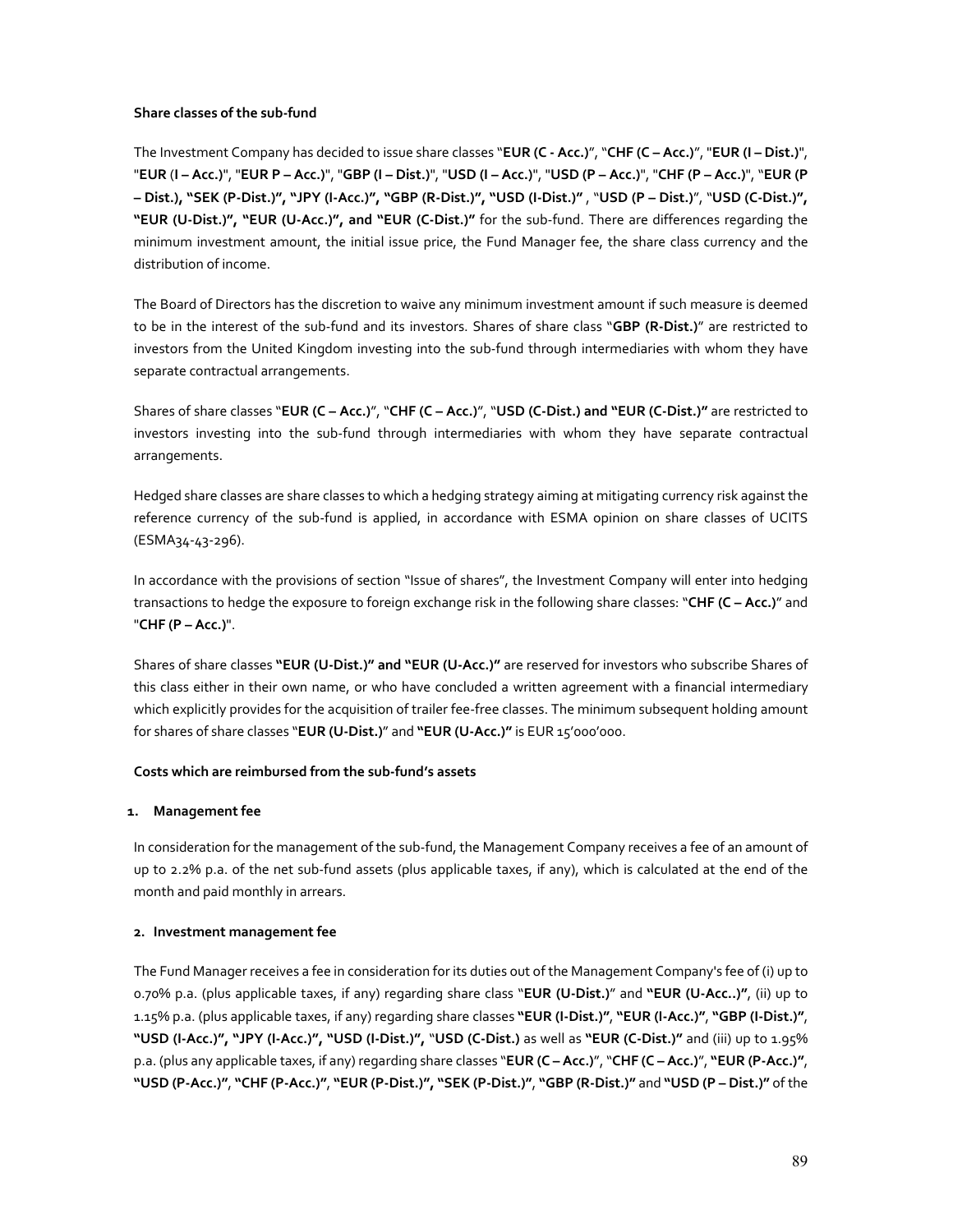net sub-fund assets from the Management Company's fee. This remuneration is calculated and paid out retroactively pro rata on a monthly basis on the last day of the month

## **3. Depositary fee**

For the fulfilment of its responsibilities stated in the Depositary and Paying Agent Agreement, the Depositary receives a fee of up to 0.025 % p.a. (plus applicable taxes, if any) of the net sub-fund assets, with a minimum of EUR 2,500 per month, which is calculated monthly in arrears and paid out monthly in arrears.

### **4. Service fee**

For the fulfilment of its responsibilities as stated in the Service Agreement, the Central Administration Agent and Registrar and Transfer Agent receives a fee of up to 0.025% p.a. (plus applicable taxes, if any) of the net sub-fund assets, which is calculated monthly in arrears and paid monthly in arrears. In addition, the Central Administration Agent and Registrar and Transfer Agent receive a monthly fee of up to EUR 3,000 which is paid monthly in arrears.

### **5. Further Costs**

In addition the costs set out in the Articles may also be charged against the sub-fund assets.

### **Costs to be borne by the shareholders include**

| Front-load fee:                                                                 | up to 5% of the share price |
|---------------------------------------------------------------------------------|-----------------------------|
| (To the relevant agent)                                                         |                             |
| Redemption fee:                                                                 | $up to 1\%$                 |
| (To the respective sub-fund's assets)                                           |                             |
| Exchange fee:<br>(based on the net asset value of the shares to be<br>acquired) | none                        |

### **Use of income**

The income for share classes **"EUR (C – Acc.)"**, "**CHF (C – Acc.)**", "**EUR (I – Acc.)**", "**EUR (P – Acc.)**", "**USD (I – Acc.)**", "**USD (P – Acc.)**", "**CHF (P – Acc.)**" **,"JPY (I-Acc.)" and** "**EUR (U-Acc.)"** will be reinvested, the income for share classes **"EUR (I – Dist.)**", "**GBP (I – Dist.)**" "**EUR (P – Dist.)**", **"GBP (R-Dist.)"**,**"SEK (P-Dist.)"**,"**USD (I-Dist.)**", "**USD (P – Dist.)**", "**USD (C-Dist.)", "EUR (U-Dist.)"** and **"EUR (C-Dist.)"** will be distributed. Distributions will be made at the intervals determined by the Investment Company. Regular net income and realised gains may be distributed. Unrealised gains and other assets may also be distributed provided the amount distributed does not cause the total net assets of the Investment Company to fall below EUR 1,250,000.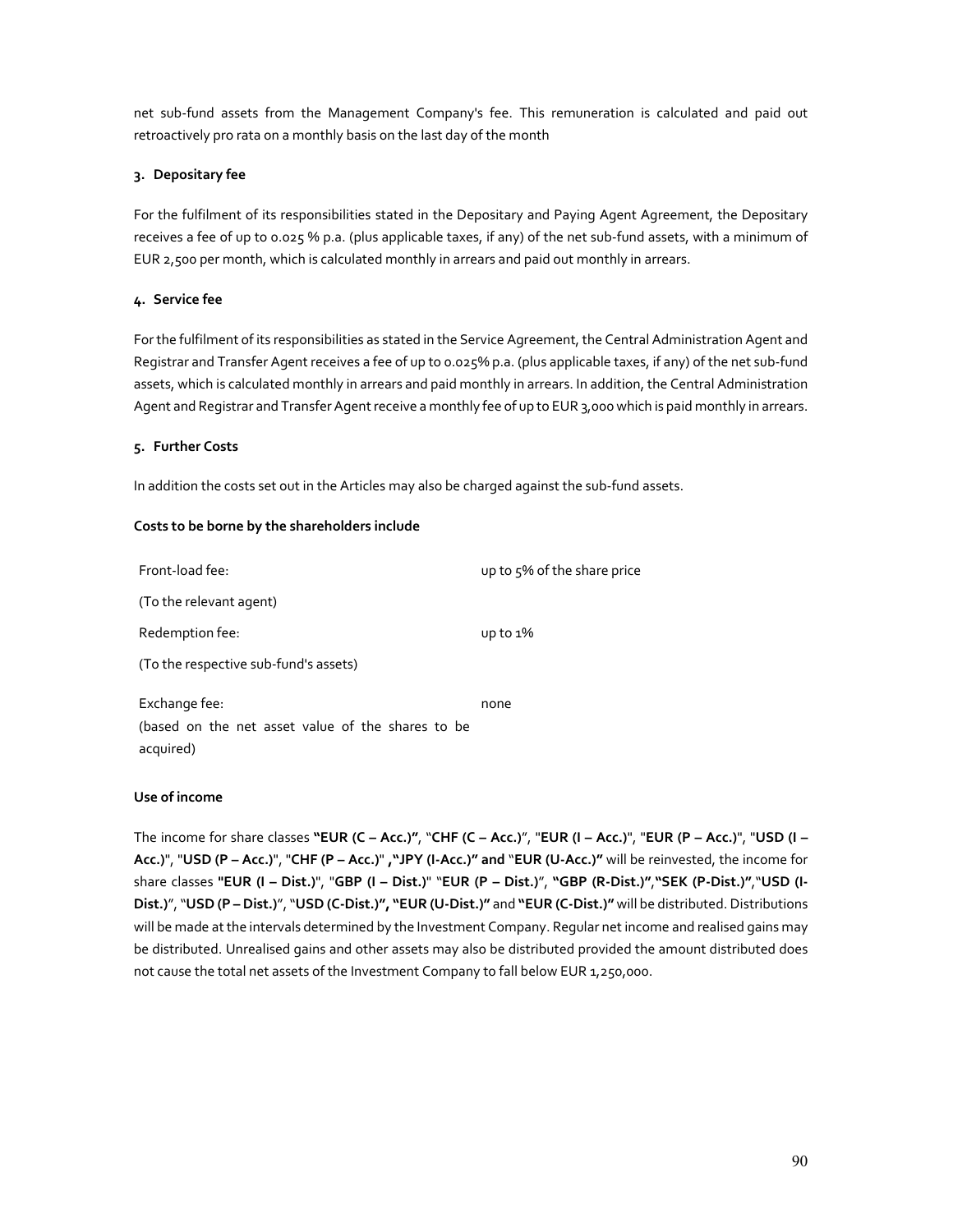#### **Annex 3**

#### **Partners Group Listed Investments SICAV – Multi Asset Income**

Supplementing and in derogation of section "Investment Policy", the following provisions apply to the sub-fund:

#### **Investment objectives**

The objective of the investment policy of **Partners Group Listed Investments SICAV – Multi Asset Income** ("subfund") is to achieve appropriate growth from capital growth and income in the currency of the share class while taking investment risk into consideration. In order to achieve this objective, the sub-fund is, in principle, able to use total return swaps as well. As a result, the profit and loss profile of the underlying may be synthetically replicated without being invested in the relevant underlying. The investor's income from this total return swap depends on the performance of the underlying with its income (dividends, coupons, etc.) and the performance of the derivative instrument which was used.

The investment focus is on shares of companies with an attractive and sustainable dividend yield. The fund management therefore invests worldwide in shares which promise a higher dividend yield than the market average. The focus is on securities which, in comparison with the global market, offer an above-average dividend yield as well as long-term capital growth.

Subject to the investment policy and its implementation, the Investment Company shall use best efforts to manage the sub-fund pursuant to the partial exemption regime for so-called equity funds ("Aktienfonds") or mixed funds ("Mischfonds") for purposes of the German Investment Tax Act as coming into effect on 1 January 2018 (GInvTA).

The sub-fund shall be actively managed, with full discretion over the composition of the portfolio. The MSCI World (NR) EUR hedged (BB Ticker: MXWOHEUR)) benchmark is used for performance comparison.

The past performance of the sub-fund is indicated in the relevant "Key Investor Information Document".

**As a general rule, past results offer no guarantee of future performance. We cannot guarantee that the objectives of the investment policy will be achieved.** 

**The Management Company will exclusively review the investment principles described in the investment policy.** 

### **Investment policy**

In order to achieve the investment objective, at least two-thirds of the sub-fund's assets will be invested worldwide in listed shares, share certificates, participation certificates, convertible bonds and bonds with warrants to shares and zero bonds.

The sub-fund's exposure to fixed-income securities with a rating below BB+ (S&P) or Ba1 (Moody's) is limited to up to 20% of the sub-fund's net assets. The sub-fund will not invest in fixed-income securities with a rating below **CCC-** (S&P) or **Caa3** (Moody's).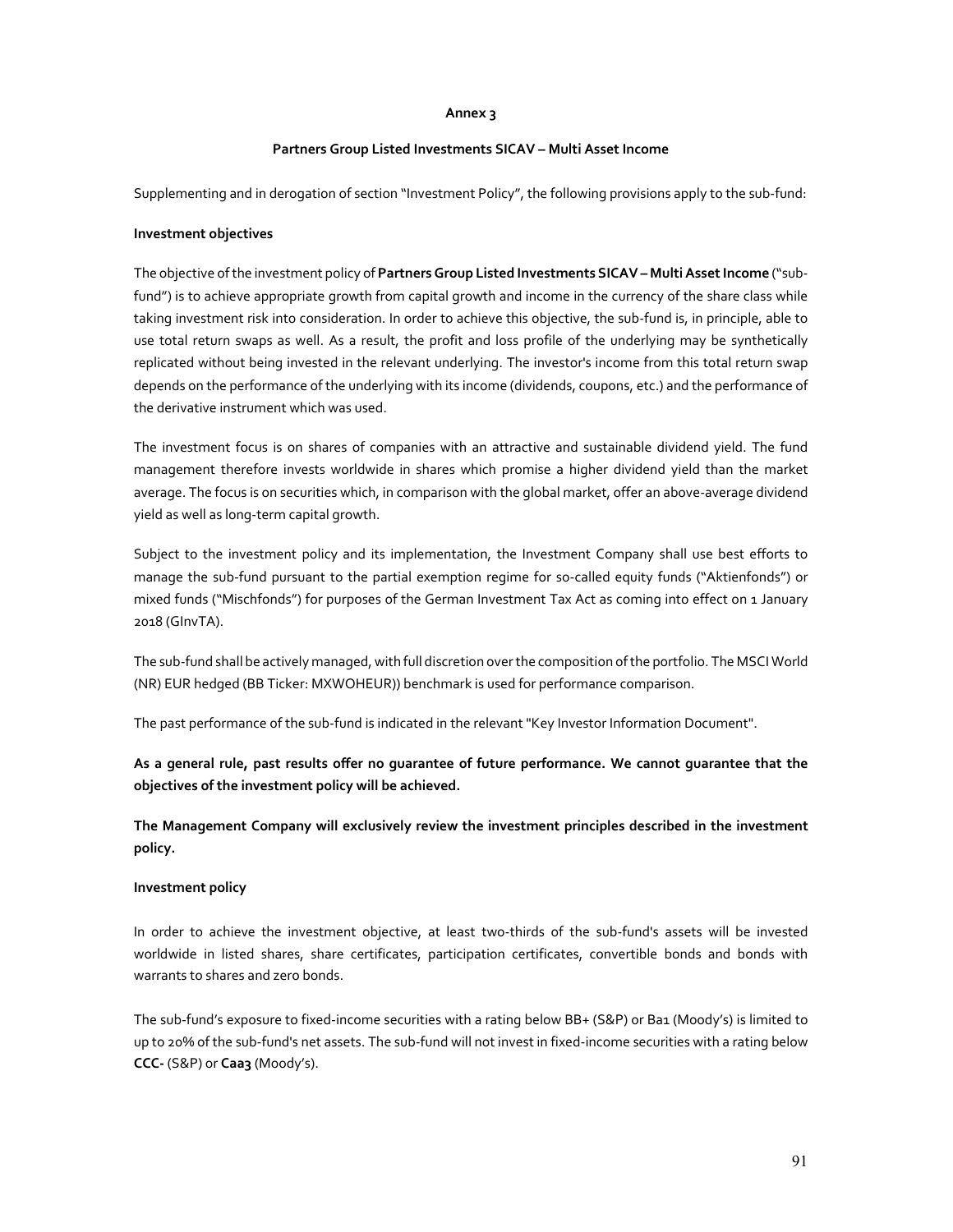However, the sub-fund will invest at least 51% of its net assets on an ongoing basis directly into so-called equity participations. That means that the sub-fund will invest at least 51% of its net assets on an ongoing basis in listed equities (either admitted for trading at a recognised stock exchange or listed on an organised market).

The term equity participation within the meaning of sec. 2 para. 8 GInvTA comprises of (i) both listed equities (either admitted for trading at a recognised stock exchange or listed on an organised market) and (ii) unlisted equities of companies that are not real estate companies and are (a) resident in an EU or EEA state subject to income taxation for companies in that state and not exempt from such taxation or (b) in case of non-EU/EEA companies subject to income taxation for companies of at least 15% and not exempt from such taxation and (iii) investment participations in equity funds of 51% of the value of the investment participation and (iv) investment participations in mixed funds of 25% of the value of the investment participation.

Focus is thereby placed on companies in the infrastructure, real estate and private equity sectors.

'Infrastructure' includes all durable capital goods that ensure the efficient running of an economy. This includes transport infrastructure assets such as roads, airports, railways, harbours, tunnels and bridges. In addition to social infrastructure such as school, hospital and government buildings, communications infrastructure such as television and broadcasting systems, antennae and masts for mobile telecommunications, satellite systems and cable networks, as well as utility infrastructure such as gas, oil, water and electricity distribution and transmission and waste management are also included. There are no plans for the Investment Company to invest directly in specific tangible infrastructure assets.

'Real estate' includes all types of real estate and uses thereof, such as residential property, commercial property, office property and operator property. As a rule, this involves operational companies which actively participate in the operation, maintenance, development and extension of real estate. These companies may make direct real estate investments worldwide and may invest across the entire capital structure. There are no plans for the Investment Company to invest directly in specific tangible real estate assets.

'Private equity' includes listed subsidiary companies and other companies which derive most of their income from investing in or managing private equity investments. Private equity investments primarily focus on participating in non-listed companies (both in the form of equity capital and debt capital).

In addition, securities of other issuers, as well as other permissible assets stated under Part 1 of the Law of 17 December 2010, may be held.

In general, a maximum of 49% of the net assets of the sub-fund may be invested in liquid funds. However, depending on the market position, the net assets of the sub-fund may also be held in liquid funds subject to the legally permissible (short-term) limits and an exception to these and the other abovementioned investment limits is permitted. In addition, depending on the assessment of the market situation, a short-term exception to the abovementioned investment focal points is permitted and investment in liquid funds is permitted if, in such case, the investment focus is, on the whole, adhered to when including the liquid funds.

Units or shares, respectively, in UCITS or other UCIs shall be acquired only to an upper limit of 10% of the net subfund assets.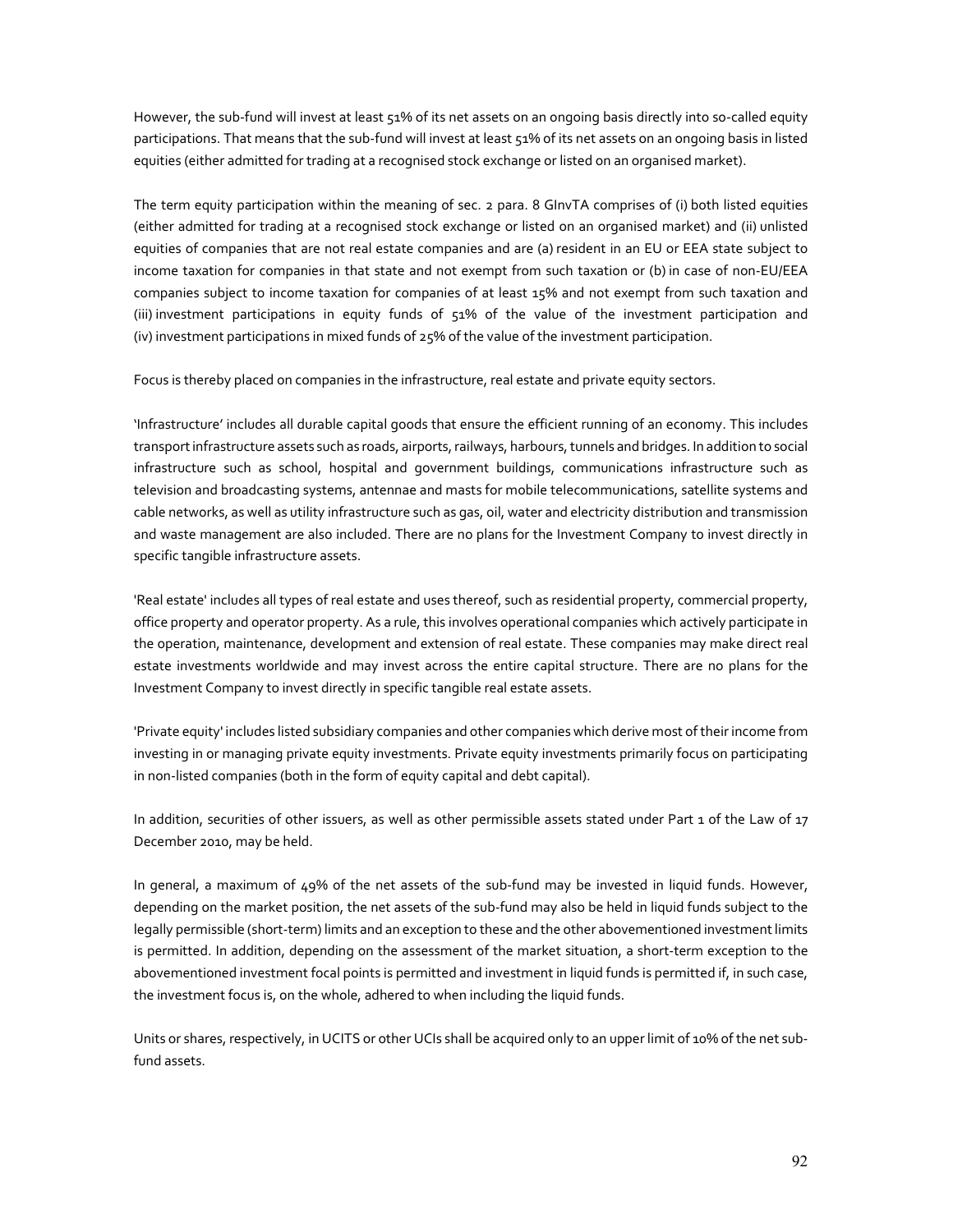Under normal circumstances, it is generally expected that the sub-fund will not invest more than 15 % of its net assets in total return swaps. In exceptional circumstances, such percentage may be increased up to a maximum of 20 % of the sub-fund's assets.

The counterparties of the total return swaps the sub-fund may enter into are in particular Morgan Stanley & Co International PLC and UBS AG. Further counterparties may be selected in accordance with the criteria provided for in chapter "Information concerning swaps" of this Prospectus.

Detailed information on the investment limits are shown in Article 4 of the Articles.

The use of derived financial instruments ("derivatives") is planned in order to achieve the aforementioned investment objectives as well as for investment and hedging purposes. In addition to option rights, it also includes swaps and futures contracts on all underlying instruments permitted under the Law of 17 December 2010. Derivatives may be used only within the limits outlined in Article  $\mu$  of the Articles. Further details on techniques and instruments can be found in the Prospectus in the chapter "Information on techniques and instruments".

**As a result of concentration on specific sectors or themes, the investments of the sub-fund assets may be subject to strong price fluctuations compared with a more diversified investment. Due to the specific investment policy, the sub-fund has a high opportunity/risk ratio. Shares, share certificates and other equity securities of issuers that are active in the infrastructure, real estate and private equity sectors may be subject to considerable price fluctuations. The investment return of the sub-fund may as a result be subject to a stronger positive or negative influence than would be expected from a balanced distribution of assets covering the whole of the market. Furthermore, the targeted focus on mainly stock market listed companies in the infrastructure, real estate and private equity sectors may lead to a net asset performance that differs from the general market trend.** 

## **Sustainability-related Disclosures**

### **1. Environmental and/or social characteristics promoted by the sub-fund**

The Fund Manager is committed to investing in a responsible way by actively integrating environmental, social and governance ("ESG") considerations during the investment selection and ongoing monitoring process. By integrating ESG factors into the investment process, the Fund Manager aims at:

- (i) enhancing investment returns and protecting value for the sub-fund; and
- (ii) ensuring that the companies and assets in which the sub-fund invests respect, and ideally benefit, investors, society and the environment.

The Fund Manager's ESG & sustainability directive (as amended from time to time, the "ESG & Sustainability Directive"), including its approach to adverse sustainability impacts, can be found on the following website: https://www.partnersgroup.com/en/sustainability/.

Further information can be found in section "Investment Strategy" below.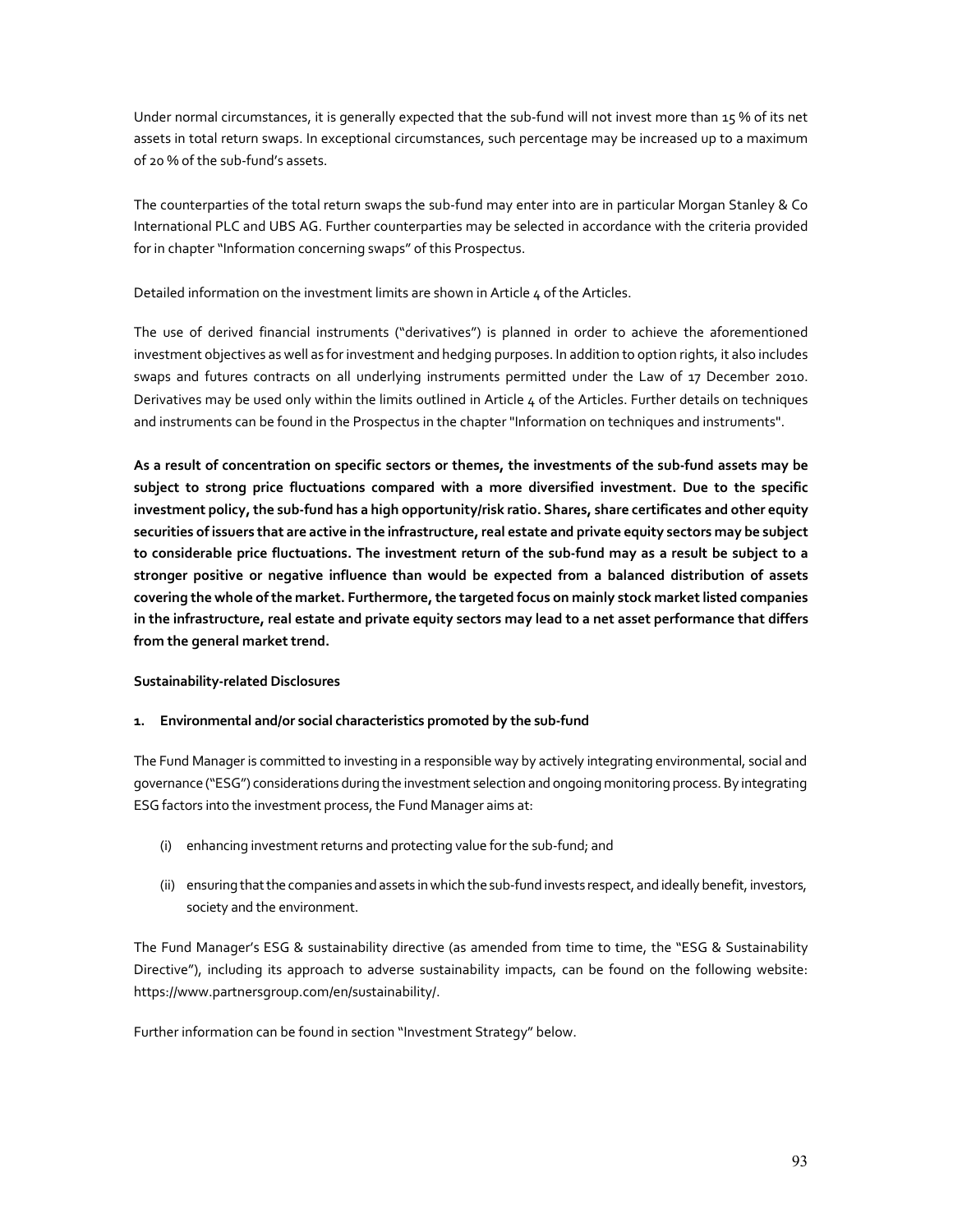#### **2. No sustainable investment objective**

The sub-fund does not have as its objective sustainable investment but promotes environmental and/or social characteristics (referred to above).

In accordance with article 2 (17) of the Disclosure Regulation, a sustainable investment ("Sustainable Investment") is an investment in an economic activity that contributes to an environmental objective, as measured, for example, by key resource efficiency indicators on the use of energy, renewable energy, raw materials, water and land, on the production of waste, and greenhouse gas emissions, or on its impact on biodiversity and the circular economy, or an investment in an economic activity that contributes to a social objective, in particular an investment that contributes to tackling inequality or that fosters social cohesion, social integration and labour relations, or an investment in human capital or economically or socially disadvantaged communities, provided that such investments do not significantly harm any of those objectives and that the investee companies follow good governance practices, in particular with respect to sound management structures, employee relations, remuneration of staff and tax compliance.

If and to the extent the sub-fund invests in assets that qualify as Sustainable Investments within the meaning of the Disclosure Regulation, the Fund Manager will apply screening procedures which shall enable it to identify and assess any significant harm indicators and will take into account the indicators for adverse sustainability impact.

#### **3. Investment Strategy**

The Fund Manager seeks to generate investment returns in a way that complies with relevant local and international laws, including adherence to international protocols on banned products, and potential for negative impacts on society or the environment.

The Fund Manager follows dedicated processes in deciding from a responsible investment perspective whether it is appropriate to invest in a company or other asset. The Fund Manager applies specific tools and processes to ensure a thorough integration of ESG factors. Furthermore, the Fund Manager monitors the investments on an ongoing basis to ensure any potential ESG issues are quickly identified.

### More specifically:

For liquid investments, the Fund Manager will refer to the exclusion list published by Norges Bank as well as conduct ESG due diligence and engagement with companies. In addition, standardized tools are used to facilitate the assessment of Sustainability Risk (as defined in risk factor "Sustainability Risks" below) during the investment due diligence process, informed by the ESG factors identified by the Sustainability Accounting Standards Board (SASB).

There is an updated proxy voting policy put in place and a document formalizing the Fund Manager's approach to ESG in listed equities. The Fund Manager's listed equity proxy voting policy focuses on the specific ESG corporate governance considerations that arise most frequently in the listed investments: board composition, executive remuneration, audit and internal controls, and environmental and social matters. Given the nature of listed equities, the Fund Manager's ESG focus in listed equities is particularly on the screening and monitoring stages.

The Fund Manager will report on an annual basis the progress made in further developing its approach to ESG integration and engagement.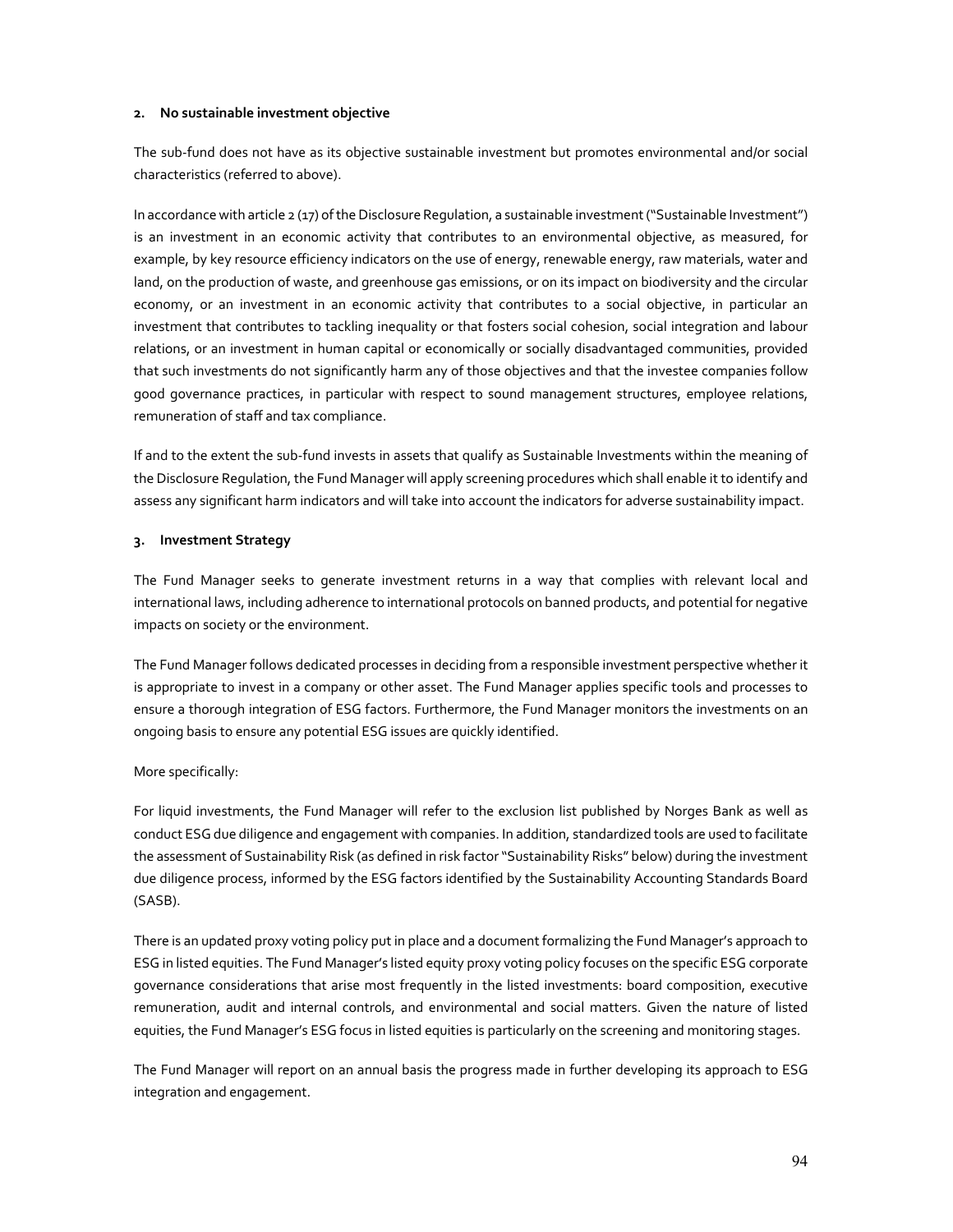The Fund Manager has a process for assessing the governance practices of the underlying companies/investments.

Further information on the sub-fund's investment strategy used to attain its environmental / social characteristics and the Fund Manager's policy to assess the governance practices of potential and actual investments, can be found on the following website: https://www.partnersgroup.com/en/sustainability/.

## **4. Sustainability indicators**

The Fund Manager will do a qualitative assessment of sustainability indicators on a regular basis. The Fund Manager will actively monitor sustainability indicators and ESG incidents, where possible and depending on the asset class, and will formally review ESG progress on an annual basis.

### **5. Reference benchmark**

The sub-fund pursues an active investment management strategy and therefore does not invest by reference to any index and does not intend to do so.

### **6. Use of derivatives**

The sub-fund may use derivative instruments to reduce foreign currency and interest rate risks. The sub-fund will not otherwise use derivative instruments to meet or contribute towards the environmental or social characteristics. Derivative instruments used by the sub-fund will not be screened for ESG compliance.

### **7. Website reference**

More product-specific information can be found on the website. In addition to the information set out in this Prospectus, further information relating to the sub-fund's environmental and/or social characteristics, including information on the methods used to measure the attainment of the ESG characteristics promoted by the subfund, can be found at https://www.partnersgroup.com/en/sustainability/sustainability-related disclosures/.

## **8. Sustainability risks**

Sustainability risks ("Sustainability Risks") are environmental, social or governance events or conditions that, if they occur, could cause an actual or a potential material negative impact on the value of the sub-fund's portfolio and the returns of the sub-fund. Environmental risk factors could be (without limitation) events like earthquakes, climate change, flood risk or other environment-related factors. Social risk factors could be circumstances like social unrest, changes to social or labor laws or other social factors, and governance risks could be factors like bribery and corruption, compliance risks or similar. Sustainability Risks that could occur and which might potentially affect the performance of the sub-fund may vary from one Investment to another and no exhaustive list can be given, and these risks will also vary from time to time.

The assessment of Sustainability Risks is an essential part of the Fund Manager's investment decision making process, during the ownership and at the time of exit. The Fund Manager screens potential investments through its proprietary ESG due diligence tool which takes into account Sustainability Risks based on, amongst others, the Sustainability Accounting Standards Board´s (SASB) sustainability risk factors, and produces a sustainability risk report. The Fund Manager will apply an active value-creation approach with an objective of improving the ESG profile of an Investment.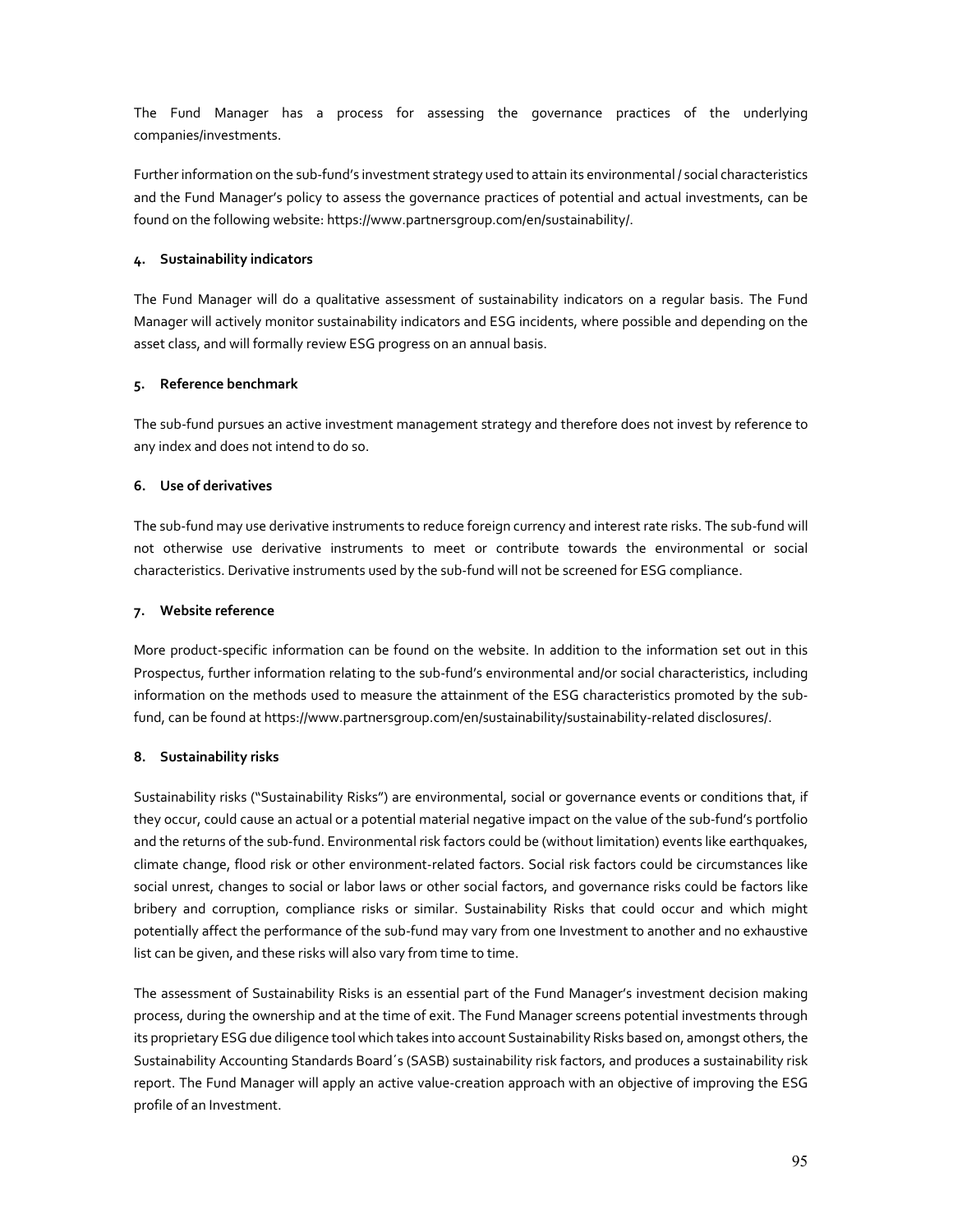More details on the integration of Sustainability Risks into the investment decision making process by the Fund Manager can be found in section "Investment Strategy" above and on the following website: https://www.partnersgroup.com/en/sustainability/.

However, despite the proactive approach to Sustainability Risks, it cannot be excluded that environmental, social or governance factors may affect the value of the sub-fund's portfolio and the returns of the sub-fund.

### **9. Principal adverse impacts**

The Management Company delegates the portfolio management function of the funds under management and as such does not currently have access to sufficient ESG information for determining and weighting with adequate accuracy the negative sustainability effects across all its delegated Investment Managers. Therefore, the Management Company has decided not to consider directly and at its level the adverse impacts of investment decisions on sustainability factors (PASI) according to Article 4 SFDR.

At this stage, the Fund Manager does not consider the PASI factors because the EU regulatory technical standards required in relation to adverse impact assessment are not yet available in final form. However, the Fund Manager intends to take into account PASI factors once finalized by the EU.

### **Risk profile of the sub-fund**

Risk profile – Speculative

Due to the composition of the net sub-fund assets, there is a very high degree of risk but also a very high degree of profit potential. The risks may consist, in particular, of currency risk, credit risk and price risk, as well as market interest rate risks.

### **Commitment Approach**

The commitment approach is used for monitoring and measuring the total risk associated with derivatives.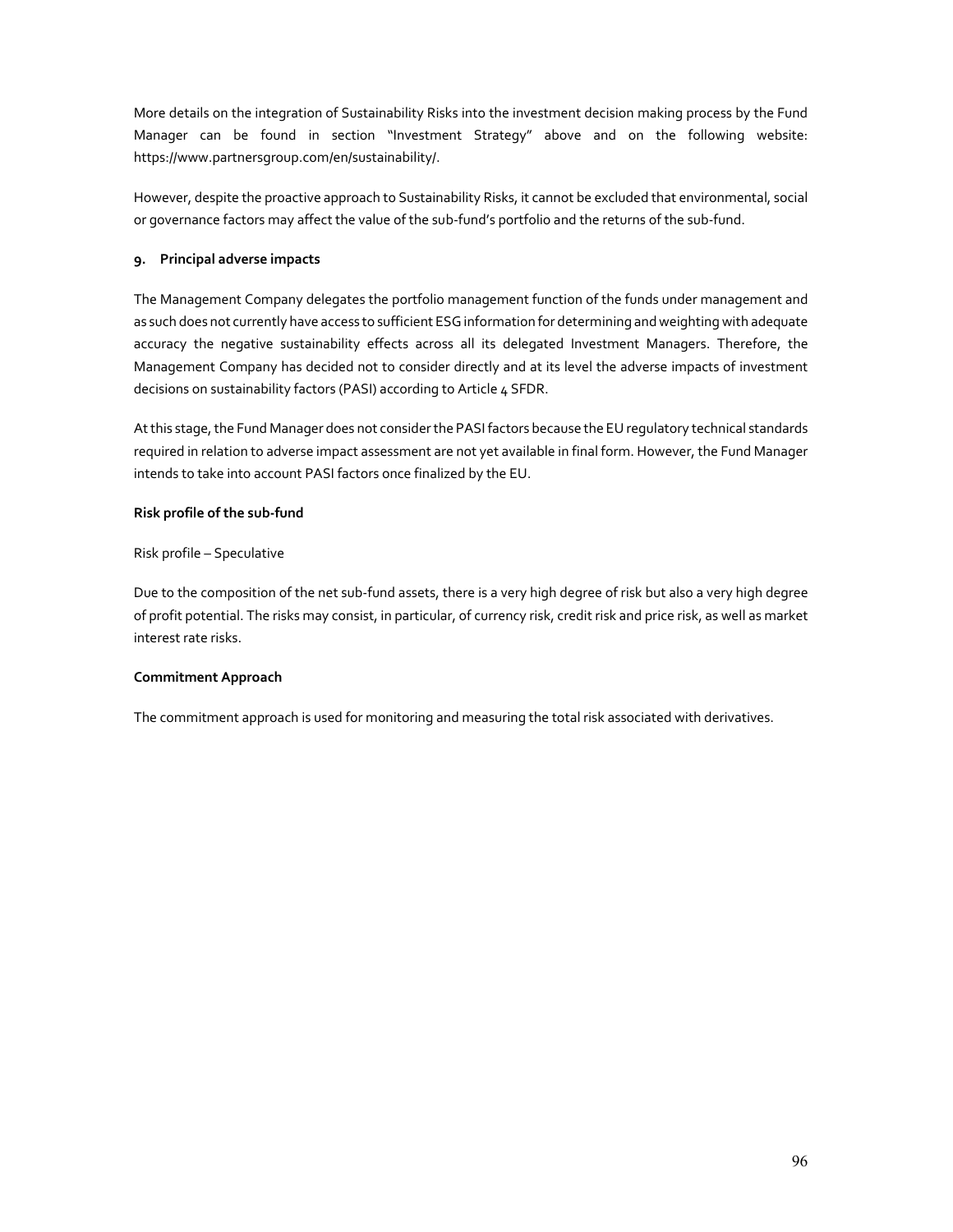| Share class:                                     | $EUR (I-Dist.)$                                                                                      | $EUR(P-Dist.)$                                         |
|--------------------------------------------------|------------------------------------------------------------------------------------------------------|--------------------------------------------------------|
| Payment of issue and redemption<br>price:        |                                                                                                      | Within 3 banking days in the Grand Duchy of Luxembourg |
| Share class currency:                            | <b>EUR</b>                                                                                           | <b>EUR</b>                                             |
| Sub-fund currency:                               | <b>EUR</b>                                                                                           | <b>EUR</b>                                             |
| Calculation of the share value:                  | Every bank working day in the Grand Duchy of Luxembourg, with the<br>exception of 24 and 31 December |                                                        |
| Denominations:                                   | Shares will be issued with up to three decimal places.                                               |                                                        |
| Use of income:                                   | Distributed                                                                                          | Distributed                                            |
| Minimum initial investment:                      | EUR 1,000,000                                                                                        | None                                                   |
| Minimum subsequent investment:                   | None                                                                                                 | None                                                   |
| Savings plans:                                   | None                                                                                                 |                                                        |
| Withdrawal plans:                                | None                                                                                                 |                                                        |
| Financial year end of the<br>Investment Company: |                                                                                                      | 31 December                                            |
| Semi-annual report (unaudited)                   | 30 June                                                                                              |                                                        |
| Annual report (audited)                          | 31 December                                                                                          |                                                        |
| Taxe d'abonnement                                |                                                                                                      | o.o5% p.a.                                             |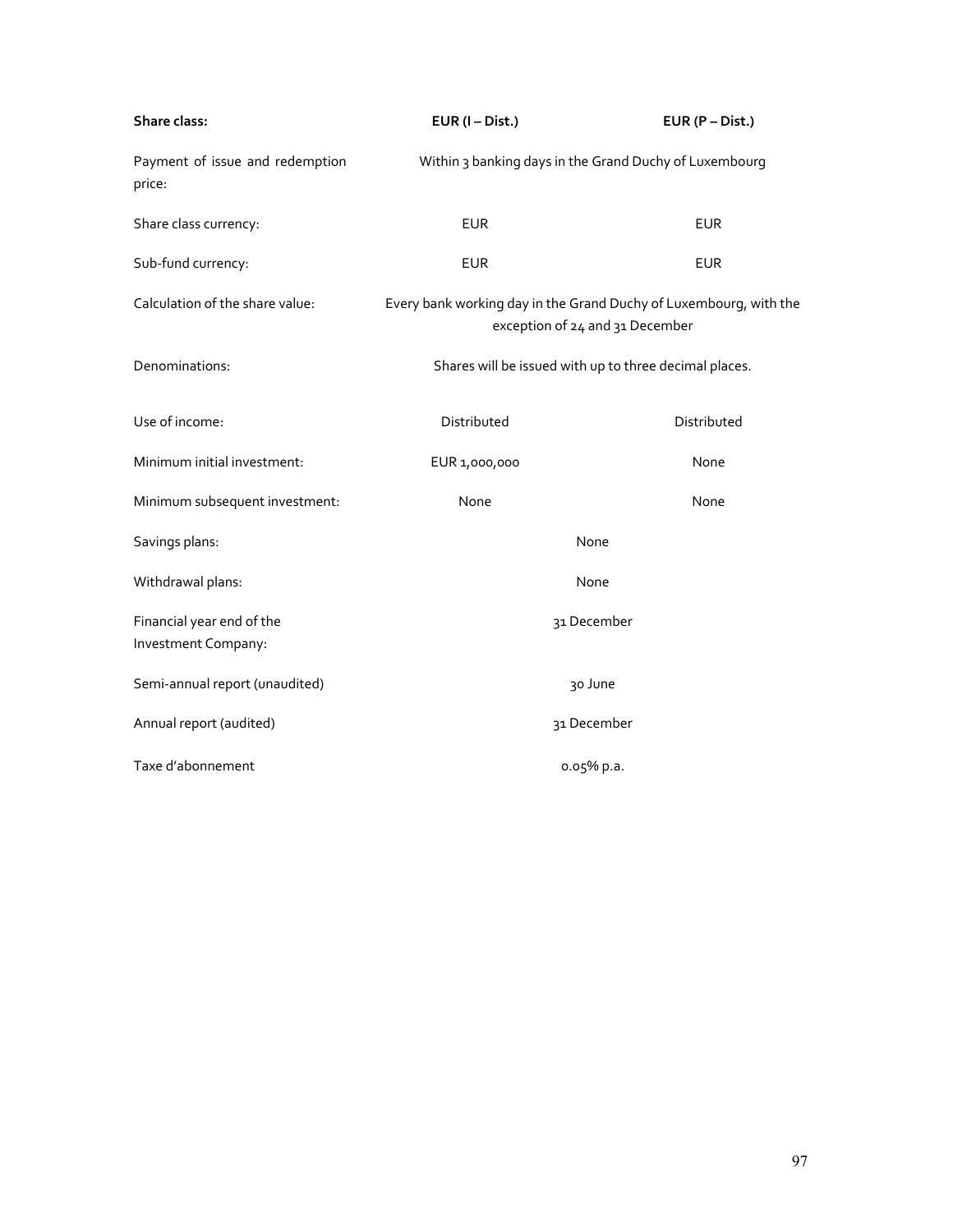| Share class:                                     | $USD (P-Dist.)$                                                                                      | EUR $(C - Acc.)$ |
|--------------------------------------------------|------------------------------------------------------------------------------------------------------|------------------|
| Payment of issue and redemption<br>price:        | Within 3 banking days in the Grand Duchy of Luxembourg                                               |                  |
| Share class currency:                            | <b>USD</b>                                                                                           | <b>EUR</b>       |
| Sub-fund currency:                               | <b>EUR</b>                                                                                           |                  |
| Calculation of the share value:                  | Every bank working day in the Grand Duchy of Luxembourg, with the<br>exception of 24 and 31 December |                  |
| Denominations:                                   | Shares will be issued with up to three decimal places.                                               |                  |
| Use of income:                                   | Distributed                                                                                          | Reinvested       |
| Minimum initial investment:                      | None                                                                                                 | None             |
| Minimum subsequent investment:                   | None                                                                                                 | None             |
| Savings plans:                                   | None                                                                                                 | None             |
| Withdrawal plans:                                | None                                                                                                 | None             |
| Financial year end of the<br>Investment Company: |                                                                                                      | 31 December      |
| Semi-annual report (unaudited)                   | 30 June                                                                                              |                  |
| Annual report (audited)                          | 31 December                                                                                          |                  |
| Taxe d'abonnement                                |                                                                                                      | 0.05% p.a.       |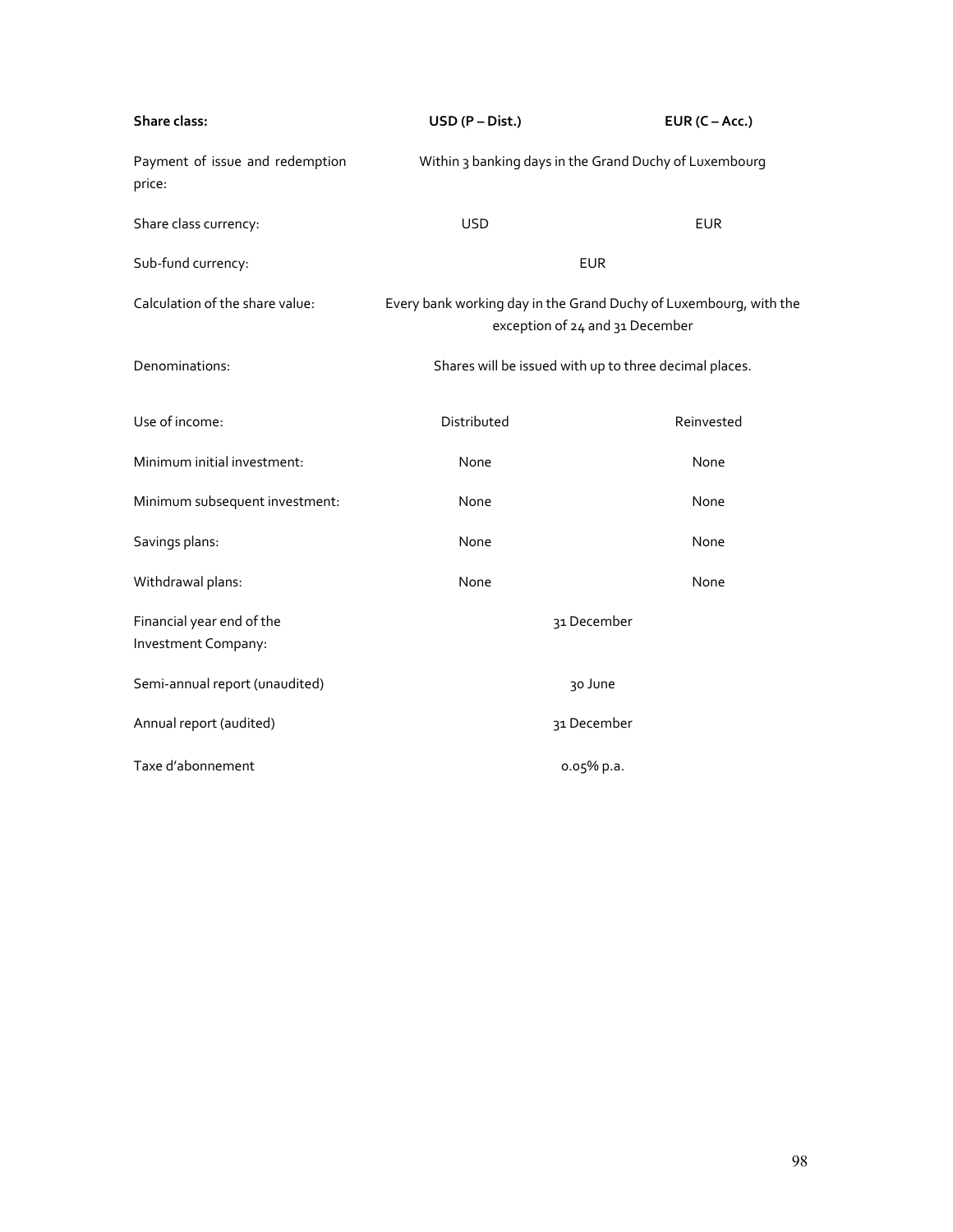| Share class:                            | EUR $(P - Acc.)$                                                                                     |  |
|-----------------------------------------|------------------------------------------------------------------------------------------------------|--|
| Payment of issue and redemption<br>fee: | Within 3 banking days in the Grand Duchy of Luxembourg                                               |  |
| Share class currency:                   | <b>EUR</b>                                                                                           |  |
| Sub-fund currency:                      | <b>EUR</b>                                                                                           |  |
| Calculation of the share value:         | Every bank working day in the Grand Duchy of Luxembourg, with the<br>exception of 24 and 31 December |  |
| Denominations:                          | Shares will be issued with up to three decimal places.                                               |  |
| Use of income:                          | Reinvested                                                                                           |  |
| Minimum initial investment:             | None                                                                                                 |  |
| Minimum subsequent investment:          | None                                                                                                 |  |
| Savings plans:                          | None                                                                                                 |  |
| Withdrawal plans:                       | None                                                                                                 |  |
| Financial year end of the               |                                                                                                      |  |
| Investment Company:                     | 31 December                                                                                          |  |
| Semi-annual report (unaudited)          | 30 June                                                                                              |  |
| Annual report (audited)                 | 31 December                                                                                          |  |
| Taxe d'abonnement                       | 0.05% p.a.                                                                                           |  |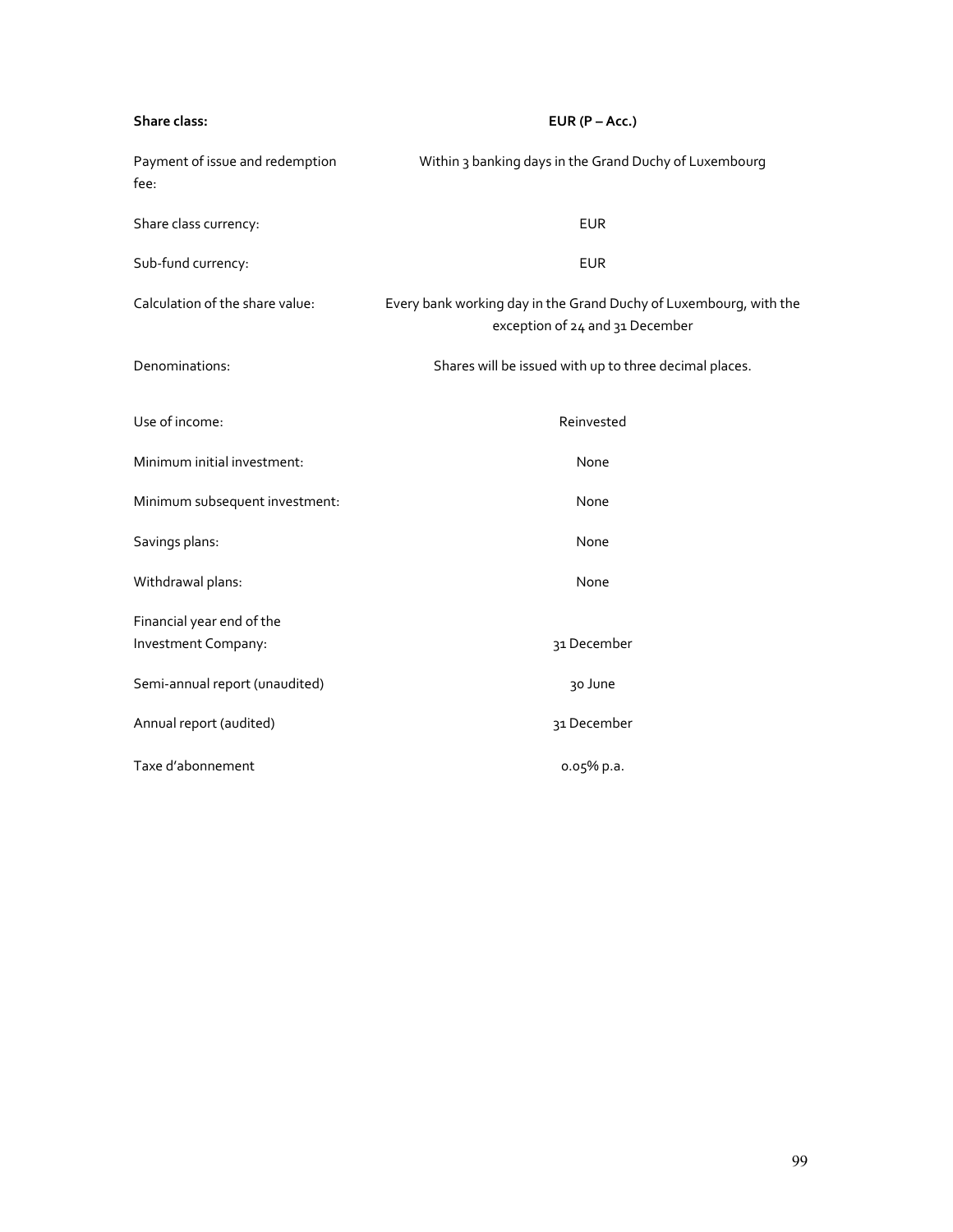| Share class:                                               | USD (I-Dist.)                                                                                        | GBP (I-Dist.) |
|------------------------------------------------------------|------------------------------------------------------------------------------------------------------|---------------|
| Payment<br>of<br>the<br>issue<br>and<br>redemption prices: | Within 3 banking days in the Grand Duchy of Luxembourg                                               |               |
| Share class currency:                                      | <b>USD</b>                                                                                           | GBP           |
| Sub-fund currency:                                         | Euro                                                                                                 | Euro          |
| Calculation of the share value:                            | Every bank working day in the Grand Duchy of Luxembourg, with the<br>exception of 24 and 31 December |               |
| Denominations:                                             | Shares will be issued with up to three decimal places.                                               |               |
| Use of income:                                             | Distributed                                                                                          | Distributed   |
| Minimum initial investment:                                | USD 1,000,000                                                                                        | GBP 1,000,000 |
| Minimum subsequent investment:                             | None                                                                                                 | None          |
| Savings plans:                                             | None                                                                                                 |               |
| Withdrawal plans:                                          | None                                                                                                 |               |
| Financial year end of the<br>Investment Company :          | 31 December                                                                                          |               |
|                                                            |                                                                                                      |               |
| Semi-annual report (unaudited)                             | 30 June                                                                                              |               |
| Annual report (audited)                                    | 31 December                                                                                          |               |
| Taxe d'abonnement                                          | o.o5% p.a.                                                                                           |               |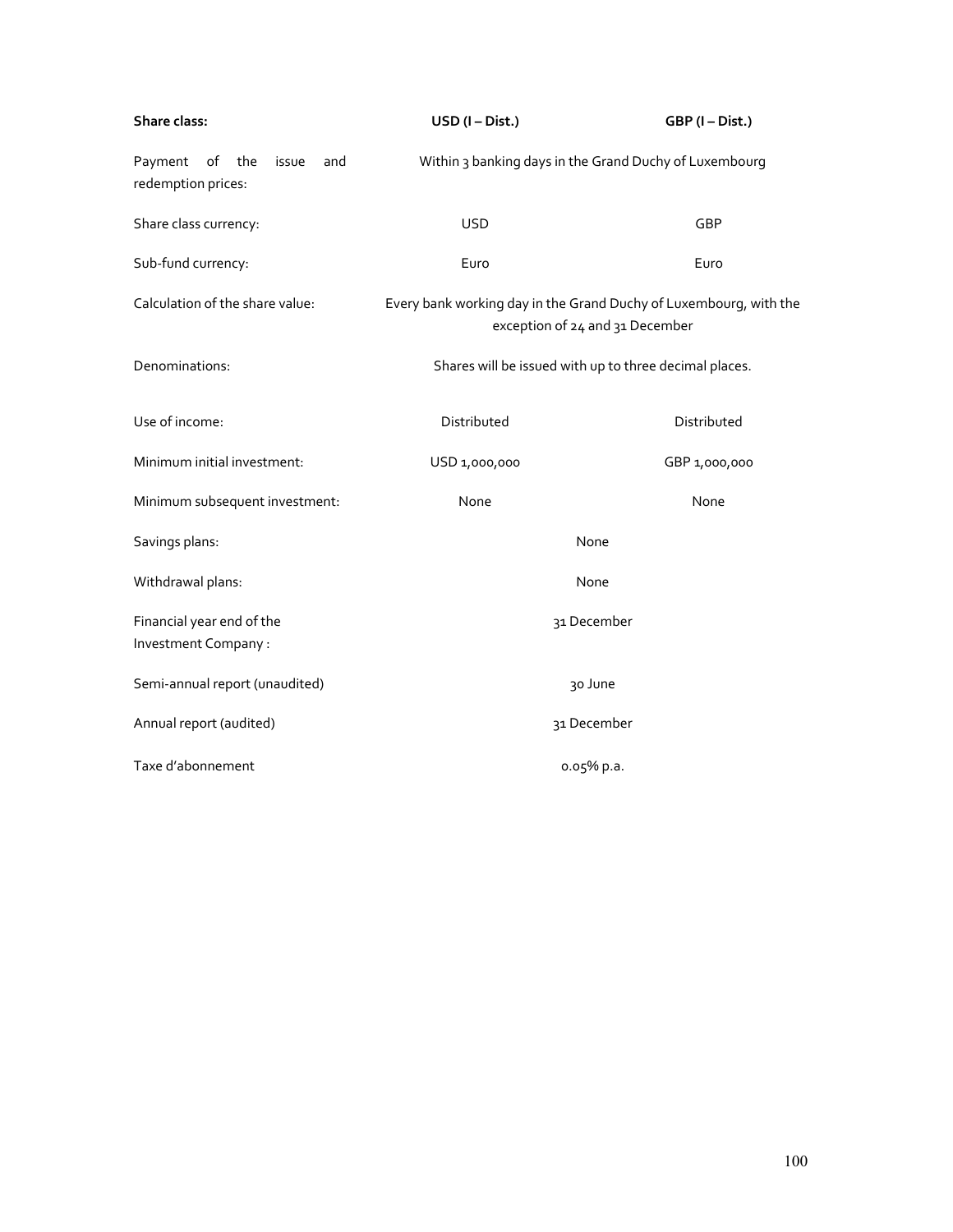| Share class:                                               | CHF (P - Acc.)                                                                                       | GBP (R - Dist.)                                           |
|------------------------------------------------------------|------------------------------------------------------------------------------------------------------|-----------------------------------------------------------|
| Payment<br>of<br>the<br>issue<br>and<br>redemption prices: | Within 3 banking days in the<br><b>Grand Duchy of Luxembourg</b>                                     | Within 3 banking days in the<br>Grand Duchy of Luxembourg |
| Share class currency:                                      | CHF                                                                                                  | GBP                                                       |
| Sub-fund currency:                                         | Euro                                                                                                 | Euro                                                      |
| Calculation of the share value:                            | Every bank working day in the Grand Duchy of Luxembourg, with the<br>exception of 24 and 31 December |                                                           |
| Denominations:                                             | Shares will be issued with up to three decimal places.                                               |                                                           |
| Use of income:                                             | Reinvested                                                                                           | Distributed                                               |
| Minimum initial investment:                                | None                                                                                                 | None                                                      |
| Minimum subsequent investment:                             | None                                                                                                 | None                                                      |
| Savings plans:                                             | None                                                                                                 | None                                                      |
| Withdrawal plans:                                          | None                                                                                                 | None                                                      |
| Financial year end of the<br>Investment Company:           | 31 December                                                                                          |                                                           |
| Semi-annual report (unaudited)                             | 30 June                                                                                              |                                                           |
| Annual report (audited)                                    | 31 December                                                                                          |                                                           |
| Taxe d'abonnement                                          | o.o5% p.a.                                                                                           |                                                           |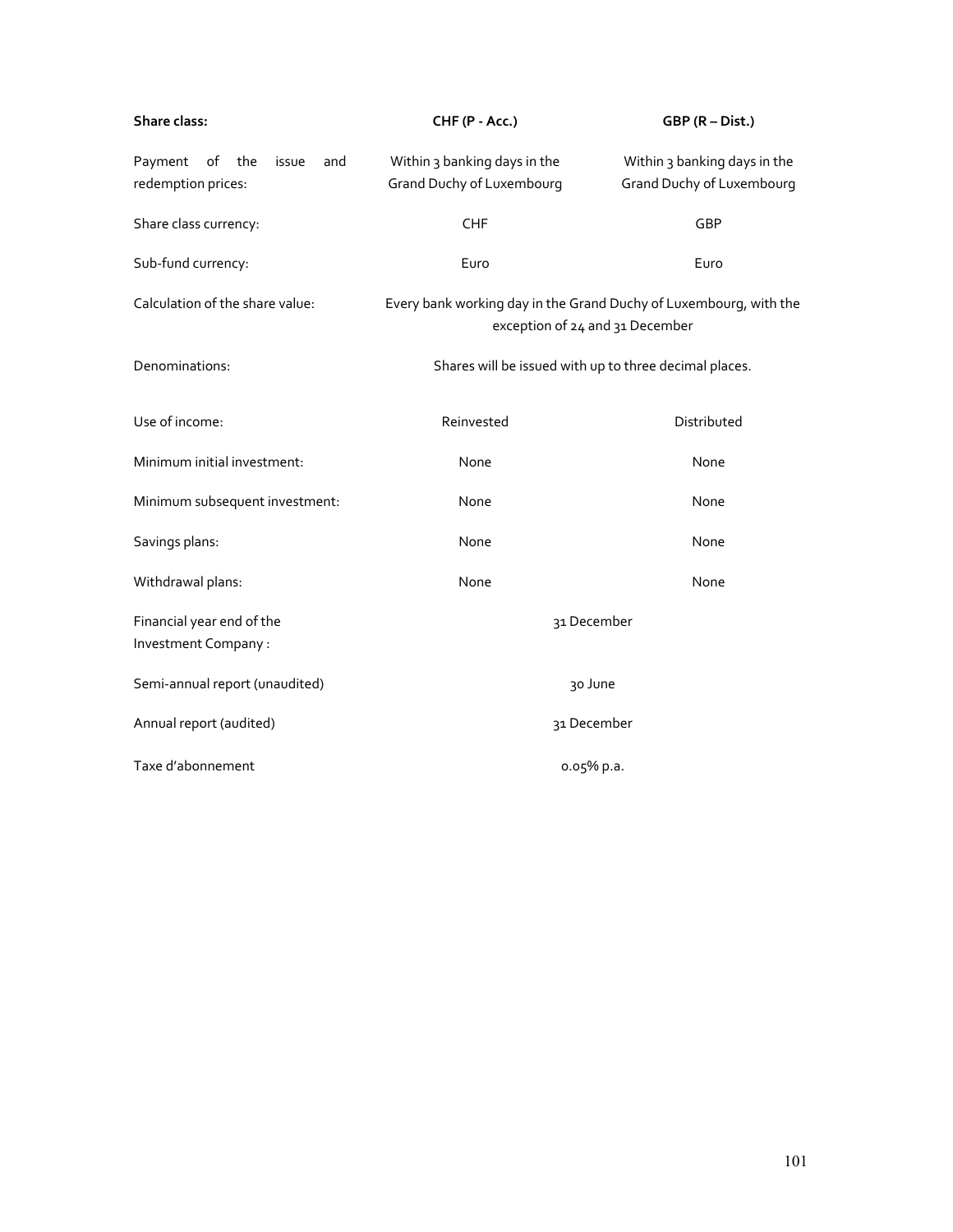| Share class:                                                 | $CHF(C - Acc.)$                                                                                 |  |
|--------------------------------------------------------------|-------------------------------------------------------------------------------------------------|--|
| Payment of issue and redemption<br>price:                    | Within 3 banking days in the Grand Duchy of Luxembourg                                          |  |
| Share class currency:                                        | <b>CHF</b>                                                                                      |  |
| Sub-fund currency:                                           | <b>EUR</b>                                                                                      |  |
| Calculation of the share value:                              | Every banking day in the Grand Duchy of Luxembourg, with the<br>exception of 24 and 31 December |  |
| Denominations:                                               | Shares will be issued with up to three decimal places.                                          |  |
| Use of income:                                               | Reinvested                                                                                      |  |
| Minimum initial investment:                                  | None                                                                                            |  |
| Minimum subsequent investment:                               | None                                                                                            |  |
| Savings plans:                                               | None                                                                                            |  |
| Withdrawal plans:                                            | None                                                                                            |  |
| Financial<br>of<br>year<br>end<br>the<br>Investment Company: | 31 December                                                                                     |  |
| Semi-annual report (unaudited)                               | 30 June                                                                                         |  |
| Annual report (audited)                                      | 31 December                                                                                     |  |
| Taxe d'abonnement                                            | o.o5% p.a.                                                                                      |  |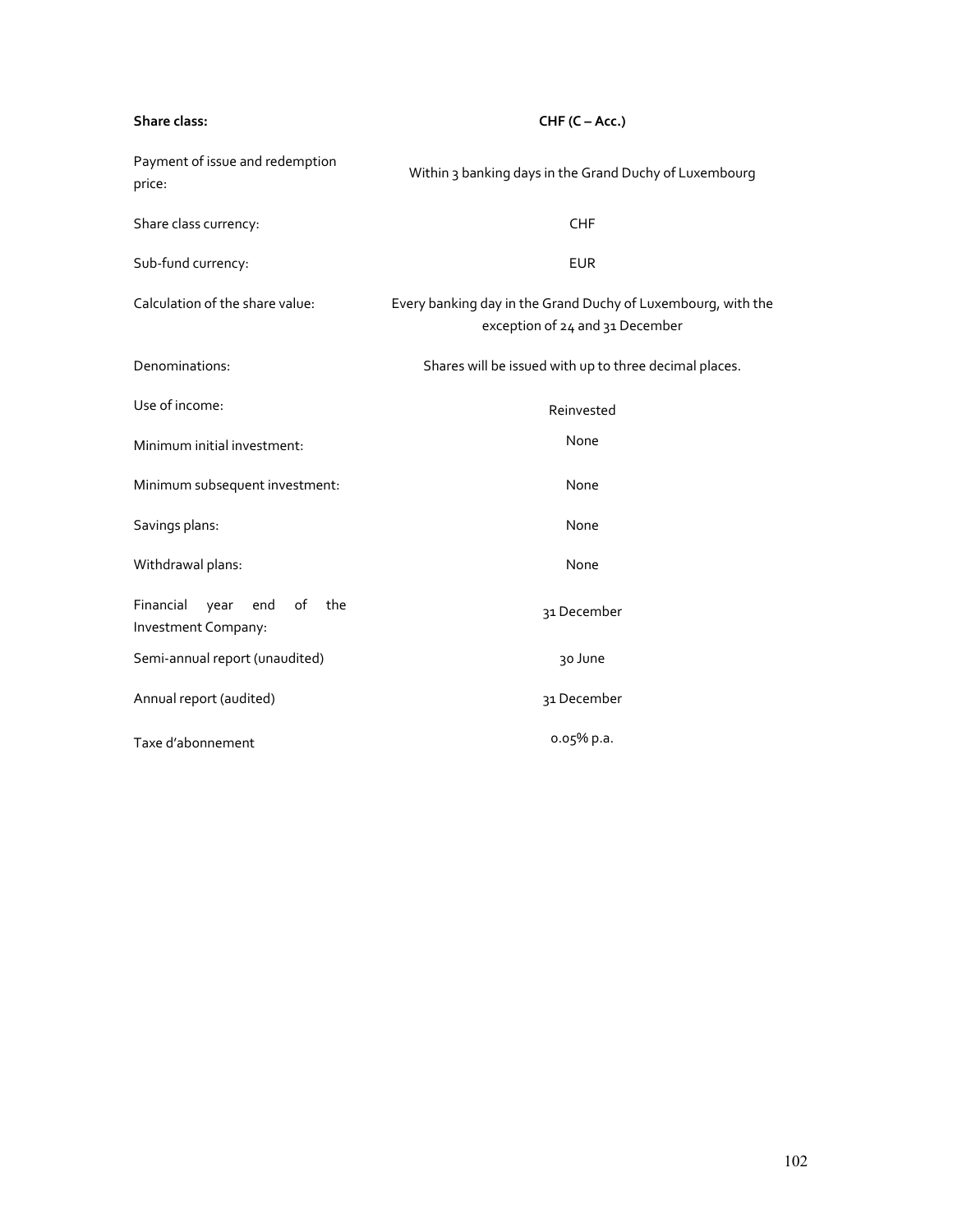| Share class:                                     | CHF (C - Dist.)                                                                                      | $EUR (C-Dist.)$ |  |
|--------------------------------------------------|------------------------------------------------------------------------------------------------------|-----------------|--|
| Payment of issue and redemption<br>price:        | Within 3 banking days in the Grand Duchy of Luxembourg                                               |                 |  |
| Share class currency:                            | CHF                                                                                                  | <b>EUR</b>      |  |
| Sub-fund currency:                               | <b>EUR</b>                                                                                           |                 |  |
| Calculation of the share value:                  | Every bank working day in the Grand Duchy of Luxembourg, with the<br>exception of 24 and 31 December |                 |  |
| Denominations:                                   | Shares will be issued with up to three decimal places.                                               |                 |  |
| Use of income:                                   | Distributed                                                                                          |                 |  |
| Minimum initial investment:                      | None                                                                                                 |                 |  |
| Minimum subsequent investment:                   | None                                                                                                 |                 |  |
| Savings plans:                                   | None                                                                                                 |                 |  |
| Withdrawal plans:                                | None                                                                                                 |                 |  |
| Financial year end of the<br>Investment Company: | 31 December                                                                                          |                 |  |
| Semi-annual report (unaudited)                   | 30 June                                                                                              |                 |  |
| Annual report (audited)                          | 31 December                                                                                          |                 |  |
| Taxe d'abonnement                                | o.o5% p.a.                                                                                           |                 |  |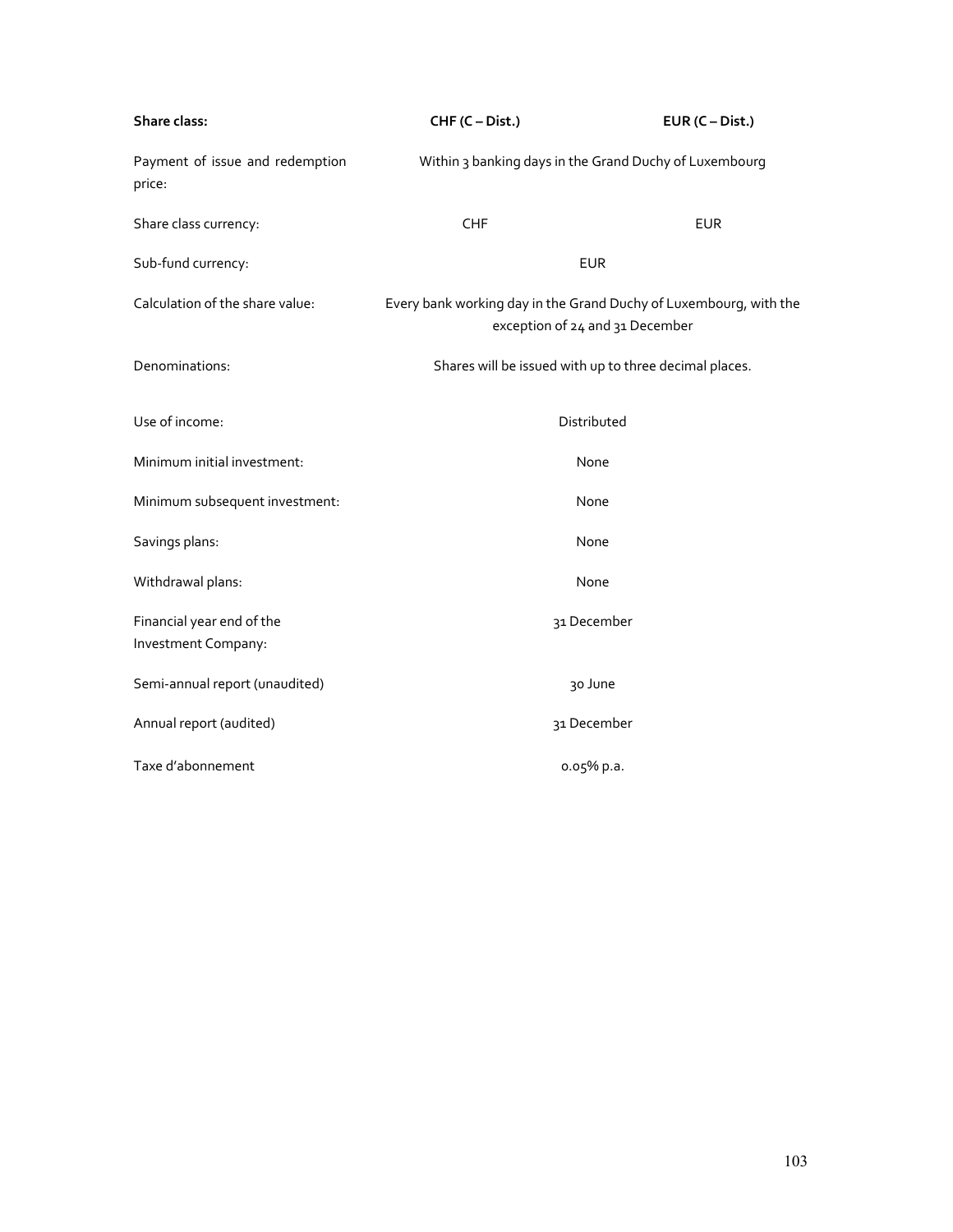| Share class:                                     | $USD (C-Dist.)$                                                                                      | CHF (P - Dist.) |
|--------------------------------------------------|------------------------------------------------------------------------------------------------------|-----------------|
| Payment of issue and redemption<br>price:        | Within 3 banking days in the Grand Duchy of Luxembourg                                               |                 |
| Share class currency:                            | <b>USD</b>                                                                                           | <b>CHF</b>      |
| Sub-fund currency:                               | <b>EUR</b>                                                                                           |                 |
| Calculation of the share value:                  | Every bank working day in the Grand Duchy of Luxembourg, with the<br>exception of 24 and 31 December |                 |
| Denominations:                                   | Shares will be issued with up to three decimal places.                                               |                 |
| Use of income:                                   | Distributed                                                                                          |                 |
| Minimum initial investment:                      | None                                                                                                 |                 |
| Minimum subsequent investment:                   | None                                                                                                 |                 |
| Savings plans:                                   | None                                                                                                 |                 |
| Withdrawal plans:                                | None                                                                                                 |                 |
| Financial year end of the<br>Investment Company: | 31 December                                                                                          |                 |
| Semi-annual report (unaudited)                   | 30 June                                                                                              |                 |
| Annual report (audited)                          | 31 December                                                                                          |                 |
| Taxe d'abonnement                                | 0.05% p.a.                                                                                           |                 |

The sub-fund is established for an indefinite period of time.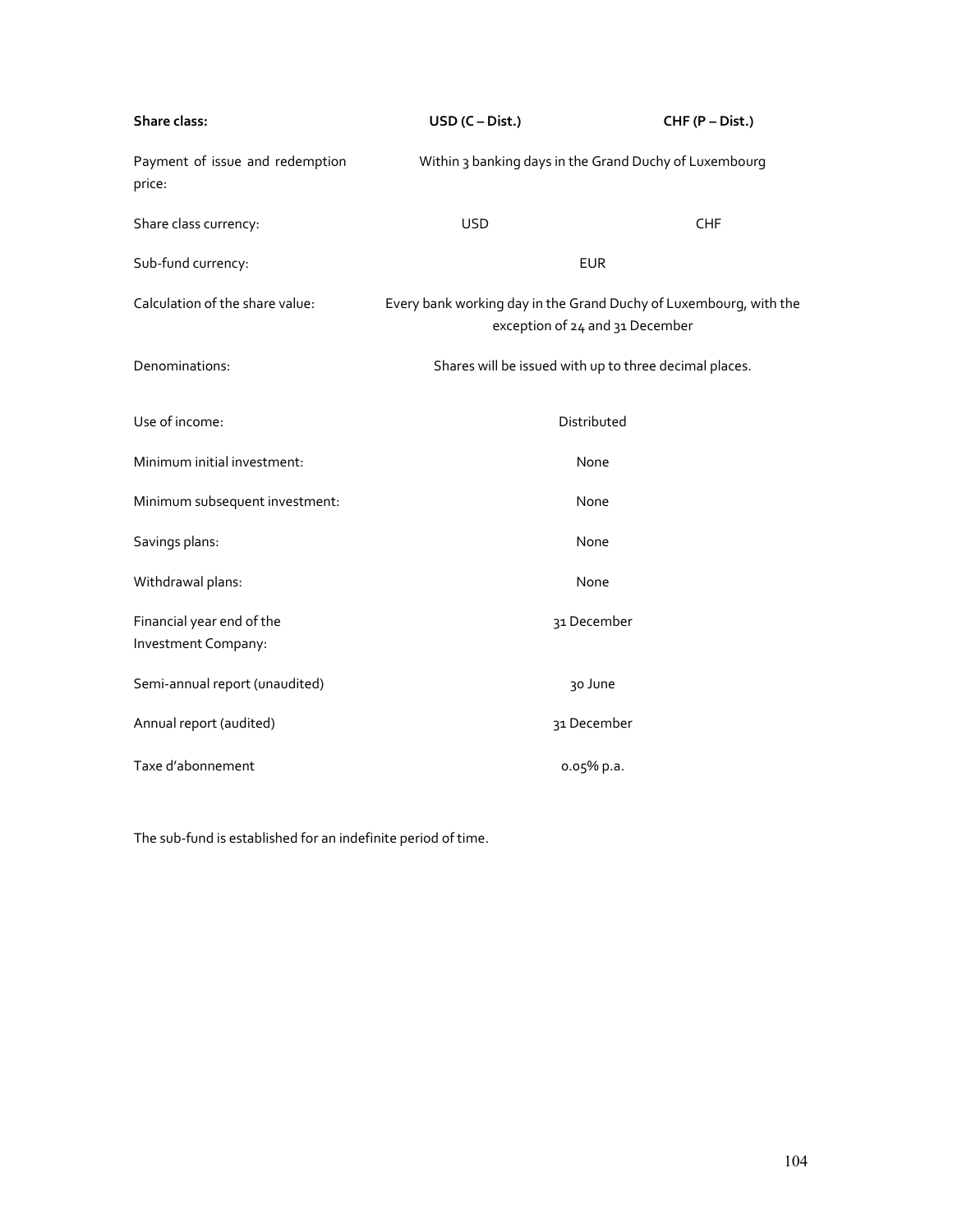### **Share classes of the sub-fund**

The Investment Company has decided to issue share classes "**EUR (C – Acc.)**", "**CHF (C – Acc.)**", "**EUR (I – Dist.)**", "**EUR (P – Dist.)**", "**USD (P – Dist.)",** "**USD (I – Dist.)**", "**GBP (I – Dist.)**", "**EUR (P – Acc.)**", "**CHF (P-Acc.)**", **"GBP (R-Dist.)"**, **"CHF (C-Dist.)"**, **"EUR (C-Dist.)", "USD (C-Dist.)"** and **"CHF (P-Dist.)"** for the sub-fund. There are differences regarding the minimum investment amount, the initial issue price, the Fund Manager fee, the share class currency and the distribution of income.

The Board of Directors has the discretion to waive any minimum investment amount if such measure is deemed to be in the interest of the sub-fund and its investors. Shares of share class "**GBP (R-Dist.)**" are restricted to investors from the United Kingdom investing into the sub-fund through intermediaries with whom they have separate contractual arrangements.

Shares of share classes "**EUR (C – Acc.)**", "**CHF (C – Acc.)**", **"CHF (C-Dist.)"**, **"EUR (C-Dist.)"** and **"USD (C-Dist.)"** are restricted to investors investing into the sub-fund through intermediaries with whom they have separate contractual arrangements.

Hedged share classes are share classes to which a hedging strategy aiming at mitigating currency risk against the reference currency of the sub-fund is applied, in accordance with ESMA opinion on share classes of UCITS (ESMA34-43-296).

In accordance with the provisions of section "Issue of shares", the Investment Company will enter into hedging transactions to hedge the exposure to foreign exchange risk in the following share classes: "**CHF (C – Acc.)**", "**USD (P – Dist.)",** "**USD (I – Dist.)**", "**GBP (I – Dist.)**", "**CHF (P-Acc.)**", **"GBP (R-Dist.)"**, **"CHF (C-Dist.)", "USD (C-Dist.)"** and **"CHF (P-Dist.)"**.

Costs which can be reimbursed from the sub-fund's assets:

# **1. Management fee**

In return for the fulfilment of its responsibilities, the Management Company shall receive a fee of up to 2.2% p.a. (plus applicable taxes, if any) of the net sub-fund assets, which is calculated at the end of the month and paid out monthly in arrears.

## **2. Investment management fee**

In return for the fulfilment of its responsibilities, the Fund Manager shall receive a fee of (i) up to 1.15% p.a. (plus applicable taxes, if any) regarding share classes **"EUR (I-Dist.)"**, **"USD (I-Dist.)"**, **"GBP (I-Dist)"**, **"CHF (C-Dist.)"**, **"EUR (C-Dist.)", "USD (C-Dist.)"** as well as **"CHF (P-Dist.)"** and (ii) up to 1.95% p.a. (plus applicable taxes, if any) regarding share classes "**EUR (C – Acc.)**", "**CHF (C – Acc.)**", **"EUR (P-Dist.)"**, **"USD (P-Dist.)"**, **"EUR (P-Acc.)", "CHF (P-Acc.)"** as well as **"GBP (R-Dist.)"** of the net sub-fund assets, payable from the Management Company's fee. This fee is calculated and paid pro rata monthly in arrears at the end of the month.

# **3. Depositary fee**

For the fulfilment of its responsibilities stated in the Depositary and Paying Agent Agreement, the Depositary receives a fee of up to 0.025 % p.a. (plus applicable taxes, if any) of the net sub-fund assets, with a minimum of EUR 2,500 per month, which is calculated monthly in arrears and paid out monthly in arrears.